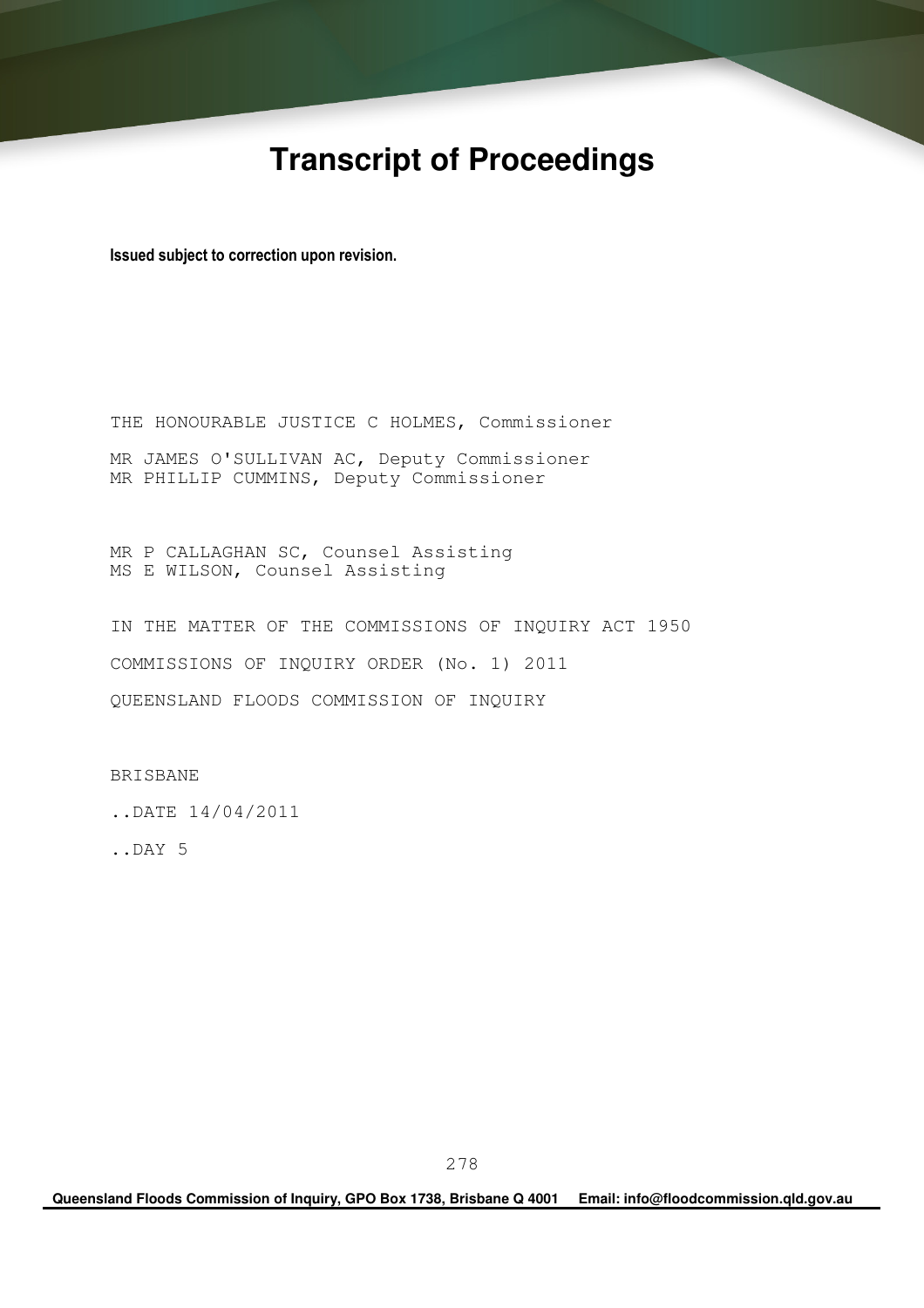THE COMMISSION RESUMED AT 10.00 A.M.

JAMES THOMAS DAVIDSON, CONTINUING:

**10**  COMMISSIONER: Mr Callaghan, just before we get underway with the witness - it is very dark in here.

MR CALLAGHAN: Yes. Dark and I am not sure that the air conditioning's 100 per cent. I might will get some inquiries made.

COMMISSIONER: We might see if we can get something done about it.

At any rate, the non-publication order I made the other day, there has been an application for its amendment by solicitors acting for Australian News Channel Pty Ltd, which is the operator and producer of Sky News channels, and APAC, APAC, a public affairs channel, of which I am sure you are aware.

The proposal is that I amend the order that I made on Monday by which I prohibited publication of the evidence and exhibits in the inquiry by way of rebroadcast of the internet feed.

What is proposed by Australian News Channel Pty Ltd is complete and uninterrupted coverage of the inquiry by way of a simulcast of the website stream.

That, as I understand it, will involve the playing of the entirety of everything that happens in the daily proceedings. That seems to me to overcome my concern about selective reproduction of evidence. It effects the same objective as the website feed of enabling complete unadulterated, unedited public access to the proceedings of the inquiry.

Being satisfied of that, I propose to make the order which is sought in the written application by way of letter dated the 13th of April 2011; that is, I order that the evidence and exhibits in the inquiry not be published by way of rebroadcast of the internet feed except in circumstances where the rebroadcast is by live, uninterrupted coverage of the entirety of the day's sitting. That, of course, is an amendment of the order that I had made on Monday.

**50**  I will make the letter of 13 April 2011 from Johnson Winter & Slattery Lawyers Exhibit 40.

ADMITTED AND MARKED "EXHIBIT 40"

**30** 

**40** 

**20**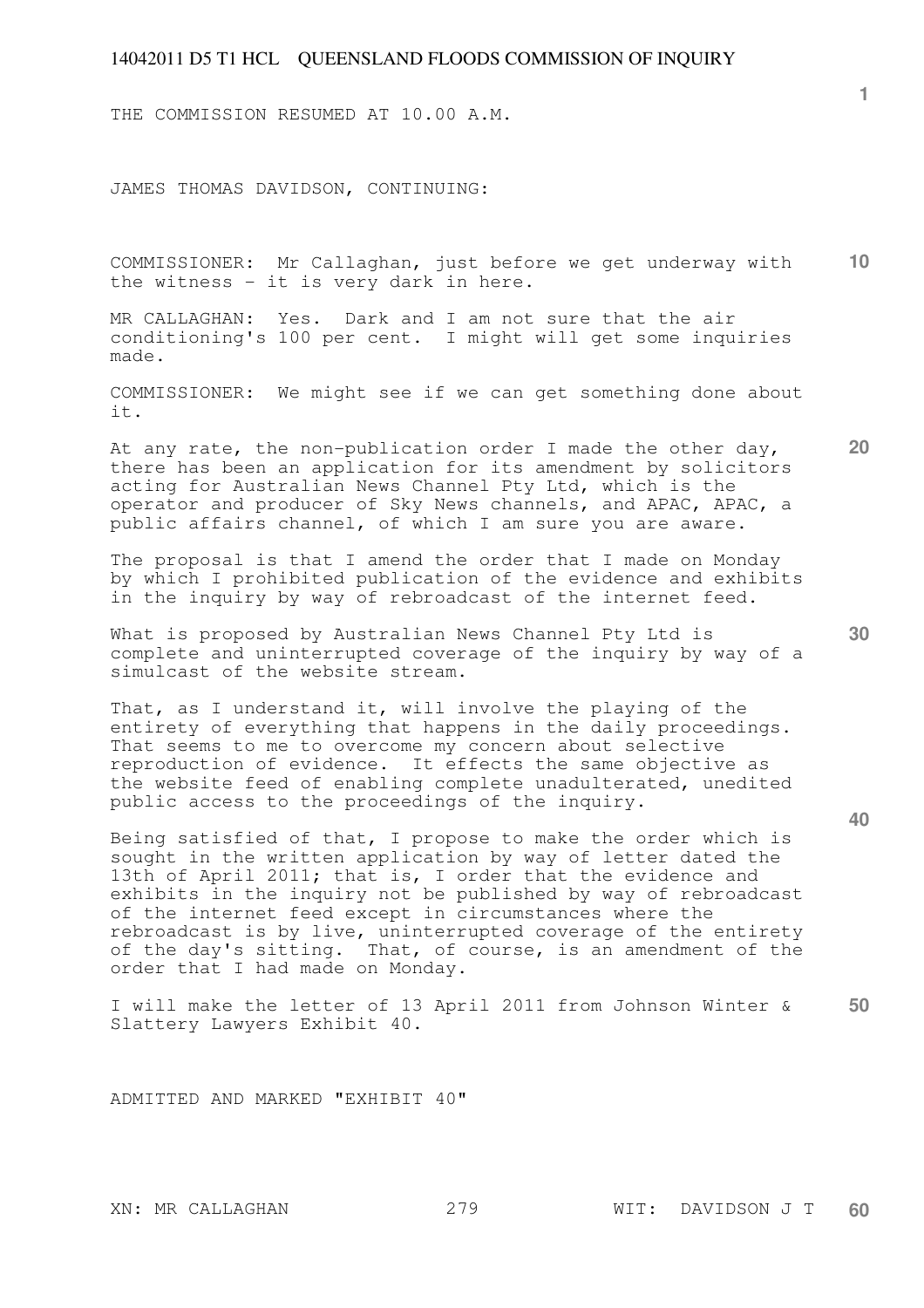COMMISSIONER: There is one other small matter in connection with this. I notice that there is an error in the transcription of my reasons given on Monday. At page 151, line 15, it presently reads "particularly in the light of the Court hours granted to the Commission", it should be "in the light of the broad hours granted to the Commission.

I just ask that that be corrected.

Thanks, Mr Callaghan.

MR CALLAGHAN: Thank you, Madam Commissioner.

Mr Davidson, I think you were up to section 7 of the presentation that you were making?-- Thank you.

Would you be able to continue with that, please?-- Good morning everyone. We have three sections left. I will pick up where I left off yesterday. The three sections this morning, the first one is an outline of the weather events of December and January, followed by a summary of the flood events for the same two months, and then finally a discussion of our forecasts and warnings for both weather and flood during that period.

So the first slide is a rehit of the topics we discussed yesterday, the main climate drivers for the exceptional rainfall and flooding season that we saw, the heavy rainfall in the prior months leading to wet catchments, the monsoonal wet season, the La Nina and the Madden Julian Oscillation. And for points 1, 3 and 4 we saw records set on several fronts. I am not sure whether this will actually loop, Commissioner. Okay. Looks like the movie loops aren't working. That's fine. What I was going to show was daily satellite images right through December and January and into early February to pick up Cyclone Yasi, but what you would have seen was a succession of upper troughs, along with surface troughs, and the combination of those two large-scale weather systems produced much of the rain. But on top of that we did have Cyclone Tasha on Christmas Day and the rain that followed from that event. So if we have a look at what we see as the four major weather events, weather flood events during the period, the first was the first few weeks of December. Once again, a sequence of upper troughs and surface troughs. If the wet season had have finished at that point in time, just before Christmas, it would have been a very wet season but it wouldn't have been exceptional. What made the difference were the weather events of between Christmas and New Year, and then the first half of January. And, as I said earlier, the Christmas/New Year event was led off by Cyclone Tasha and the weather event - the major weather event in early January was an upper low, which we will talk about in a minute. If we can go to the next slide, thanks. Okay, this is a snapshot of river conditions during and after the sequence of rainfall events, and without a pointer I will just draw your attention to the top line of maps, the final two, which are a snapshot on the 20th of December and the 30th of December. So this is leading into that - the big event

**10** 

**1**

**20** 

**30** 

**40**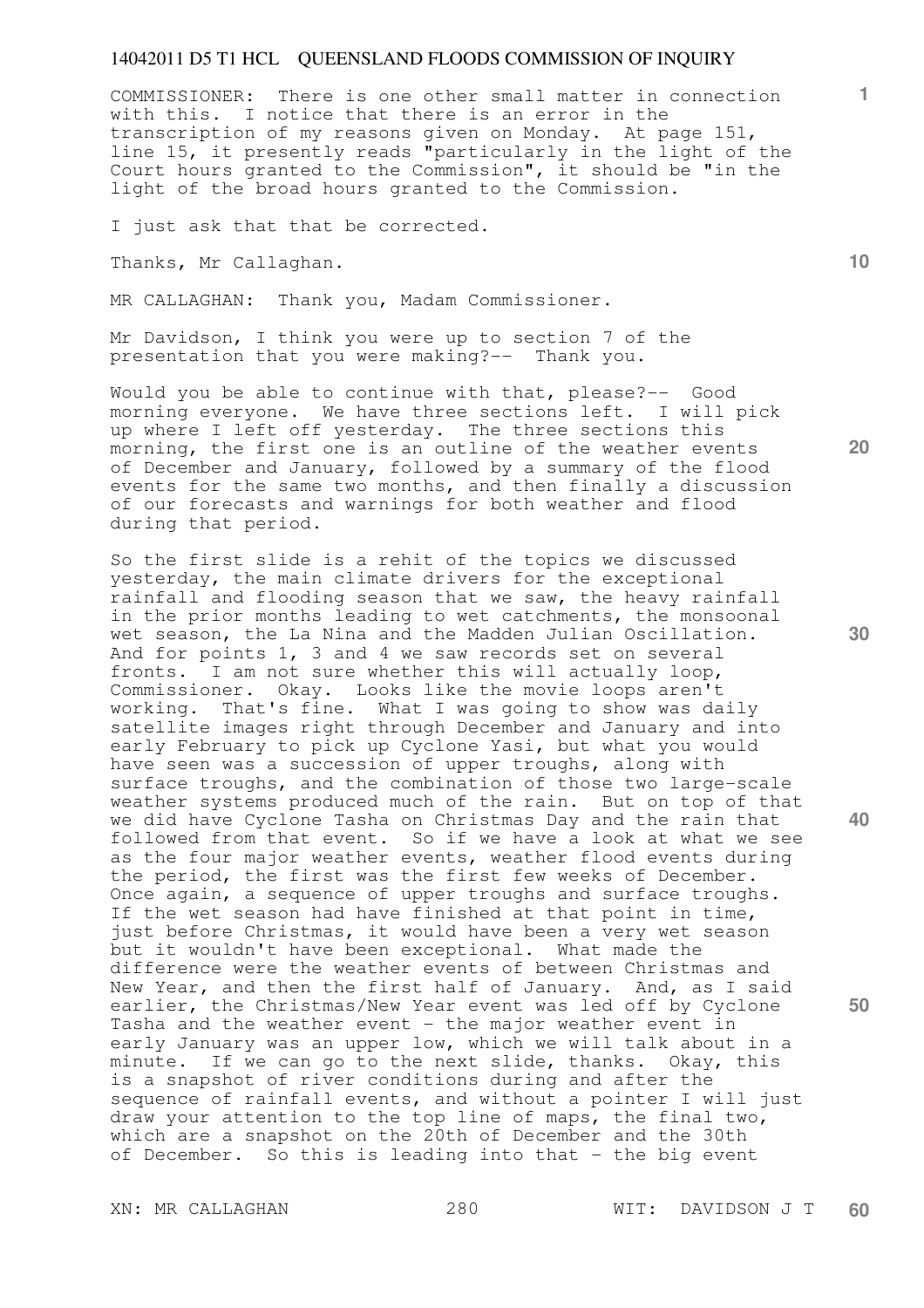between Christmas and New Year, and the red triangles show where major flooding was occurring at the time. So prior to Christmas there was a small number of river catchments in major flood, not so by New Year's Eve. You will see a lot of red triangles there on the final map on the top line, so that particular rain event did trigger extensive flooding across much of central and southern Queensland. And the other two maps I would - or the other three maps I would like to draw your attention to, the first two on the bottom line is just before and just after the big event in January, and, of course, a heavy clustering of red triangles around the south-east corner following the Brisbane floods. And I guess the final map on the board  $-$  on the display shows how things did improve by the end of the month. Of course, early in February they deteriorated again with Cyclone Yasi crossing the coast. Thank you. Okay, this is probably another movie loop that's not going to work. That doesn't matter in a sense. What this was going to show was the development of that upper low over south east Queensland which moved out to sea very early on that weekend just before the Brisbane flood, and then moved back across the coast on Sunday and brought the very heavy rain with it. The next slide, though, will show just what a - what a sizeable feature this particular upper low was. In my 40 years or more experience forecasting in Queensland, I guess I have yet to see an upper low of this magnitude at that time of the year. So this is quite a big feature. One of the main things associated with this upper low was the tropical air which was being dragged into the low from the monsoon trough which lay to the immediate north. These are water vapour images, which more or less represent cloud, and you can see that just to the east of the upper low there is a trajectory of cloud and water vapour extending down on to the southern Queensland coast and then, I guess, curling back across the south-east inland. So this is a big event by any means. Even in the middle of winter this would be a big event. But, of course, being in summer it enabled it to drag the monsoon - the warm, very wet monsoon air across southern Queensland. And it wasn't just the upper low at the time. We did have a favourable low-level surface pattern which assisted in the development of the rain-bearing system. There were very moist winds in the low levels flowing across the coast, and, as you can see from the first map to the left, the monsoon trough was lying to the immediate north. If you can just move through the next three slides, these are slides more to do with the Toowoomba-Lockyer Valley days than the Brisbane flood. So if we can just move to the next section, which, as I said earlier, is a summary of the flood events during the same two periods. And this is just, in a nutshell, the regional areas and catchments that were flood affected during those two months. And you can see just about under "regional area" that most of the coastal areas of Queensland and the inland parts as well saw serious flooding in that time. In fact, as it states at the bottom of that slide, at over 100 river height stations used for flood warning in Queensland, the peak flood height experienced in the 2010/11 floods was the highest on record. In many cases, the recent floods were the highest in living memory and in several cases the highest in 50 to 100 years of record. So many, many records were set

XN: MR CALLAGHAN 281 WIT: DAVIDSON J T **60** 

**1**

**10** 

**20** 

**30** 

**40**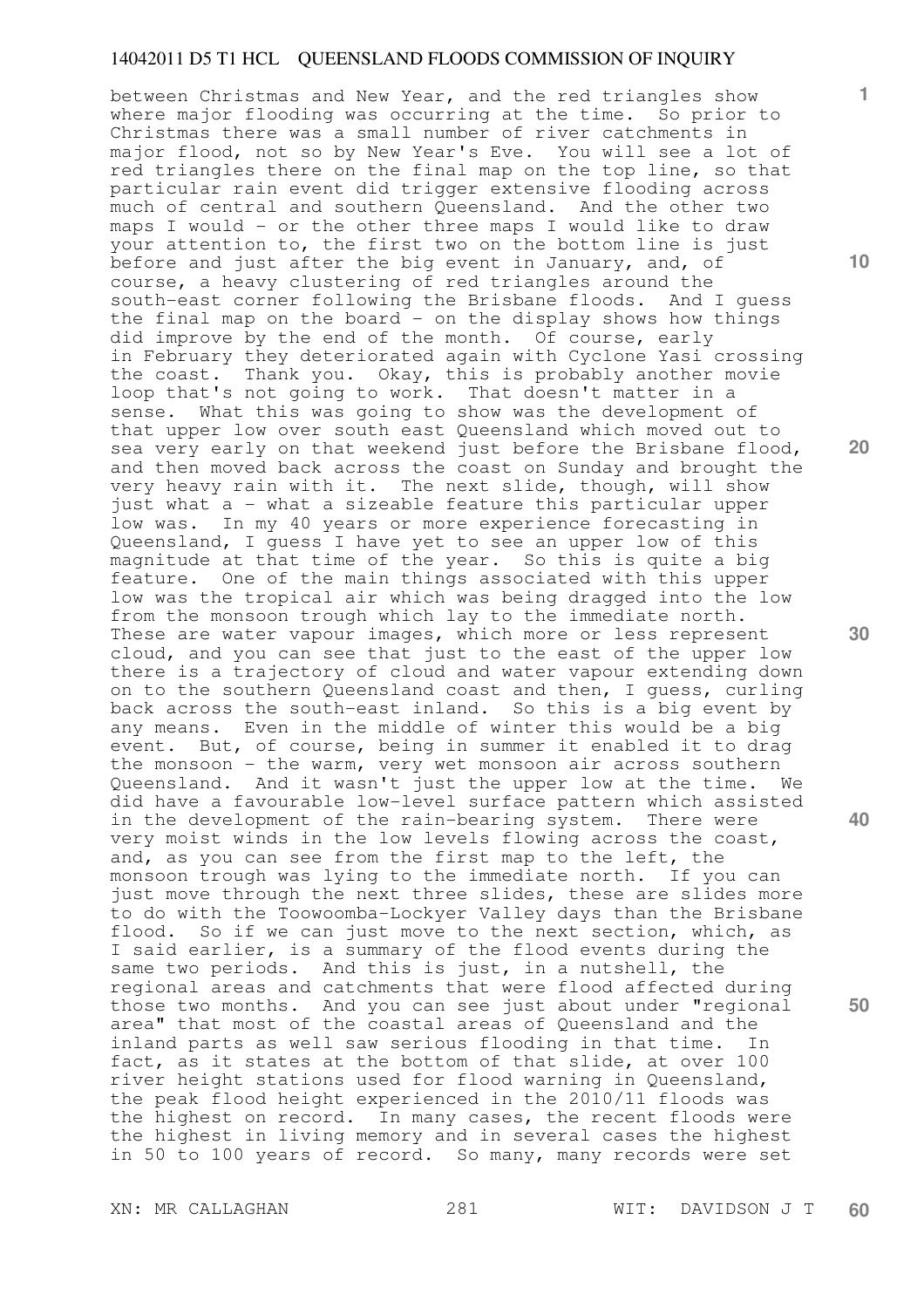during the season. If I can just catch up with my slides. Here we have several ways of portraying river heights. These three particular cases, the Brisbane River floods, the one at the top of the slide, is what we call a stage hydrograph. That particular plot runs from the Monday, just before the speak of the Brisbane floods, through to the Saturday, and, as we now know, the highest height was registered early on that Thursday morning of 4.45 metres. Different colours are used for the minor, moderate and major flooding, with major flooding depicted in red. So that's a stage hydrograph. Along the bottom two plots, the first one is historical annual flood peaks for the Brisbane River and the recent event is plotted there. And you might be able to see that as far as records are concerned, which go back to the mid-19th Century, it is the seventh highest flood in the Brisbane River, but, of course, the Wivenhoe Dam - the installation of the Wivenhoe Dam will have an impact, of course, on the frequency of floods and the respective heights. So you can't draw any immediate conclusion to the fact that that was the seventh highest and what it might mean for the future. And the final slide was just what we call a flood classification, which we have for all our main gauges on rivers, and various colours represent where minor, moderate and major flooding occurs, with various landmarks along there which show previous floods, and in some cases the heights of railway lines, et cetera. Okay. Just to give you - to give the Commission an impression of, once again, the scale of this event, this is a map of flood-affected towns with a local government area background, and the red dots, if you can distinguish between the red and the blue dots. The red dots are where serious inundation occurred, that is city centres and the like were seriously impacted, and the blue dots is where major flooding occurred but perhaps not as serious an impact. And just for the record, the same towns are marked in red and blue but in this case the background are river catchment maps. The next two slides could be used, I suppose, in the hearings in the regional centres. It does list, as far as we're aware - it may not be fully comprehensive - the towns affected and the dates they were affected. The first slide is December and the second slide is January, so that's a - as I said, not perhaps a comprehensive listing of the flood-affected towns but as close as we can estimate at the moment. Okay. The final section, Commissioner, deals with our forecasts and warnings for weather and flood during that two-month period. Our routine forecasts are issued and updated on a 24/7 basis. There is a State forecast, 15 forecast districts which are shown there. We provide detailed information for 38 cities and towns and 12 marine forecast areas. And, as I said yesterday, we see our service as a package; not only do we produce text and graphical forecasts and warnings, but we attach considerable importance to relaying that message to the public through our many radio courses and our web-based services, and to emergency managers and local government through the many briefings that we conduct, the number of bureau warnings issued during December and January. Once again, record levels particularly when it comes to flood. We saw almost 900 flood warnings issued in that time, with 350 per year being the long-term average. The two colours, the

XN: MR CALLAGHAN 282 WIT: DAVIDSON J T **60** 

**10** 

**1**

**20** 

**30** 

**40**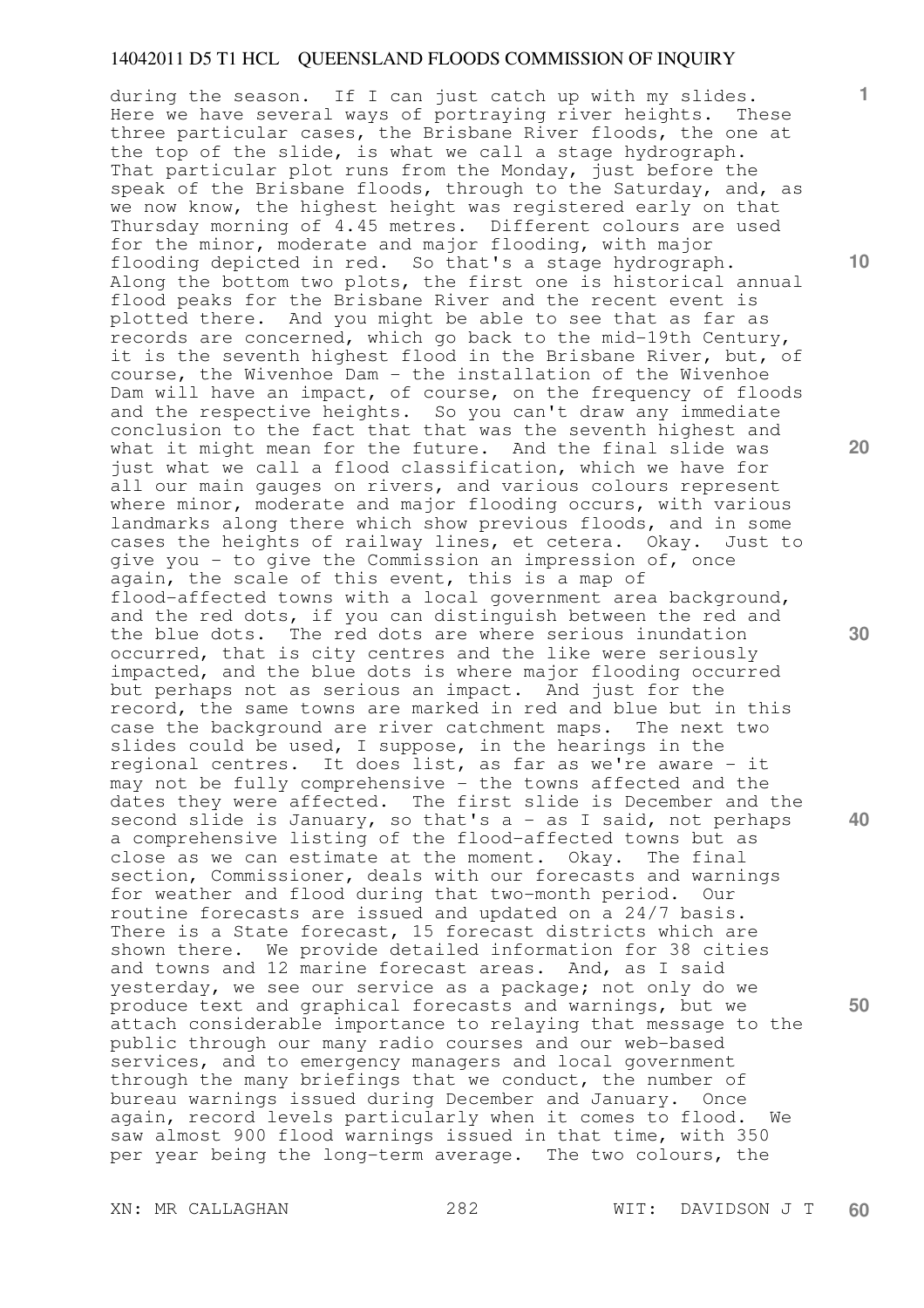**20 40 50**  purplish colour is December, and the magenta colour is January. So slightly more warnings in December than January but, all the same, both months were extremely busy. If we can jump over this once again for more suitable for next week. Jump this one, too, please. Okay. Flood forecasting and warning, if you can just bear with me for one second. Okay, the provision of flood forecasting and warning services in Australia is a cooperative arrangement between all three levels of government which describe the responsibilities of agencies for the establishment and operation of flood warning and forecasting systems. And, very importantly, a distinction is made between flash flood warnings described as situations where the rain-to-flood time is less than six hours and other non-flash flood or riverine warnings. So our flood forecast and warning services are provided, as I did mention yesterday, through the Queensland Flood Warning Centre, which is an extension of the Regional Forecasting Centre. The Flood Warning Centre is staffed by hydrologists, meteorologists and technical officers who work very closely with the meteorologists and the RFC. And I guess, as the bureau's regional director, I can confidently say that the level of services we provided over the last four very wet seasons could not have been realised without great communication between our meteorologists and our hydrologists. A very effective partnership. The final dot point there deals with our hydrologic forecasting system. We have heard quite a bit about that in the two or three days in the inquiry so far. Partnership with State and other agencies, the data used in hydrologic forecasting models, combined with recent and forecast rainfalls enable the prediction of future flood levels to be made. The primary roles for the bureau, Commissioner, in the total flood warning system are three: to prepare and issue flood warnings on a river basin scale; to make predictions of future flood levels at locations within designated basins; and to provide these warnings and predictions in the form of flood warning messages direct to a range of stakeholder agencies involved in disaster management and response, as well as to the general public through the media and the bureau website." The second slide in this sequence specifies what the bureau has no role in. The bureau is not responsible for the issuance of flash flood warnings for specific locations or individual creeks; it is not responsible for the interpretation of the impact of the expected flooding and predicted flood levels on people and infrastructure in the floodplain; and, thirdly, not responsible for the further dissemination of this more targeted information down to individual affected parties because this sits within the overall disaster management arrangements of the State. This particular slide relates to flash flood warning. It is the only slide that is of relevance to Toowoomba and Lockyer that I will include in this presentation because I think it is very important. If you could just bear with me for a moment, Commissioner? While the bureau is responsible for forecasting floods, predicting river height levels and forecasting heavy rain that is conducive to flash flooding, the bureau is not responsible for forecasting flash flooding in specific locations or individual creeks. However, reports received of flash flooding - and we do get

XN: MR CALLAGHAN 283 WIT: DAVIDSON J T **60** 

**1**

**10**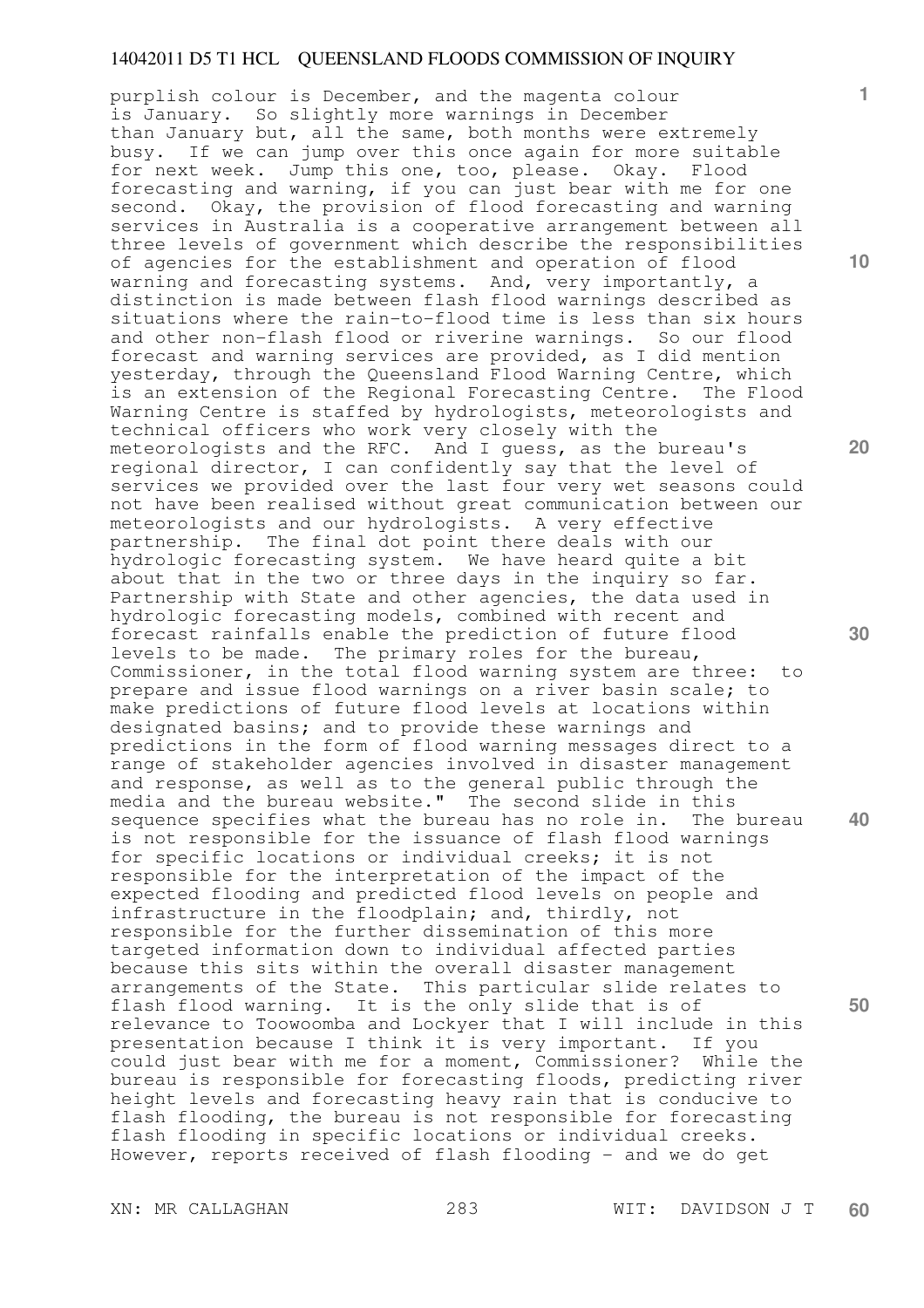them in - will be included in warnings. The bureau - and this is why we don't do flash flood warnings - the bureau does not have the systems, capacity or detailed local knowledge to provide a flash flood service for the many thousands of headwater valleys across Australia. I think we can all understand that flash flood warning services for individual locations require full end-to-end systems. And the bureau does have a role in assisting local governments establish those flash flood warning systems. Where there is a known flash flood threat, local agencies can operate alert systems consisting of a dense network of automatic radio reporting, rainfall and water level stations, and a local computer to display, analyse and, very importantly, alarm on the data. And the bureau's role is to assist local agencies to develop such a system, and it is my understanding that there are a number of local governments in Queensland to varying levels of sophistication have established flash flood warning systems. This is a slide which relates to river height bulletins. I said in the presentation yesterday that when rainfall and river height information comes in, forecasters and hydrologists are alerted to heavy rainfall reports. They are also alerted to high water levels through threshold-based river height bulletins, and we consider this a part of our flood warning system. River height bulletins are a list of flood warning stations and our latest river height and, where available, additional information relating to bridges, roads, lakes or spillway levels. During rain flood periods - and we saw this for most of the season - river height bulletins are automatically issued every three hours with a water level at any one of the stations on the list has exceeded a preset threshold height. So this is supplementary, an important supplement to our flood warnings. Just a couple more slides, Commissioner. Forecasting for dams. The bureau models 47 river basins in Queensland using over 150 operational rainfall run-off flood models that includes the modelling of about 28 large dams. Each dam is different in that it needs to be individually modelled by having different data networks, operating procedures, physical characteristics, and downstream effects. And the flood warning operations are different for dams with gated spillways compared to fixed spillways. For gated spillways, the bureau needs estimate of future dam releases from the dam operator to be able to predict for downstream locations. And for fixed spillways, the bureau models the inflows and the characteristics of the dam to predict outflows and downstream locations. Thank you, Commissioner. That's the end of the presentation.

COMMISSIONER: Mr Callaghan?

MR CALLAGHAN: Mr Davidson, you have referred in your materials to the briefings given by the bureau to bodies such as State Cabinet?-- That's correct.

In your experience, is that something that's ever happened before?-- Not in my time as regional director.

All right?-- And I should add that those briefings were by invitation.

XN: MR CALLAGHAN 284 WIT: DAVIDSON J T **60** 

**10** 

**1**

**20** 

**30** 

**40**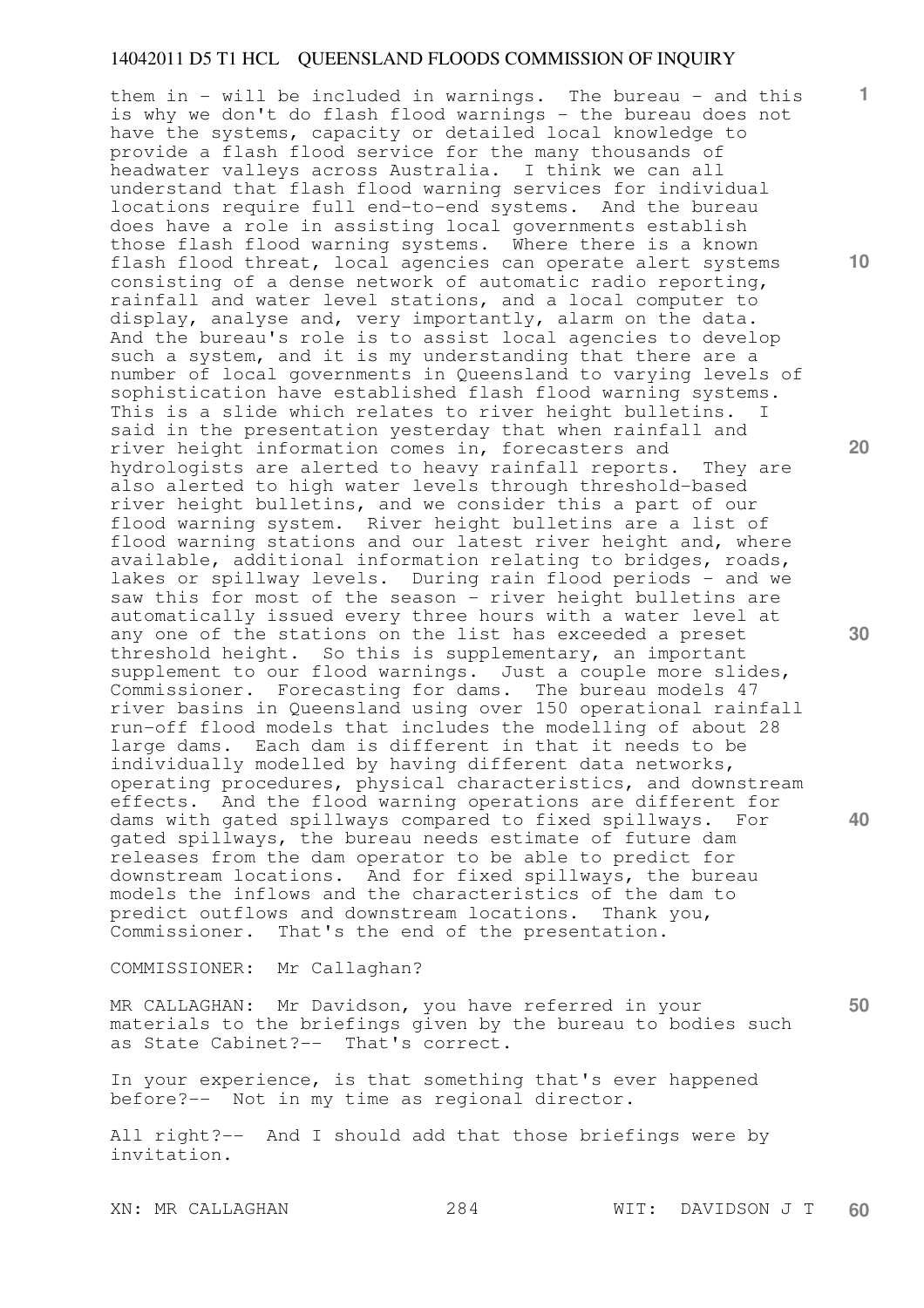Right. The learning or the science was sufficiently exceptional to warrant that step being taken, though?-- That's right.

All forecasts, I suppose, might be expressed with a degree of confidence. Can I suggest that the - well, no, you tell me: was the forecast as regards the La Nina expressed in terms which were about as explicit as a forecast ever gets?-- If I could just answer this question by saying it was a combination of factors which led us to, I guess, alert Queensland to the fact we could be in for a very active wet season. The combination of the La Nina, which was already at that stage in October quite a strong La Nina. The indicators that we use were approaching record levels, the southern Oscillation Index, the almost - well, at that stage record sea surface temperatures surrounding northern Australia. We saw in October - there was a slide yesterday - how strong the Madden Julian Oscillation was at the time. On top of that we had our statistical three-month rainfall outlooks which reinforced that message that we were in for a very busy season.

I suppose what I'm getting at - and I think we have seen the slide in which you said that certain things could be predicted with some confidence. Could you have gone any further? In the language of meteorologists, is that about as confident or about as explicit as you could get?-- If you are talking about the preseason briefings, counsel?

Yes, the ones in October?-- The ones in October. In my time as regional director that is the most explicit we've been in a briefing.

Look, you might have answered this question to Madam Commissioner yesterday about as well as you could, but the status of that same La Nina event now, are you able to say anything as to the manner in which it might affect or continue to affect the weather insofar as the next wet season goes?-- Counsel, the - a La Nina traditionally develops in Autumn and decays in Autumn. So it is in the process of decaying at the moment. History shows that it isn't until about July that we can get a good fix or good handle on what might happen for the following season. So I guess the three-month outlook we should be looking for is the August, September, October outlook will be the first real indication of what we might expect for the next season.

It can happen that you can get two in a row, can it?-- That's correct. In fact, the '07/'08 and '08/'09 were two La Ninas in a row, follow that by an El Nino, and then last year's La Nina. So the last four seasons there has been three La Ninas.

So we should check in in about July to-----?-- That's correct, late July we will be issuing that media release.

All right?-- Not a media release; the three-month rainfall outlook. I correct that.

**10** 

**1**

**20** 

**30** 

**40**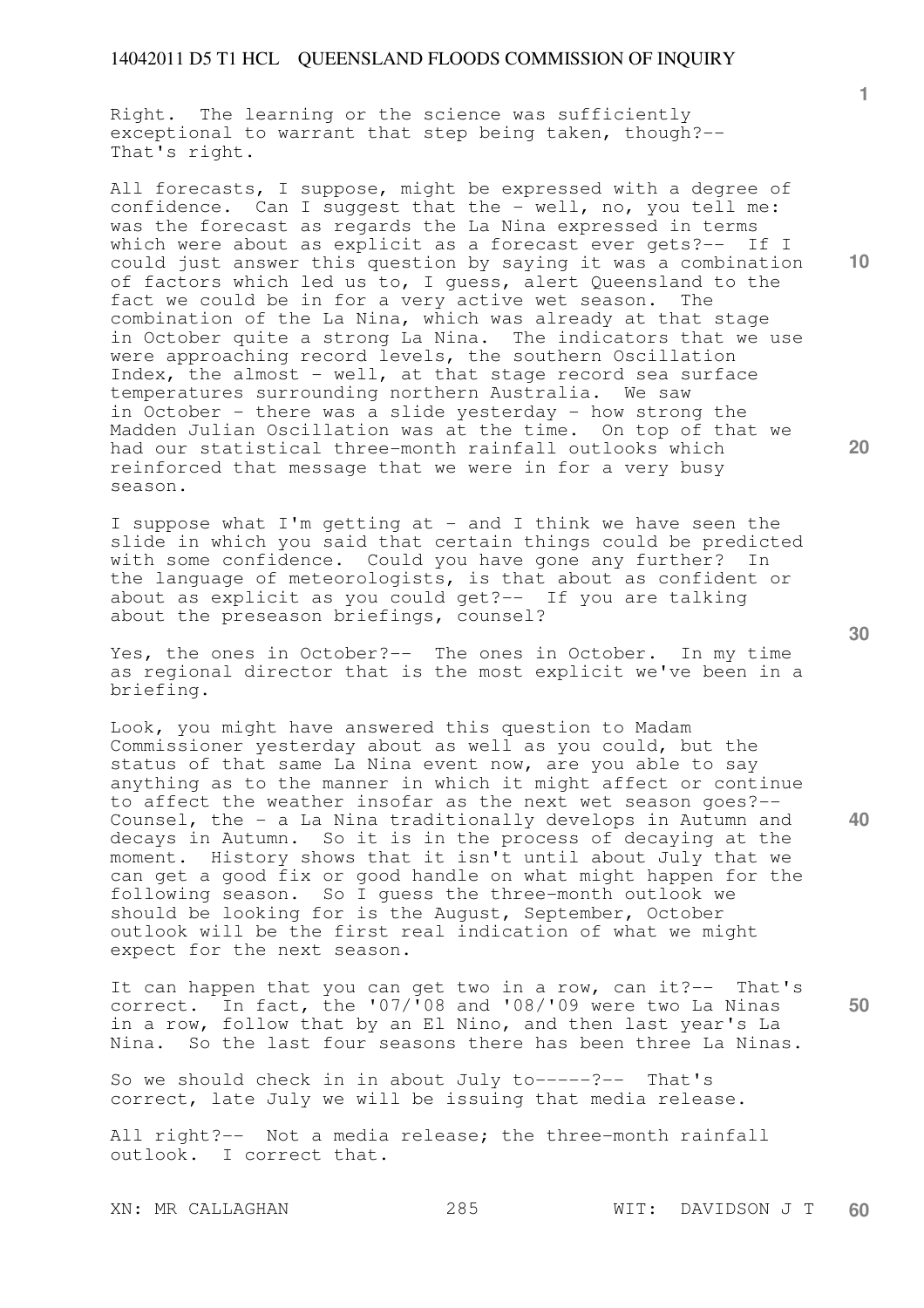Just on that three-month outlook - you took us to yesterday to the three-month forecasts - and I think we probably don't need to go back to the slide; it is, in essence, expressed in terms of 75 per cent likelihood of above average median rainfall, is that right?-- That's correct.

As you explained to us yesterday, that means for every three, there will be a fourth-----?-- That's correct.

-----where it is not above average?-- It is based on history, on - in similar sets of circumstances in the past, on three of the four occasions you would have got above median rainfall. On one out of four it would have been below median.

My question is this: whilst we can understand that, what's the sample? Three out of four is the fraction, if you like, but what's the sample from which that fraction derives? What's the total number of events which establish that pattern?-- That's a good question, counsel. I would need to check on that. I am not thoroughly familiar with how far that particular database goes back.

Okay. We might get you to check on that, just out of interest, but do you have any sort of a sense of it?-- I prefer to defer that comment.

Okay, I understand. Turning then to issues that are perhaps more specific to the Wivenhoe - or the operation of the Wivenhoe Dam, we know that the manual that governs the operation of that dam in flood events contemplates or refers to the prospect of two flood events happening in relatively quick succession. As a matter of logic is that going to be more likely in a La Nina year than it is in a normal wet season, or do the probabilities not suggest that?-- I think I can safely say in very broad terms the probability in a strong La Nina would be greater than in other situations but the statistics surrounding such an observation would not be that sound.

**40** 

**50** 

**10** 

**1**

**20**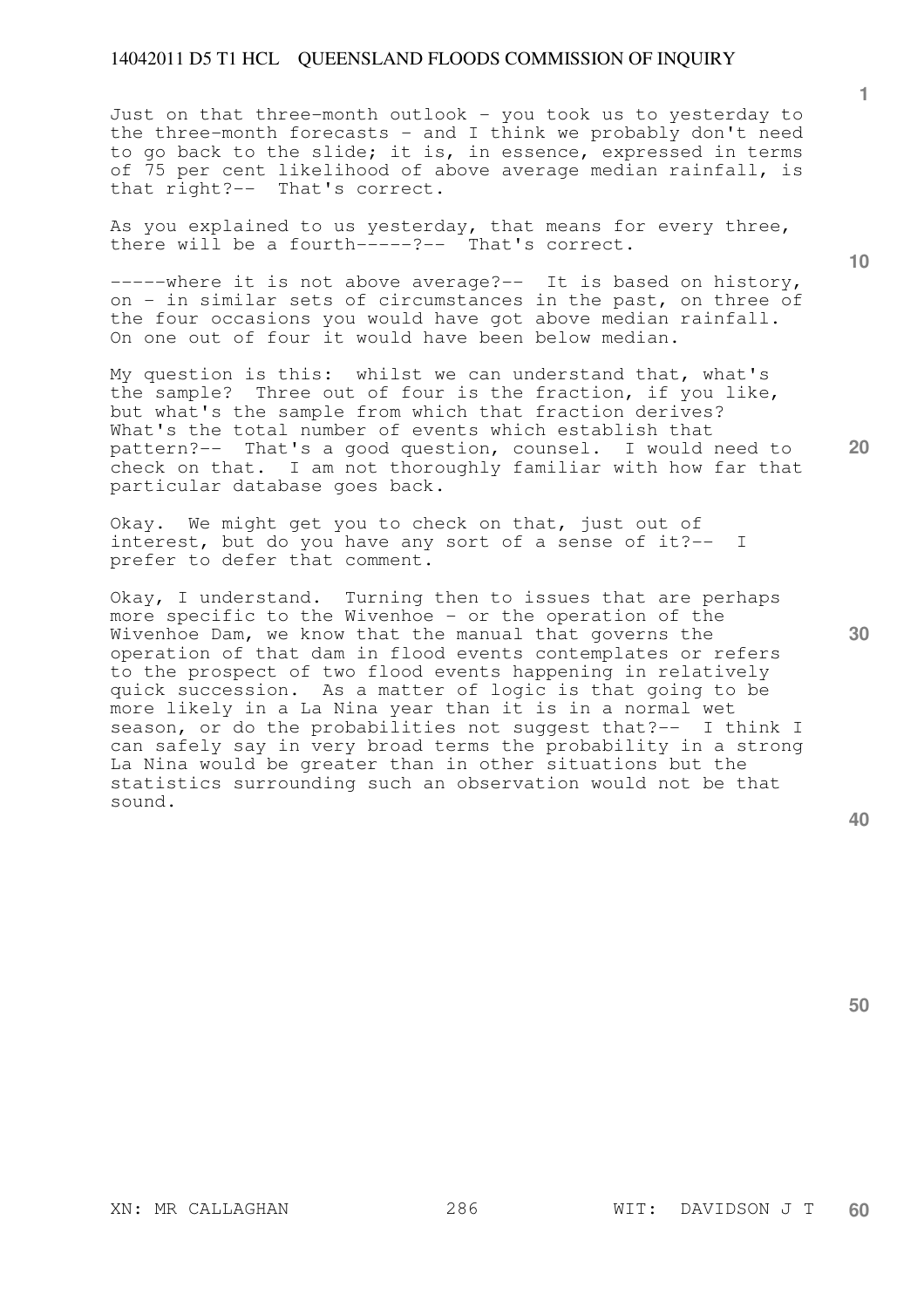Okay. In the report which has been tendered to the Commission on behalf of the Bureau - do you have a copy of that there?-- I do.

I was looking at paragraphs around about 50, 51, 52, and you talk about models and I'm particularly interested in run-off models. Is that the sort of line of questioning which I should perhaps more appropriately direct to Mr Baddiley?-- That's correct, counsel.

Okay. Thank you. Whilst in that part of the document, though, if I could take you to 57, and you talk about the protocol for the communication of flooding information for the Brisbane River Catchment?-- That's right, yep.

Can you just tell us a bit more about that, please?-- Once again, it could well be a question we might have to refer to my chief hydrologist, Peter Baddiley, but during the development of that draft protocol, Peter certainly kept me continually briefed on developments as he and others attended meetings of the agencies involved in the drafting of that protocol.

Yes?-- But I guess being a little bit divorced from the main negotiations I'm perhaps not the right person to respond.

That's okay. I will pick that up with Mr Baddiley, thank you. If I could just take you back to paragraph 42? I think you volunteered some information relevant to this topic already. You say that the Flood Warning Service relies on the cooperative sharing of data. I suppose my question is this: whilst - I think you've volunteered that there's been good cooperation in this regard?-- I can definitely confirm that fact.

As good as it might be, I suppose we're interested in this Inquiry in anything where there's a scope for improvement. Have you turned your mind to that topic?-- I can, yes. I consider the level of cooperation and collaboration between the water agencies in South East Queensland as being excellent. I think that's come out a few times already in this Inquiry and I can certainly confirm that, from my position.

But, as I ask, is there anything you can volunteer which might be suggested as improvements that could be made, or is that something you'd prefer to think about?-- I would, but, I mean, it came out - it's come out already that the main improvement would be a denser network, and then that's no secret-----

No?-- -----that more river height gauges, more rainfall reporting stations would be beneficial to the whole Flood Warning Service in South East Queensland.

All right. And it wouldn't matter who provided them, as long as there were more of them?-- That's exactly right. I mean, we have had so much success in the past we share - with

**20** 

**10** 

**1**

**30** 

**40**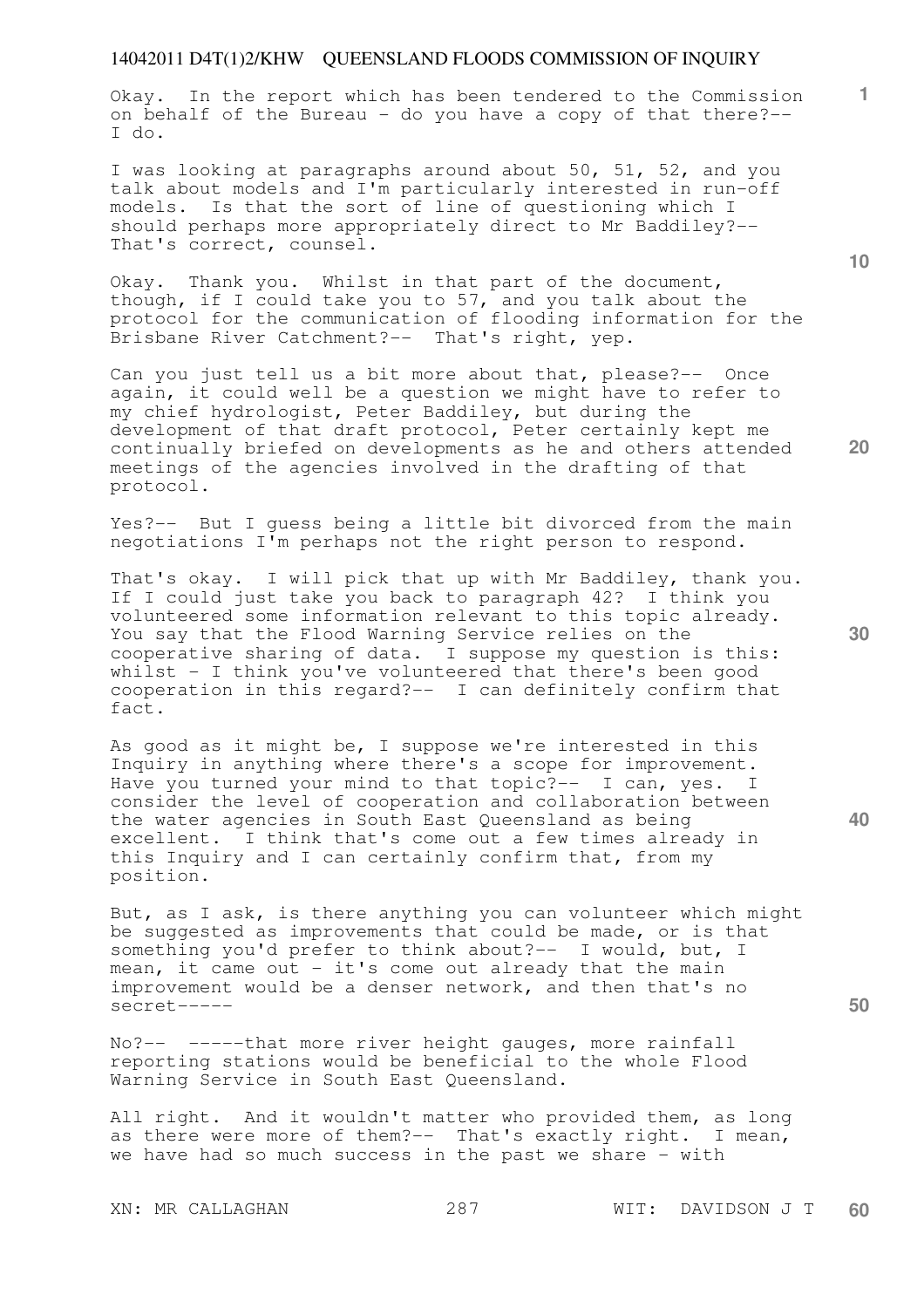**10**  partnerships and the like that we're quite willing to work with other agencies. All right. That's all I have. COMMISSIONER: Thank you. I don't know if you have worked out an order. Otherwise I might ask you, Mr O'Donnell, to go next. MR DUNNING: Well, your Honour, assuming that I would have come after Mr Rangiah, I have no questions, thank you. COMMISSIONER: Okay. Mr Flanagan? MR FLANAGAN: Mr Davidson, may I concentrate on the Bureau's issued warnings in respect to the expected flood peak levels of the Bremer River at Ipswich?-- Yes, sir.

Could you accept as correct that from the log of issued warnings by the Bureau from 4.17 p.m. on Monday, the 10th of January 2011 to 4.07 a.m. on Tuesday, the 11th of January 2011, the Bureau issued consistent reports stating that the Bremer River at Ipswich was expected to river 12.7 metres on Tuesday afternoon and that higher levels were possible. Just accept that as correct?-- Yes, that's correct.

**30**  All right. From your position as the regional director of the Bureau, you appreciate that a 12.7 metre flood event for the Bremer River is nothing out of the ordinary?-- Exactly.

In your scale of how you would describe flood levels, I understand that you describe them as minor flooding, major flooding, and I suppose some people have described them a Biblical flooding, but for the purposes of a 12.7 metre peak, the flooding in Bremer River would be considered to be minor?-- Yes.

Thank you. Subsequently, at 8 a.m. on the 11th of January, the Bureau's website, not an official warning, but the website, showed that the peak level was estimated to be or predicted to be 14.7 metres?-- Mmm-hmm.

Again, you'd agree with me that that would be, again - sorry, minor flooding for the purpose of Bremer River at Ipswich?-- Yes, sir.

**50**  The next official warning that was issued by the Bureau was at 9.29 a.m. on the 11th of January, which warned of a 16 metre peak flooding to occur during Wednesday, and it's stated that the next warning would be about 3.30 p.m. that afternoon. Do you see that?-- Yes, sir.

All right. So, there was going to be, if you like, a gap of some six hours between the warnings issued by the Bureau?-- Mmm-hmm.

**20**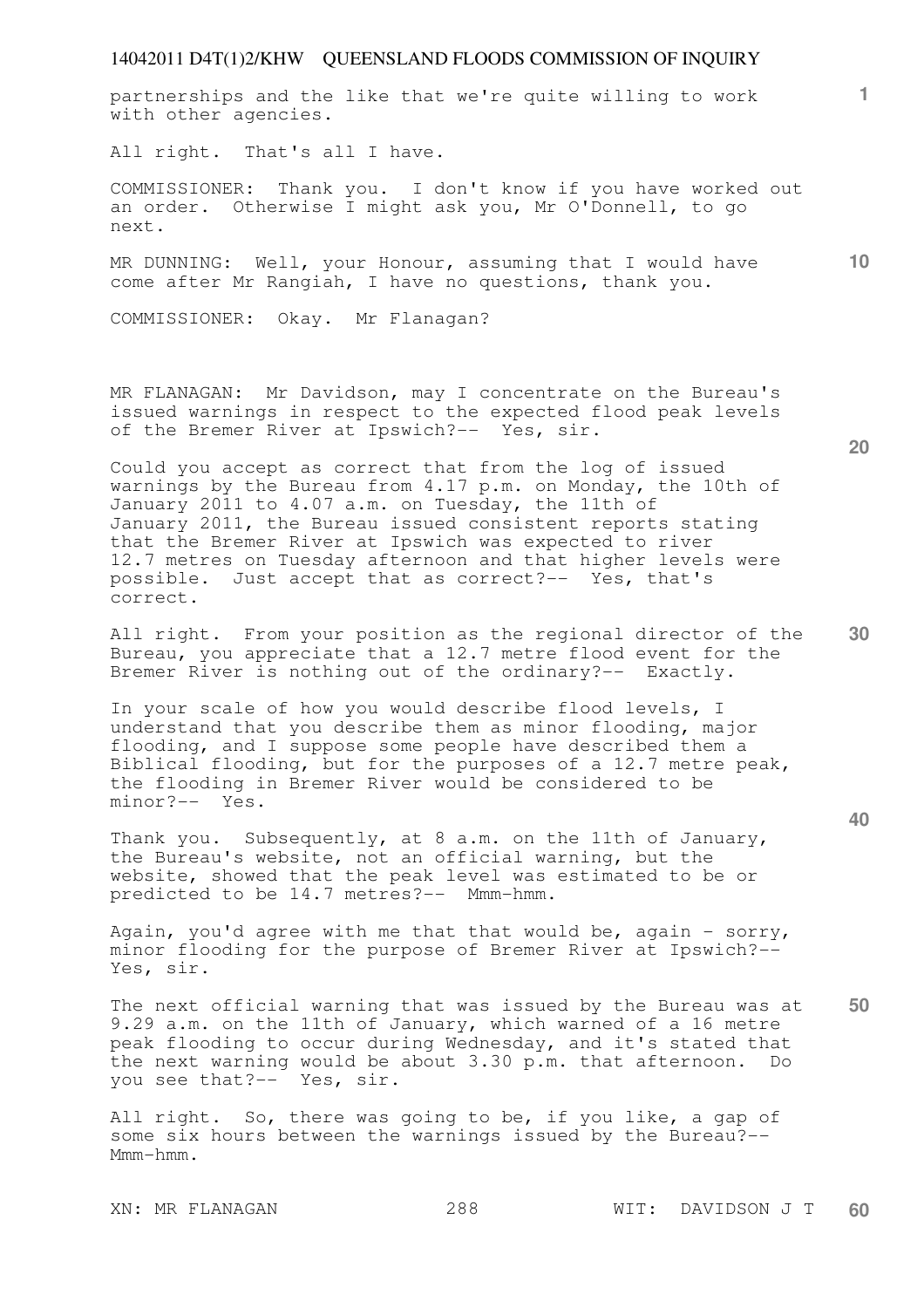I make no criticism of that, but that's a fact, isn't it?-- Yes, sir.

MS McLEOD: I just rise to note there is a line that my learned friend did not put to Mr Davidson about the expected rises that were - there was an expectation higher levels were expected. The whole passage should probably be put.

**10**  MR FLANAGAN: I am not in the habit of witness protection, I am trying to get a point, and I'm not being critical of Mr Davidson in trying to get to my point.

COMMISSIONER: I think, Ms McLeod, you can take it up when your turn to question comes.

MR FLANAGAN: Just accept as a fact that at 2 p.m. on Tuesday, the 11th of January the local district management coordinator for Ipswich, Mr Trace, rang the Bureau and was informed by the Bureau that the flood peak would be at 16 metres for Bremer River; yes?-- I can't confirm that off the top of my head, sir, but I will take - I will take it that that's the case.

Yes. And in that sense, Commission, I am referring to paragraph 174 of Mr Trace's statement. At 3 p.m. on Tuesday, the 11th of January 2011, the Bureau website showed a flood peak prediction of 18 to 19 metres for the Bremer River to be occurring on the Wednesday. Now, that's a serious flood peak for the Bremer River is it not?-- It is.

Again, if you just accept for present purposes that at 3.13 p.m., Mr Trace again rings the Bureau and at 3.13 p.m. he's informed that the predicted flood peak for Wednesday in the Bremer River has now increased to 22 metres, which is, if you like, on the scale of things quite catastrophic; would you agree with that?-- Yes, sir. Well, they're your words, "quite catastrophic".

**40**  I am asking you, do you agree that at 22 metre-----?-- It is a large flood.

Yes. Inundating-----?-- Yes.

-----thousands of properties?-- Yes.

**50**  At 3.34 p.m. the Bureau issued a warning which again reiterated the information that Mr Trace had received at 3.13 p.m., namely that the Bremer flood peak was estimated to be 22 metres, and that was the official warning which occurred and that peak was to occur on Wednesday, the 12th of January; do you agree? Sorry, did I say 3.24 or 3.34? It is 3.24, I'm sorry. Then the next warning that was issued by the Bureau was 8.06 p.m. where the peak was estimated to be 21.5 metres. Now, we know as a fact that the Bremer River peaked at 19.4 metres?-- Okay.

Yes? So, sir, in the course of seven and a half hours, the

XN: MR FLANAGAN 289 WIT: DAVIDSON J T **60** 

**30** 

**20**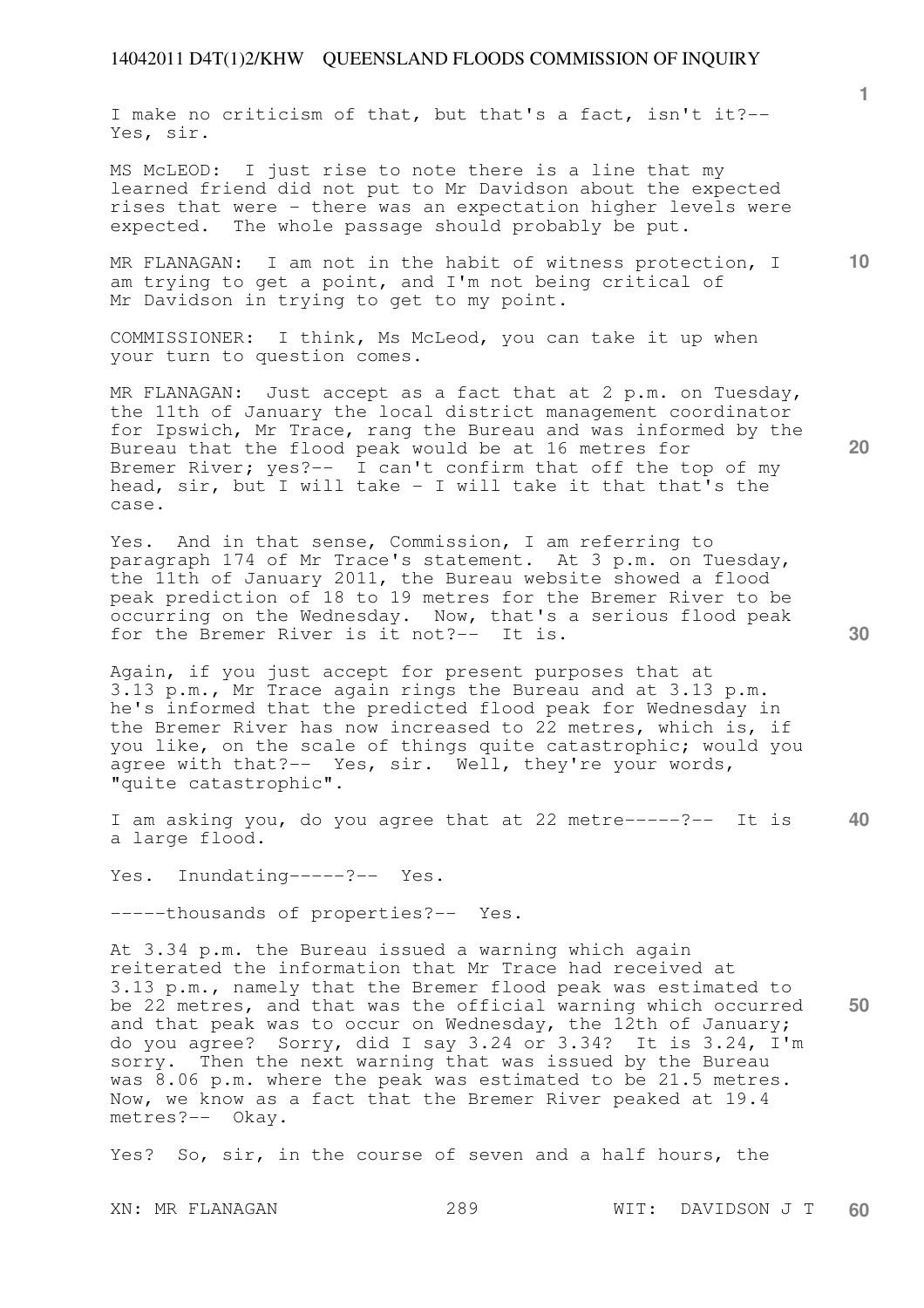prediction from the Bureau, in effect, increased from 12.7 metres through to 22 metres. Now, in the course of that change, were you in communication with the operators of  $-$  I won't say "the operators", were you in communication with the engineers or flood engineers who were operating the FOC?-- Okay. My response to that, counsel, is that this is a very technical question which I will need to refer to my chief hydrologist, but if I could say there does seem to be a general misunderstanding between what we-----

Mr Davidson, I'm sorry, I have got to stop you. My question wasn't that. My question was quite simple. Were you in communication with the four dam engineers from the FOC in the course of the 11th of January 2011?

COMMISSIONER: Mr Flanagan, do you mean Mr Davidson personally?

MR FLANAGAN: Yes.

COMMISSIONER: Or the Bureau?

MR FLANAGAN: No, Mr Davidson personally?-- Okay. I didn't appreciate the fact that that was a personal-----

I see?-- The simple response is no, I wasn't. I wouldn't expect that to be my normal area of responsibility.

All right. Did you yourself participate in a conference by telephone with the four engineers at approximately 3.40 p.m., I think it's around 3.40 p.m., on the 11th of January, whereby the Bureau was requested to model releases from the Wivenhoe Dam at  $9,000$  and 10,000 CUMECS?-- I did not participate in that teleconference. I was aware that that request had been made by being thoroughly briefed by my chief hydrologist, but, no, I did not and I wouldn't normally participate in those sort of briefings.

Right. Did the staff from the Bureau that participated in that telephone conference brief you in relation to the substance of the conference?-- I was aware of the generalities of what was being discussed, I wasn't aware of the specifics.

All right. In that case, are you able to assist the Commission by informing us as to how the various releases from the Wivenhoe Dam in the W4 stage of the operation of that dam was modelled by the Bureau for the purposes of predicting flood peaks at the Bremer River at Ipswich?-- Thank you, sir. This is certainly a question now that I will need to refer to my chief hydrologist. As the regional director, Commissioner, I would not normally get involved directly in those discussions or calculations. I would be briefed by the chief hydrologist following those discussions.

All right. So, we might cut this short then. Mr Davidson, were you personally involved or do you have personal knowledge of the modelling that was done by the Bureau to take into

XN: MR FLANAGAN 290 WIT: DAVIDSON J T **60** 

**10** 

**1**

**20** 

**40**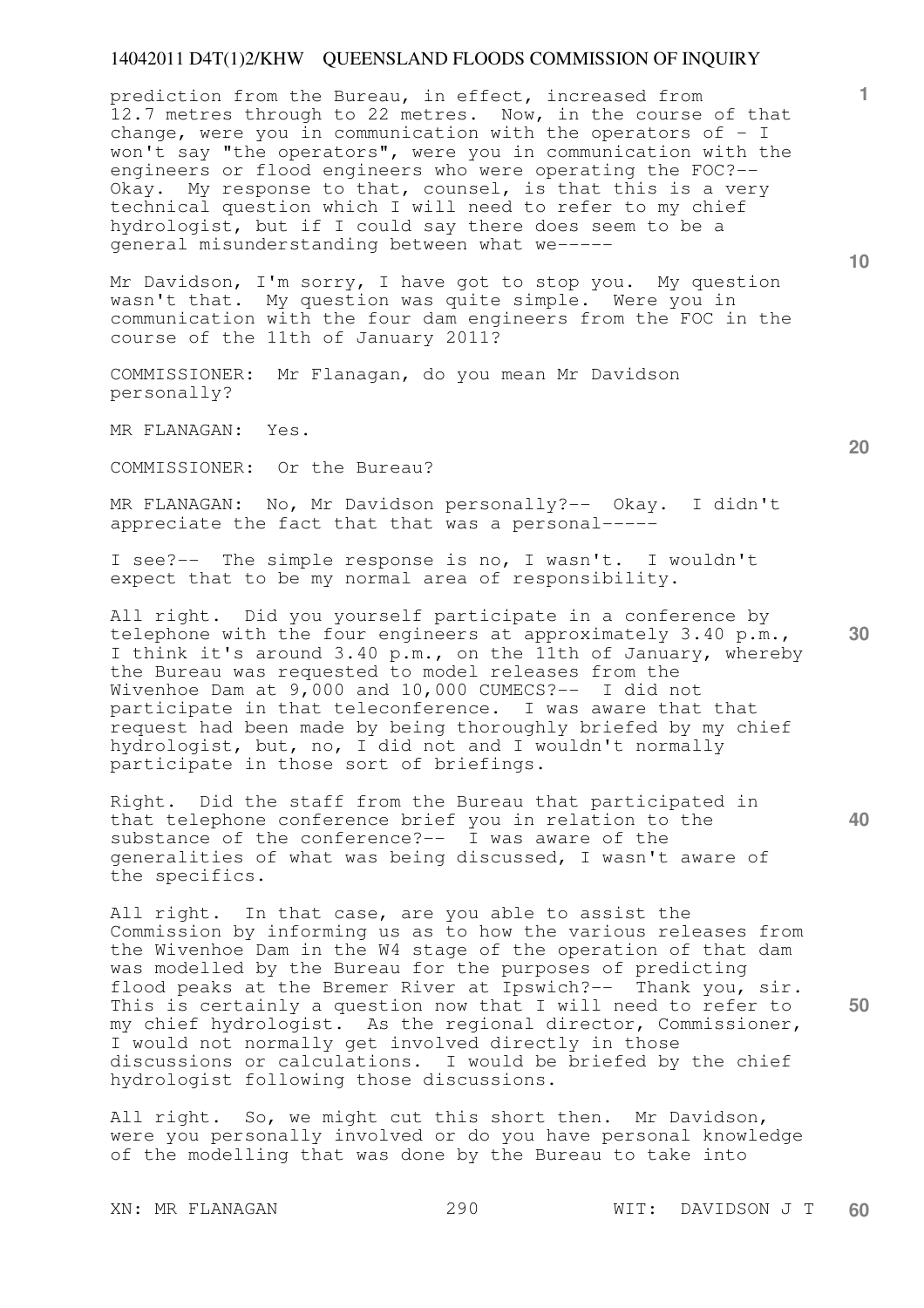account in that modelling the releases from the Wivenhoe Dam at the W4 stage?-- I was certainly aware that that modelling was taking place, but, as I said earlier, I didn't - I wasn't privy to the actual specifics of the modelling, the input and the output of the models. My main interest was what - you know, the warning service that we were providing at the time. I leave my - I leave the modelling very much to the experts, which are the hydrologists, and the team I have in Brisbane is a very good one.

In terms of a flood event, apart from rainfall which the Bureau of course predicts and makes warnings-----?-- Ye.

-----there was another specific event happening on this day, wasn't there, namely significant releases from the Wivenhoe Dam?-- Yes, sir, yes.

You were aware through conversations with other staff at the Bureau that there were significant releases from the dam that had to be part and parcel of the Bureau's modelling?-- Yes, sir, I was aware of that.

From those conversations, did you yourself gain an impression as to how significant those releases were in terms of their impact on the modelling in determining the peak flood level of the Bremer River, for example?-- I was certainly aware of the significance of the releases that were being discussed at the time. If I could just add too that I do participate in the various teleconferences that take place during large events, and I did on this occasion, the teleconferences with local governments and disaster managers, so I keep myself fully briefed on developments as they're occurring.

Did the Bureau and your staff in terms of modelling come under greater pressure on the 11th of January 2011 because of the increasing and significant releases from the Wivenhoe Dam pursuant to W4 stage?-- I don't think "pressure" is the right word. They're very much - they adopt very much a professional approach and on that particular day it was very considered, very calculated, doing the various sums as to what the impact might be with various releases from the dams. So, I have extreme confidence in what they were doing and still do.

Can you take it from me there is no part of my brief from the Ipswich City Council which seeks to criticise anyone?-- Okay, thanks.

What we're trying to do is identify whether an earlier warning could have been given and my question is this: given that there were at least 10 directives or, in fact, 13 directives issued by the FOC on the day which continually increased the releases from the Wivenhoe Dam almost on an hourly basis, that would have been or those additional releases would have been immediately modelled into the Bureau's warnings, wouldn't they?-- That's correct, and our hydrologists were continually sharing information with the various - the relevant local governments and the Disaster Management Group.

**10** 

**1**

**20** 

**30** 

**40**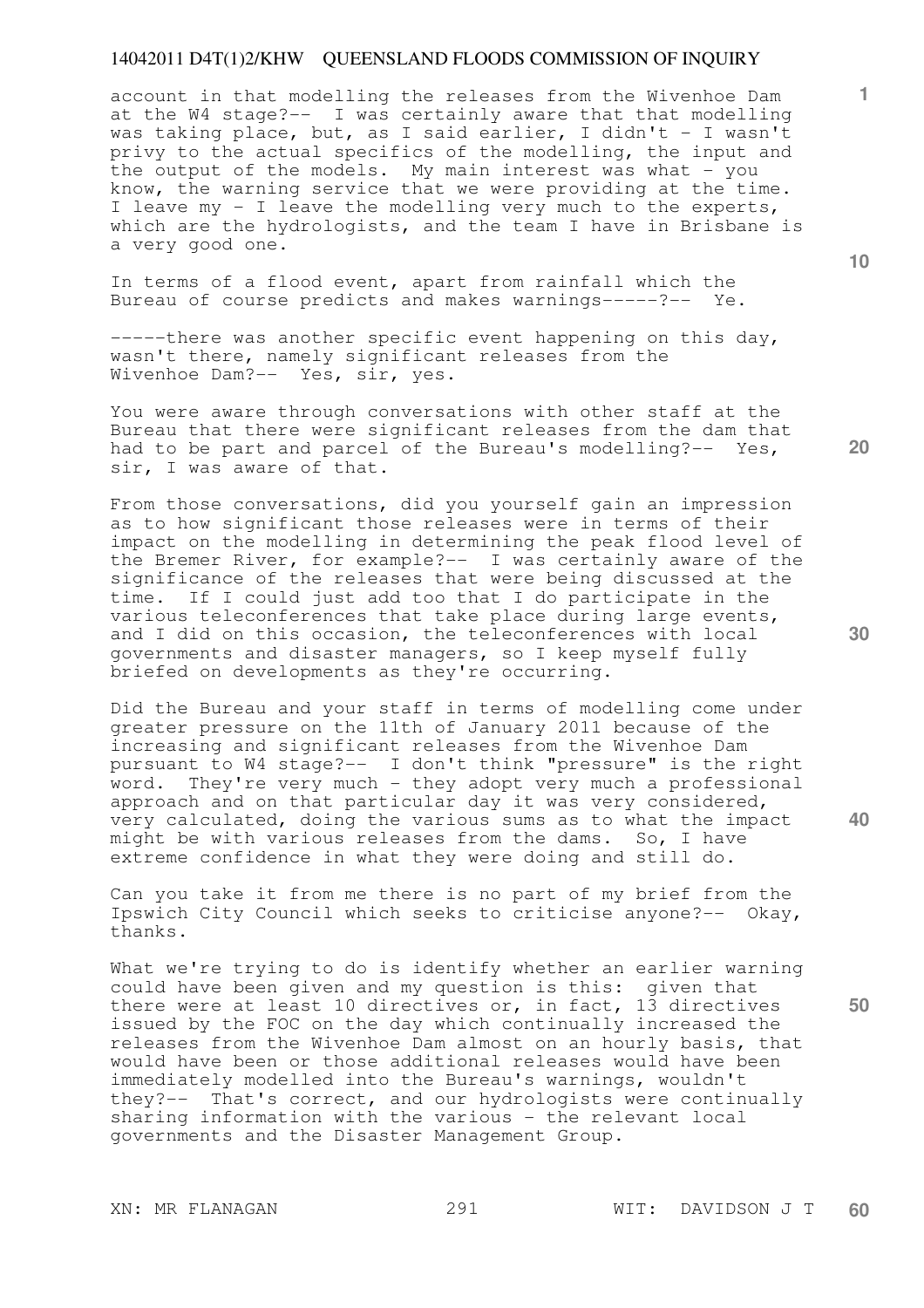I have already gone through the chronology at least for the Ipswich City Council with you but can I take it that you agree for the official warnings of the Bureau that the first was issued at 9.29 a.m. saying 16 metres - the relevant one - and to be fair, of course, it says there's a possibility of it getting higher?-- Mmm.

As, indeed, I think all the issued warnings said?-- It's standard practice, yes.

Exactly, but at 3.24 p.m. the warning is at 22 metres, so six hours has elapsed, and what I'm suggesting to you is that in that six hours the Bureau knew that there were hourly increases or at least hourly increases in the releases from the Wivenhoe Dam that would have an impact on the peak flood level of the Bremer River; do you agree with that proposition?-- Yes.

My question is simple?-- But if I can just add, sir, before you go on, the details, though, I'm not - I may not have been aware of. Just in very general terms my answer would be yes.

Just in terms of prewarning, in terms of prewarning communities, given the extraordinary releases under the W4 stage of the Wivenhoe Dam happening on an hourly basis, and given that that information was being fed to the Bureau, do you think it came to a stage where the communities may have been better served in terms of warning had the Bureau issued more frequent warnings, having modelled in the releases from the Wivenhoe Dam?-- Once again, that is a question I might have to refer to my chief hydrologist. The frequency of warnings is determined by a number of factors and I guess as a regional director I'm not fully familiar with what all those factors might be. So, frequency of warnings, I just - I can't answer that question.

Did you have a conversation with any of your staff on the 11th of January whereby it was suggested by some of your staff that the warnings should be more frequent, given the releases from the Wivenhoe Dam?-- Can you just repeat that question?

Did you have any conversations with any of your staff who suggested to you that the warnings should be more frequent given the releases from the Wivenhoe Dam?-- The simple answer is no.

Thank you, Commissioner.

COMMISSIONER: Thank you. Mr MacSporran, you're next?

**50** 

**1**

**10** 

**20**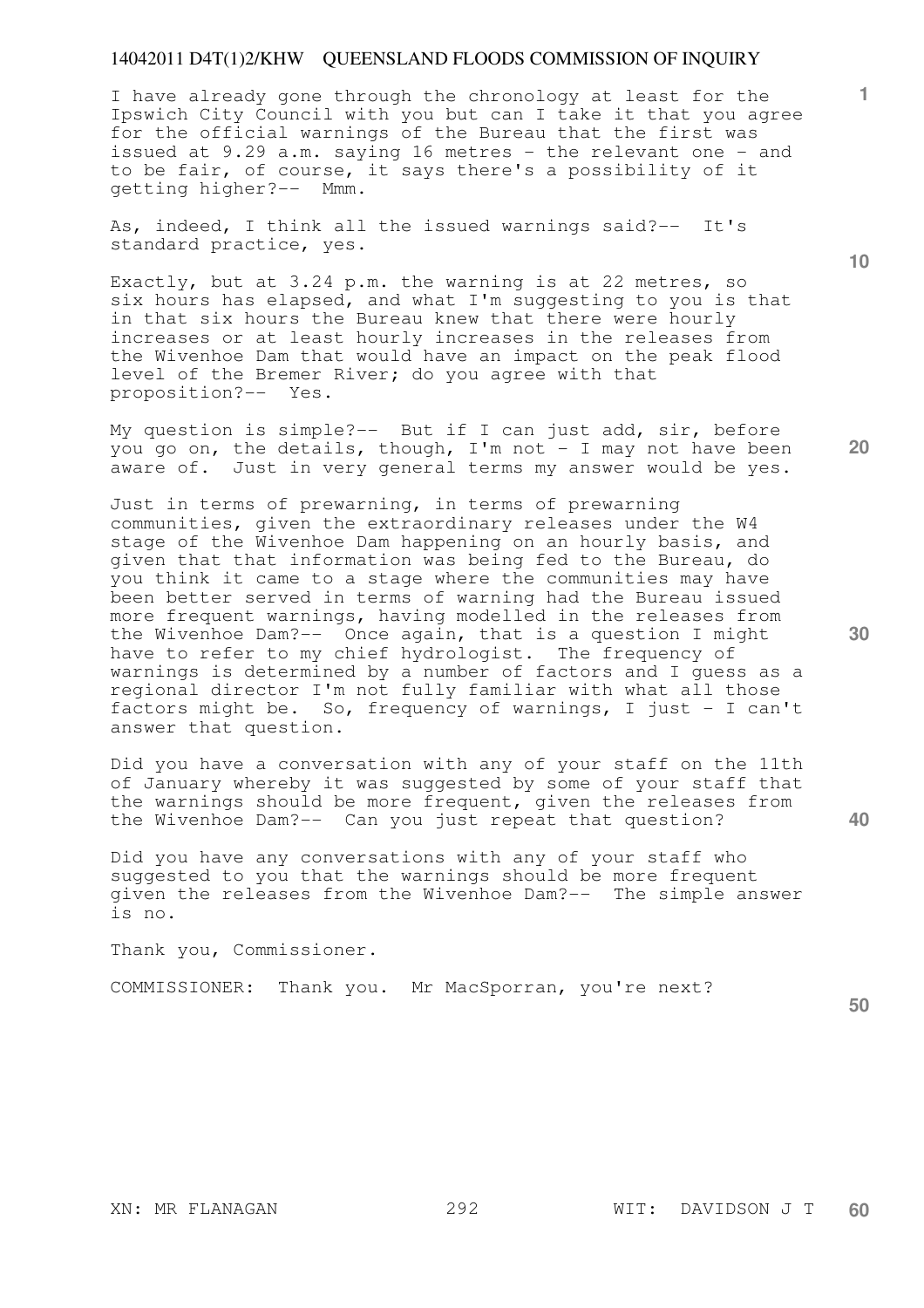MR MacSPORRAN: Thank you, Commissioner. Mr Davidson, just one topic. Have you read the official Seqwater report that was furnished in March after these events?-- The answer once again is no, but I did browse through section 6.

I was going to ask you particularly about section 6, because that's the area that concerns BOM, isn't it?-- Sure, okay.

Could I just have you look at, very briefly, that section of the report? It starts at page 55, I think. While that's coming up, do you recall that that section deals with the forecast rainfall-----?-- Sure.

-----the actual rainfall, and gives a series of tabulations and then comments upon the accuracy and reliability of forecast. Is that a reasonable summary of what that section contains?-- Yes, that's correct.

I don't want to waste time taking you through it chapter and verse. Can we just go to the bottom of that page? You will see the second dot point, which refers to the five forecasts issued between 1600 on Saturday, 8 January and 10 a.m. on Tuesday 11, and refers to the underestimation of the forecast rainfall, and goes on to refer to the average discrepancy of 225 per cent, and carries on in a similar vein by reference to the tabulations of the predicted and actual rainfall to highlight the discrepancies; is that so?-- Yes, sir.

Now, do you accept the accuracy of those assessments of the forecasts?-- It's my understanding that even though they may not be 100 per cent correct, they're in the right ball-park.

I should qualify my questioning of you in this way, that I am not in any way being critical of BOM, it is just a product of the science, is it not?-- That's exactly right. In fact, that's our only product - our only Quantitative Precipitation Forecast for those catchments. It's not as if it's a question of being the best or the worst, it is the only one at the moment.

Yes, yes. And whilst it's a tool that's available to the Flood Operations engineers, it has significant difficulties in its application?-- Yes, I can understand.

And the real difficulty is this, is it not, that whilst you can be reasonably confident in predicting, for instance, heavy rainfall in South East Queensland, it's an entirely different issue as to where that rainfall may in particular fall within that wider locality and, secondly, and more problematic, the intensity with which it might fall in individual areas within the locality?-- That's exactly right. The spacial and temporal scales 0 for small spacial scales and narrow temporal scales, it's a challenge, not only to the Bureau of Meteorology but around the world, to get reliable estimates of short term rainfall for particular localities.

And the science is such that at present, and certainly at the time of the event in January, the science was not sufficiently

XN: MR MacSPORRAN 293 WIT: DAVIDSON J T **60** 

**10** 

**1**

**20** 

**30**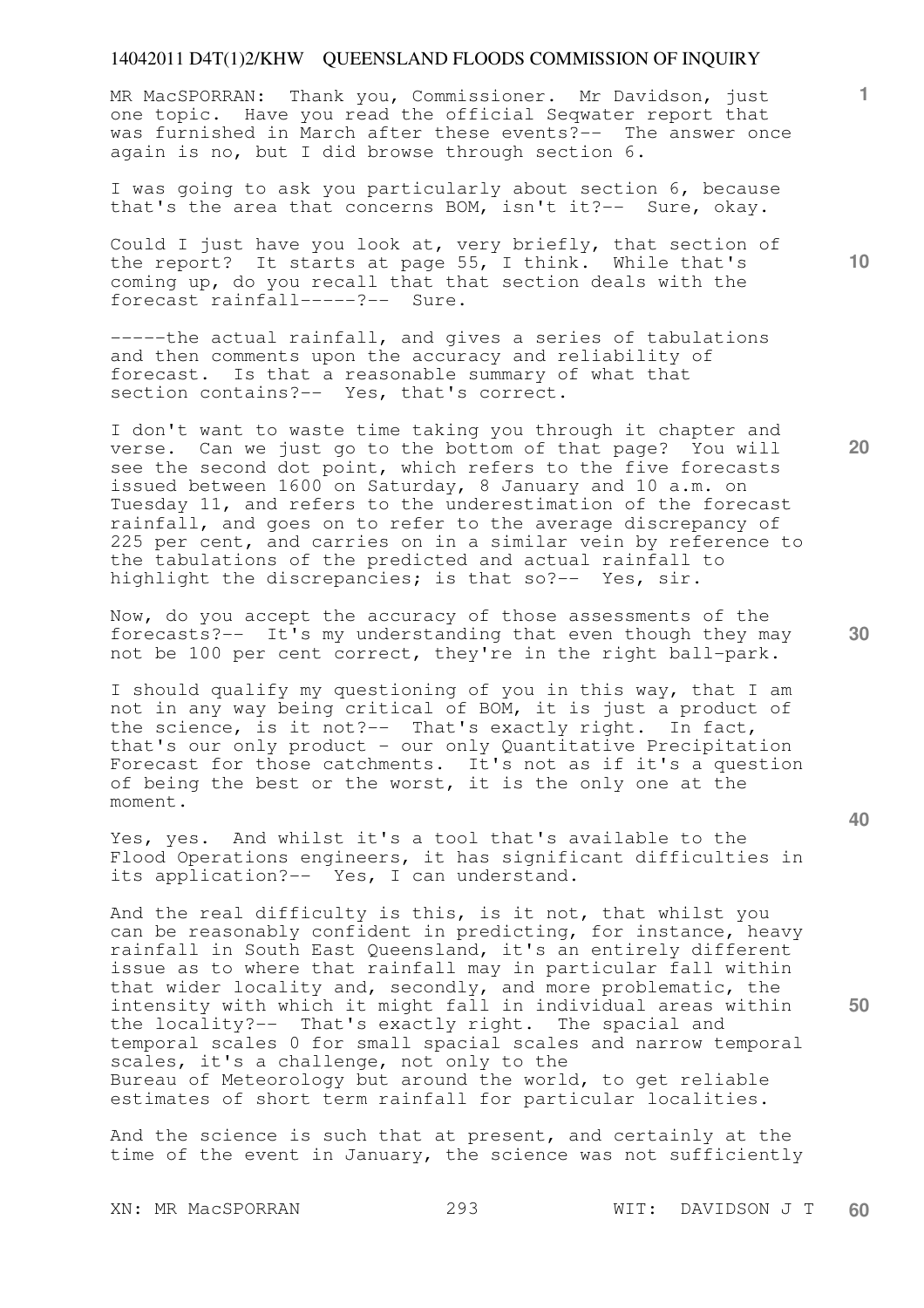developed to enable critical decisions to be made and reliance upon those predictions?-- The answer to that is that, of course, there is a suite of products, it's not just a quantitative - the QPF which we provide to catchment authorities, but reference in section 6 is also made to the WATL forecast we spoke about yesterday, reference is also made to ACCESS. So, it's my understanding that the dam operators do consider a suite of rainfall forecasts, one of which is the specific purpose QPF which we provide.

The QPF is the 24 hour one, isn't it?-- Yes, it is, sir.

And, of course, the longer range the forecast, the less reliable they traditionally are?-- Yes, and if I can just add too, most of the QPFs we provide you will find are a range, like 25 to 50 millimetres, isolated 100, providing what we call an aerial average for such a small - I know it's 7,000 square kilometres, but on a Queensland scale that's quite small. It is a real challenge and most forecasters will elect to provide a range for that reason.

Yes. All right. Thank you, your Honour.

COMMISSIONER: Now, Mr Ambrose, you should probably announce your appearance.

MR AMBROSE: For the record, Madam Commissioner, my name is Ambrose, initial P. I appear for Sunwater.

**30**  COMMISSIONER: You are replacing Mr Devlin for the time being?

MR AMBROSE: Replacing Mr Devlin for the time being, and we have no questions of this witness.

COMMISSIONER: Thank you. Mr Telford?

MR TELFORD: No questions, thank you, Commissioner.

COMMISSIONER: Mr O'Donnell?

MR O'DONNELL: No questions, Commissioner.

COMMISSIONER: Then Ms McLeod? Actually, Ms McLeod, I'm sorry, what I will do in the interests of fairness is just to ask my Commissioners if they have any questions before you start.

Thanks, Ms McLeod. Sorry to interrupt you.

**50** 

**10** 

**20** 

**1**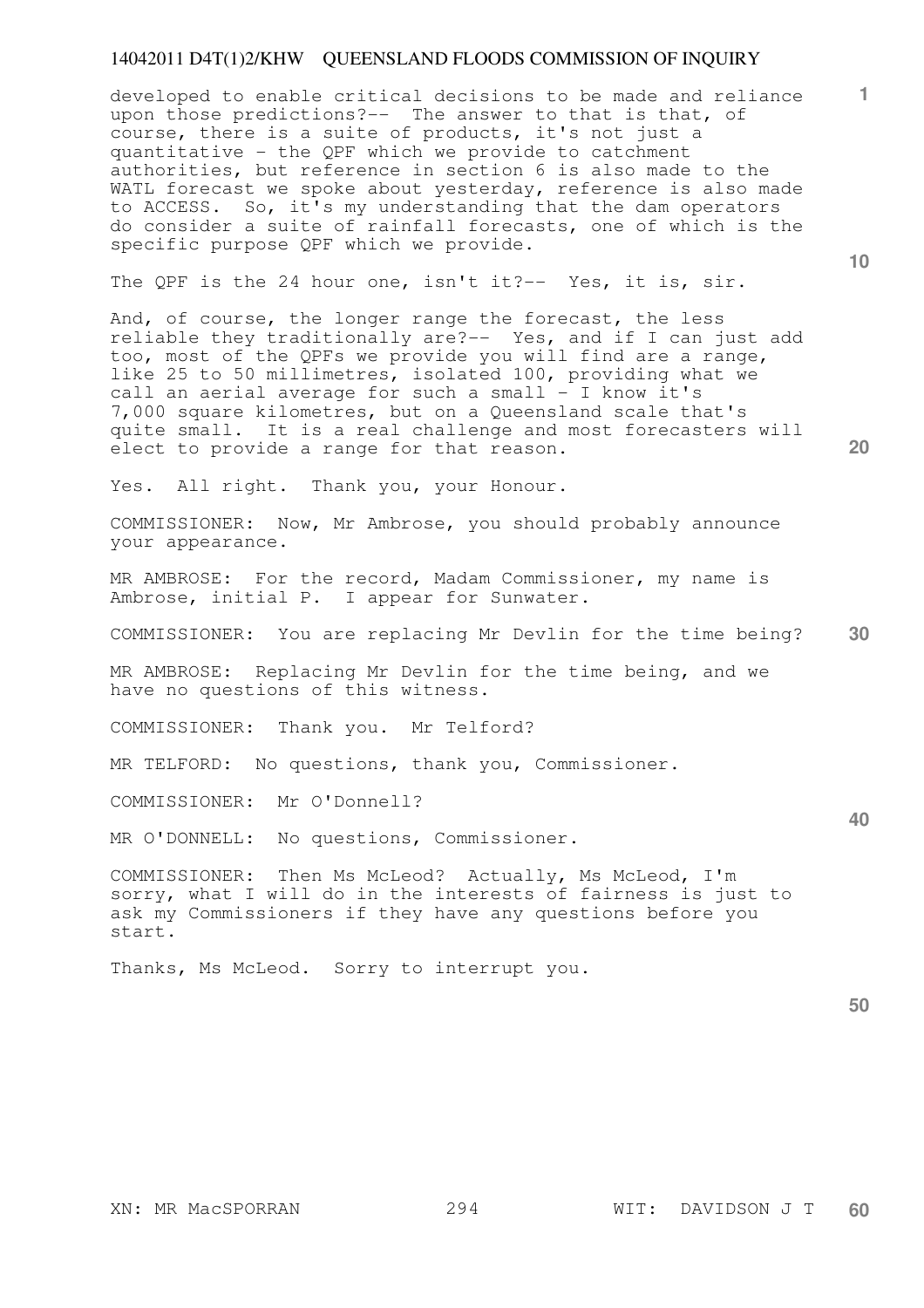MS McLEOD: Can I show you this document, Mr Davidson? It is a copy of a bundle of flood warnings issued by the Bureau for the Lockyer, Bremer, Warrill and Brisbane River, below Wivenhoe. It appears, if the Commission pleases, in appendix D, which is attachment D to the Bureau report, annexure JD1, and they are paginated. The page number I'm starting with is page 541. Can I just hand that up for you? You will be pleased to know, Commissioner, that the documents speak for themselves, so I am not going to read them out at large, but - sorry, I was going to hand it to Mr Davidson.

COMMISSIONER: I did wonder. We will probably get it on the screen anyway, Ms McLeod, I think.

MR McLEOD: So, I have opened the document attachment D at page 541 which is the Priority Flood Warning of 4.16 p.m. on Monday, the 10th of January 2011. Just while that's being brought up, Mr Davidson, is this the first flood warning to your knowledge that includes by mention in the heading, "Brisbane City" during January?-- Once again, counsel, I would need to check that.

I have sprung that on you. Sorry about that. Just reading through that, the heading, it records in the first paragraph, "Stream level rises causing moderate to major flooding recorded in Lockyer Creek, Warrill and along the Bremer River. Major flood levels are likely at Ipswich during Tuesday." So, there's a reference in that very first paragraph to major flood levels likely at Ipswich during Tuesday, issued at 4.16 on the 10th of January, and the second paragraph makes reference, does it not, to the fact that Wivenhoe Dam is providing significant mitigation of upper Brisbane floods?-- That's correct.

See that?-- That's correct.

Then what the warning does is set out for various creeks and rivers the situation as reported by the Flood Warning Centre?-- That's right.

And for this warning, which is 4.16 p.m., do you see under, "Bremer River.", the heights that are quoted and, as my learned friend noted, "Expected to reach at Ipswich about 12.7 metres on Tuesday afternoon.", and for this warning. It says, "Higher levels are possible."?-- That's correct.

**50**  Then if you go to the next page, it has, "Predicted River Heights and Flows. Ipswich reach about 12.7 metres (major)." So, is that a qualitative assessment by the Flood Warning Centre of the nature of the flood for Ipswich in that sentence?-- Yes, yes, that's correct.

Moggill, it describes 12 metres as minor. Do you see the next entry?-- That's right, yes.

And Brisbane is described as moderate flooding with some information, "(Three metres at the Brisbane City gauge is about 1.5 metres higher than the highest tide of the year at

**10** 

**1**

**20** 

**30**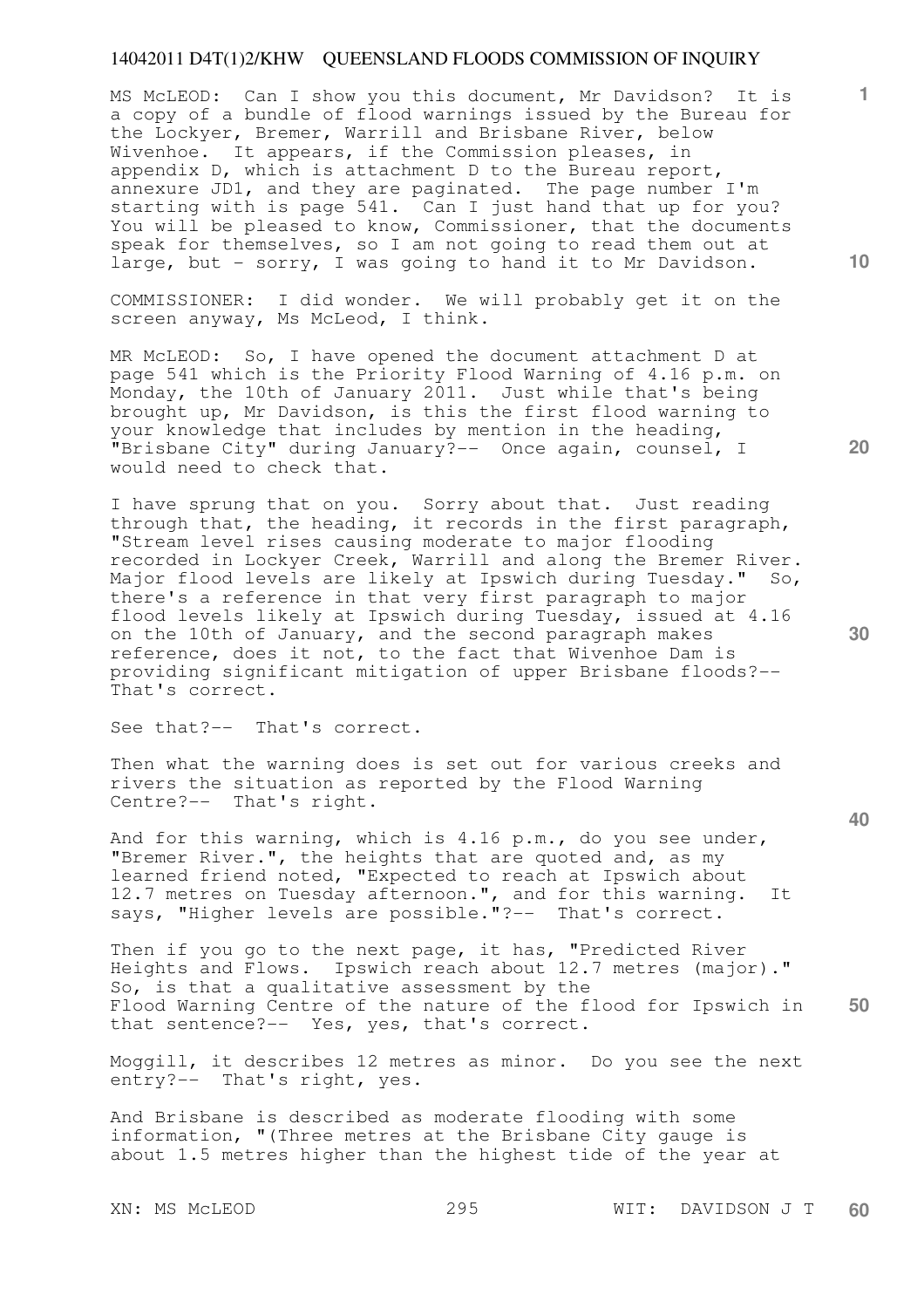this location."?-- That's correct.

And then what the Bureau routinely does in these warnings is list river heights at various specific locations?-- That's right, yes.

There's three listed, you will see, for the Bremer River at various locations, and some are described as rising and some are described as falling. You see that?-- That's right, yes.

Now, if we turn to the page, the next warning on page 544, your Honour, is 6.12 p.m. on the 10th of January. If you turn to the second page of that warning on 545, for middle and lower Brisbane you will see a paragraph that says, "Seqwater advises releases from Wivenhoe will increase during Monday.", and then moderate flooding is expected at a couple of places. Do you see that?-- Yes.

So, to your knowledge, is it the practice of the Flood Warning Centre to make a report of what is expected in terms of the mitigation from Wivenhoe Dam?-- It's my - well, yes, from my experience, if the opportunity is there to provide such information, they will.

And I missed the reference on the first page of that warning at 5.44, but, again, there's a similar paragraph to the first warning that I took you to, talking about significant mitigation from the Wivenhoe Dam and flows to the Brisbane River. Now, I can jump a couple and ask you to turn to page 556, for example? Here we have the warning for 9.28 a.m. on Tuesday, the 11th of January 2010, and if I can invite you to look for the entry "Bremer River"? In this warning, you will see the reference in the second paragraph, "Bremer River at Ipswich is expected to reach about 16 metres during Wednesday. Higher levels are expected."?-- That's correct.

**40** 

**50** 

**10** 

**1**

**30**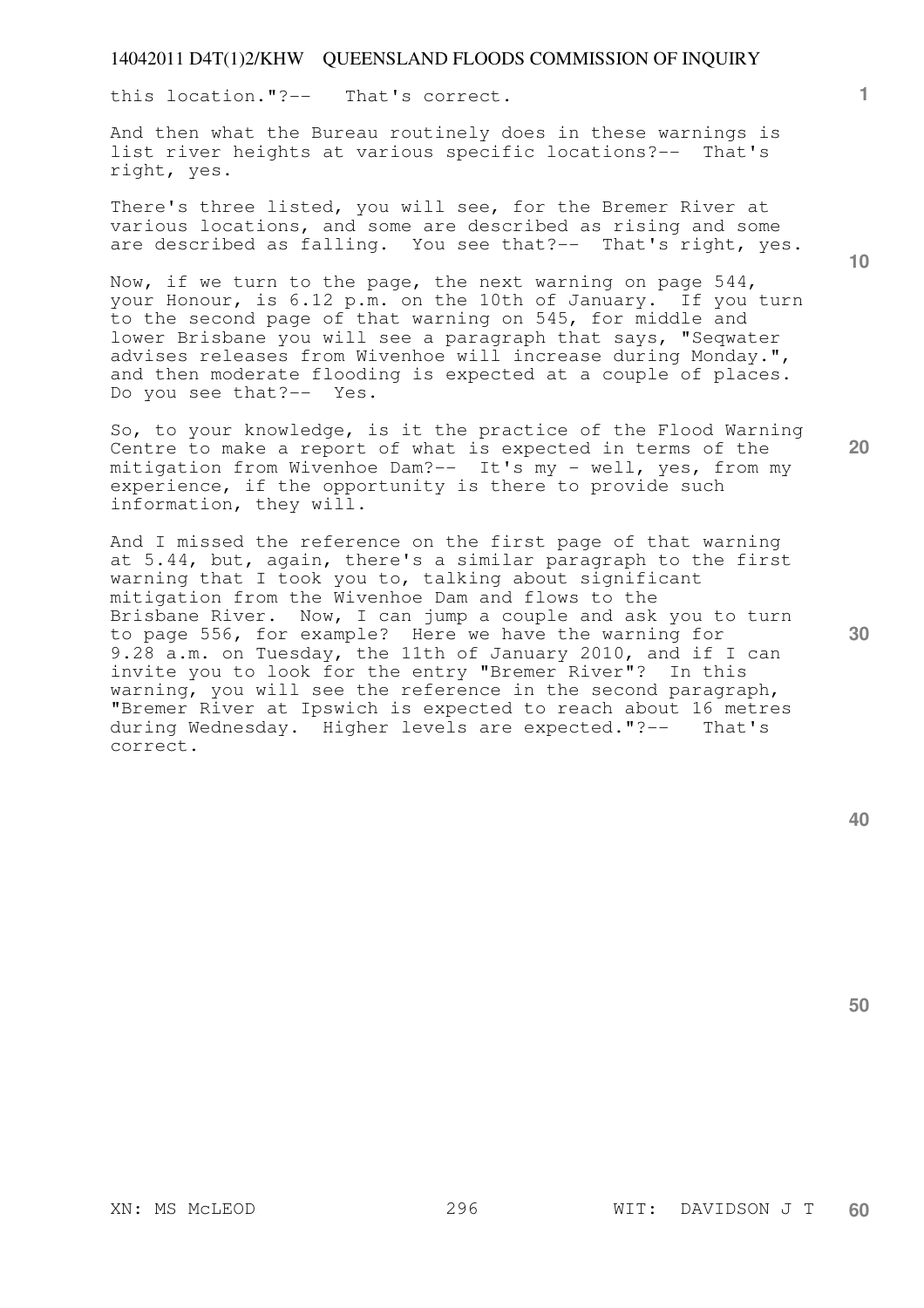So that's a difference, is it not, from "higher levels are possible" of the previous warnings?-- That's right.

And then over the page "predicted river heights flows Ipswich reach at least 16 metres major. During Wednesday further rises"?-- Yes.

And then the one at 3.24 p.m. on page 559, Tuesday the 11th of January, this one was the one discussed with Mr Ayre - one of the ones discussed with Mr Ayre that talked about significant mitigation. Were you aware that at 3.24 p.m. on the 11th of January 2011, the bureau had received information from Seqwater indicating a significant increase in the releases from Wivenhoe Dam?-- Yes, I was.

And so - I am sorry, that happened before 3.24 but at 3.24 they issued this warning in response to that significant increase of dam waters?-- That's exactly right. And at the same time there was extensive discussion on the rainfall as to how much longer it would continue and - which was an important factor, of course.

And I went through the timeline with Mr Ayre yesterday, but my learned friend put to you that there was a phone call at around 3 p.m. from the Ipswich City Council seeking information at about 3 p.m., and that the fact was reported to that City Councillor at 3.24 p.m. - sorry, about 3 p.m. that rises of 22 metres or more were expected?-- That's right.

Are you aware of those telephone conversations having taken place?-- Once again, I have some recollection of those telephone conversations but the details I am not familiar with. I would need to research that.

Okay. I have nothing further, if the Commission pleases.

COMMISSIONER: Thank you. Mr Schmidt?

MR SCHMIDT: Good morning, Mr Davidson?-- Good morning.

Can you tell me did the bureau do any modelling as far as river height - predicted river heights for the lower Fernvale area in the mid-Brisbane section of the river?-- Once again, I can't answer that question. I would need to refer it to the hydrologists.

No further questions.

COMMISSIONER: Thank you. Mr Callaghan?

MR CALLAGHAN: I have no further questions, Madam Commissioner, but can I just ask that Exhibit 37, which was Mr Davidson's statement, be returned and replaced with this copy? He made some amendments. They are inconsequential. If anyone really wants to know, they are in paragraph 16A(ii). I

**30** 

**20** 

**40** 

**50** 

**10**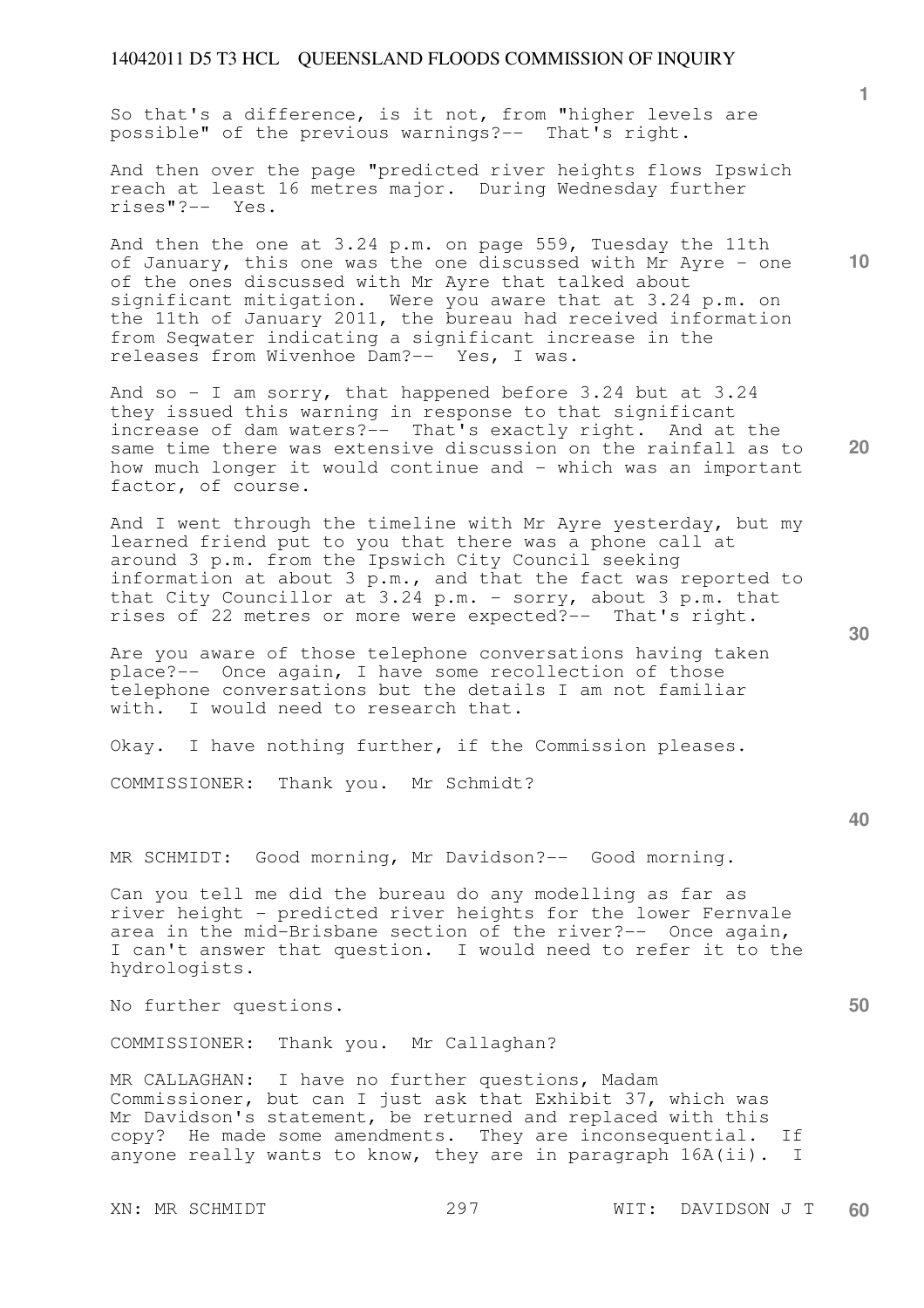think the old copy was posted on the internet. It is just an amendment to some of the numbers, but an old copy of this statement got tendered by mistake.

COMMISSIONER: All right.

MR CALLAGHAN: Subject to that occurring, may Mr Davidson be excused for the time being?

COMMISSIONER: Yes. If anyone wants to look at those amendments, you can ask my associate over the morning break. Mr Davidson, you are excused until next week in Toowoomba. See you then, thank you.

MR CALLAGHAN: Until Monday, yes.

MS McLEOD: Commissioner, I note that a number of questions were addressed to Mr Davidson that he couldn't really answer. What  $-$  we might take the opportunity to supplement Mr Baddiley's statement with some of the information that's been sought from him. That might be the simplest way to do it.

COMMISSIONER: All right, thank you.

MR FLANAGAN: Madam Commissioner, may I raise one matter before my learned friend commences? Mr Baddiley, of course, is not on any witness list. So the questions that Mr Davidson couldn't answer, Mr Baddiley is not intended to be called, as I understand it.

MR CALLAGHAN: I will undertake to call Mr Baddiley.

MR FLANAGAN: I am happy not to lengthen proceedings. If we can put certain queries to the bureau that Mr Baddiley can address in a statement, we would be more than happy with that.

COMMISSIONER: Does that seem agreeable to you, Ms McLeod?

MS McLEOD: I think I have a preference for them to come through the Commission, but, certainly, if we have an indication of what else is needed, that would be helpful.

COMMISSIONER: It doesn't make a terrific amount of difference, I shouldn't think, if Mr Flanagan gives his questions to Mr Callaghan who provides them to Mr Baddiley.

**50**  MR CALLAGHAN: That process will certainly be hopeful but it was always anticipated Mr Baddiley would be called at some stage, just not necessarily this week. So he will be called.

COMMISSIONER: All right. That solves that.

MR CALLAGHAN: Ms Wilson will take the next witness, but I understand there has been a slight development in what this witness is going to say and some of the parties should be put on notice before we call her.

**30** 

**20** 

**10**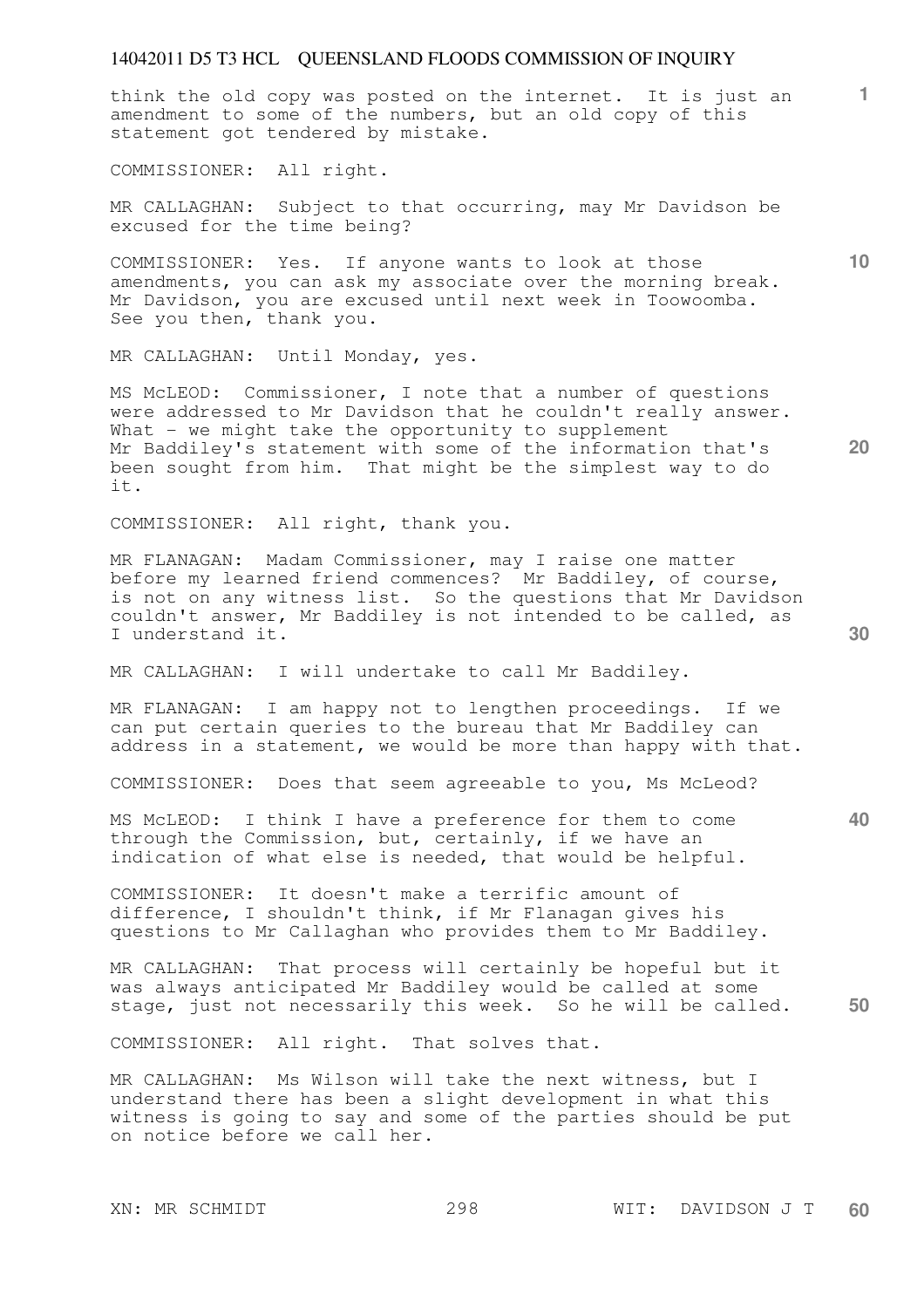| 14042011 D5 T3 HCL QUEENSLAND FLOODS COMMISSION OF INQUIRY                                |    |
|-------------------------------------------------------------------------------------------|----|
| COMMISSIONER: Would you like an early break?                                              | 1. |
| MR CALLAGHAN: If we could have a slightly earlier than usual<br>mid-morning break?        |    |
| COMMISSIONER: Yes, all right. 11.25.                                                      |    |
| THE COMMISSION ADJOURNED AT 11.05 A.M.                                                    | 10 |
| THE COMMISSION RESUMED AT 11.26 A.M.                                                      |    |
| COMMISSIONER: Yes, Ms Wilson?                                                             |    |
| MS WILSON: Thank you, Commissioner. We call Jenny Moore.                                  | 20 |
| JENNY MOORE, SWORN AND EXAMINED:                                                          |    |
| COMMISSIONER: Thank you. Yes, Ms Wilson?                                                  | 30 |
| MS WILSON: Thank you, Commissioner. Is your name Jenny<br>Moore?-- Yes, it is.            |    |
| And do you reside at Rockin M, lot 4 Margaret Street,<br>Harlin?-- I do.                  |    |
| Did you make a statement in relation for these proceedings?--<br>Yes, I did.              |    |
| Was that statement signed on 7 April 2011?-- Yes, it was.                                 | 40 |
| Do you swear that that statement is true and correct?-- Most<br>definitely.               |    |
| And attached to that statement is a submission that you made<br>to the Commission?-- Yes. |    |
| And also includes a survey plan of the area?-- Yes.                                       |    |
| And a series of photographs?-- Yes, it does.                                              | 50 |
| Commissioner, I tender that statement with the attached<br>exhibits.                      |    |
| COMMISSIONER: That will be Exhibit 41.                                                    |    |
|                                                                                           |    |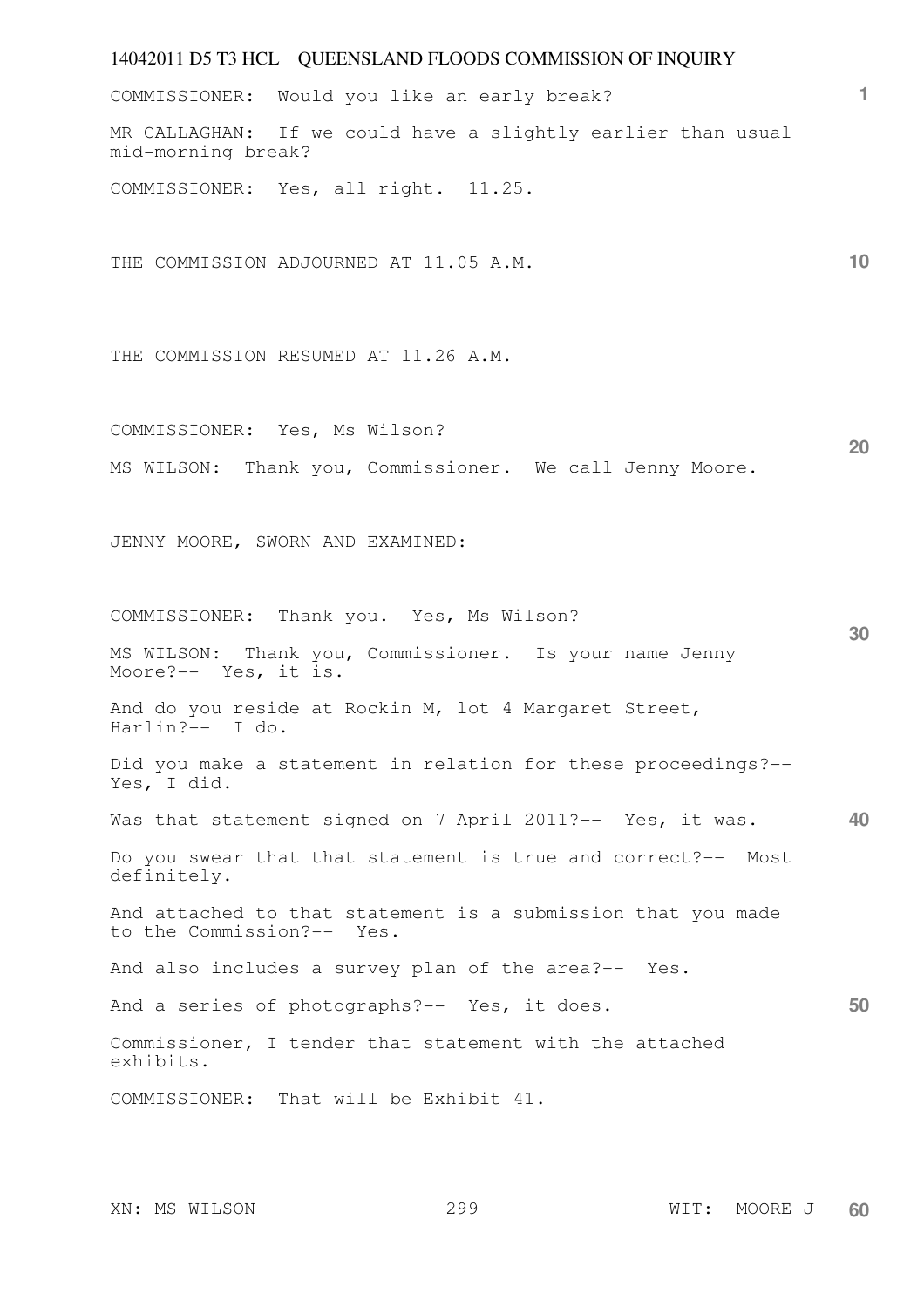ADMITTED AND MARKED "EXHIBIT 41"

XN: MS WILSON 300 WIT: MOORE J **10 20 30 40 50**  MS WILSON: Now, do you reside at your property in Harlin with your husband?-- I do. And you and your husband purchased this property in November 2009?-- That's correct. And at the time of purchase it was registered as 12 and a half acres?-- Yes. And your property fronts the Brisbane Valley River?-- It does. And this property - your property is upstream from the Wivenhoe Dam?-- Yes, it is. Now, in 2010 you started a business of horse training and selling cattle?-- Yes. And in January 2011 your property was flooded?-- Yes, it was. Now, you say in your statement at paragraph 2 that the Brisbane River claimed somewhere in the vicinity of between four and five acres to your property, which equates to 30 to 40 per cent of your property?-- Yes, that's an estimation. Can you give us a time-frame when this damage to your property occurred?-- January, the Sunday - Sunday night. It took about a process of a week for us to realise what we'd lost. Because they are low lying flats, from that Sunday of the floods in January, because we had to wait for the water to recede to see what was left. Okay. So was it the case that your property was flooded by water from the Brisbane River?-- Yes. On the Sunday, which is  $-$  was that the Sunday the  $-$  January the 9th?-- Yes. So water started to come on to your property?-- Yes. And when did you notice the damage to your property?-- It was probably not till the weekend after that we could actually see our land - or what of our land was not there. Was that the case when the water receded? -- Yeah. We could see the damage to the opposite banks, the continuing pulling in of the banks and that, but it took at least a week for that water to recede for us to see the damage done to ours. Now, Ms Moore, you have attached some photographs to your statement?-- Yes. I might show you some of these photographs. If you could have a look at your first photograph that you've attached. Now,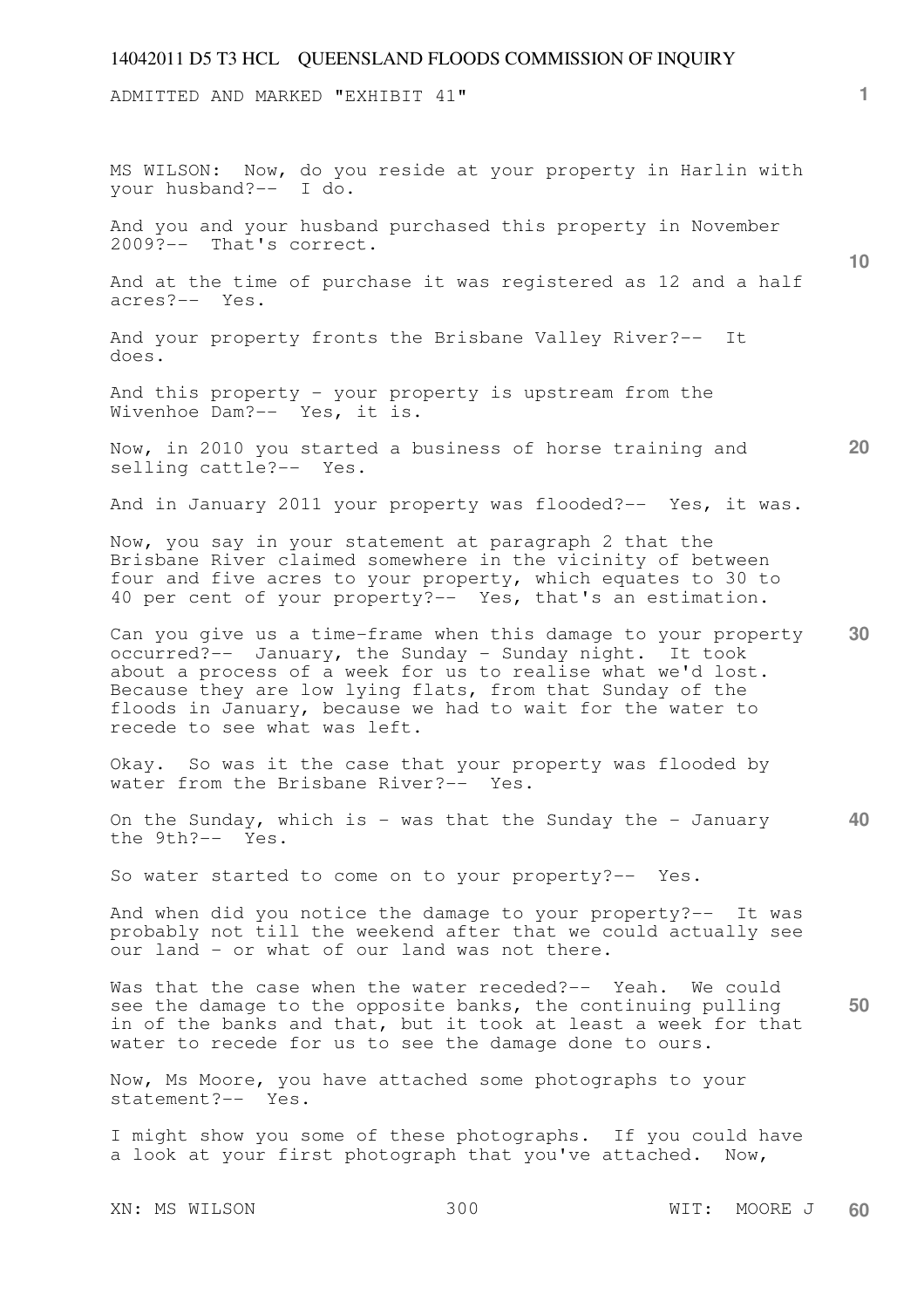this is a photograph of your land taken in June 2010?-- Yes.

Now, can you show to us where the Brisbane River is in relation to this photograph? Just in front of you, you might have a pointer. It is a white object?-- Yep.

If you point - if you could just point that up there, Ms Moore? Point the pointer?-- Oh.

Yes, and it has no effect at all. Do you see-----

COMMISSIONER: Ms Wilson, should we get somebody to have a look and see if they can make it work? It will be helpful, I am sure, if it will. There is probably a button that has to be pushed that has not been explained to her.

WITNESS: Okay, there it is.

MS WILSON: What are you pointing to there, Ms Moore?-- That is my boundary there, that line of tea trees.

Yes?-- That's a low lying bank. It was buffeted with river rock, kikuyu grass, ryegrass. The complete bank was lined with those tea trees there. That opposite bank there, that's on the other side of the river. That exposed bank there belongs to Neil O'Connor directly opposite from me. My line runs down through here and further back - that you can't see on the photo - and it runs right up here to there. You might not be able to see it but that's a fence that runs along there, fencing off my lower lying paddocks.

Perhaps if we can have a look at the second photo. Now, this photo was taken after the January 2011 flood?-- Yes.

Could you indicate to us where the edge of your property was?-- What's left of those tea trees is just there. That was or is my boundary. The river now flows down through here and that was all my land. So the river in fact has actually changed course due to the damage done to the land.

And the next photograph shows the  $-$  is that what fronts the river now?-- Yeah, that bank there is approximately 30 to 40 metres in front of my house, that we were measuring the depth - the soil taken. Now, we measured from the top of the water to the top of where my land was and that measured 3.9 metres.

And before the floods, what was the graduation of the land down towards the river like?-- The slope?

Yeah, the slope?-- It was - it is hard to tell by eye.

Was it like that ?-- Oh, yeah, all the way. It was on a gradual slope down to the river bank. It wasn't a dramatic from that point there, the dramatic bank is there standing behind my daughter, that bank is quite high, but the point where my daughter is standing was flat, low lying paddocks.

And the next photo shows - that's the banks that are fronting

**20** 

**40** 

**30** 

**50** 

**1**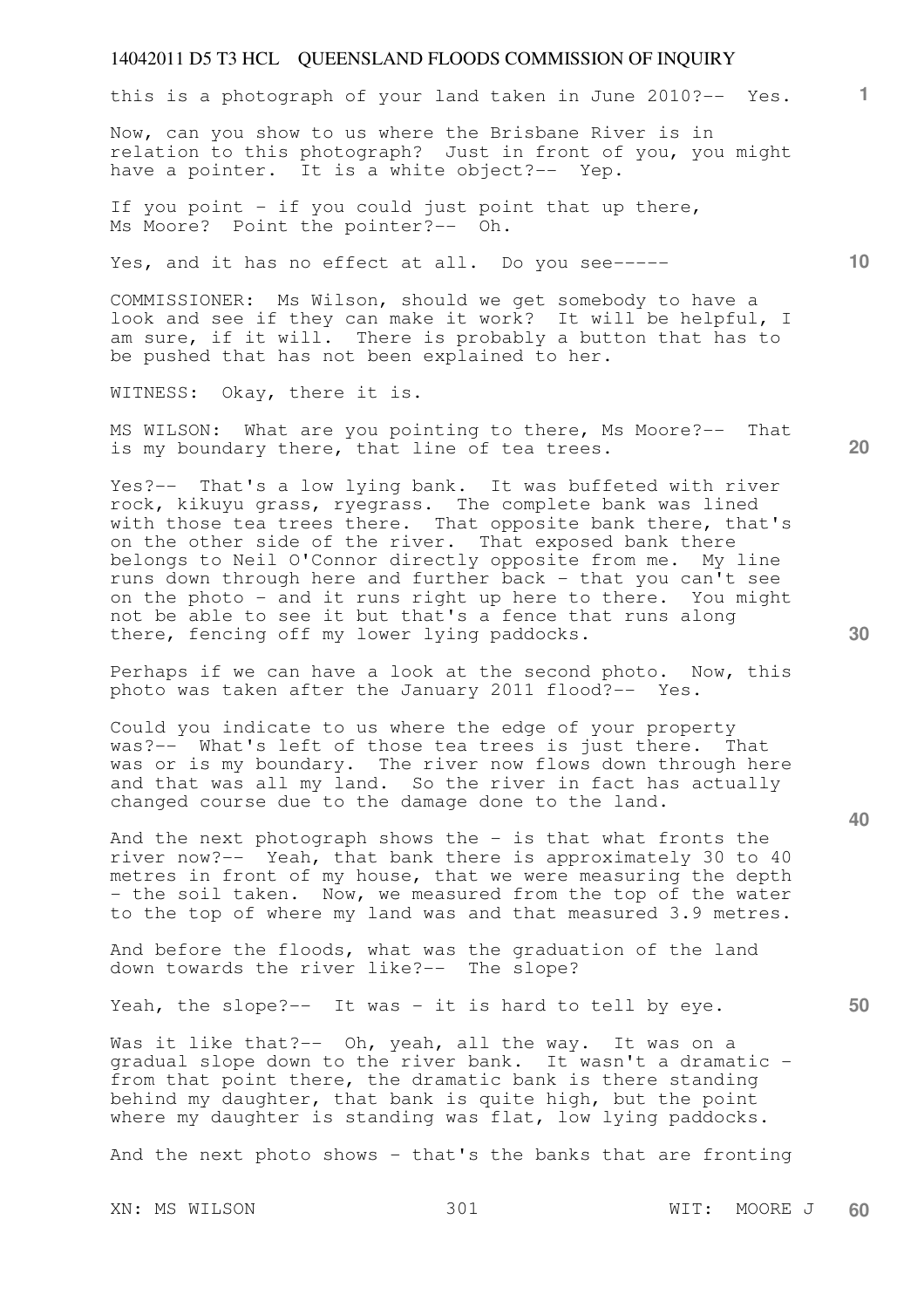your paddocks?-- Yeah. My concern here is, as you can see from the photos, there is no river rock, there is no trees, there is no - that is silt. That's the silt that's now lying in Wivenhoe. So even at its small rise of the river now, the water is going to continue to cut at that lower bank and then the top bank just folds in.

Now, what is your opinion of what caused your land to be claimed by the river?-- My opinion is it is a combination well, this area we watched  $-$  witnessed 200 year old trees falling. Those 200 year old trees sat in the river bank. Those trees survived '74 and '55 floods which were higher than the January 2011 floods. The only difference between those floods and now we had two infrastructures in the river which weren't in the river '74, '55, which is the dam and Karreman's Quarry.

Karreman's Quarry, is that what you just said?-- Yes.

Okay. And what do you think was the influence of these two pieces of infrastructure that you are referring to in your statement and in your evidence?-- Well, post Christmas floods, I heard on the radio and also on the Brisbane National News that the dam was at 150 per cent capacity and it was coming across as a boasting point that the dam was holding enough water to supply Brisbane for 12 months without another drop of rain falling. Then within 10 minutes of hearing that report, you would hear the weather report which was forecasting this deluge, this next deluge. And my question back then was why weren't they letting that water go. That is going to back that water up against us. So that water is backed up against us saturating our land more, and with the quarry's place in a pinnacle point of the river, the choke or the brake which slows the water down - it was the speed of the water that took my land and I was not in a flash flood like Grantham and Toowoomba. This was rising water and fast. And you could also see when they were holding the water back, the water would travel at one speed and when they opened the gates, the speed of the water was phenomenal.

Now, in paragraph 6 of your statement you refer to the damage - the effects due to the infrastructure within the river. And you are also saying that you are having difficulties raising response from government agencies. What government agencies are you talking about?-- DERM and DEEDI. They're responsible for the river and the landholders and I that are in the area, we were trying to contact them to get them to come out and see our exposed bank. It is really important they see the banks as they stand. Once the banks look lovely and green with grass, it is not the same effect as seeing it, because the next load of water will take away that grass and the silt. We didn't get a response or anything until approximately a month ago Matt Sciacca come out-----

Matt Sciacca from where?-- DERM.

From DERM?-- To have a look at the damage. I mean, in our area it has been described as dropping a bomb in the river and

XN: MS WILSON 302 WIT: MOORE J

**10** 

**20** 

**1**

**40** 

**30**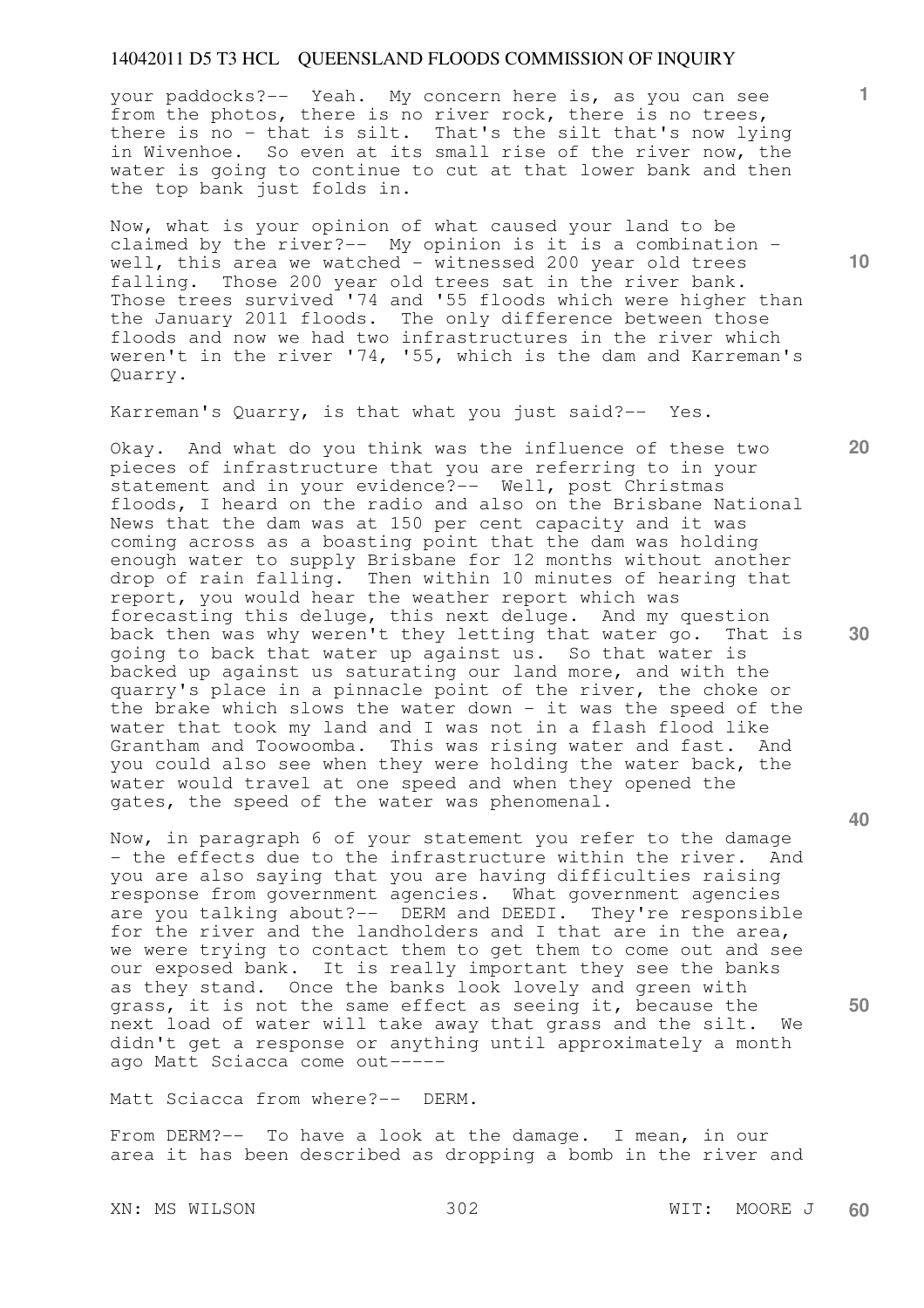# 14042011 D5 T3 HCL QUEENSLAND FLOODS COMMISSION OF INQUIRY **1 10 20 30 40**  just exploding it out. There is not many other places that have got the damage we have. Thank you, Commissioner. That is the evidence of Ms Moore. COMMISSIONER: Thank you. Now, Mr Dunning, are you happy to go first? MR DUNNING: I have no questions, thank you. MR FLANAGAN: No questions, thank you, Commissioner. COMMISSIONER: You might want to go later down, do you, Mr MacSporran? MR MacSPORRAN: Yes, certainly. COMMISSIONER: Ms McLoud, you might be next. MS McLEOD: No questions. COMMISSIONER: Mr Ambrose? MR AMBROSE: No questions. COMMISSIONER: Mr O'Donnell? MR O'DONNELL: No questions, thank you. COMMISSIONER: Sorry, Mr Rangiah, I hadn't realised you were back. Do you have any questions? MR RANGIAH: Just one question. Is your property within the area administered by the Somerset Regional Council?-- Sorry, I missed the question. Is your property within the area administered by the Somerset Regional Council?-- Yes, it is. Thank you. I have nothing further. COMMISSIONER: Mr Telford, I am sorry, I missed you on my way through.

MR TELFORD: No questions.

COMMISSIONER: Mr MacSporran?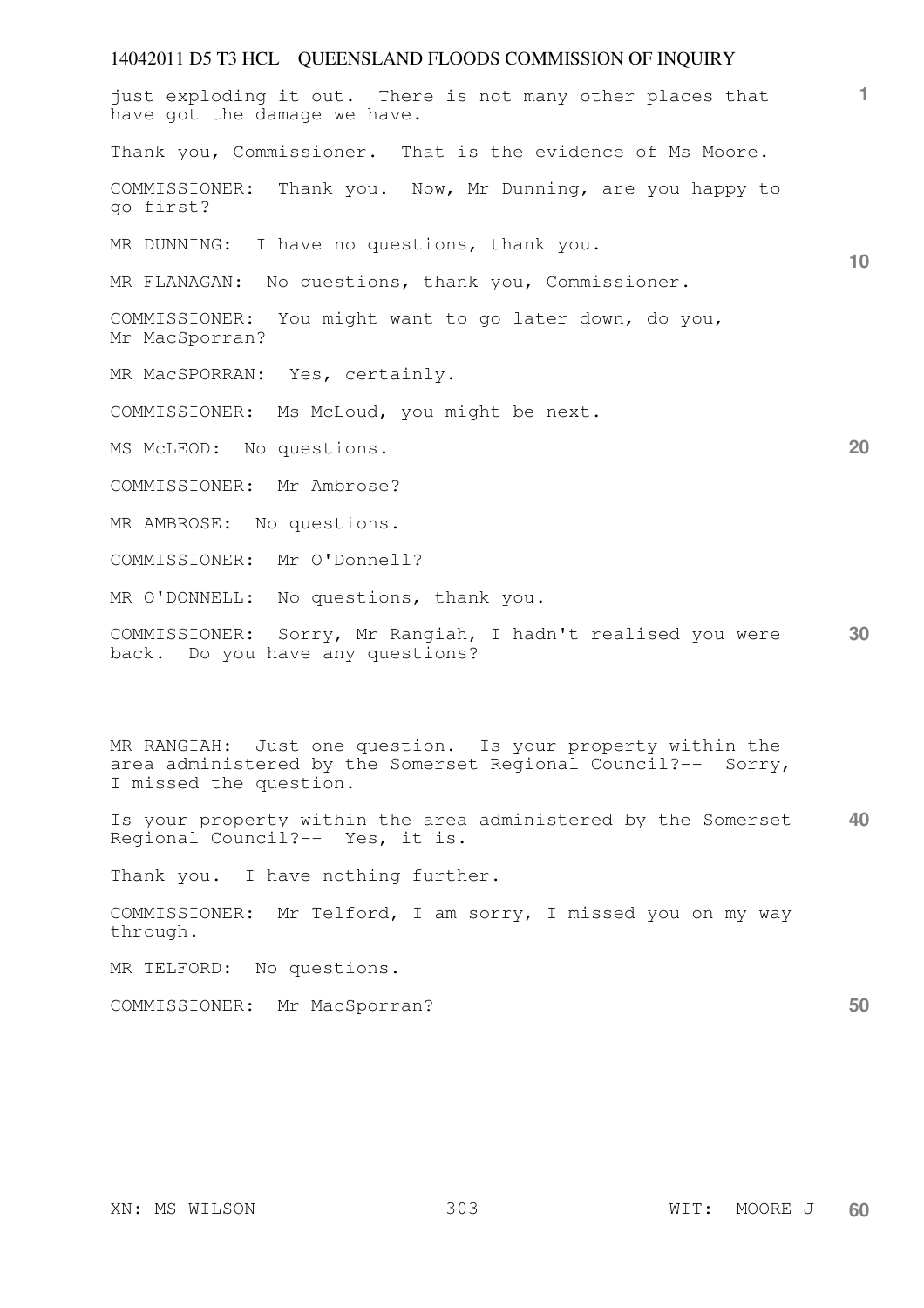**10 20 30 40**  MR MacSPORRAN: Thank you, your Honour. Ms Moore, there are a number of residents in that area that share the same concerns as yourself?-- Yes. And one of them, I think, you mentioned by reference to the location on the photograph that you have shown us was Mr Neil O'Connor?-- That's correct. Did you as a collective group meet with your local Federal member, Mr Newman?-- Yes, we have. And approximately when was that, do you remember?-- Sorry, I don't - it was either at the end of January or the beginning of February that he met with us as a group, and Mick Karreman from the quarry. And were there some gentlemen from DERM present at that meeting?-- No. Did you meet with them on site at - that's people from DERM a little later on?-- They finally turned - Matt Sciacca finally turned up about four weeks ago. And he met with you?-- Yes, he met with us all. With you all?-- Yeah, we met-----It was on site?-- At Neil's place. At Neil O'Connor's place?-- Yes. And did you express to him your concerns about, firstly, the dam and, secondly, the quarry operation?-- Yes, we did. And were you told that the allegation of the unlawful operation of the quarry, Karreman's Quarry, would be investigated by DERM?-- No-one has actually said they're going to do that, no. The documentation shows that the quarry has worked outside its permits, and that the government bodies and counsel have not policed the quarry correctly. But you have made that allegation to the DERM through

Mr Sciacca, haven't you?-- I believe Neil O'Connor and Barry Dunning have presented their paperwork to him. I don't have any such documentation. As I said, I have only been in the area for 16 months.

All right. And what you want to happen is you want that claim, that allegation about the quarry, to be investigated by DERM?-- Yes, we would.

And you're current complaint is you haven't yet been told that it's being done or will be done?-- No, not at all, nor have I been - because I asked the question of who's responsible for

XN: MR MacSPORRAN 304 WIT: MOORE J

**1**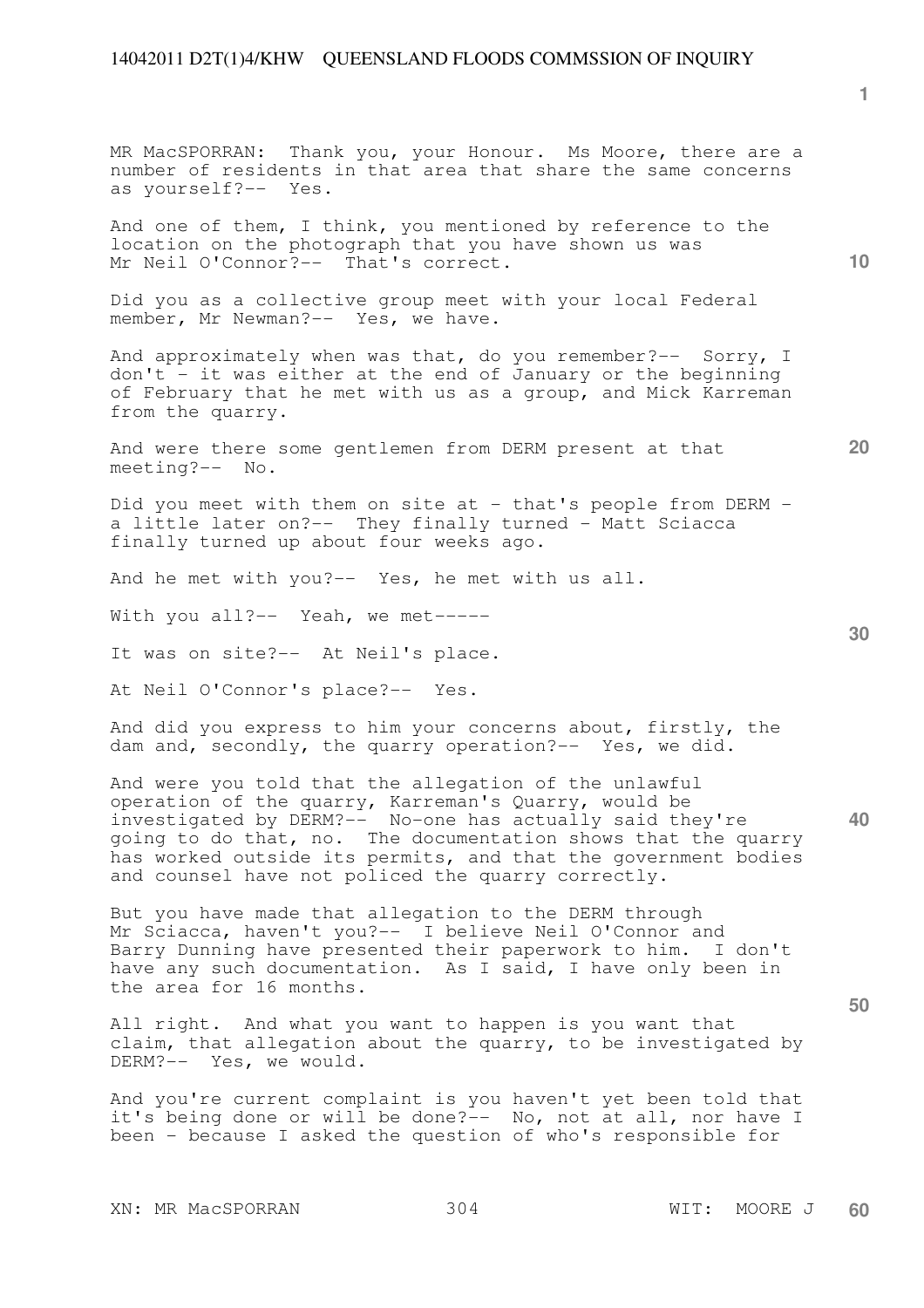investigating the stability of my bank up against the house, whether it's DERM or whether it's us. I have had no response.

Okay. Is your local State member or was your local State member Dorothy Pratt?-- Yes.

Have you met with her?-- No. I have not myself, but Neil has. I have been requested that I send my documentation through to her, which I have.

Do you know how recently Neil met with her?-- I think it was just prior to Matt Sciacca coming to visit us.

You haven't heard or Neil to your knowledge hasn't heard back from her as to what she did on behalf of Neil and yourself?-- Neil has, yeah.

Has he indicated that she has made representations to the Minister on behalf of the group?-- Yeah,  $I -$  and  $I$  do believe Shayne Neumann also has contacted our Premier and our government-----

All right?-- -----as well.

Is it the case that you haven't yet had any response back-----?-- No.

-----from the Government to Dorothy Pratt-----?-- No.

**30**  -----in respect to your concerns?-- Not that I'm aware of.

But that's what you are waiting for?-- Yes.

All right. That's all I have, thank you, your Honour.

COMMISSIONER: Thank you. Mr Schmidt?

**40 50**  MR SCHMIDT: Hi, Mrs Moore. I feel your pain. We have had exactly the same thing where we are. I just want to know, with the large trees that have now fallen into the river, was that - did that occur when the river level was up or did that occur when the actual subduction was happening from the massive release from Wivenhoe?-- Some of the trees my husband witnessed - actually witnessed them, some of those trees went on the Saturday, prior to the highest point of the water, but then some of them went - sorry, the highest point was Sunday night, sorry. So, some of those trees went on the Sunday night, and some went on the Monday.

Okay. So, the banks were fully saturated by the time that that water was-----?-- Yes.

Basically that rapid release was initiated and the water went down so quickly?-- Yeah.

Yes. So, in your opinion, do you think that added to the

XN: MR SCHMIDT 305 WIT: MOORE J **60** 

**10** 

**1**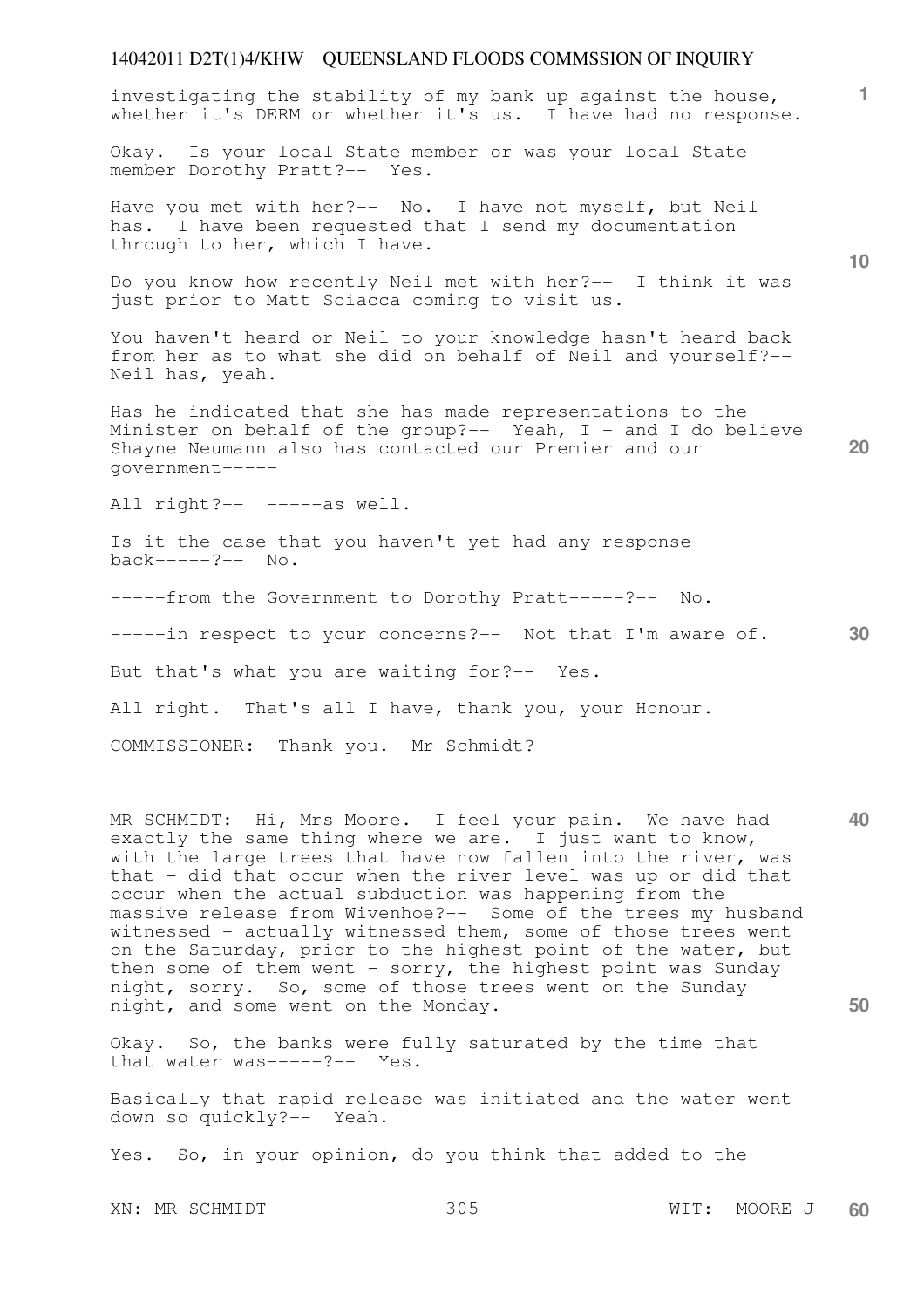**10**  subduction along the edge of the river to the bank slumping?-- My personal opinion, yeah, most definitely, the backing up. As I said, I just - it frightened me post-Christmas when I heard those reports and then you had the weather report warning on this and it's like what's going to happen to that water backing up on us? I understand it got to a point where the dam had to be held back so as not to cause more damage to Ipswich, Fernvale, Brisbane. You know, obviously if they'd let that water hit the same time as Lockyer, it would have caused much, much more damage, but the horse had bolted.

Okay. Thank you. No further questions.

COMMISSIONER: Thank you. Ms Wilson?

MS WILSON: No further questions, witness. May the witness be excused?

COMMISSIONER: Thank, Ms Moore. You are excused?-- Thank you.

WITNESS EXCUSED

MR CALLAGHAN: I call John Ruffini.

**30** 

**20** 

**40** 

**50**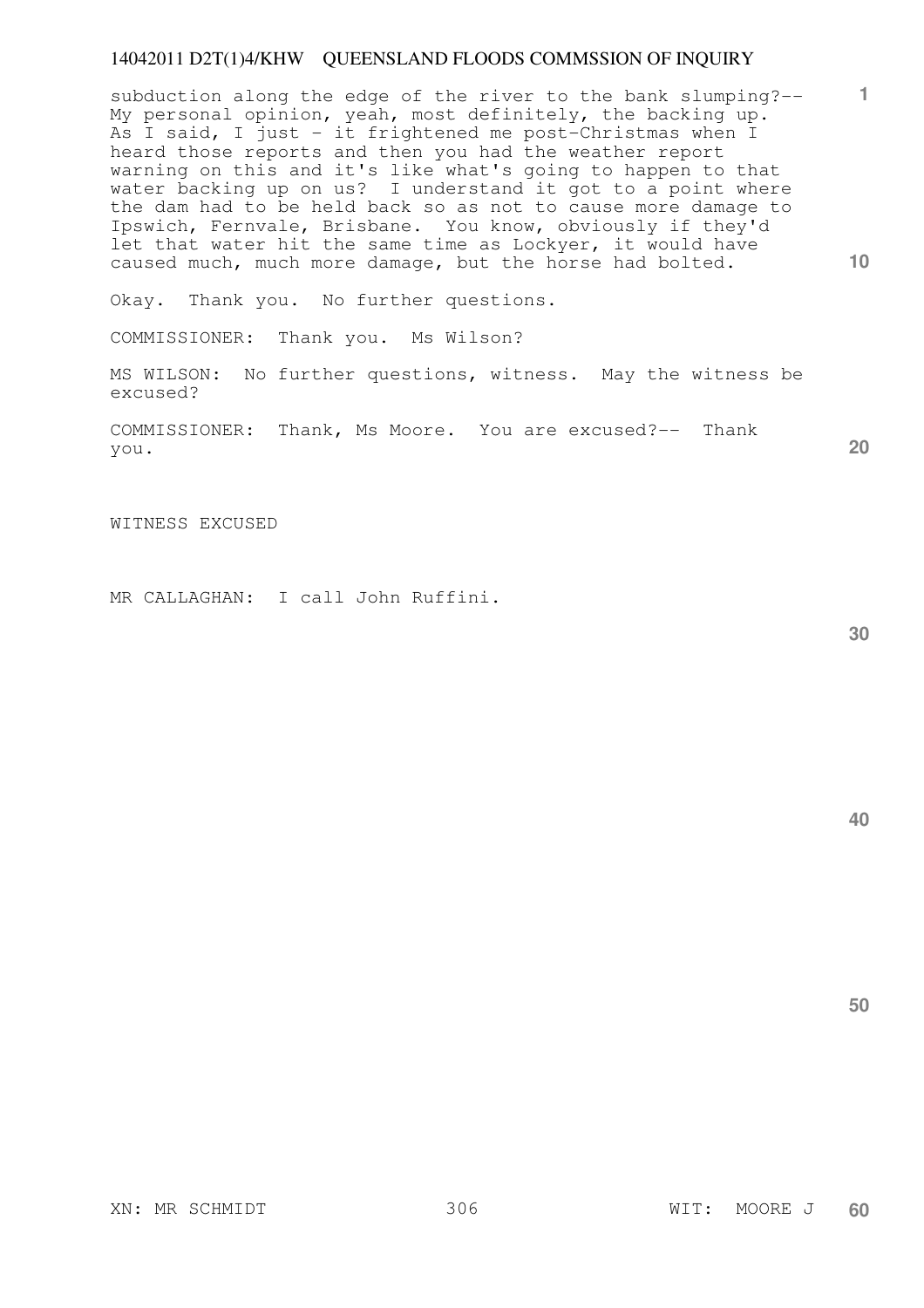JOHN LAWRENCE RUFFINI, SWORN AND EXAMINED:

MR CALLAGHAN: Thank you. Tell the Commission your full name and occupation, please?-- My full name is John Lawrence Ruffini, and I'm director, Water Planning Sciences, within DERM.

**10**  Mr Ruffini, you have prepared a statement for the purposes of this Inquiry?-- That is correct.

Do you have a copy of that with you?-- Yes, I do.

I tender the original.

COMMISSIONER: That will be Exhibit 42.

ADMITTED AND MARKED "EXHIBIT 42"

MR CALLAGHAN: Mr Ruffini, I don't want to go through all of your statement, I just want to take you to particular aspects of it. In essence, it contains some explanations as to your own qualifications and, in particular, as to your involvement in the management of the Wivenhoe and Somerset Dams and, indeed, the North Pine Dam from the Flood Operations Centre in January of this year?-- That's correct.

In your statement, I think you refer also to a couple of other documents, such as the Seqwater report?-- That's right, yes.

And, indeed, you adopt some of the recommendations and comments made in that report?-- Correct.

You also refer, of course, to the Flood Event Log, which was maintained during these events?-- That's right, yes.

And, in particular, I am sure you are aware that there's an entry in that log that has attracted attention. I am talking about the entry at 12.55 a.m. on Monday, the 10th of January?-- That's correct, yes.

And we can show it to you if you need. It reads, "JR", that's you, "called Rob Drury to discuss Ken's view on damaging flow. JR confirmed that if flows were kept below 3,500 the fuse plug would be triggered. Agreed that situation reports will not allude to damage levels - the councils can make decisions on what to report in this regard."?-- Yes.

You are familiar with that entry?-- I have seen that entry in the log, yes.

All right. And, in particular, of course, you would be aware that attention has been attracted by which the entry purports

XN: MR CALLAGHAN 307 WIT: RUFFINI J L **60** 

**1**

**20** 

**40**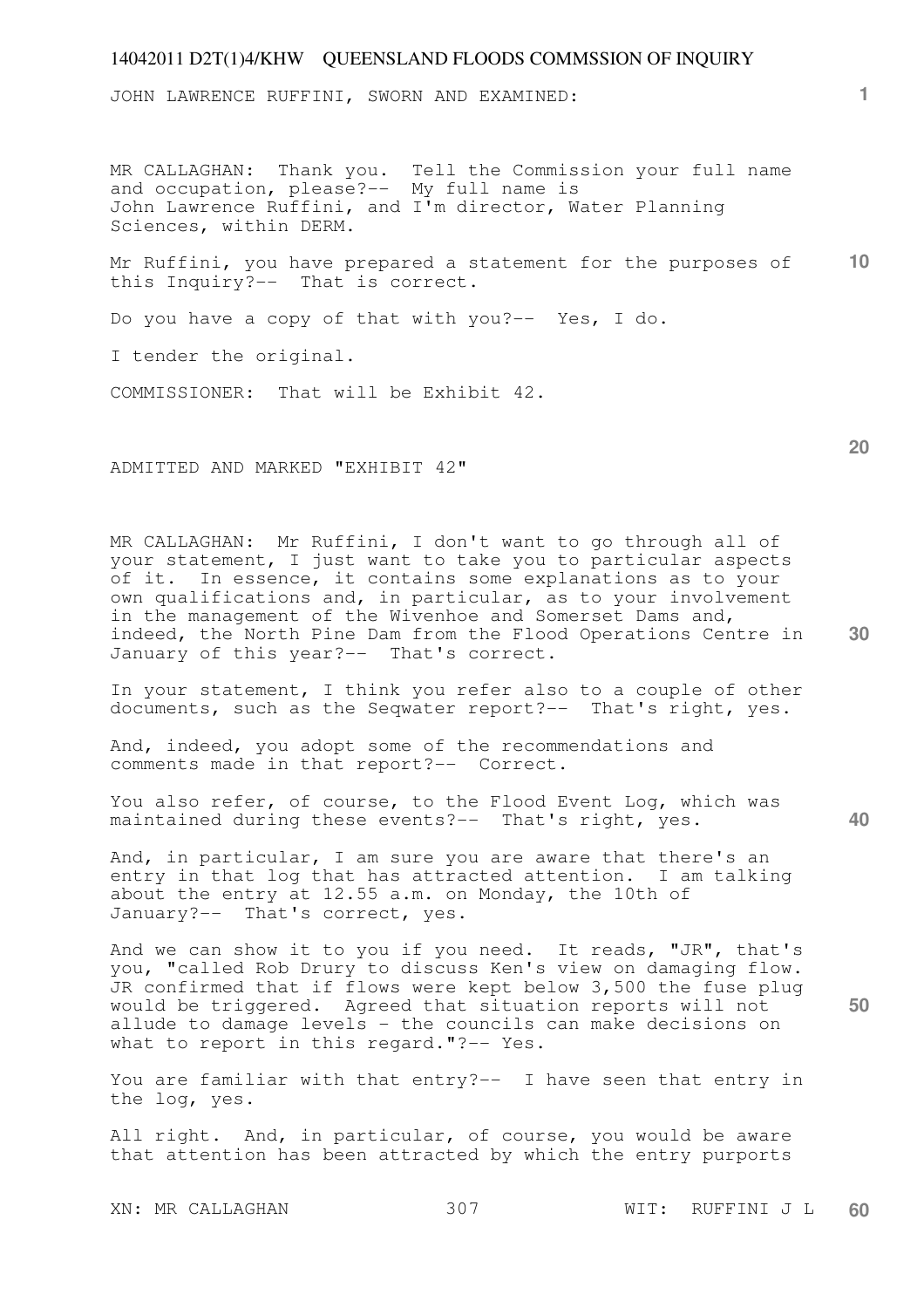to record that you said if flows were kept by 3,500 the fuse plug would be triggered?-- Yes, I'm familiar - I am aware that that has caused some consternation, yes.

All right. And you respond to that - well, I will invite you to say what you'd like about that?-- Okay. My recollection of the - that particular entry was I recall taking the having the conversation with Ken Morris from Brisbane City Council and the issue was we issued a situation report and in that situation report it made mention of urban damaging levels being out at  $4,000$ . The reason we did that, because the way it's referenced in the particular manual. So, Ken had rung us up to advise us to say, "Well, look, hang on. While that's", you know, "While that might be what is in the manual, there is some lower damage that happens, starts to happen from three and a half thousand, and by the way, under the protocol it should be the council that's giving out information about damage in the Brisbane area." So we had agreed, you know, after that conversation to go back and change the next Situation Report and make sure we didn't have that mentioned in the Situation Report. I then had to decide that  $I$  - following that, I communicated with Rob Drury, because Rob was responsible for  $-$  under the communications protocol, he was getting out the technical situation reports to people. So, the purpose of my call to Rob was to make him aware that that  $-$  that was an issue. Now, I don't specifically recollect in that conversation talking about three and a half thousand releases and fuse plugs being blown, and I would like to sort of just point you to the next Situation Report which I wrote maybe five minutes after that conversation. I can go to it in the appendix.

Yes?-- But in that - in that appendix, that sort of describes my view of where we were at that particular point in time with the event and it certainly doesn't mention anything about three and a half thousand and fuse plugs. Now, I don't specifically remember - I could sort of give you an explanation of maybe why - why - because I didn't write the entry in the log, why perhaps the data collector may have done that, but I-----

Well-----?-- It might have been a case of, like, Rob might have said to me - you know, "Look, is the - if we change the manual at three and a half thousand", you know, "what does that mean?" I might have said, "Well, that will - three and a half thousand would - if you change that downstream objective to it, then you'd have a greater risk of blowing fuse plugs.", but that's - but I don't recall saying that, I don't actually recall saying the other statement, but I don't think Bill would not - the guy writing in would just write something that he didn't think he'd heard. So, that's the only reason that I can think that that would be in there.

And you make the important distinction that the situation report is your document?-- That's right.

The Flood Event Log is something recorded by someone else?-- That's correct, and the situation report is the stuff that

**10** 

**1**

**20** 

**40** 

**50**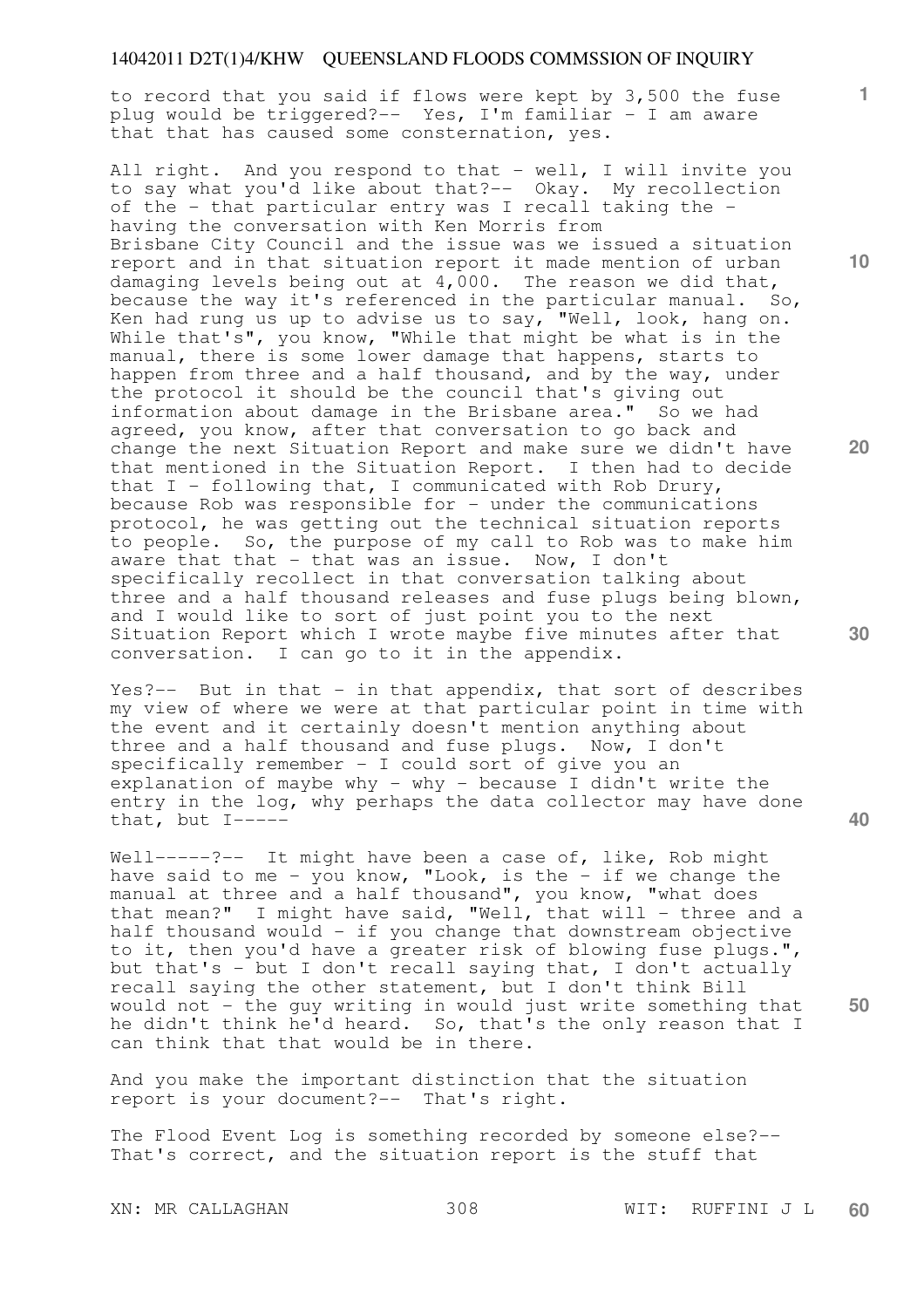we're putting out as - that's going into the formal advice that we're asking people to respond to and, indeed, that's going to Rob Drury, who I just - how I had that conversation with, and that's what I am saying, "Rob, this is my view of exactly where we are now and how you should proceed with advice."

By the same token, as I understand it, you are not asserting that the phrase "fuse plugs" was not used, it may have been, but just not in the way that it's-----?-- I wouldn't think that he would have written it down there without - you know, I don't think he just - I don't think he would have written it down there without - you know, having heard that, but he's only hearing one side of the conversation.

Yes?-- But, as I said, if I believed that was an issue, I would have been putting it in the Situation Report.

Okay?-- And the modelling at the time, if you look at that, doesn't - doesn't show that to be the case.

Right. I was just about to say you'd also say, I suppose, that there's nothing else in the context of any of the other documentation that we have that would suggest that-----?-- Yes.

-----you would have said it in the terms that it's recorded in the Flood Event Log?-- That's right, yes.

Is that your position?-- Yes.

Yes?-- Yes, and I guess you could ask Rob Drury as well and see what Rob's view of it is.

Sure. Okay. In your statement you also, I think, talk about having taken part in simulation exercises?-- Yes.

Can I ask you, have any of those, to your recollection, ever involved a simulated exercise where the dam was being operated at W4?-- No, not with the current version at W4, no.

You qualify that by saying "not with the current version", and I appreciate the different versions may have expressed things in different ways, but have you ever taken part in the simulated exercise where the dam level was, say, at 74 AHD?-- No, not to my recollection.

**50**  Or above? All right. Can I also just ask you this: what is the maximum rate at which the gates at Wivenhoe can be opened? I understand the practice, which is to sequence them, and I understand the reasons for it?-- Mmm.

But just in theory, what is the maximum rate as which they can be opened?-- As in what is the physical limitations in-----

Yes?-- -----terms of how you - physically go in there and pressing a button?

**10** 

**1**

**20**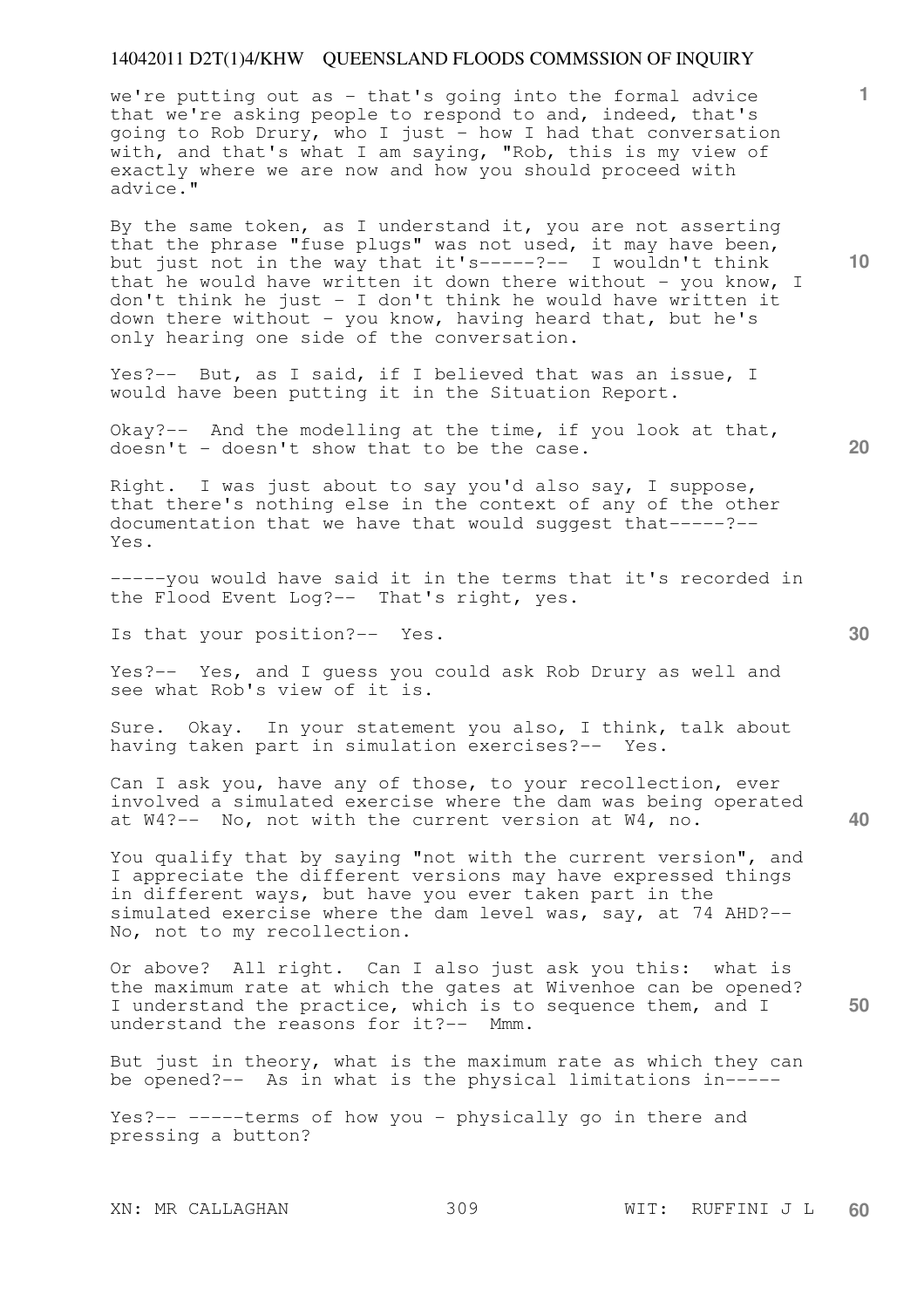And the actual time that it takes to open the gates?-- Oh, it's fairly quick, you know, if you - you know, it's matters of, you know, less than a minute sort of stuff.

Okay?-- Because you have got to go there, they have got to the turn power on, push the button and open it up, so it can happen pretty quickly.

The only reason it takes place over  $-$  an opening might take place over a series of hours is for the practical reasons that have been explained elsewhere about-----?-- That's right.

You might actually just elaborate on that?-- Physically the rates of opening and closing are basically worked on - they're there to sort of mimic and reflect the sorts of things that have been experienced in natural rises and falls, as much as possible. So, they're - the rates of rise are about making sure that the downstream levels do not rise too quickly because there are issues in terms of safety if you have rates of rises, you know, moving too quickly. So, basically, particularly at the bottom of the event when you are starting to open things up, then you want to keep those rates of rises - so, they're - in determining the manual, there was studies done and hydraulic models and thing like that that work out what sort of - were appropriate rates of rises. With the closure sequences, there were - there were issues with bank slumping that happened post the '89 events, and there was a study done that really looked at, you know, what we were appropriate rates of closure and some of the rates, closure rates, were modified in the manual that followed that time, just to make sure that the rates of closure mimicked as much as possible the last major flood there, which was the '74 flood, the theory being that many of the banks that would be impacted would have already been impacted so, therefore, you keep your rates of closure down to that sort of thing.

All right. Thank you. Can I direct a line of questions to the manual for the operation of the dams-----?-- Yes.

-----during floods? And you have addressed this, I think, in paragraphs 41 to 46 of your statement, your involvement in the development of the manual?-- Yes.

And it's really limited to the - your involvement is limited to the transition between revision 6 and revision 7; is that right?-- Could you repeat the question, please?

Your involvement in the development of the manual is confined to the transition from revision 6 to revision 7?-- I was involved on the - with earlier versions as well in terms of being on the similar sort of  $-$  I quess since '96, since I became one of the operations engineers, I have been involved - I have been involved in the various revisions since then in a similar sort of capacity, just providing - I haven't written them, but I have attended the meetings and provided input and comments on hydrology and those sorts of things.

I am specifically interested in the-----?-- Yes.

**10** 

**1**

**30** 

**40** 

**50**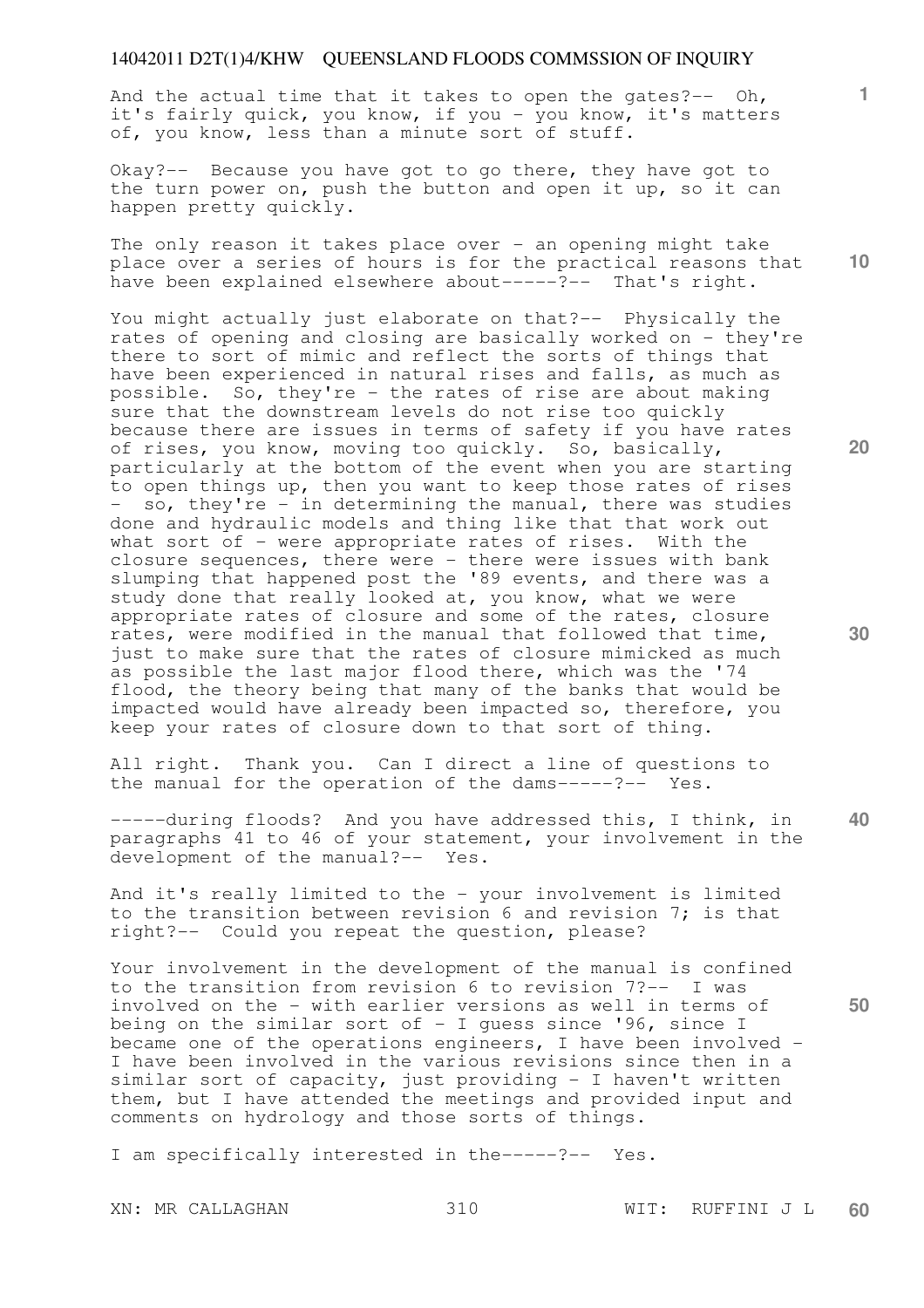-----revision 7, and I would like you to just elaborate on those paragraphs around about 44, 45, 46 of your statement? What was actually involved in the process, and I understand you say - I understand what's said in your statement, obviously, but can you just tell us what that meant in practice? I am thinking of questions like who was coordinating this, what was the actual process, was it all done by flying e-mails or a series of meetings or-----?-- Okay.

-----what? Can you elaborate?-- Yeah, I guess Seqwater personnel were the primary - as in John Tibaldi and Terry Malone, who were also on the flood term, were the primary - they were involved in the - and John in particular in doing the authoring of the document, and they were also involved in terms of revising the various bits and pieces of the hydrology aspects of it. Also - so there were basically the process was they - there was a series of meetings that were conducted over - you know, a period of time.

**30** 

**40** 

**50** 

**1**

**10**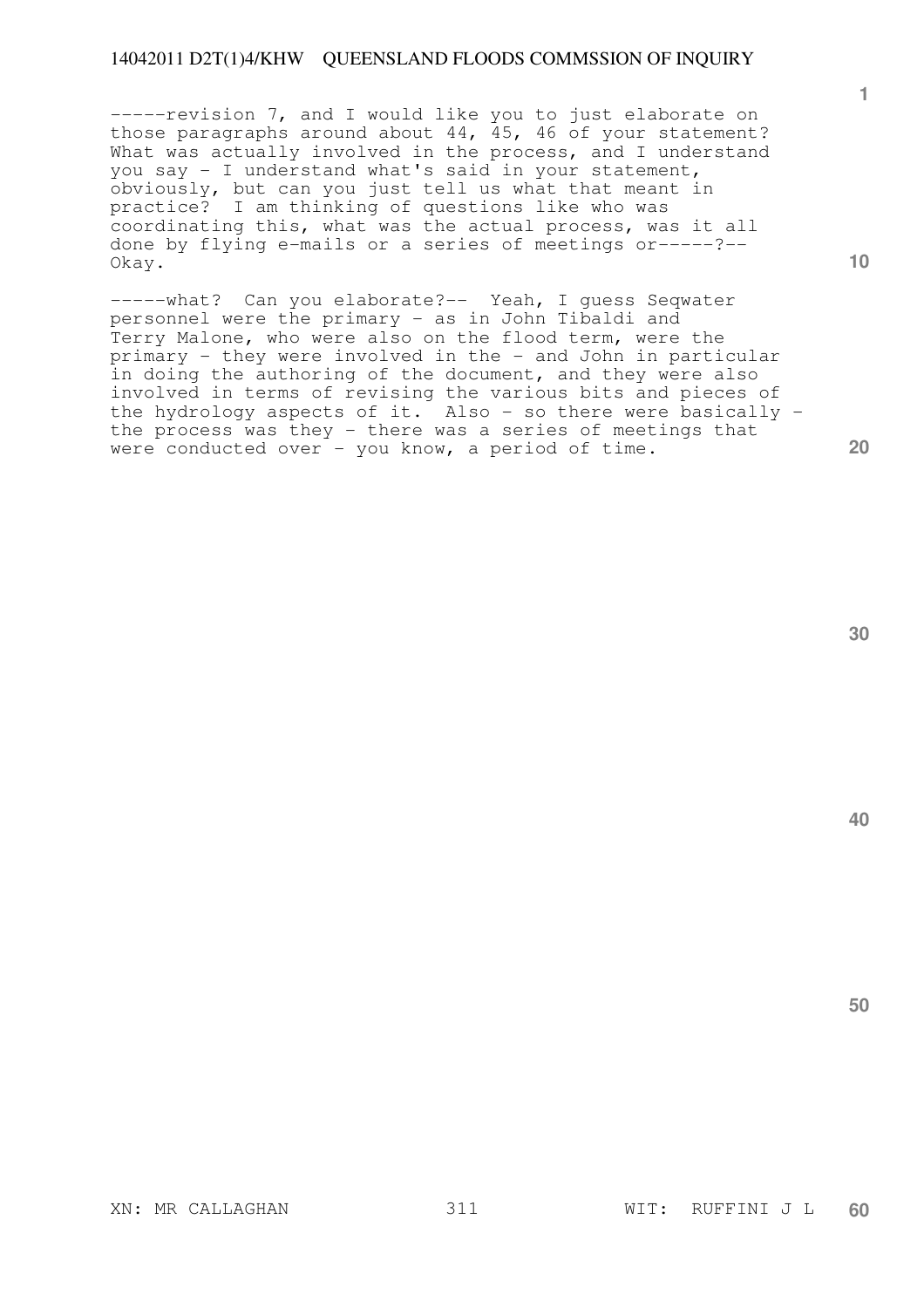I am sorry, I just want to take it slowly because as you are probably aware, the manual is up for-----?-- Yes.

Up for inspection at the moment?-- Yes.

And the process by which it might be revised is something which we're interested. So when you say a series of meetings, I understand what that means, but who and-----?-- Okay. The meeting was - the four duty engineers were involved, Peter Allen, DERM Director of Dam Safety. I think Ron Guppy was - Ron was at a number of the meetings.

Who is he?-- He is in the dam safety area as well but I would have to check the things to be absolutely sure of it.

If you mention a name tell us where they are from?-- Sorry, Ron Guppy, he works under Peter Allen as one of the dam safety, so he was involved in a number of them. And the process was that we would - because it - in essence, there was the earlier version of moving to this version. It was - a lot of it was reformatting. And I quess my observation about there was some extra detail in terms of how some of the stuff was constructed that was put in there.

You will have to tell us what that means? -- Okay. In the earlier versions of the manual, the layout was different, the layout was different so the layout - the layout was changed a little bit and how this time it was constructed. There were a few things that were changed in terms of, you know, with the organisational changes about who - about who was responsible for what. I also recollect in terms of some of the - some of the details into - about the fuse plugs, there were some extra additional information put in - put in there as well.

Was there one person steering this? Was it Mr Tibaldi who was convening these meetings?-- John was the main person steering it and, you know, doing the circulation, and I guess Peter Allen is - you know, his role is the other person - the main person about the approval process in approving the manual.

We can all read the manual as it reads now. It is fair to say that within W1 there is a range of strategies and the manner in which they are deployed might depend on certain judgment calls being made by the flood engineer at the time. Would you agree with that?-- Yes, I would agree with that.

But when you are moving between strategies, that's not really a matter of discretion, that's delineated essentially by reference to the level of the lake?-- It - well, yeah. You are moving between objectives. In the - you mean in the earlier-----

Well, let's focus on W4 in particular?-- Yes.

I mean, that's really triggered by the lake level going over predicted lake level going over 74. Would you agree?-- I think you would want to be pretty sure that you were going to

XN: MR CALLAGHAN 312 WIT: RUFFINI J L **60** 

**20** 

**30** 

**50** 

**1**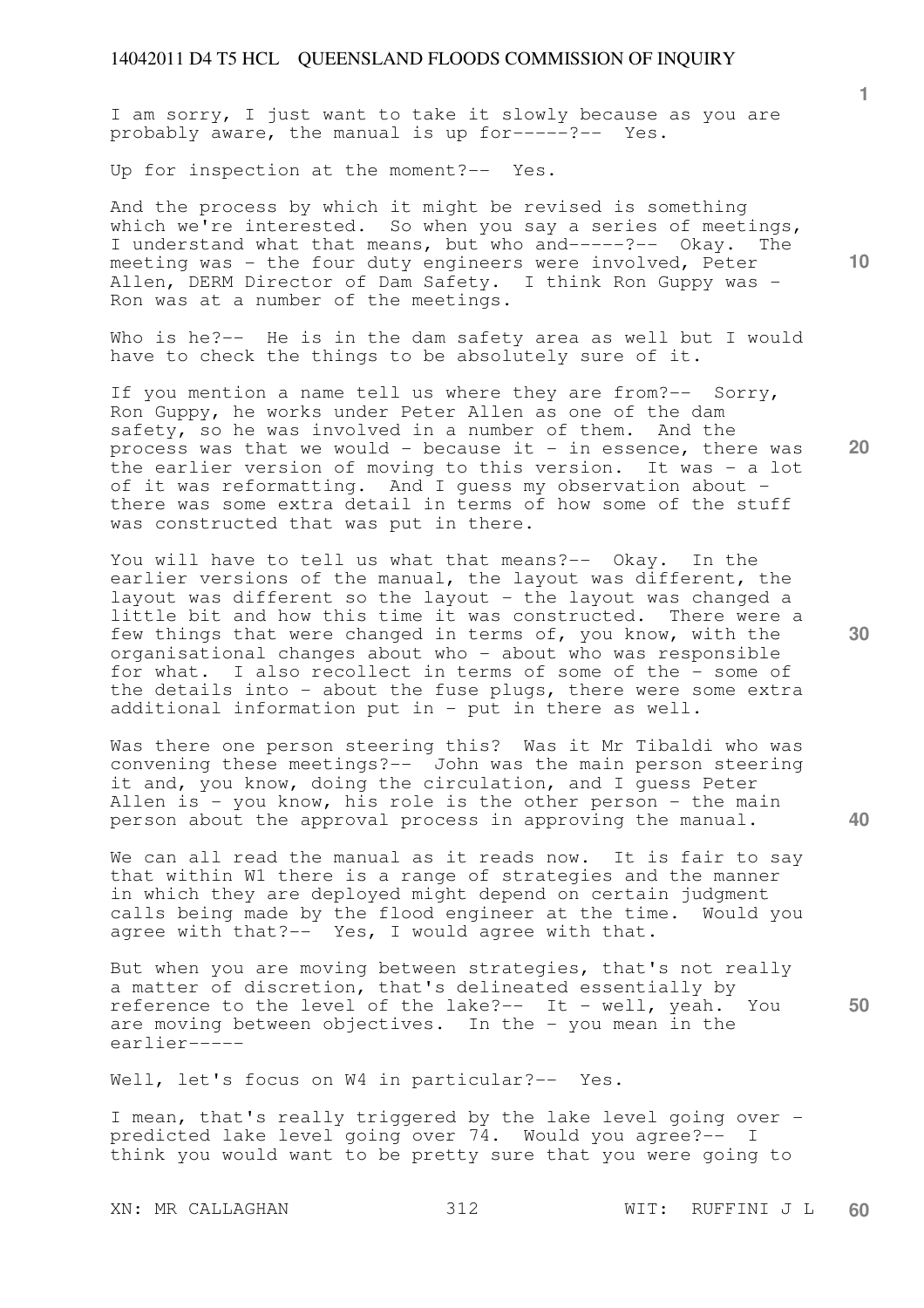get to 74 to trigger that one, yeah.

I am not really concerned about degree of confidence at the moment but just how the manual reads?-- Basically - yeah, basically, you know, you are going to hit the 74 and once you get to 74 you are starting to open up, yes.

Just starting with the manual?-- Yeah.

**10**  It says if the predicted lake level is 74, then you transition to W4, doesn't it?-- Yes, it does.

And I accept that it might be different ways in which you could predict the lake level?-- Correct, yep.

And just sticking with that level at the moment, we know, for example, that I think between 01:00 on the 10th and 00:00 on the 11th, that is a period less than 24 hours anyway, I think, there was an inflow of over 350,000 megalitres and a rise of about three metres in the lake level?-- Yeah, that's between - sorry, between?

01:00 on the 10th and 00:00 on the 11th. I am talking in rounded off terms. A period of less than 24 hours the lake level rose in three metres. That's the short point that I am making for the current purposes?-- Okay, yeah.

And what I am getting at is that when you were revising the manual and talking about lake levels, nothing of that magnitude would have been factored into your considerations? Nothing - the prospect of the lake rising that quickly when it was already at that level over that short a period of time wasn't something that history suggested was really going to happen?-- It is not something that's currently in the historical suite of floods, no, no.

No. We have all seen the graph with the level of Wivenhoe certainly back to '94. There was nothing remotely like a spike in the rise of the level of the lake over such a short period of time?-- That's right, yeah, yeah.

And if that wasn't really front and centre at the time the manual was written - and you can understand why it mightn't have been - would you agree that the very fact that we now know that the lake can rise like that, that very fact warrants a substantial revision of the manual itself?-- Well, I think after any significant event like this within the manual there is provisions to go back and relook at - relook at the adequacy of the various strategies and the weight between those strategies.

That's a general proposition?-- Yes.

I don't think anyone would argue with that?-- This is certainly - this is the biggest, you know, biggest event that's happened upstream of the dam for quite some time.

Yeah?-- It is a little bit different to what we have

XN: MR CALLAGHAN 313 WIT: RUFFINI J L **60** 

**30** 

**20** 

**50**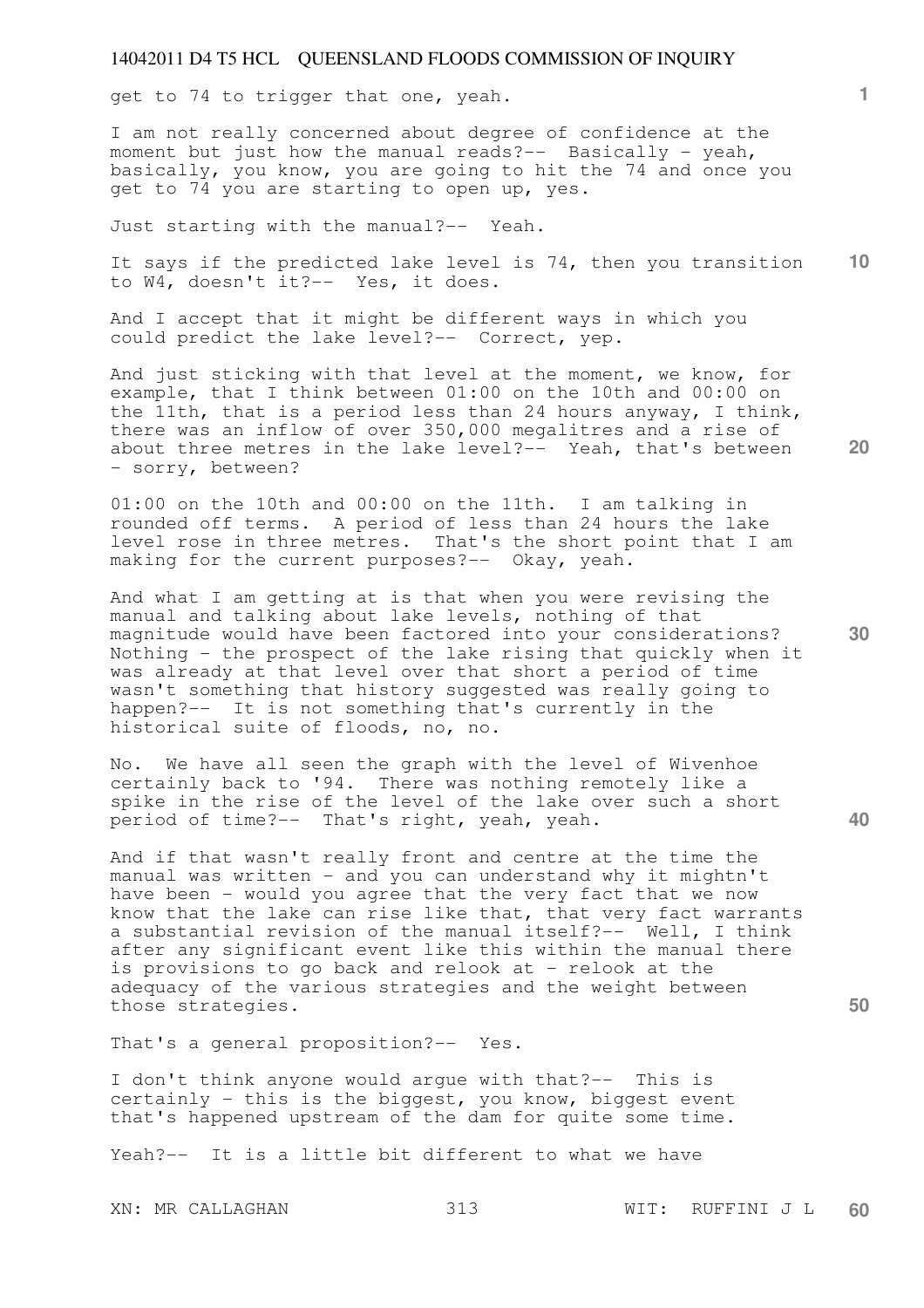experienced historically in terms of the dual peaks and the separation between the peaks, and the temporal pattern is quite different. Even when I look at the GTSMR study that I was involved in, which was one where we looked - you know, it was one of the ones that I mention in my statement, that was about looking at all the major, you know, tropical storm tropical area based storms that had happened, there weren't in that series of storms that came out of that study many with this sort of temporal pattern. There weren't any that I remember that had this sort of big bit at the end. So it is certainly something to look at.

No. But now that we know that it can happen, what I am - let me start that again. You would accept that we know that can happen now?-- Yeah, well - yes, yes, yeah.

And just thinking about a revision of the manual generally, you rightly, I would suggest, volunteer that after an event like this the whole manual has to be looked at again incorporating all of the information that we know now?-- That's right, yes.

But that could be quite a lengthy process? It could take a while?-- It is. Particularly if you start to have considerations about where full supply level might be.

Yep?-- Which - which brings you into talking about, you know, water supply security. So you have really - you end up doing, like, two studies together when you are wanting to do that. So there is quite a bit of work involved in doing that sort of exercise, yes.

Well, this is something that I think you might have an opinion about, and that is if it is going to be revised, it is the case, I think, isn't it, that you endorse - I think you have volunteered somewhere it really has to be a coordinated approach between a number of different agencies?-- That's right. Particularly because - obviously, I think, if you want to look at sort of, you know, flooding downstream in all the areas, and I really think, you know, you need to - all the various councils and even Seqwater have got their own version - various versions of hydraulic models, but I suggest there has been significant channel modifications that have happened post this flood, so you would want to go and do a fair bit of survey and get a good hydraulic model working as part of this exercise as well, and I think there should be a coordinated effort in terms of getting that together.

Can I pin you down a bit? I mean, that's your opinion that you volunteered in paragraph 82 of your statement?-- Yes.

But while you are here, can you tell us, with your experience and in your opinion, who should be coordinated and what should they be doing?-- Well, as in who should take the lead in terms of a study like that?

Well, don't limit it to that. I mean, like I say, you could identify who should be involved-----?-- Yes.

**10** 

**1**

**20** 

**30** 

**50**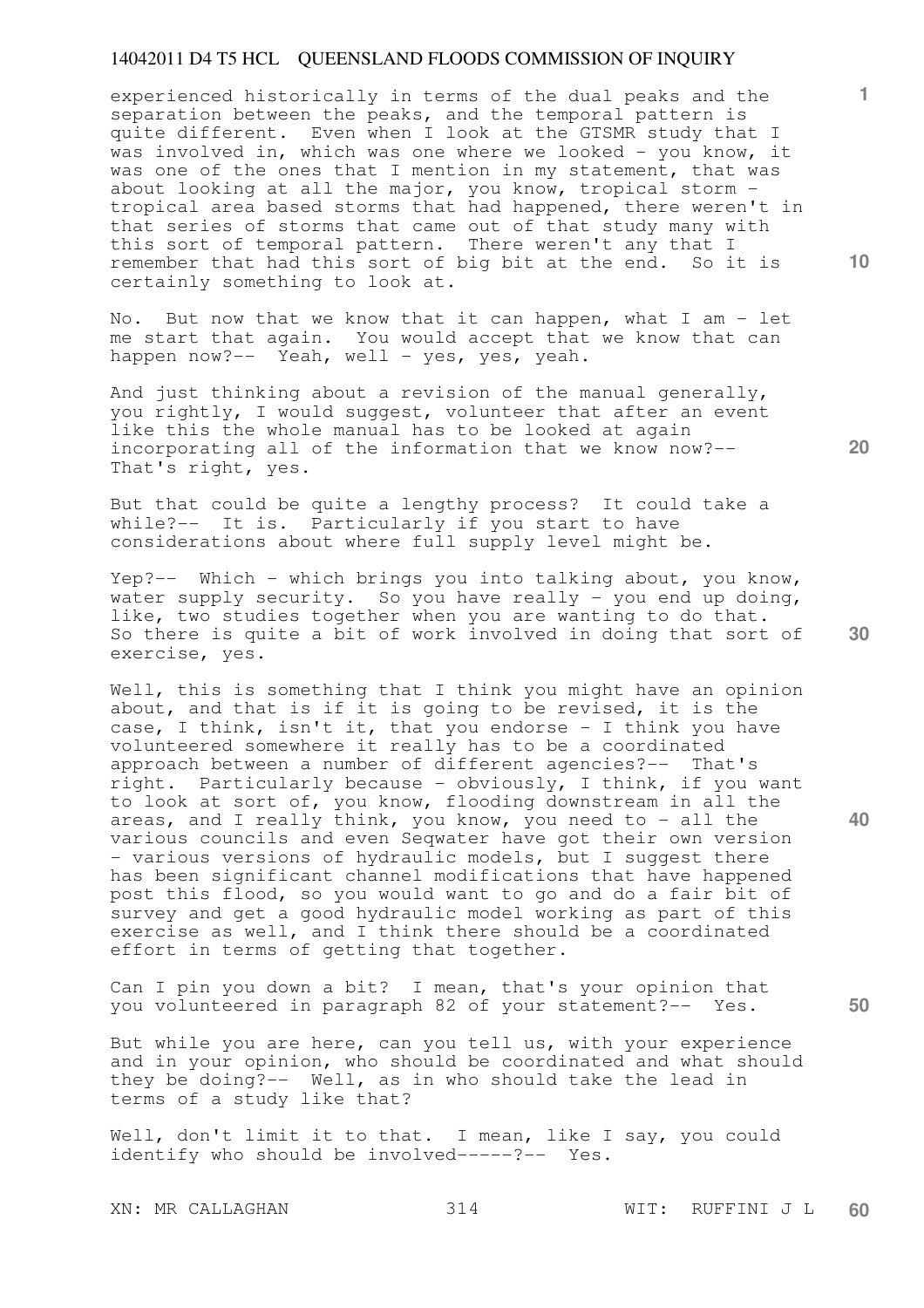-----and what they should be doing, and if someone in particular should be taking the lead, we would value your opinion on the topic?-- Well, I guess, if you look at some of the earlier sorts of these sort of responses, their being  $coordinated - like, when you look at the original - when the$ original manual and operation procedures were devised for Wivenhoe and Somerset Dam, that was something that came out of the Coordinator-General's office, and there was council staff involved, bureau staff involved and various State Government departments involved. So that was the process that they used at that particular time for a - you know, not an identical study, but would have had similar elements to this one.

COMMISSIONER: Who would you see now as doing it? Who would you pick? Which agencies would be involved?-- Who would be involved? Well, certainly DERM would be involved. I think obviously the various - you know, Seqwater, the councils, I think the bureau would need to be intimately involved in that as well.

MR CALLAGHAN: All right?-- Certainly emergency services and some of those other things. There is a little bit of this thinking starting to happen in terms of some of the floodplain stuff that's been looked at as well.

As you have said, that could be a process that takes some considerable time?-- Yes.

In the short term, would you agree that if you can have a spike in the dam level from, say, 70 to 73 in 24 hours, then dam safety should be a primary consideration, perhaps a little lower than 74? Could I put it this way: if you had a second such spike in the next  $24$  hours - if you had one spike like that in 24 hours, and if it could theoretically go from 73 to 76 in 48 hours, as the manual currently reads, dam safety is not the primary consideration even when you are at 73.9?-- Okay, I guess that's something I would probably want to talk to the bureau guys about. Part of the - when that GTSMR project was put together, part of the - part of the process involved in that is if there were bigger events that were big, major events that happened that might trigger some reanalysis of some of those sorts of things, so I would like to get some meteorological advice about how efficient was this storm, how likely was it that you would actually regenerate components, what's the likelihood of that generating components and extra spikes after that? So I think that would - I would like to get that sort of advice before I'd offer an opinion on it, yeah.

When we're talking about dam safety or even just triggering of the fuse plugs how likely - given that we know it can happen, how likely does it have to be before you'd want to start thinking sooner than 74 about dam safety being the primary consideration? Isn't that one lesson that we can learn from this already without thinking about it too much, I suppose is the question?-- I think if you look at the - it is about whether you think the risks changed or not. If you look at

**20** 

**1**

**10** 

**40**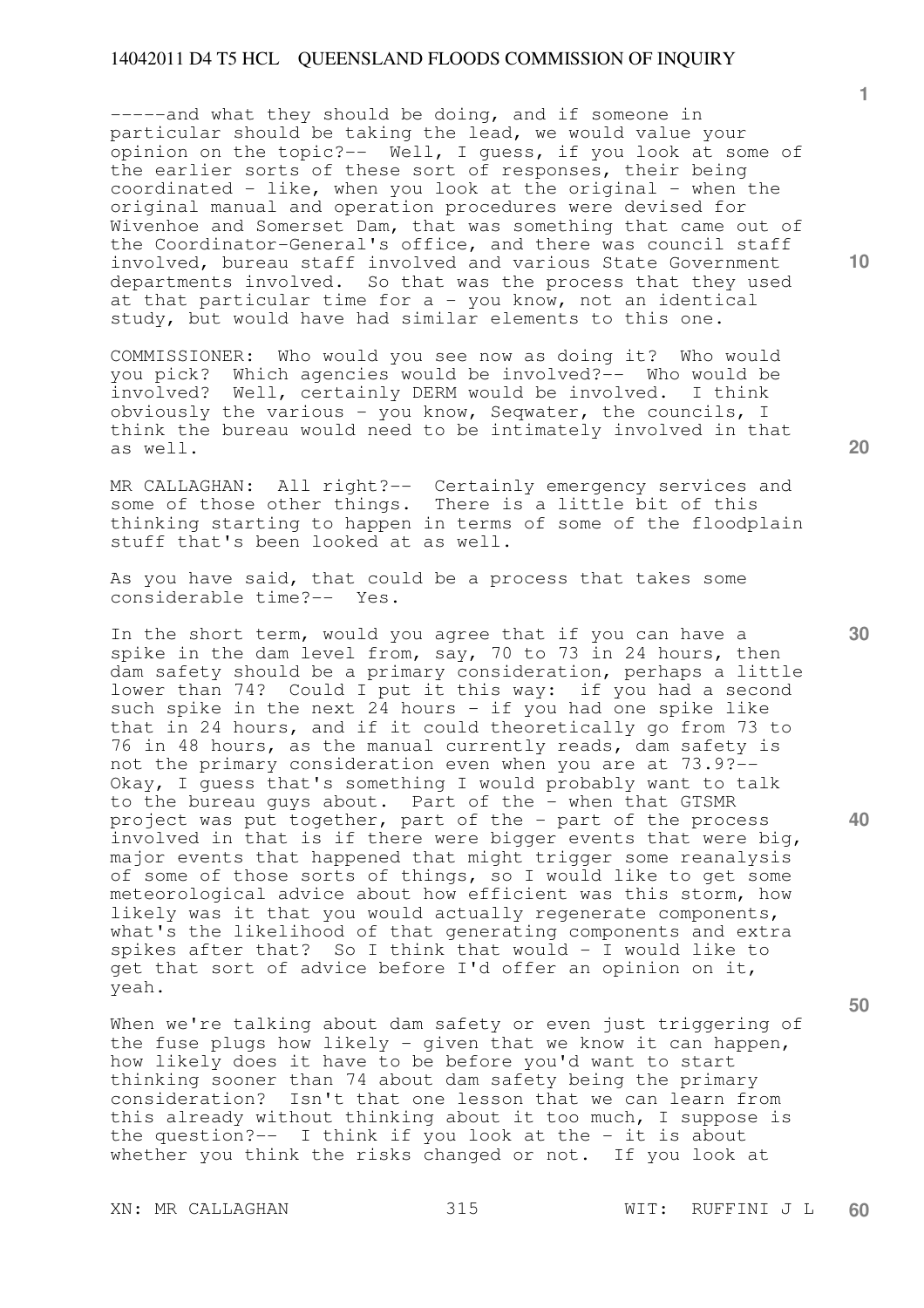the - if you look in the Seqwater report on what's the probability of the fuse plugs being triggered, I think what you need - what we need to do is make sure in this post-event analysis that we get a good assessment as robust as - we have done a preliminary - there is a preliminary assessment in the report about how big, the size and the magnitude of the report is. In those original design calculations, in terms of for the fuse plug and the reassessment of the spillway capacity, there is an assessment of, well, what was the likelihood of triggering that. Now, if we're saying out of this that we think there has been a shift, in that we've got to this more quickly than - you know, we've got to these levels more than the thing would attribute, then I think that would give you cause to go and sort of say, "Yeah, you need to review review that context." Because you are effectively reviewing the capacity - you are saying, well, maybe the dam isn't secure as what it should be. I think that's one thing to look at.

What I suppose I am getting at, Mr Ruffini, I can understand the whole manual has to be reviewed - and I would suggest to you it is flawed in many respects, some perhaps unimportant in the scheme of things, some quite serious - and that a comprehensive review of the whole manual may well take a long time, or at least many months. But with a view to what might be done between now and the next wet season, do you see any scope for, say, the introduction of a strategy 3A, which at least allows the flood operations engineers a greater degree of flexibility as to the amount of water that can be released from the dam at some point prior to the dam hitting 74 AHD?-- Look, I think it is worth looking at, yeah.

And that of itself is something which might not necessarily take that long, inasmuch as it could be  $-$  a revision to that part of the manual is something which could be undertaken, well, within an amount of time which might make it meaningful before the next wet season, would you agree with that?-- You could but I would - you would want to look at all the - you know, at least cover off all the major historical events and make sure that in changing the rules you don't make things worse. Some rules might work - make things better under certain circumstances and worse under certain circumstances, so you really need to look at that, you know - you can do that analysis, yes-----

Yeah?-- -----but I wouldn't, say, jump to a solution without having done the work, yeah.

Well, it is never going to be a complete solution, though, is it, if all-----?-- No, you are always going to have winners and losers. Effectively what you are saying is you want to change the balance of the objectives.

Well, balance of the objectives - I quess what I am suqqesting is whether or not the discretion of people like yourself should be introduced into proceedings at an earlier time than it is now, because, really, with the release rates, you have no discretion up to - until the dam hits predicted level of

**10** 

**1**

**20** 



**40** 

**30**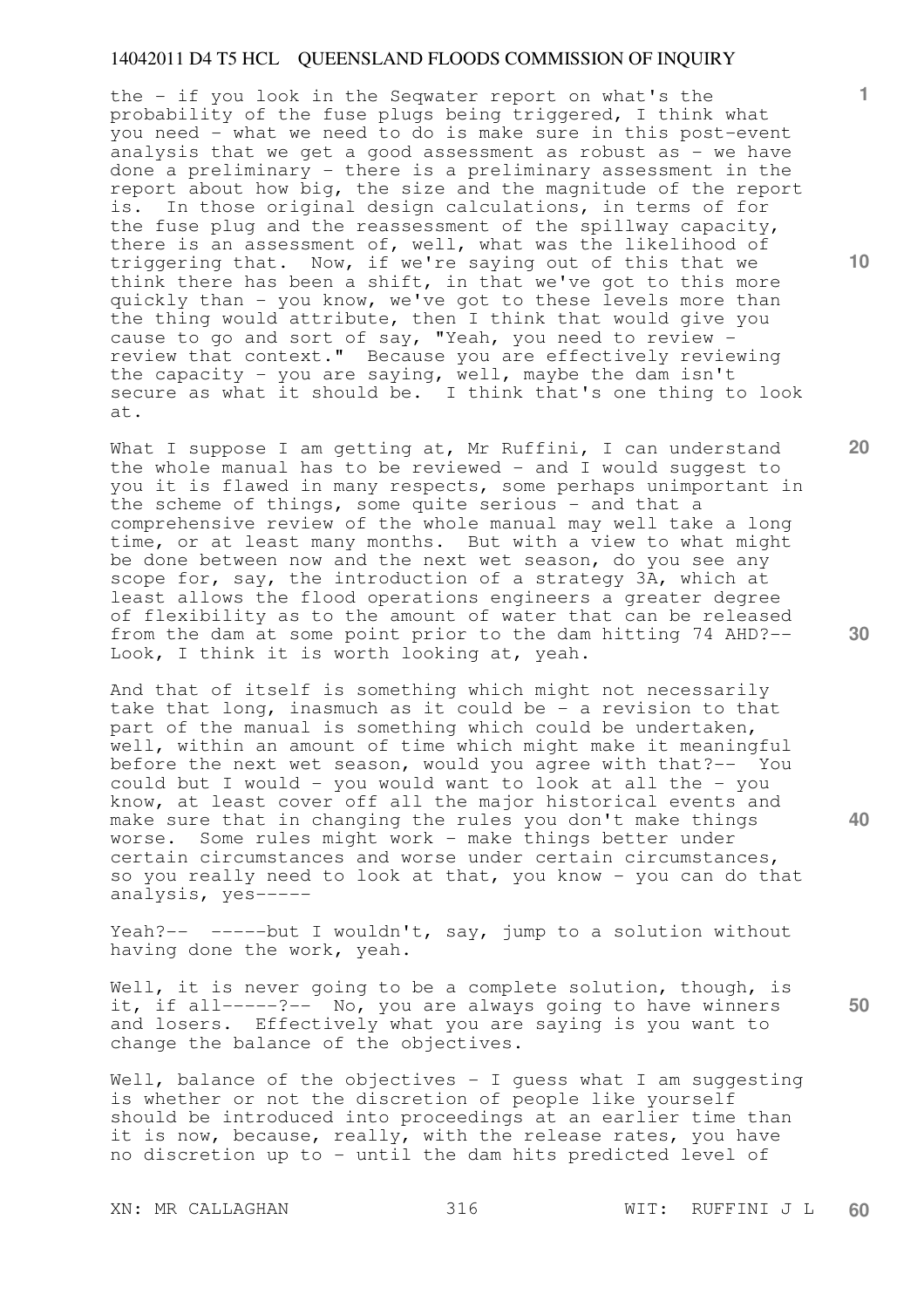74, do you? I mean, the manual tells you a maximum amount that can be released before that time?-- That's right, yeah, yeah.

And I am sure you know that part of this debate that's going on about what happened in January of this year suggests that releases should have been greater sooner, and if that had happened-----?-- Sure.

**10**  -----certain things might have been avoided?-- That's right, yeah.

And the question is simply whether that - whether there isn't some merit in that solution rather than straightjacketing the engineers until the predicted level is 74. There is always going to be judgment calls?-- It is, and in that respect you just need to understand that sometimes a strategy like that will go horribly wrong. You know, in a case where you will open up and the rain, instead of falling there will go south and fall over Brisbane, and the release that you have just ramped up - the release that you have increased a day before will end up coinciding with rain that falls on Brisbane, and that's just the nature of the quality - the nature of the forecasts at this stage, point in time.

They are the same sort of risks-----?-- That's right.

-----that you juggle at the lower level strategies, aren't they? That's the same sort of risk that you might run when exercising your discretion at W1, just that the stakes are higher if you are exercising-----?-- That's right, the stakes are high and the consequences of forecasts not going your way are higher as well, yeah.

Yeah. I suppose to some extent, the way it reads now - I will use the phrase let you off the hook - I don't mean it in a pejorative sense - but your hands are tied in terms of those judgment calls when the stakes are fairly high when you are releasing at 3,500 or 4,000?-- Yeah, to a certain extent there is clarity about what you have to do, yes.

And that's what you'd say has to be balanced against the benefits which might be introduced by having flexibility at an earlier stage?-- That's right. Because, you know, similarly while this is a back-ended flood, there are lots of others which are kind of front-ended but front-ended floods with rain down the bottom.

You might just translate that?-- All right. Well, the peak of this flood, the big - you know, we had that big volume at the end, but others you'd had a bit more volume at the front but you've got - but you can have a case of - you know, if I look at a '74 style flood which sort of  $-$  you had a lot more rain over Brisbane and you had a - but we didn't have, you know, as much of the double peak within the dam and it was a lower level. So in that sort of a case if you are going, well, you want to release earlier on levels but then you have got the flow coming in downstream, then potentially under that

**20** 

**40** 

**50** 

**30**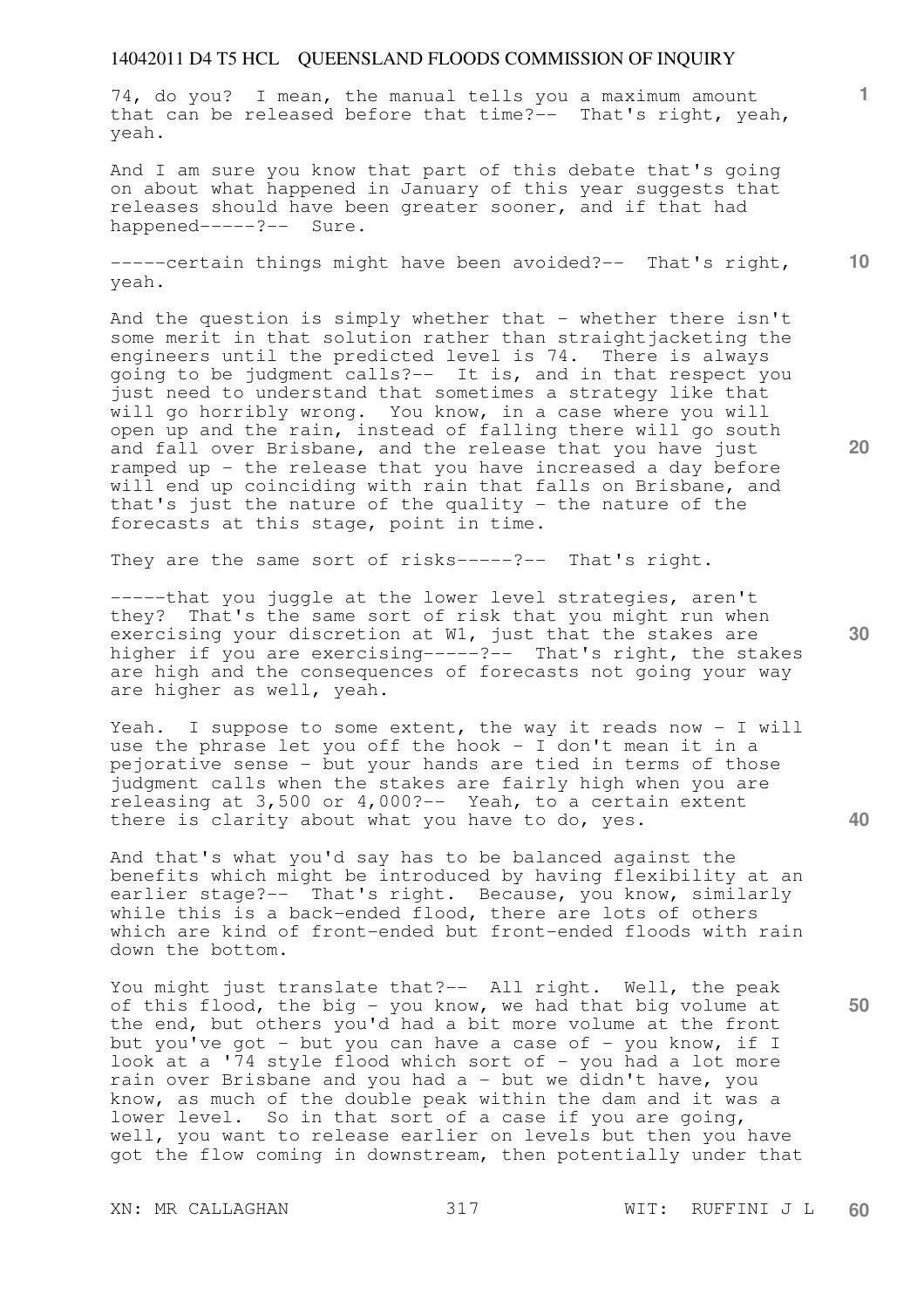scenario you could make that worse. So you would really want to look at it carefully about which way you want to go with it.

All right. It is, I think, clear enough that in terms of the way the Flood Operations Centre worked that when you were looking at the predicted lake level, looking to predict the level of the lake, you and the other engineers all worked on what's known as the without forecast model. That's correct?-- Yes, yes.

And we've seen the graphs with the blue line and the red line?-- Uh-huh.

It is fair to say that it was always the red line to which you had regard in working out the predicted level of the lake?-- That's right, yep.

And the blue line was effectively ignored for that purpose?-- That's right.

Is that-----?-- We use - go on.

Sorry, do you agree with that?-- Yes, yes.

And that - to the extent that the manual might suggest that you should do something else, if it does, would you say it should be amended to reflect the practice of looking at the predicted lake level on the basis of the without forecast rainfall?-- I think-----

To make that clear?-- I think as duty engineers we have a clear interpretation about what we think we should do. If there is some ambiguity - I think there is a bit of ambiguity in there, you know, which probably needs to be cleared up.

**40**  Yeah?-- But, you know, it is a question of where forecasts are going, too. The life of this manual is five years and I believe the forecasting, while not there today, I think is improving with time and the reliance on that, you know, in the future may be better.

Yeah?-- So it is - yeah, I think it is about sort of where you are today and where you are heading as well.

Would you factor into that consideration the results of those model runs during this event which, as we know, did predict a lake level of 74 some 36 hours before the without forecast model predicted a lake level of 74? Would that be something that you'd take into account in assessing-----?-- The the-----

I am not - I am sorry, you say what you were going to say?-- The  $-$  the forecasts you use  $-$  like, if you look at the situation report, we sort of say - sorry, when I make one up, sort of say where we are, then I look at the forecast scenarios to get a sense of where the event is heading-----

**20** 

**50** 

**30** 

**10**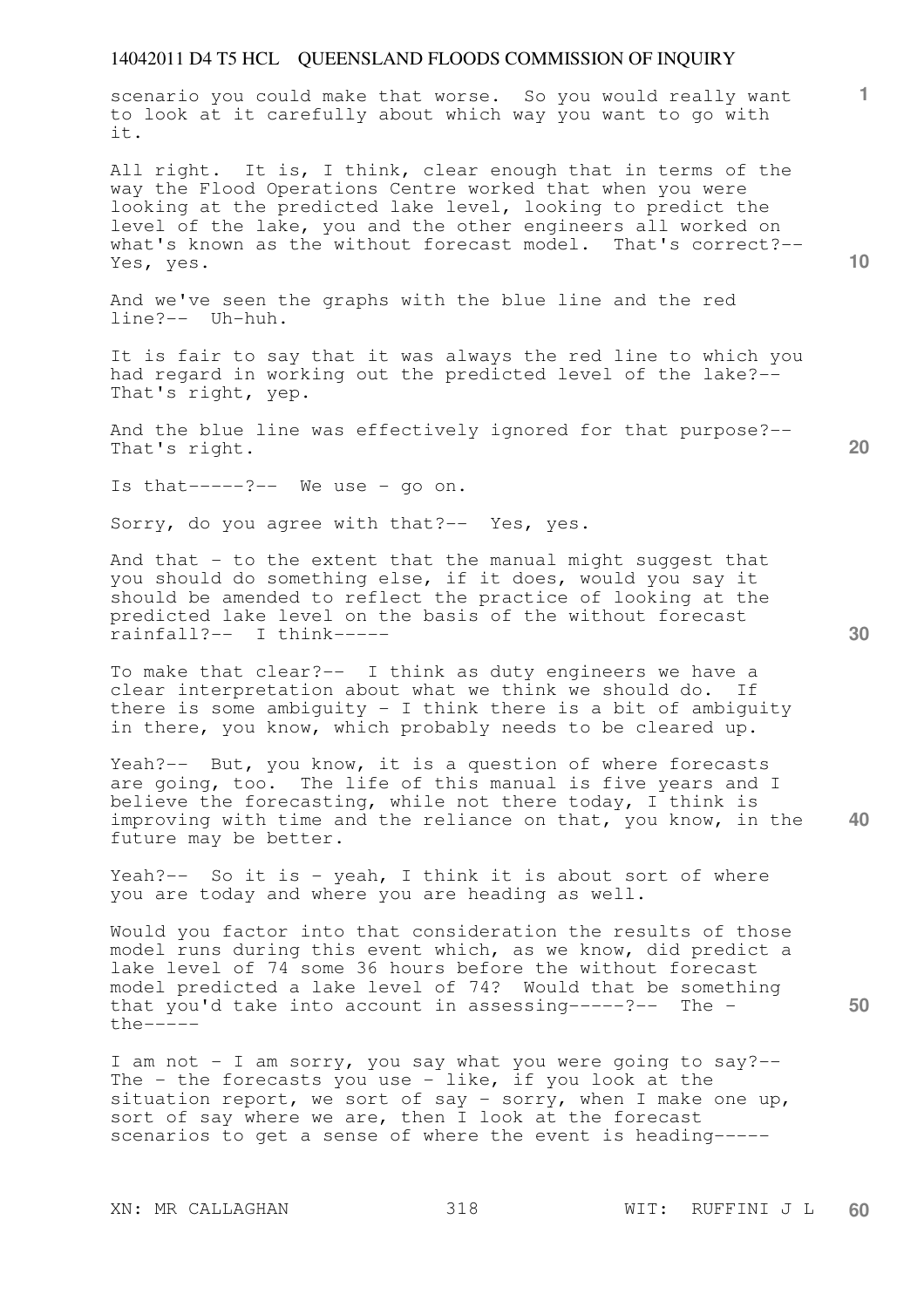Mmm?-- -----and that's what I sort of put in that situation report about where we're potentially heading, and that starts the wheels in motion about what people should be thinking, about saying, well, this rain hasn't happened yet, but if that sort of thing happens, then this is where we're headed. So that's sort of the way that we use it. In essence, the way that procedures are designed, you just grow from one to the other. Like, you don't - it is - the way they are designed because they sort of build - they are not - it is not like kind of discrete steps, you actually build to the events. So I would also use - you know, when you are looking at the forecast, you have consideration to the drain times within the dam. So as those - as you - and that's something that, you know, me I look at - when I look at those forecasts and say, well, how are we going, are we still kind of good for that? And that just gives me a feeling for where the event's headed.

I accept that any event like this is going to be an evolving one?-- Yes.

And that your thought patterns would evolve with it, but insofar as the manual reads, whilst the specific strategies are sequential, you can only operate on one strategy at a time, can't you?-- That's right, yeah.

Subject to the fact that there might be substrategies within W1, you can only have W4 at a certain level and once you are there you are there?-- That's right, yeah.

Okay. To get back to my question, though, which was about your suggestion that forecasting - we should have a look at where we are now with forecasting and specifically with the prediction as to the lake level, do you think that the fact that the with forecast rain model  $-$  the with forecast model for the predicted lake level did so consistently predict that it would go over 74 for some time before the without forecast model did is something which might warrant another look at that model, the with forecast model, as being something which should be adopted when choosing strategies?-- Sorry, can you say that question?

No?-- It was a rather-----

I couldn't possibly say that again?-- Well-----

Okay, let's break it down. The with forecast model did appear to get it right earlier than the without forecast model?-- Yes and no. The with forecast model - I think Rob gave you that spreadsheet. I have got a copy of it. I have got a copy of that spreadsheet where he had all the model runs.

I am just confining it to the proposition that it was predicted that the lake level would go over 74?-- Yeah, but if at that point you jumped into a procedure 4-----

No, I am not asking about that?-- All right.

But I am asking if we were to rewrite the manual-----?-- Yes.

XN: MR CALLAGHAN 319 WIT: RUFFINI J L **60** 

**10** 

**1**

**20** 

**30** 

**40**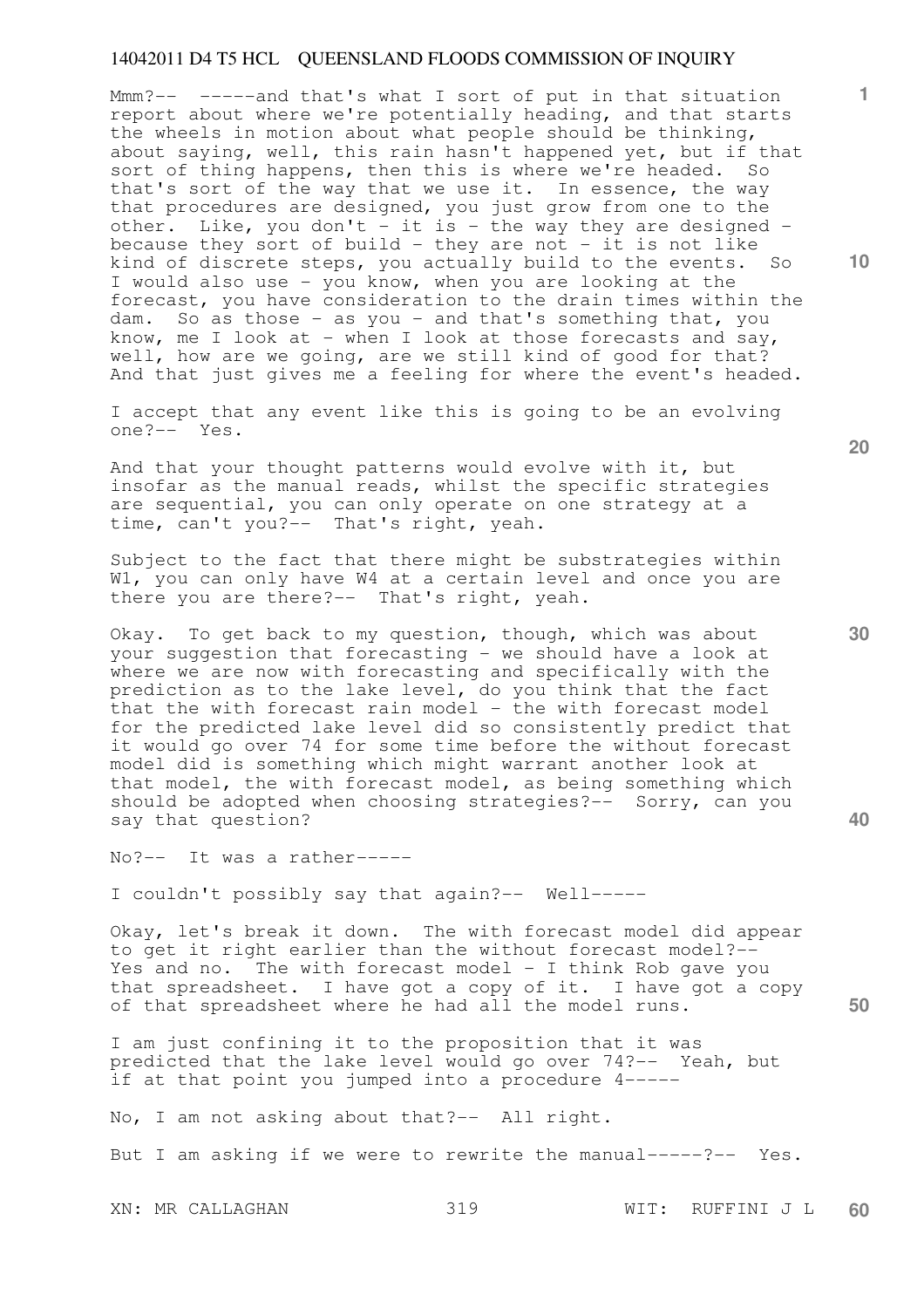-----today, as you sit here?-- Yes.

We know that up until now you and your colleagues have all operated on the basis that the without forecast model-----?-- Yep.

-----for predicting the lake level is the way to go?-- Yes.

**10**  And this all started because I said, well, should we amend the manual to reflect what you actually do-----?-- Yes.

-----which is to ignore the blue line-----?-- Yes.

-----basically, okay? And you qualified that by saying, "Well, no, forecasting - we should look at with one eye on what's happened with forecasting and what's likely to happen with forecasting." In other words, you weren't saying, "No, we necessarily have to amend it to what we do now", you are a bit more open-minded?-- Well, I guess I was under the interpretation that what we do now, we're saying the zero forecast is - the no rainfall is the best forecast-----

That's right?-- So that's why - that's - in terms of our you know, our interpretation that's what - that's in terms of the advice in our discussions with people we know in the bureau about that. We have some concurrence about that that being the view.

Exactly?-- And that's what the current practice is.

Yes?-- And my question is well-----

Is it still best practice?

MR O'DONNELL: Mr Ruffini hadn't finished his answer.

MR CALLAGHAN: I know but-----

**40**  COMMISSIONER: I am not sure whether he is being particularly responsive, though, Mr O'Donnell.

MR O'DONNELL: There are a number of interjections in the course of his answer.

MR DUNNING: And I would like to be heard after Mr O'Donnell's-----

COMMISSIONER: Oh, Mr Dunning.

MR DUNNING: I would like to be heard on Mr O'Donnell's objection, because I have some concern that things are being put to Mr Ruffini, and my only interest is those topics that I will have to visit in my cross-examination that put the matter too broadly. If I can give an example, I am not suggesting it is deliberate, but it is nonetheless happening, that he ignores the blue line.

**20** 

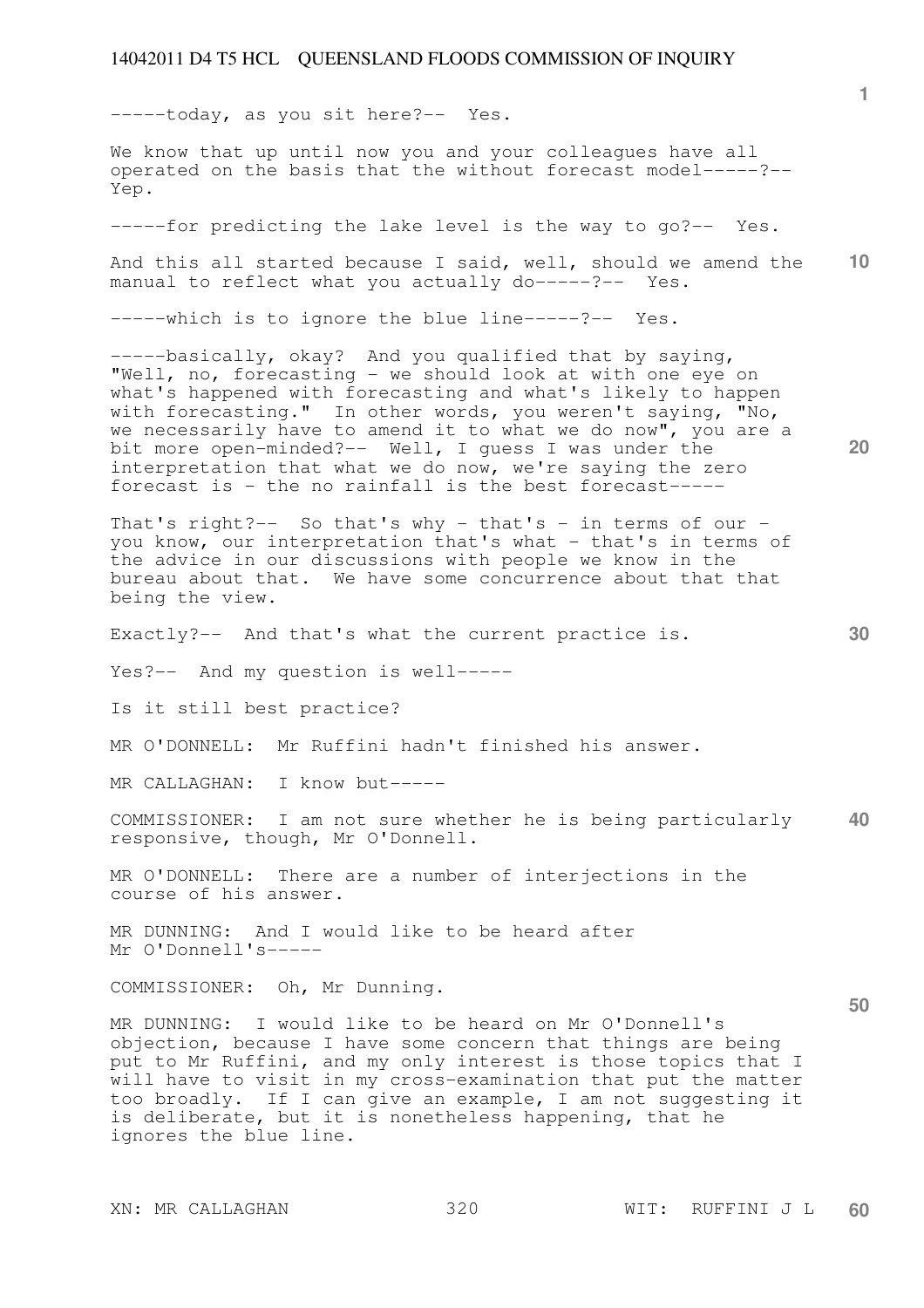Now, that, with the greatest respect, didn't seem to be the evidence the witness had given a little earlier.

COMMISSIONER: I thought Mr Callaghan had actually expanded on that and said, "Well, you do take that into account in the way you have described but not in predicting the lake level." Is that not what the evidence is?

MR DUNNING: Undoubtedly, Commissioner, but that's where I was only in support of Mr O'Donnell's objection. The way it is coming out is having the effect of some of that is actually being lost - I am not suggesting it is deliberate and I am not suggesting that the witness's style of answer is not a contributor to it. I am just raising it really from the point of view of somebody who sees the cross-examination of this witness expanding as a result.

COMMISSIONER: Well, my impression of the question is that it is really would it be worth reconsidering the with rainfall forecast as a factor in predicting lake level given the experience of the January floods. I would really like to know the answer, what Mr Ruffini thinks about it.

MR DUNNING: I have no objection to that question at all.

COMMISSIONER: All right. Mr Callaghan, I don't know, maybe you can make it crisper?

MR CALLAGHAN: Mr Ruffini, just to clarify one thing, when I did ask you about the current use being made of the with forecast model or of the model - the predicted lake level model, I did suggest to you that you and your colleagues, purely for that purpose, for the predicted lake level, look at the red line and ignore the blue line. And that's right, isn't it, purely for that purpose?-- For the purpose of determining-----

Predicting the lake level?-- Sorry, for the purpose of determining what strategy?

Yes?-- Yes, yes, yes.

**50** 

**40** 

**10** 

**1**

**30**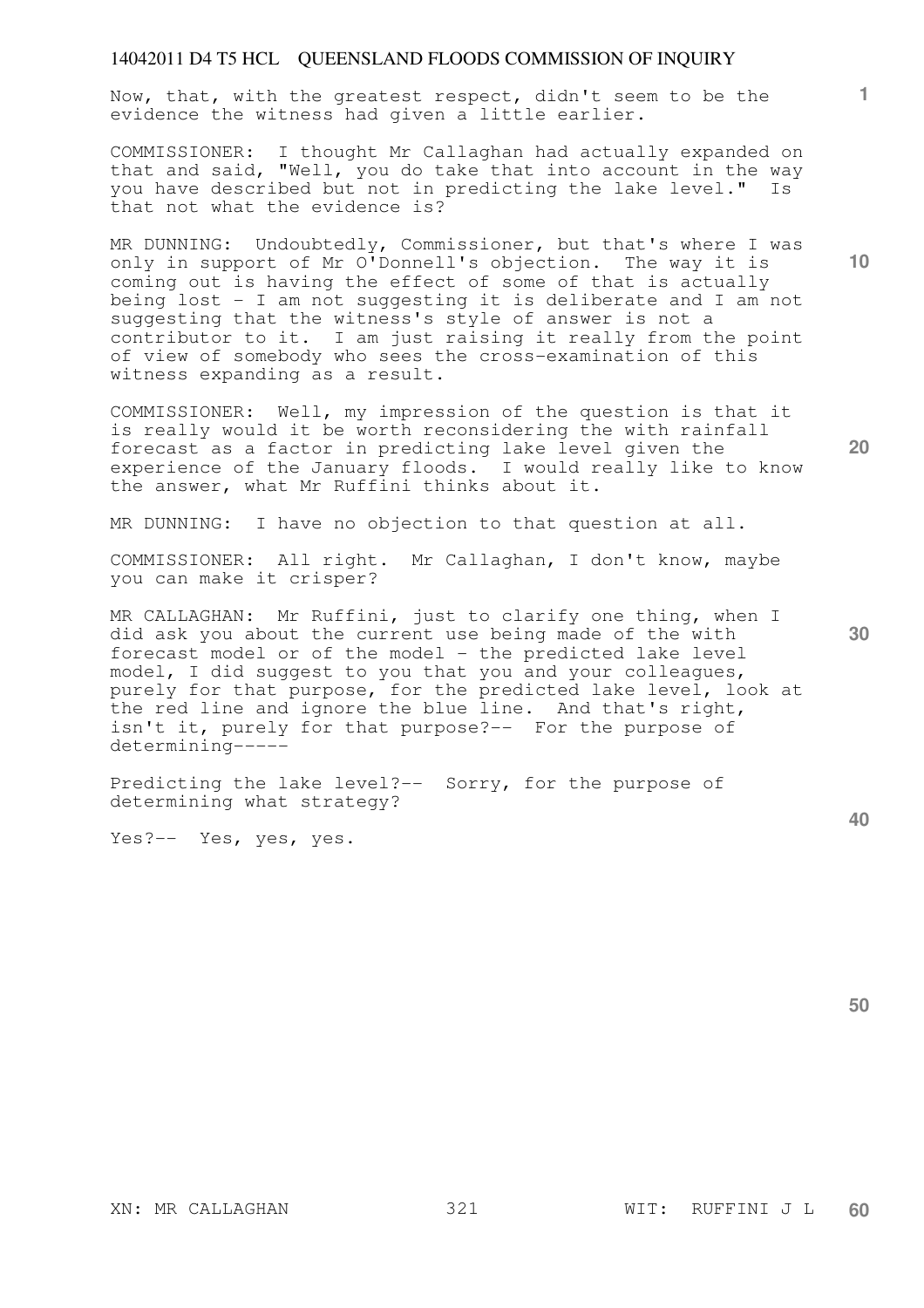Thank you. I haven't misrepresented that to you?-- Yes, correct.

That is what you and your colleagues, as I understand it, unanimously regard as best practice?-- Yes, correct, yes.

You are aware, aren't you, there's a suggestion that there is, at least to use your words, some ambiguity in the manual-----?-- Yes.

-----on that point?-- Yes.

And we don't have to sort out - we can interpret the manual. My question to you is this: is that still best practice in your view, in the light of January event, and it's, I suppose, yes, no, or maybe?-- I'd say yes, it still is, yes.

Okay. So, is it your view that the manual should, therefore, be amended to make that clear? If there is ambiguity on that point, that ambiguity should be removed?-- Yes.

And nothing that happened in the January event insofar as the blue line is concerned causes you to revisit that proposition?-- No, I don't think so, no.

No. All right. Thank you?-- I would want to think a little bit more about it, but, yeah, no, I don't think so, no.

This all started, I think, only because, I think, you said, "Well, we look at where forecasting is going before we made a definitive statement on that point." Do you want to qualify your last answer by something like that, by saying, "Well, let's have another look all the forecasting before we - before we settle that?"?-- Yeah, well - the - what was - sorry, I got a bit lost there.

Do you want to have another look at the quality of the forecasting before you reach a settled opinion on this question as to which is the appropriate level of - appropriate method of predicting the lake level? Do you want to go back and look at the forecasting data as part of the whole process of revising the manual. I am not suggesting we do it now?--  $No - I don't know if I am being clear that we - the - there's$ where we are - I don't know if I am being clear about how we actually use those forecast runs, that we do actually - it's not that we don't use them, it is just that we don't necessarily jump into - like, you have - you might have a run here that said, "Okay, out at" - I think you suggested out at - where it sort of says, "Oh, you are going to reach level 74, therefore" - and, you know, it just goes above  $74.1$ , therefore on the basis of that forecast you should go and jump into  $a$ -----

I have not suggested that and please, if that's your concern, you don't have to answer it?-- Then I go, well, no, I wouldn't - you know, I wouldn't - I wouldn't ever recommend that, but the  $-$  but we do  $-$  we do look at the forecast runs to sort of look where we're going, where the event's heading-----

**20** 

**40** 

**50** 

**10**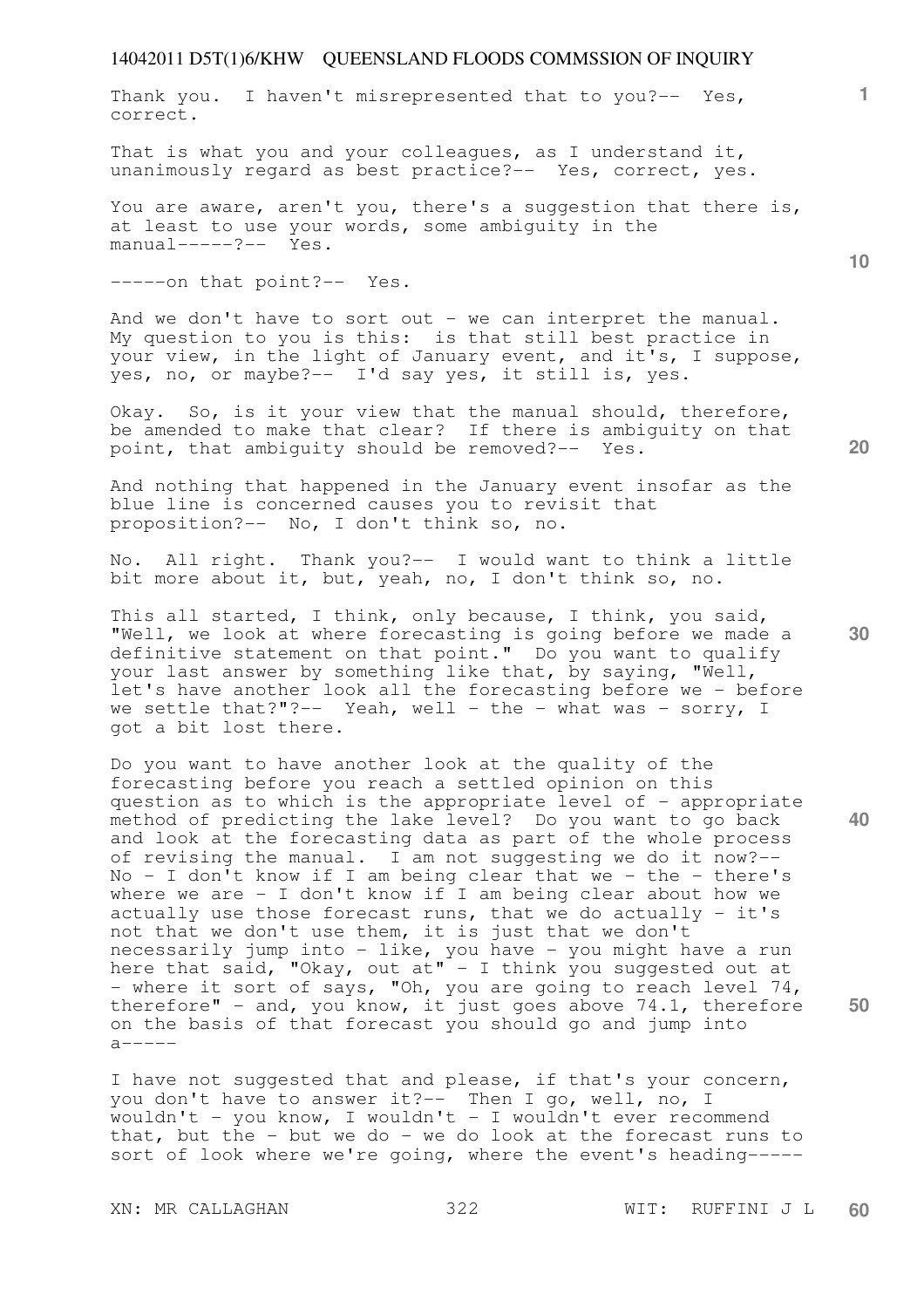Yes?-- -----and try and provide advice on that, so we are looking at and determining and getting ready for strategies in - you know, and as we progress up through the thing, but we are using the no rainfall information to be in - to determine exactly where we are now and where we're, in the immediate thing, heading now. Now, if there's  $-$  to the extent that there's ambiguity in the manual about that, and I still believe that's the - you know, unless we - I still believe that that is the best way to be operating, because I haven't seen - you know, analyses with forecasts that would demonstrate that that isn't the best way, and to the extent that, you know, maybe the manual's - there's ambiguity about that, then it needs to be sorted and clarified.

COMMISSIONER: Can I just make sure I have got this straight?-- Yes.

You don't use the with forecast model in predicting the lake level?-- You use it to predict the lake level to tell where you're going, but you are not changing your strategies on the basis of that, you are preparing to change your strategies, you're informing people that the strategy is about to change, because those windows could be one, two days out, and, remember, you are going to revise this thing in six hours time, so you are going to - you are going to be firming up on those forecasts as you go along. So, it's not that we're not using them, we are using them, and we are using them as a tool to get prepared and tell people where they're going, but we're not - we're not - we're not sort of thing, and this thing is  $the---$ 

Can I stop you, Mr Ruffini-----?-- Yes, sorry.

-----before you go on? I do want to get this clear. Would you ever move up a strategy on the basis of predicted lake level on the with forecast rain model, no matter how many there were of them? I mean, if there were six in a row, would that make you move up a level in your strategies because you had a predicted lake level above 74 where your without rainfall forecast was below?-- To date, I have never operated - in the time that I have been doing it, I have never operated in that fashion, and  $I$  - somehow I would have to have a lot of confidence, if that was - particularly when there were significant consequences for people downstream, you'd have to have a real lot of confidence in that  $-$  in that being right, and today I just haven't got the confidence in the forecasts to move to that scenario.

Is it fair to say that no number of repeated sets of models with rainfall above 74 would convince you; in other words, if you had six in a row, seven in a row, eight in a row-----?--  $But --- ---$ 

-----if you were still getting without forecast under 74?-- If you - if you ramped up to - say - it depends. If you ramped up to before - the consequences are, say, in this particular event, when some of those earlier numbers were over

**1**

**10** 

**20** 

**40**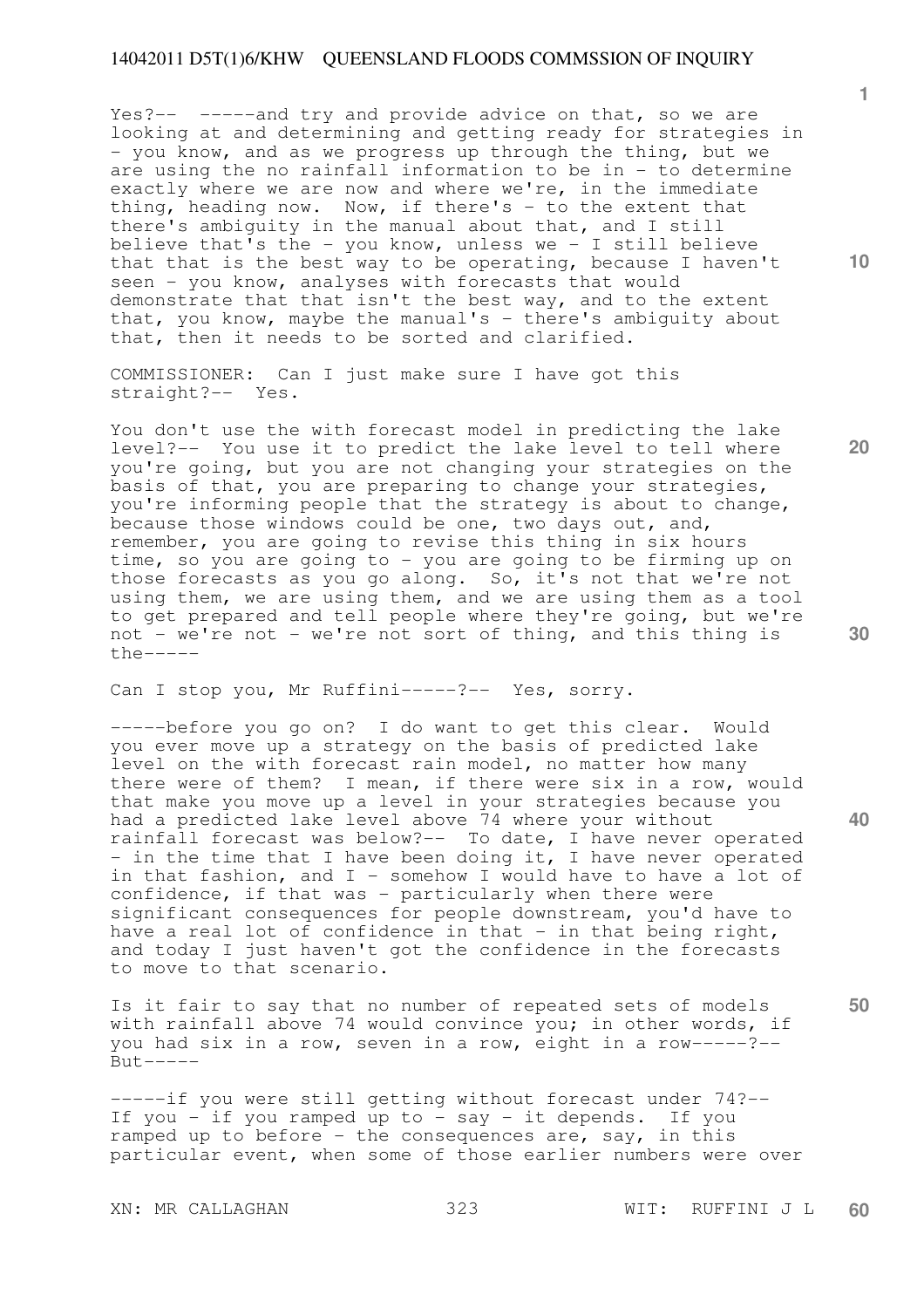74, if you said, "Well, you are going to adopt - adopt that principle", these are the things you would have had to ignore, you would have had to say, "Well, look, we have got this broader description of the system moving south, we have some forecasts, some forecasts which are telling us that there's going to be significant rainfall over Brisbane", and we would - we have got on that first peak, we have got stuff at 7,000, so we'd have to say, "Well, okay. We are going - because we're in the future going to - going to hit 74 based on this we are going to start ramping up and releasing down things." So, that's the difficulty I have with a forecast window.

Look, Mr Ruffini, I don't have any problem about your difficulties or the consequences that you talk about, I am just trying to work out what the practice is, because you seemed to say to Mr Callaghan before you would prefer the ambiguity removed from the manual?-- Yes.

**20**  In other words, any reference to forecast rainfall in predicting the level of the lake for the purpose of the change in strategy would go?-- Yes.

Is that right?-- Correct.

I want to make sure that's what you really want, so that's what why I am asking you-----?-- Yes.

-----can you see no circumstances in which forecast rainfall would enter into prediction of the lake for the purpose of setting the strategy?-- No, not at this stage.

Okay. Thank you.

MR CALLAGHAN: I have nothing further.

COMMISSIONER: All right. Thanks. Mr Rangiah?

MR RANGIAH: Mr Ruffini, can I take you, please, to paragraph 29 of your statement?-- Sure.

Now, perhaps I should just tell you as well, Mr Ruffini, that I represent a number of residents of Fernvale. In paragraph 29 you set out the times and dates when you were on duty at the Flood Operations Centre?-- Yes.

**50**  And that shows that you were on duty from 7 p.m. on Friday, the 7th of January to Saturday the 8th of January, 7 a.m.?-- Yes.

And then you return to the Flood Operations Centre for a meeting at 3.30 on Sunday, the 9th of January?-- Yes.

And you came back on duty from 7 p.m. on Sunday, the 9th of January?-- Yes.

XN: MR RANGIAH 324 WIT: RUFFINI J L **60** 

**1**

**10** 

**30**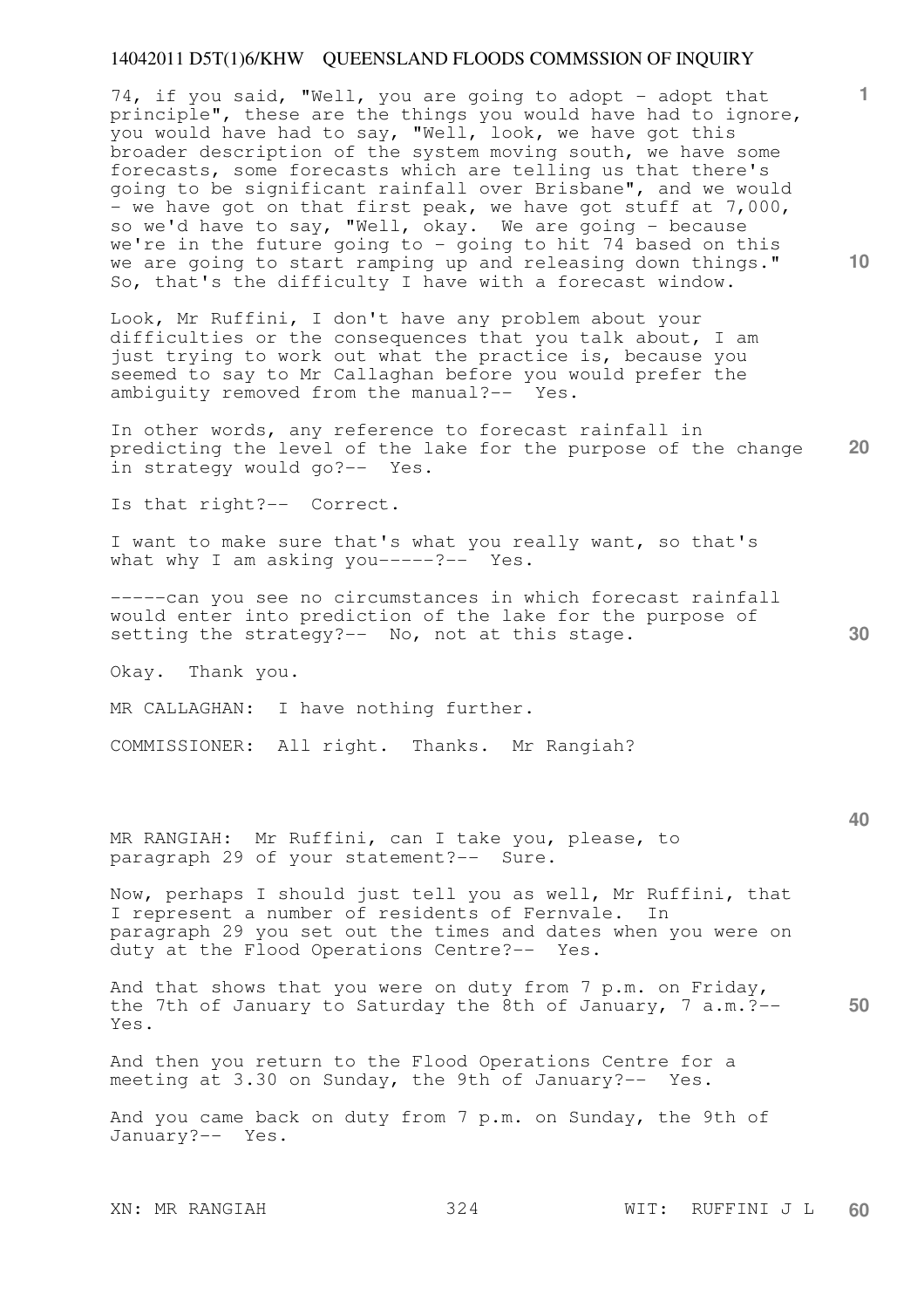And you remained on duty until 7 o'clock the following morning?-- Sorry, you are wanting me to confirm that?

I just want you to confirm that that's the case?-- Yes, yes.

All right. So, it is the case, isn't it, that you weren't rostered for duty as a Flood Operations engineer from 7 a.m. on the Saturday morning, that's the 8th of January, until 7 p.m. on Sunday, the 9th of January?-- Sorry, say that again, from?

From 7 a.m. -----?-- Yep.

-----on Saturday, the 8th of January to 7 p.m. on Sunday, the 9th of January?-- Correct, yep.

Okay. So, it must be the case, mustn't it, that you didn't have any direct input into the situation reports that were issued within that timeframe when you weren't on duty?-- Unless I was contacted or if - sometimes you were in there, generally, no, I would think not.

And when you came on duty at 7 p.m. on Sunday, the 9th of January, you were aware that the W3 strategy had been engaged?-- I would have to have a look.

**30**  Okay. Perhaps I can give you a shortcut? I suggest to you that the W3 strategy was engaged at 8 a.m. on Saturday, the 8th of January. Does that sound familiar?-- I'd have to look at the thing  $\frac{1}{x}$  in the thing, but I will take your word for it, yeah.

If you need it, it appears in the report?-- Yes.

At page 13?-- Yes.

COMMISSIONER: It's up on the screen Mr Ruffini. Just in front of you it should be?-- Good, thanks.

**40**  MR RANGIAH: Have you got that, Mr Ruffini?-- Yeah, I have got the page. Period 4 of 20, that one, yeah.

Well, I am looking at page 13 of the Flood Event Summary, and there's a column, "Background."?-- Yep.

And then the third dot point says, "Transition from strategy, W1E to W3 as it became apparent that Wivenhoe Dam level would exceed 68.5 metres."?-- Yep.

**50**  It has in brackets - sorry, 8 o'clock on 8 January 2011?-- Yes.

All right. So, what I'm asking you is that you were certainly aware, weren't you, when you came on duty, on the Sunday at 7 p.m. that the W3 strategy had been engaged?-- Yes, we would - yeah, the objectives had changed, yes.

All right. And can you recall having a handover meeting with

XN: MR RANGIAH 325 WIT: RUFFINI J L **60** 

**10** 

**1**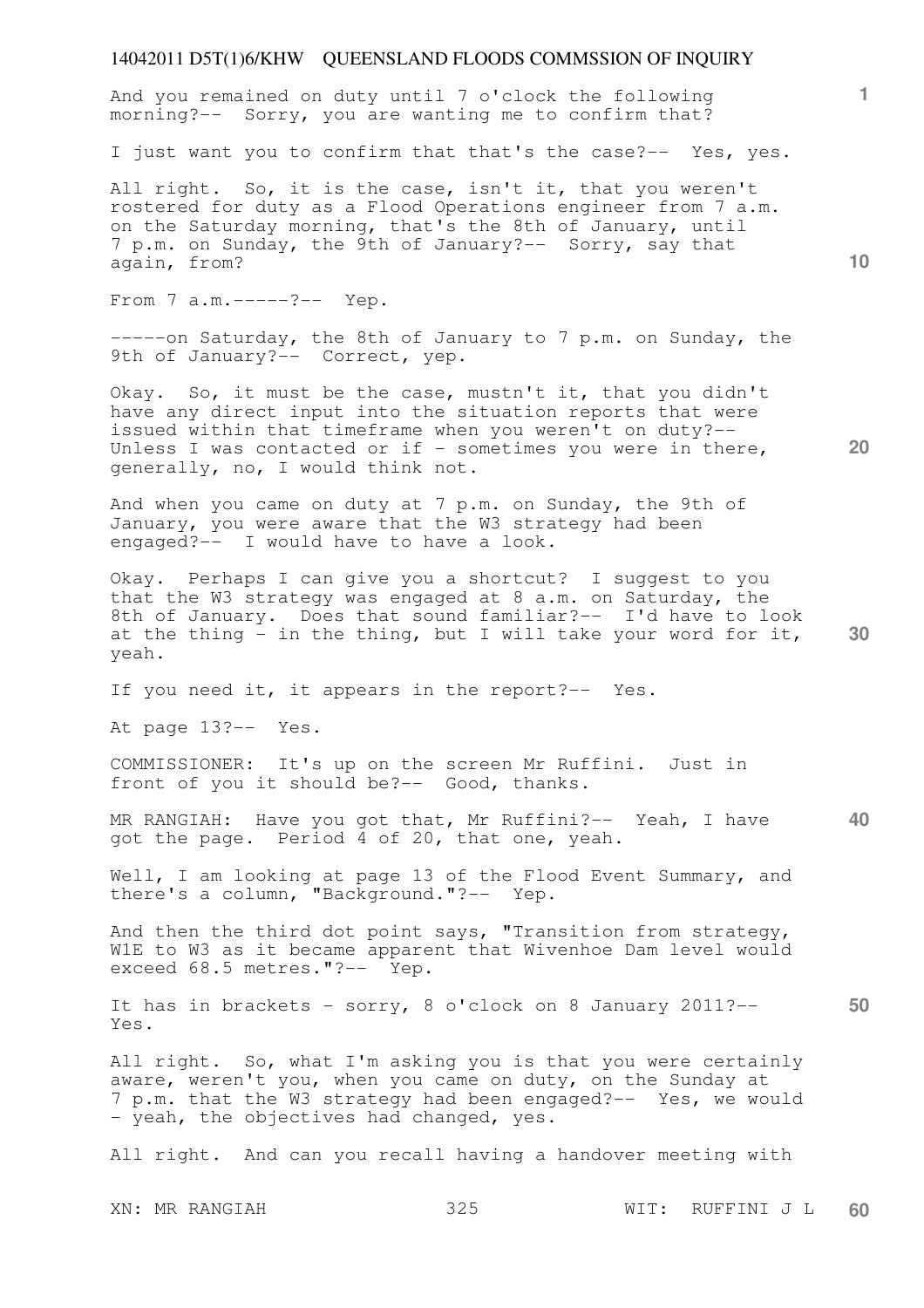Terry Malone and Robert Ayre at about 7.30 p.m. on Sunday?-- If it's in there, yes - I mean, I don't vividly recall all the meetings but if it's in the record it's correct probably, yep. It would be correct, yes.

Well, did you recall that you had telephoned Mr Ayre and suggested that there should be two duty engineers on at the same time?-- I don't recall - if it's in the record, then it would be correct.

If you can't remember, just say so?-- Yeah.

But I'm suggesting to you, then, that what happened is that there were two duty engineers on duty from about 7.30 p.m. on Sunday, the 9th of January, that was you and Mr Ayre?-- Mmm.

And that you had a handover meeting with Terry Malone?-- Yes.

And-----?-- And John Tibaldi.

Well, I suggest that John Tibaldi wasn't there, it was just the three of you?-- Yes, all right.

If you can't remember, just say so. But what I want to suggest to you-----?-- It is just that I don't - it's a long - I don't remember every detail of every meeting that we had during that time, but, yeah.

That's all right?-- I have to rely on the record but, yeah.

I need to ask you this question: did you tell Mr Ayre that you had advised Peter Allen, the Dam Safety Regulator, that you would have to increase releases to around 3,000 cubic meters per second based on the latest model run?-- That was the point where we started to do - it was the model we'd started to do some model runs, the model runs had been done that had just indicated that we were shifting - you know, things had been shifting in priority and we were just flagging to Peter that - in that call that we would be ramping up flows, you know, so I'd spoken to him and sort of said that we would be - over a period of time we would be sort of moving the flows - flows up to - you know, higher levels, yeah.

It might just jog your memory bit if you go to-----?-- Yeah.

-----the schedule that I think you referred to earlier, Schedule 1A that's attached Mr Ayre's supplementary statement?-- Yes. Sure.

**50**  It's a little bit difficult to make out, but on the first page you will see that there's Sunday and there's a model run done at 7 p.m.?-- It's 19 - yep.

Do you have that?-- That's model - that's - hang on. 7  $p.m..$ 1900.

Yes, 1900?-- Yep.

**10** 

**20** 

**1**

**30**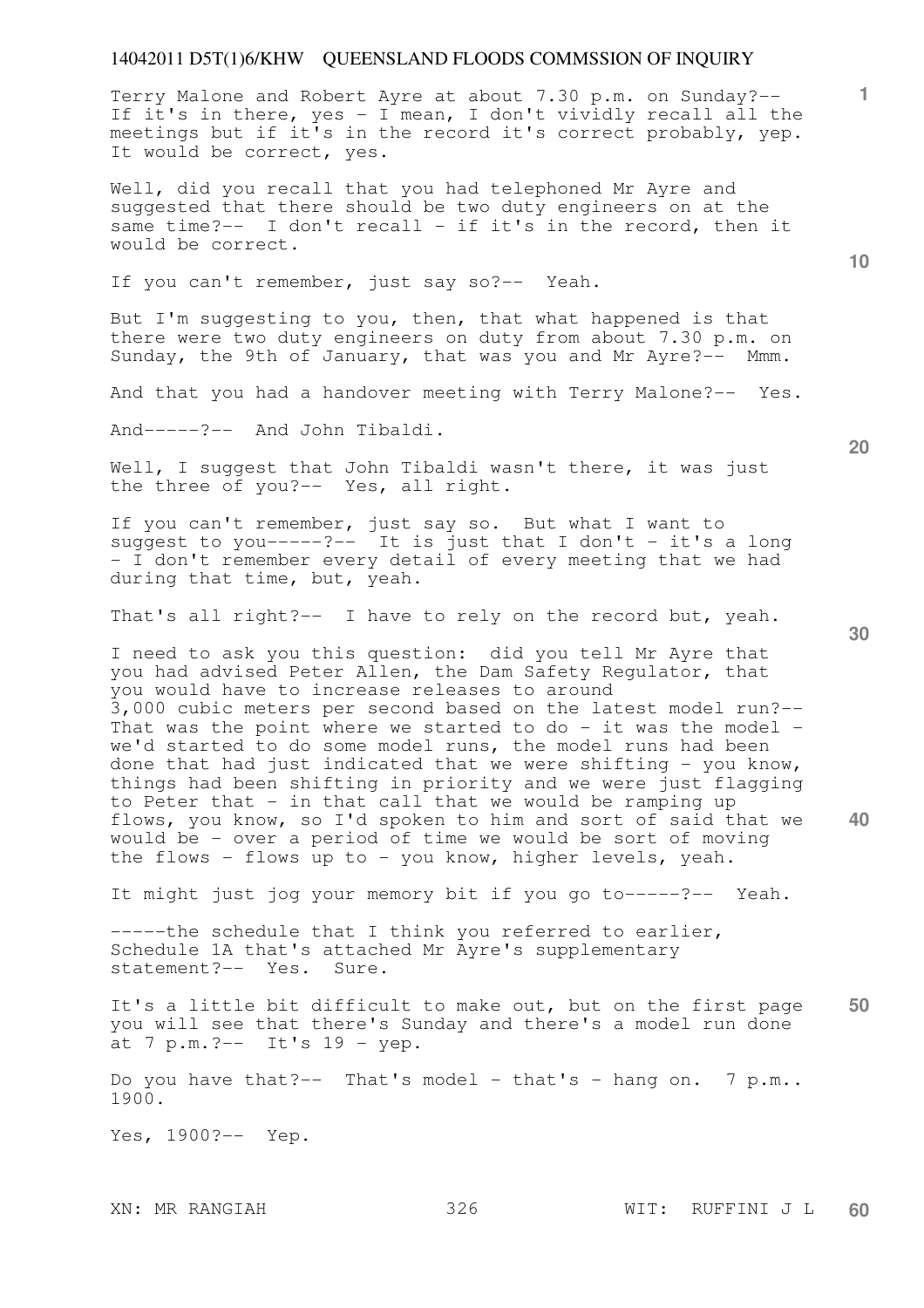**1** And then further over towards the right, there's a column that says, "Predicted WD levels. No rain."?-- Yep.

And that figure was 72.1?-- Yes.

And then, "Predicted WD levels forecast rain 73.." 9?-- Yep, that would be right, yep.

So, what I'm suggesting to you is that you had done this model run which showed a predicted dam level at 72.1 on a no rainfall basis?-- Mmm-hmm.

But you then had a handover meeting with Terry Malone and Robert Ayre and that you told Robert Ayre that you would have to increase releases to around 3,000 CUMECS based on this model run; do you recall that?-- I - you know, I don't recall the - that's what's in the log, but I don't recall specifically there, probably that the - if I went to the situation report that I would have written about that time, it would probably be a better record of  $-$  you know, the details, but I have got no doubt that we probably - you know, the purpose of calling Peter there is that - let him know that things are shifting up a gear and starting to change, yeah.

And is that level - is that predicted level of 72.1 then consistent with you thinking that you would have to increase the release rate to around  $3,000? --$  Well, the - that's just sort of flagging where the - where the event's heading.

All right. See, I'm suggesting to you that Mr Ayre agreed with you about that. You can't recall that?-- No.

That's all right. Now, I will take you then to the next situation report that was issued and that was at 9.04 p.m.. You will find it in appendix E, though, as I am sure you are aware?-- Appendix-----

It's Situation Report 12?-- Appendix-----

You will find it on page 21 of appendix E?-- Yep. Uh-huh.

And if you - firstly, if you just turn over to page 22 to the end of the Situation Report, it's - the report seems to have been prepared - suggests that it was prepared by engineer  $2$ , but, in fact, this was prepared at a time when you were on duty?-- Yep.

Well, is it 9.04 p.m., 21.04, on Sunday, the 9th of January?--Yeah.

And you started, you recall, on duty at 7 p.m.?-- Yes, yes.

So, this is now 9.04 p.m.?-- Yes. Are you asking me did I prepare this one; is that-----

Yes?-- Oh, it says - I - you know, I guess if you went to the unredacted - if you look at the original there would be the signature of the person who-----

**20** 

**10** 

**50**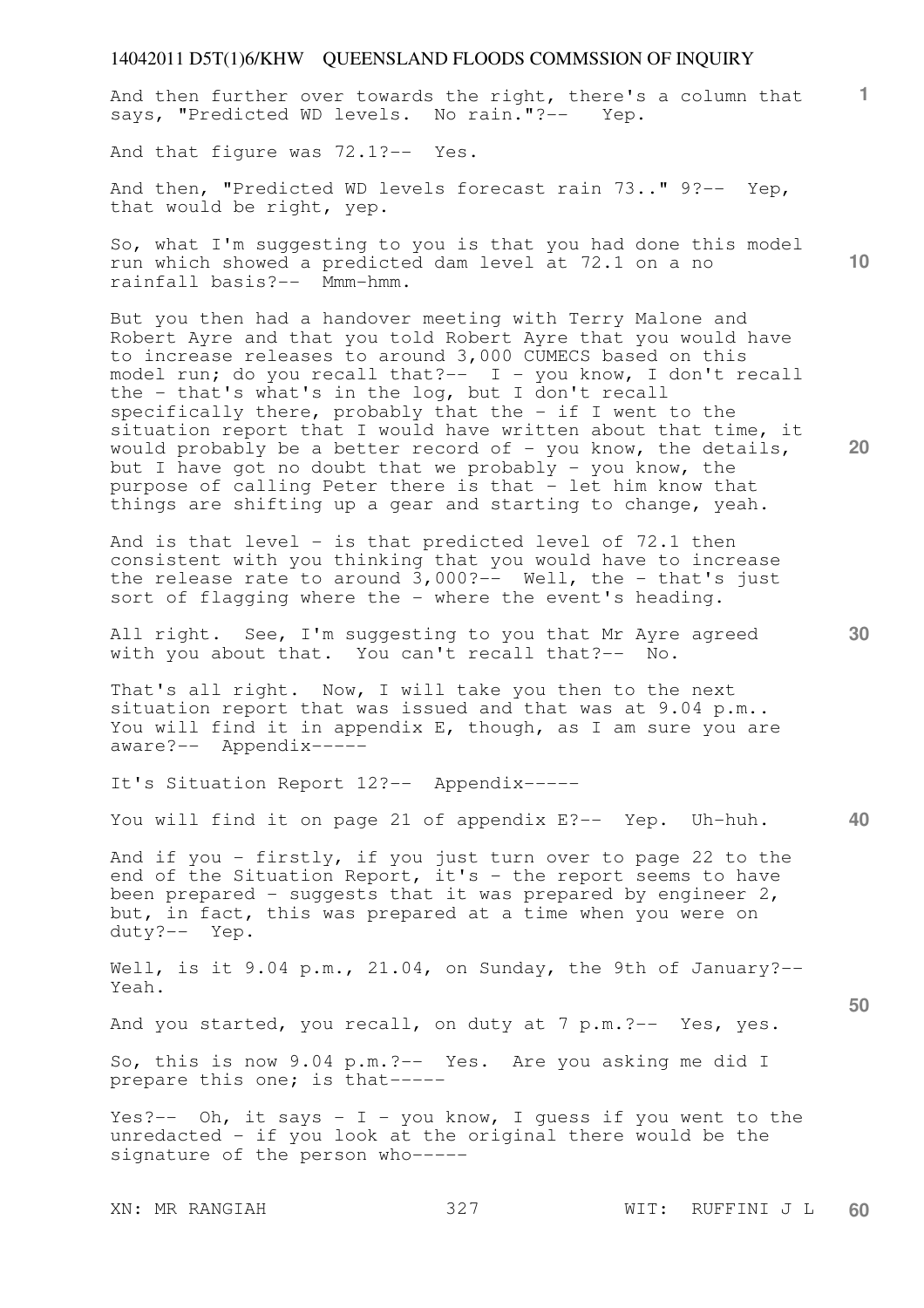I am just asking you really whether when it says "engineer 2" it might be a mistake because Mr Malone had gone off duty and instead you might have prepared this situation?-- Well, sometimes, I quess - sometimes people would - you know, you'd stick around a little bit longer and write the situation report, particularly if you'd been involved in the modelling doing it, so it could - Terry could have stuck around for an hour or two and written it for sure.

In any event, because you were on duty-----?-- Yeah.

-----you presumably had an input into the content of the situation report?-- We would have already reviewed it, whoever was there at the time would have reviewed before it went out, yes.

Thank you. So, in this situation report-----?-- Mmm.

**20**  -----it was noted that, "Very heavy rainfall has been recorded in the upper reaches of the Brisbane and Stanley in the last six hours.", totals up to  $140 -$  to  $140$  millimetres?--Mmm-hmm.

And that a severe weather warning remained current for heavy rainfall?-- Yes.

Under the heading, "Wivenhoe Dam.", it was said that, "At this stage, the dam will reach at least 73 metres AHD during Tuesday morning." Do you see that?-- Yes.

And it was said, "Given the rapid increase in inflow volumes, it will be necessary to increase the release from Wivenhoe Monday morning."?-- Yes.

Do you see that? Then on the next page, it was reported that the current release rate is 1,400 CUMECS?-- Yes.

And it was said that the gate opening would start to be increased from noon Monday and the release is expected to increase to at least 2,600 cubic meters per second during the Tuesday morning?-- Yes.

Now, at this time, you were operating within the W3 strategy; do you agree with that?-- Yes.

And it was open to you to increase the release rates so as to produce the flow of up to 4,000 CUMECS at Moggill?-- But we still need to be mindful of what's happening downstream in terms of the flows.

Yes. But I am just asking you it was open to you to increase it to that extent?-- Oh, at this stage there wasn't a need to do that.

All right.

COMMISSIONER: There's a difference between what you can do

XN: MR RANGIAH 328 WIT: RUFFINI J L **60** 

**1**

**10** 

**30** 

**40**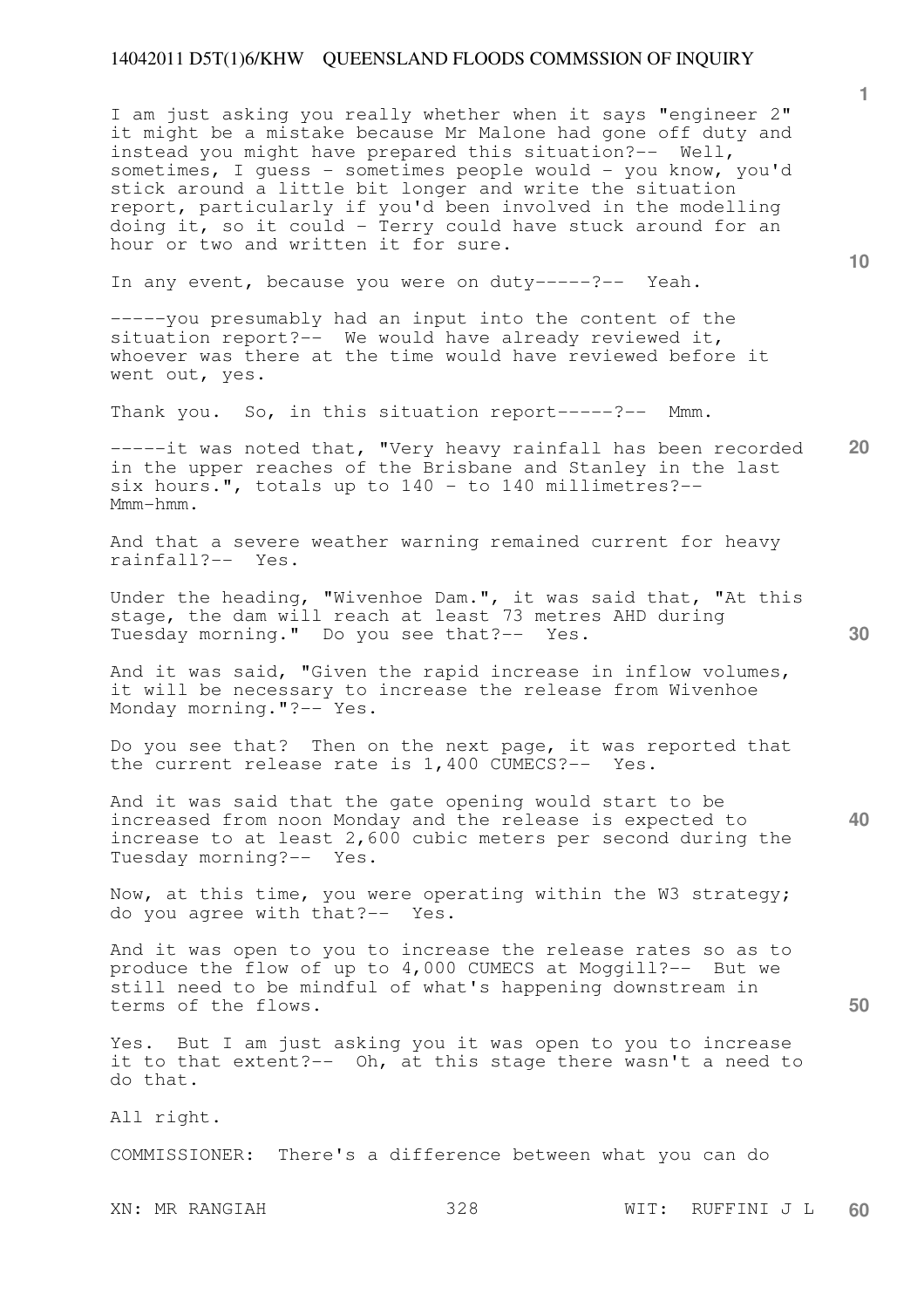and what you need to do?-- Okay.

I think Mr Rangiah is asking you-----?-- Under the thing you could, provided you had some certainty that you weren't going to, through downstream inflows, go above those thresholds within - with that limitation then you could, yes.

MR RANGIAH: Do you know what flow past Moggill that figure of 2,600 CUMECS would have produced at that time?-- I'd have to look it up, but, yeah.

Where would you find that?-- Have to look at - into the spreadsheet to see where that was, but, yeah. Do you want me to have a look or - do you want me to have a look for it?

Yes, please?-- So this is for which time, this is the time relevant for the situation report?

Yes?-- Okay.

What was anticipated here was that it would reach 2,600 CUMECS?-- That's the release.

Yes?-- Sorry about this.

If it's going to take some time perhaps I should just ask you some other questions and you can have a look at it over lunch?-- Yeah, it is I have just got references on the spreadsheet, so, yeah, that would be better, that would be good, thanks, yeah.

But presumably a flow of 2,600 would produce a flow at Moggill of less than 4,000?-- That's right, yes.

And at this stage of this Situation Report, you were at 1,400?-- I haven't checked it, but, yeah, that should be right, yep.

All right. And so you certainly had significant room to move within the W3 strategy?-- We were still within W3, yes.

And you had significant room to move within that strategy in terms of increasing rates if you thought it was appropriate?-- If we thought it was appropriate? Well, yeah, if we thought that there was a need to crank it up, yeah, I guess.

All right?-- Yes.

**50**  And the with forecast basis for the model run at 7 o'clock showed a predicted Wivenhoe Lake level of 73.9 metres, didn't it?-- Sorry, say that again?

The with forecast model run at 7 p.m. that Sunday showed a predicted lake level for Wivenhoe of 73.9 metres?-- The  $with-----$ 

The with forecast?-- I would have to check it but, yeah.

XN: MR RANGIAH 329 WIT: RUFFINI J L **60** 

**20** 

**40** 

**10**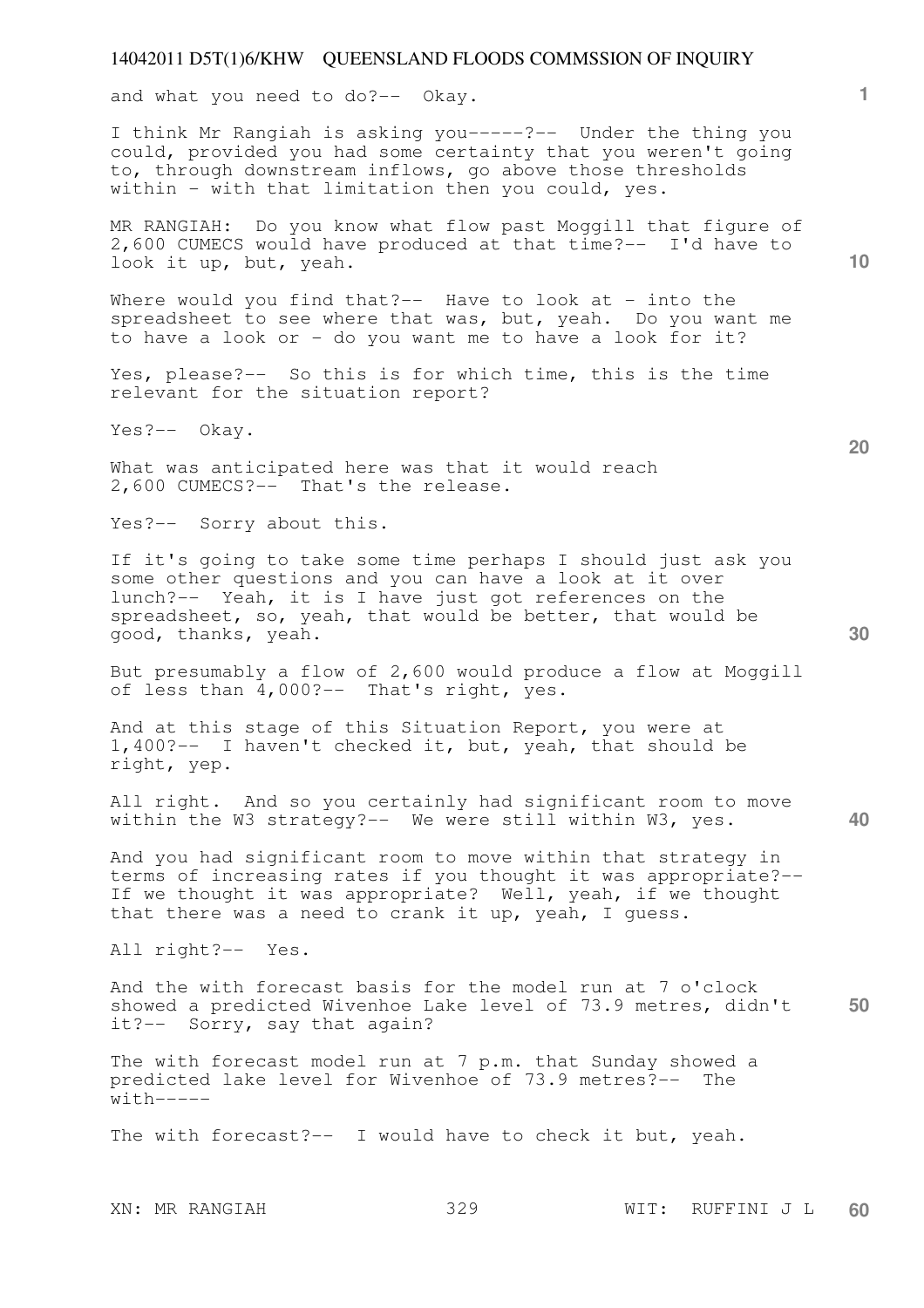I took you to it just a little while ago?-- Yeah, yeah.

And I think you agreed with me that the no rain model predicted the lake level of 72.1 metres and forecast rain model predicted 73.9 metres?-- Yes. All right.

But do you say, then, that you took no account of the with rainfall model in determining the appropriate rate of release?-- Well, we took account of the synoptic situation that was happening at that point in time, given that we did have the southerly movement that was happening with that rainfall thing. So, the thing we were trying to balance off is were we under that  $-$  at that point in time, were we getting water out, you know, enough water out to meet the draining requirements of the dam, but we also had to take into consideration or - you know, where is this rainfall system moving and where - you know, where would - you know, is there going to be downstream inflows happening sort of below the dam as well.

But you set a strategy-----?-- Yes.

-----whereby you at the time of this Situation Report at 9.04, you were releasing 1,400 CUMECS?-- But basically if - you are asking me did we base it on the no rainfall forecast?

Yes?-- Yes, yes, that's right.

And if you based it on no rainfall forecast, then that means that you didn't take into account the with rainfall prediction?-- We took it into account in terms of looking at where the scenario was going, but not in terms of the physical releases that were being made at that point in time.

You didn't take the with rainfall prediction as to the lake level into account in determining the release strategy?-- We determined where the strategies were going, we were looking at that, we were using the no rainfall forecast to sort of say where is this event heading.

Perhaps instead of release strategy, I will say - I will substitute the words "rate of release". So-----?-- Yes, yeah, yeah, okay. Well-----

I will try again just to make it a bit clear. I'm suggesting to you that you did not take into account the predicted level of Wivenhoe using a with rainfall model in determining the appropriate rates of release?-- We - the rates of release that were happening at that particular time were based on the no rainfall forecast.

I think you're agreeing with me.

**10** 

**1**

**20** 

**40**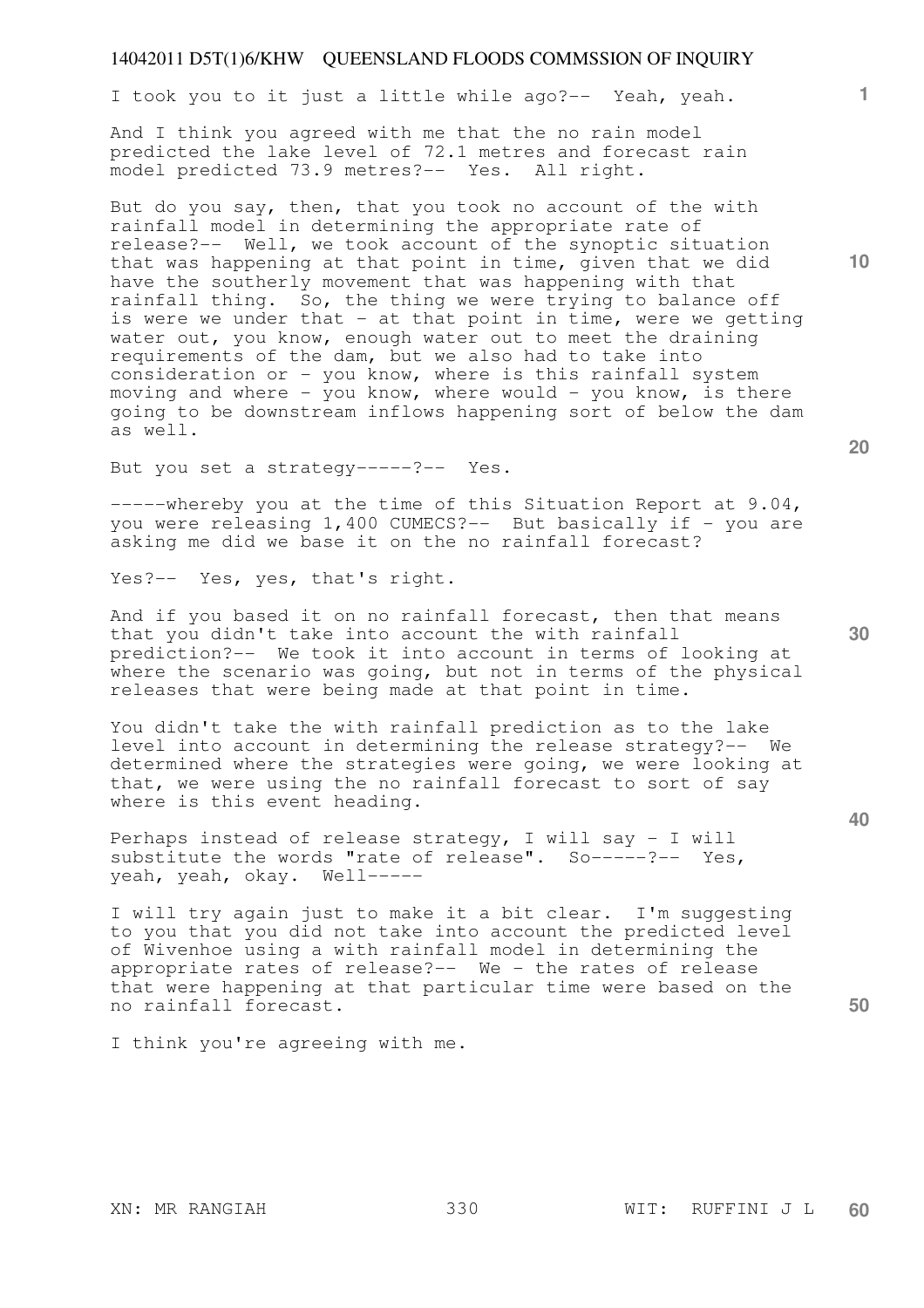COMMISSIONER: Is that a convenient time, Mr Rangiah? MR RANGIAH: Yes, thank you, your Honour. COMMISSIONER: Adjourn till 2.30, please.

THE COURT ADJOURNED AT 1.00 P.M. TILL 2.30 P.M.

**10** 

**1**

**20** 

**30**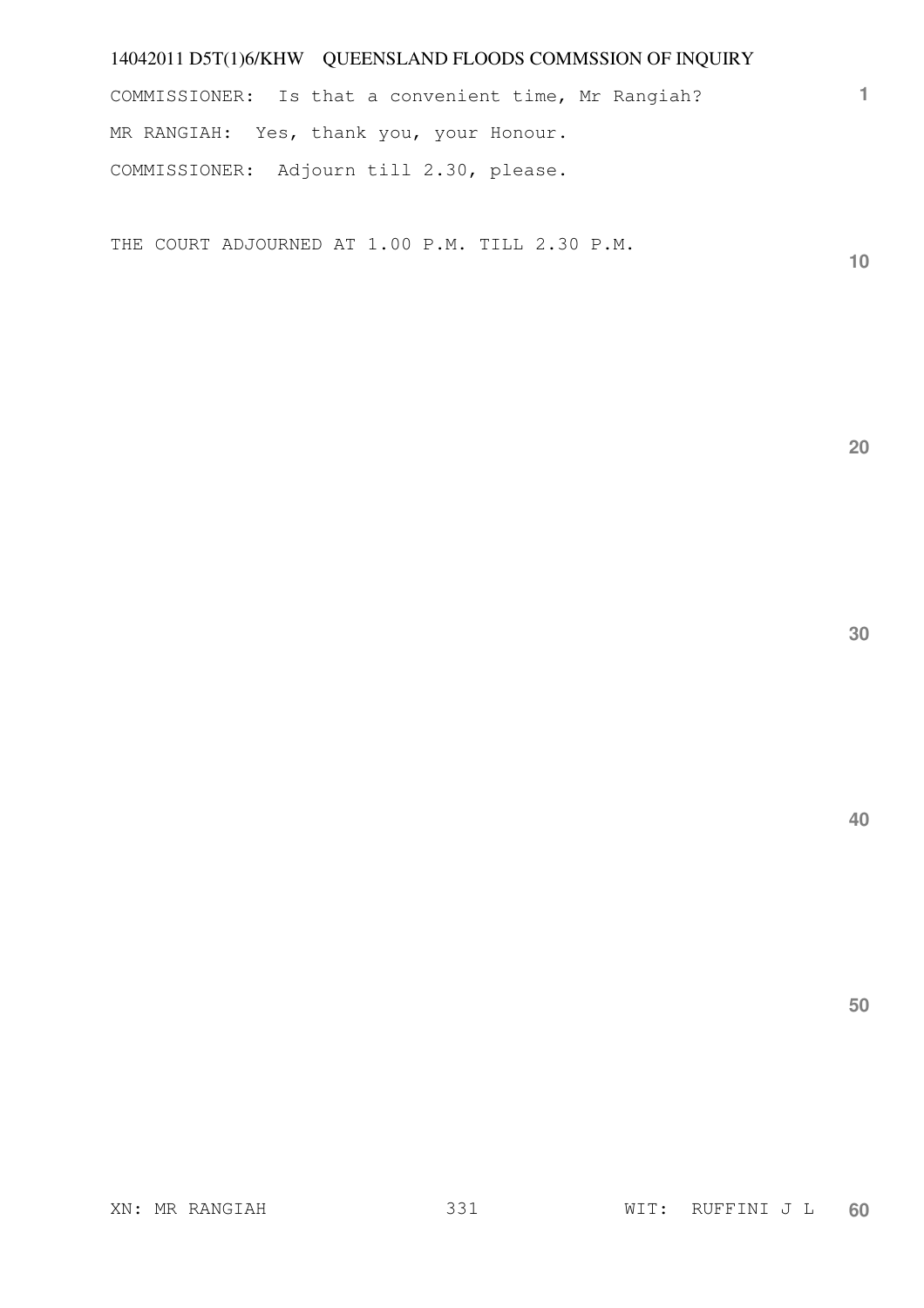THE COMMISSION RESUMED AT 2.33 P.M.

JOHN LAWRENCE RUFFINI, CONTINUING:

COMMISSIONER: Yes, Mr Rangiah?

MR RANGIAH: Mr Ruffini, I wonder if I could ask you to turn to situation report number 13? You will find it in appendix C. It is on page 23?-- Yes.

Now, this is a situation report prepared on Monday the 10th of January 2011?-- Uh-huh.

At 1.14 a.m.?-- Yep.

And you were engineer 3?-- Correct.

Now, in the report you recorded that very heavy rainfall had been recorded?-- Yes.

And you also recorded that severe weather warning remained current for heavy rainfall in the dam catchment areas, is that correct?-- Yes.

**30**  Now, under the heading "Wivenhoe Dam", you have said that, "The dam level was rising quickly with the current level being 69.6 metres." Do you see that?-- Yes.

And over the page, it is said that, "At this stage the dam will reach at least 73.3 metres during Tuesday morning." Do you see that?-- Yes.

And that predicted level was on the basis of a no predicted rainfall model?-- Yes.

Even on that basis, it was really not far off 74 metres, was it?-- It was 73.3.

All right. Now, I can take you to it in a moment but I am going to suggest to you that at 1 a.m. a model was run which showed that on a predicted rainfall basis - or with predicted rainfall basis, the level of Wivenhoe was predicted to reach 74.7 metres. Do you recall that?-- I would have to look it up.

All right. We can do that in one of two ways, neither of them particularly easy. One way is to go back to schedule 1A that you looked at earlier?-- Yes.

Or there is a second way which is that you - have you got a large copy-----?-- Yeah, I have got - given the difficulties earlier this morning, I a procured a larger copy in the break.

**1**

**10** 

**20** 

**40**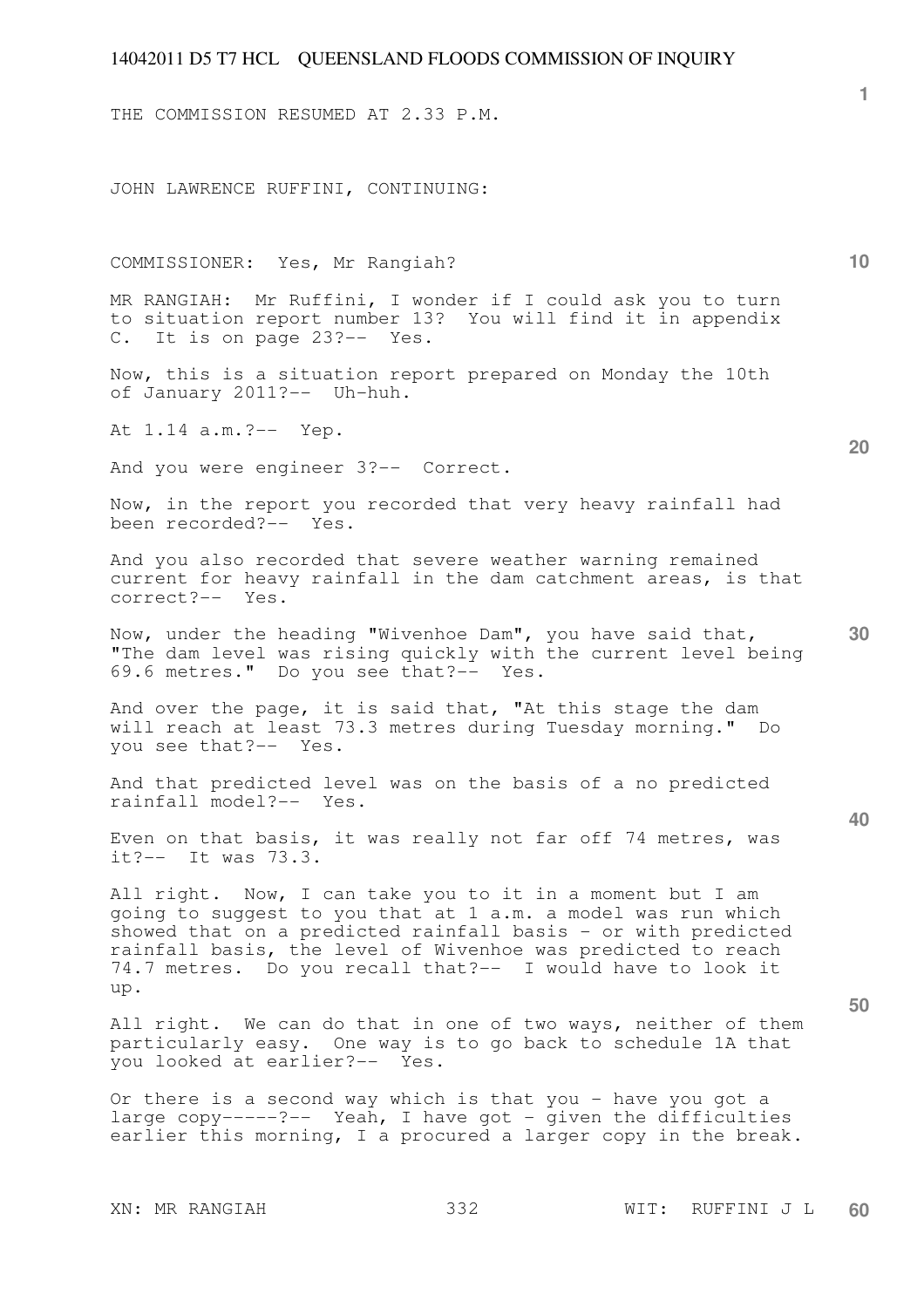Could you have a look at the run at 1 a.m. on Monday the 10th of January?-- Yes.

Does that show that the level of Wivenhoe was predicted to reach 74.7 metres using the with forecast rainfall method or model?-- You are looking at the Monday 10th, 1 a.m.?

Yes?-- Yes, it shows - yeah, 74.7, yeah.

**10**  And is it the case that that prediction of 74.7 metres was not taken into account when deciding the release strategy?-- The release strategy was based on the no rainfall case, yes.

Now, could you turn to the first page of the report? That is the report on the operation of Somerset Dam and Wivenhoe Dam?-- Yes. Sorry?

Could you pick up the first volume and turn to page 1?-- Yes.

This has a heading "executive summary"?-- Mmm.

Then there is a subheading "background"?-- Yes.

I will just give you a chance to read that first paragraph just to familiarise yourself with it?-- Yes.

And could I ask you then did you help to compile this report?-- I - the report was primarily written by - this part of the report was written by John Tibaldi, but I have seen it, yes, and can offer comment on it.

Did you agree with this part of the report?-- Yes, I agree with this, yeah.

Well, at the end of that first paragraph under the heading "background", it says, "Accordingly, the manual must account for an infinite number of flood event scenarios." Do you see that?-- Yes.

**40**  Then it goes on to say, or to refer again to the manual in the next sentence, and then there is another sentence that says, "The objective followed and strategy chosen at any point in time depends on the actual water levels in the dams as well as the flood modelling predictions based on the best observed rainfall, forecast rainfall and stream flow information available at the time." Do you see that?-- Yes.

So according to this report, the strategy chosen at any point in time requires consideration of modelling predictions based on forecast rainfall?-- Well, consideration of it and it was - as I said, the consideration that we had was that the no rainfall situation was the best one to move forward with.

Well, so to put it a different way, what this indicates is that the strategy chosen at any point in time depends upon matters including flood modelling predictions based on forecast rainfall?-- I wouldn't agree with that interpretation. As I said, we considered it but we chose to

XN: MR RANGIAH 333 WIT: RUFFINI J L **60** 

**20** 

**1**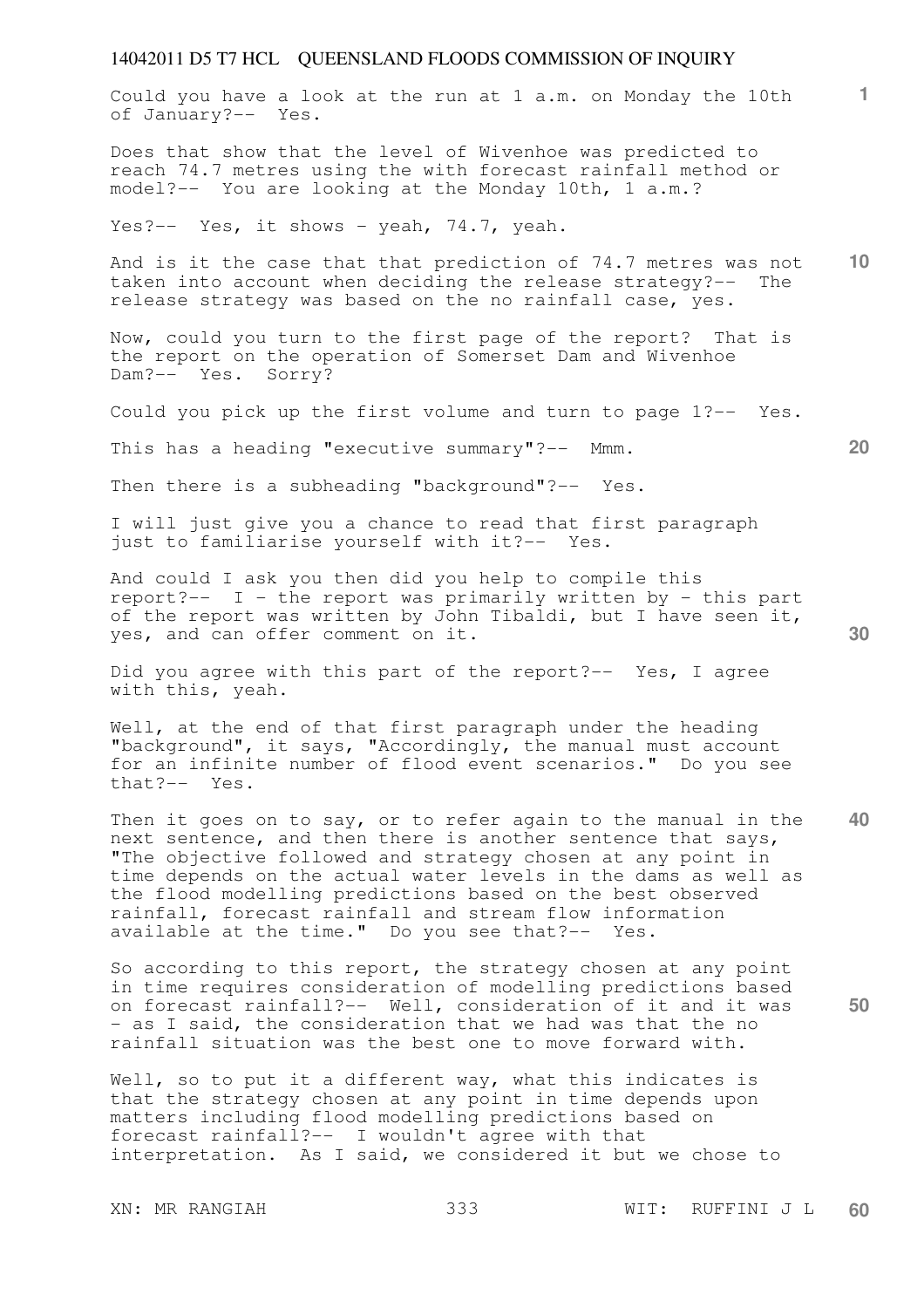use the no rainfall forecast one in that situation.

Well, when you say you considered it, do you mean that you gave active consideration to that model when deciding the strategy, or did you just ignore it because that was the practice?-- No, we saw - we - as I sort of said, what - our practice is to use that to sort of see where this event is taking us, where the event is going to evolve from here, and that's what I used it for.

But what this passage indicates is that it is not only the-----

MR MacSPORRAN: Your Honour, there really is a qualifying paragraph that puts that paragraph quoted to the witness in context and I ask that that be put. I mean, it can be done much later by me in re-examination, perhaps, but it really should-----

COMMISSIONER: Do you mean the next paragraph?

MR MacSPORRAN: It is the one over the page, the last paragraph in that section which says "finally", starts with the word "finally". It really does - it is relevant to that other paragraph it puts in context what's said there.

COMMISSIONER: I don't know if it puts it in context or contradicts it, personally, but I think it is perfectly reasonable for Mr Rangiah to cross-examine on what appears in the first part and you can take it up, Mr MacSporran.

MR MacSPORRAN: Thank you.

MR RANGIAH: I will move on to the next paragraph. Do you see that it says in the second sentence, "Objectives and strategies change as flood events progress, as rainfall is received in the catchments and as forecast rainfall predictions change." So, again, does that suggest that forecast rainfall predictions must be taken into account in deciding the strategies?-- The way that I took the forecasts into account was to look at the with rainfall forecast things and to consider where the event was heading in the future and how those strategies might change.

I will take you to the paragraph that Mr MacSporran wanted me to. If you go over to the next page and just above the heading it says "Significance of January 2011 flood event". The second sentence says, "These forecasts are derived using the best available meteorological practice but, as shown in this report, are not sufficiently accurate to be used as the basis for making decisions on releasing floodwater from the dams." Do you see that?-- Yes.

And what that indicates, I suggest, is that you can't use forecasts as the basis, that is the only basis, for making decisions on releasing floodwater from the dams?-- Could you say that again, sorry?

**10** 

**1**

**20** 

**30** 

**40**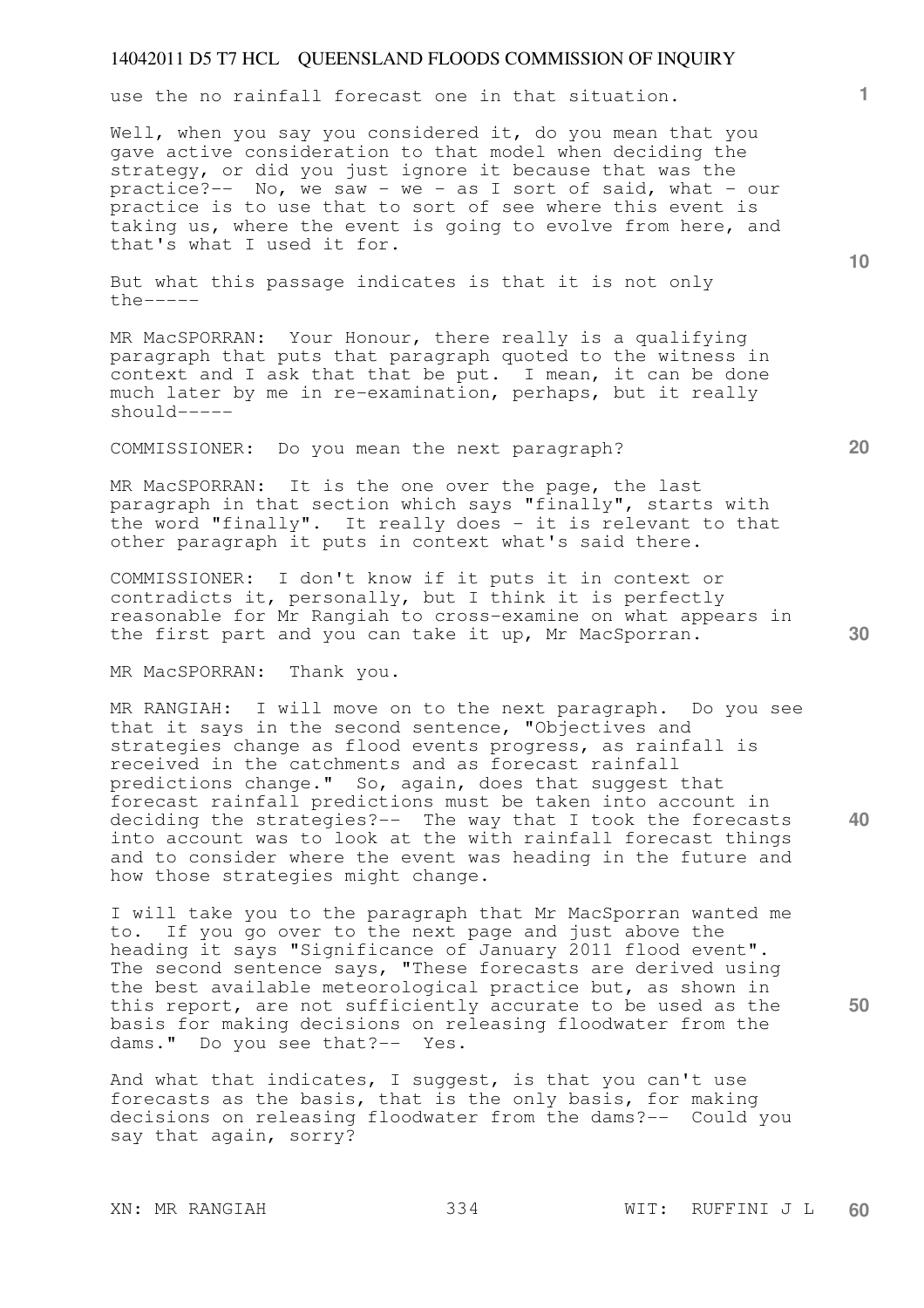What I am suggesting is what this sentence means is that you can't use rainfall forecasts as the sole basis for making decisions on releasing floodwater from the dams?-- Yeah, I guess, yeah, sort of. I don't quite get where you're at, sorry.

I am not sure, Commissioner, I can really take that any further.

COMMISSIONER: Well, it isn't something that Mr Ruffini has written anyway, so you are really asking him to construe somebody else's language.

MR RANGIAH: Yes, I understand. Now, you did have an input into revision 7 of the manual, though, didn't you?-- Yes, but I am not the author or the approver.

All right. I might just take you to that anyway for completeness. Can you go to page 22?-- 22, was it?

Yes. Do you see under paragraph 8.4, "flood operations strategies", the third paragraph says, "The strategies chosen at any point in time will depend upon the actual levels in the dams and the following predictions which are to be made using the best forecast rainfall and stream flow information at the time." Do you see that?-- Yes.

And you were involved extensively in using this manual during this flood event, weren't you?-- The manual forms - the whole manual forms - not just the paragraph - forms the basis of the operation, yes.

Yes?-- Or guiding the operations, yeah.

So you were required to interpret and to understand the manual?-- Yes.

Do you agree with that?-- Yes.

**40**  And I suggest to you that that sentence indicates that the strategy that is chosen depends, at least in part, on the best forecast rainfall?-- The best - well, there is two things. It is the predictions and using the best forecast rainfall. And for the purpose of setting the strategies, my opinion was that the no rainfall forecast was the best one to use and that's consistent with the advice that we'd been provided by the bureau. I used the forecast rainfall stuff to then inform where the event was heading.

**50**  So in other words you think that the best forecast rainfall is obtained by assuming that there won't be any further rainfall?-- For the purposes of your out operation and the immediate one, that is the case, but remember operationally you are revising that all the time and we're also looking me, I look at, well, what are the predictions telling us and is that - and where is that taking us in terms of operational strategies. That's the way I used it.

**20** 

**10**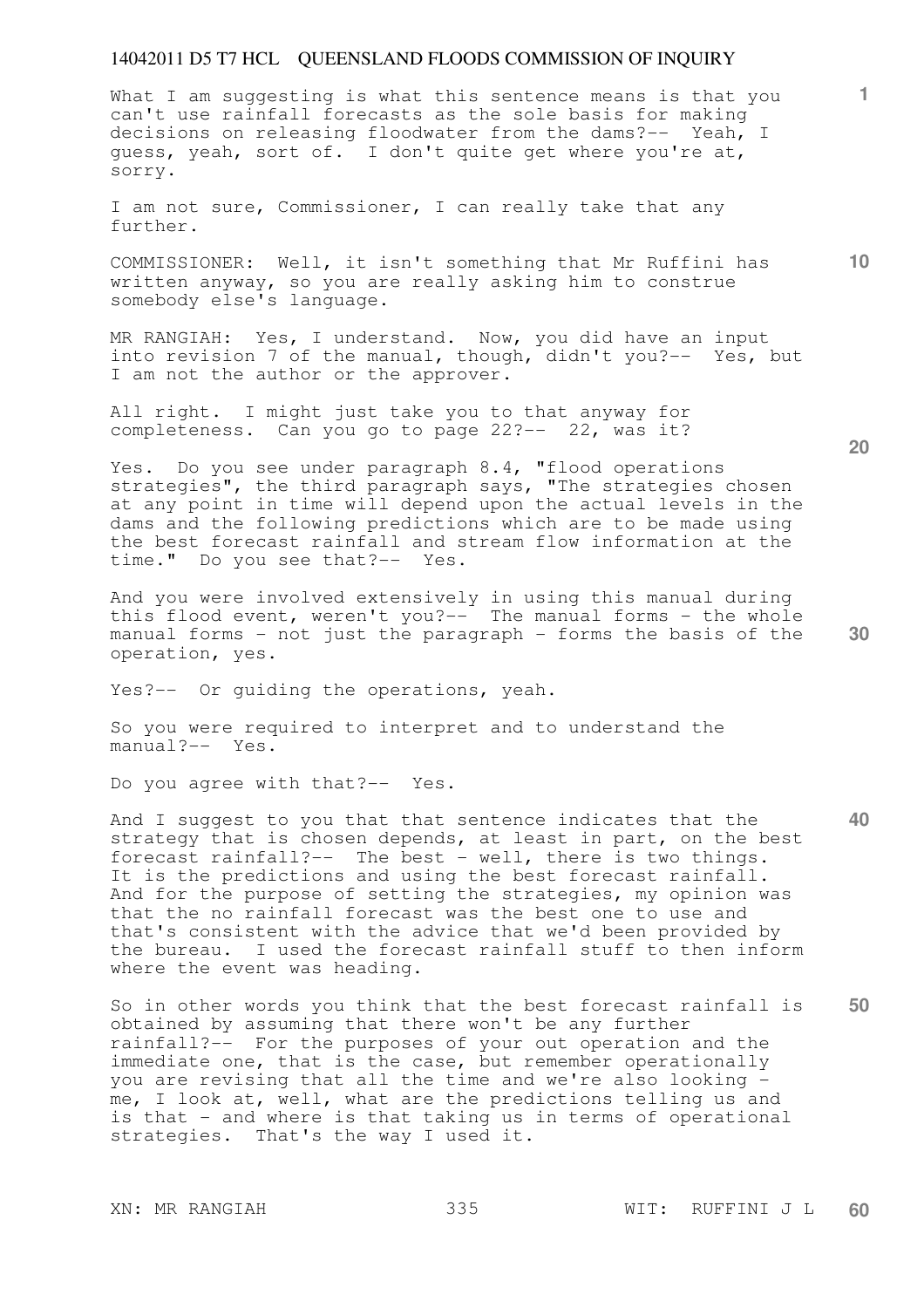**10**  COMMISSIONER: But as assumption that there won't be rainfall is hardly a forecast, is it?-- But in terms of - the actual rainfall on the ground that we've got, there are other elements that go - the forecast in terms of the predictions, like the rainfall - there is a fair bit of interpolation and stuff that needs to go on just in terms of the recorded rainfall, and the time it takes for that rainfall to get into the system and move forward there is a certain window. So you have got a time-frame that follows with that anyway. So the predicted stuff then tells you where the whole thing's headed. And if you look at-----

You have said that?-- I am sorry?

You have said that?-- Yes, yes. So from that point of view, that's how I used it, yeah.

I understand that.

MR RANGIAH: So at a point in time in the Flood Operations Centre-----?-- Yes.

-----you have to make a decision as to at what rate to release water from Wivenhoe. That's a fundamental part of your job, isn't it?-- Yes.

You can phone up someone at Wivenhoe and find out that it is raining there?-- Sorry?

**30**  You can tell at any point in time whether it is raining or not raining at Wivenhoe?-- We have the Real Time Flood Modelling System tells us rainfall over catchment and we're getting that information in in real time, yes.

And, yet, when you run a model and you make a decision, you only take into account the rainfall that has actually fallen and not the rainfall that is continuing to fall or is predicted to fall?-- Well, we look at where that's heading us with the event-----

COMMISSIONER: I don't think you are ever going to get a different answer on this one. Look at where it is heading.

MR RANGIAH: All right, I will move on. Can I take you to situation report 14?-- Yes.

Now, this is a situation report prepared at 6.30 on Monday the 10th of January 2011?-- Yes.

And you prepared that report?-- Yep.

And you noted under the heading "rainfall", "moderate to heavy rainfall had been recorded"-----?-- Yes.

-----"in the last 12 hours with totals up to 90 millimetres"?-- Yes.

And you also said that, "A severe warning remained current for

XN: MR RANGIAH 336 WIT: RUFFINI J L **60** 

**20** 

**50**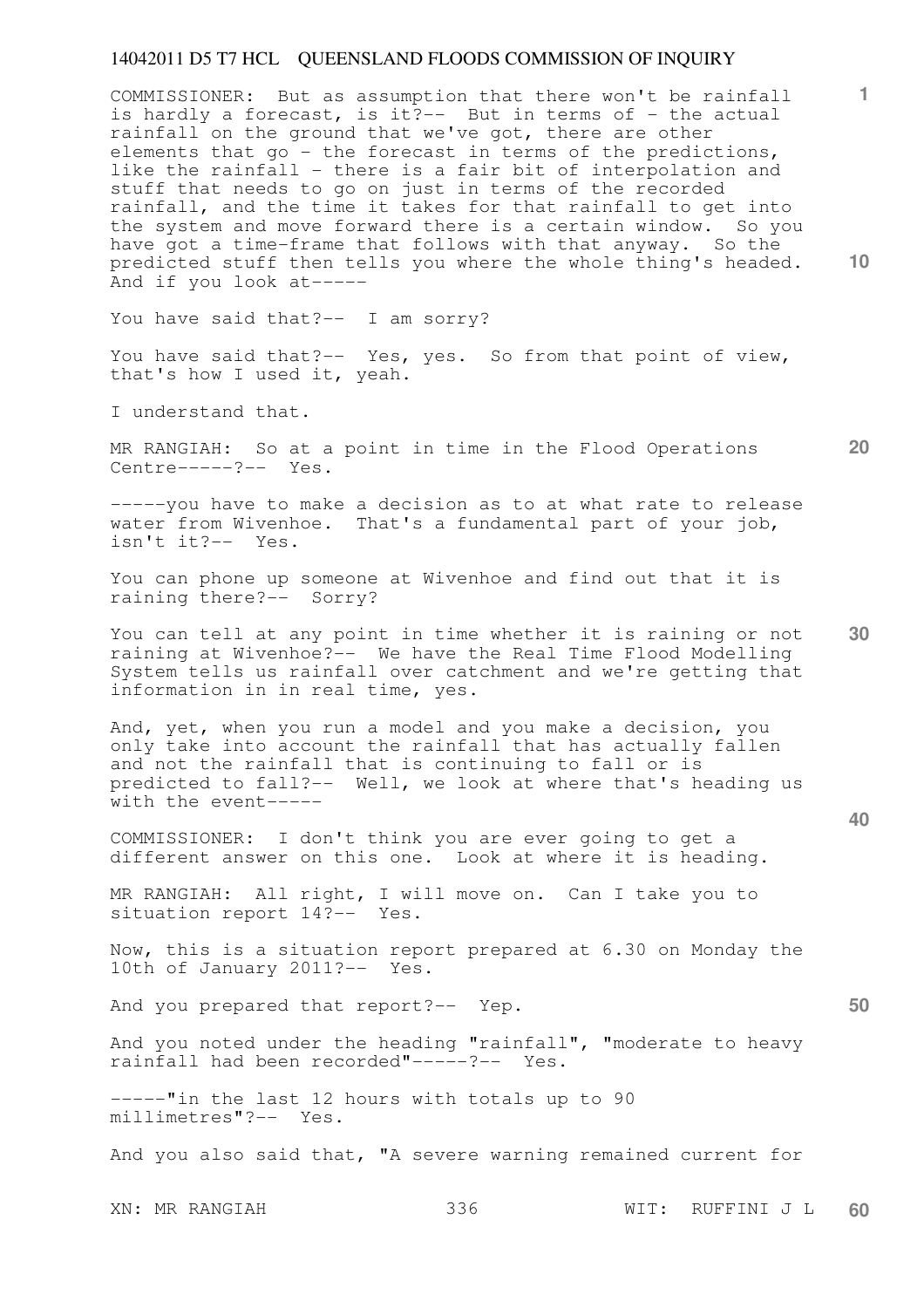heavy rainfall in the dam catchment areas"?-- Yes.

And then over the page you said that "The dam would reach at least 73.3 metres during Tuesday morning."?-- Yes.

And that it was "necessary to start to increase the release in Wivenhoe during Monday morning."?-- Yes. Wivenhoe during Monday morning."?--

And that at that stage the current release was 1,753 CUMECS?-- That's what it says, so that should be right, yep.

And the plan was to increase the release to at least 2,600 CUMECS in the next 12 to 24 hours. Do you see that?-- Yes, yes.

Now, I suggest to you that there were no models run between 1 a.m. and 6.30 a.m. on that Monday on a predicted rainfall basis?-- I would have to look at the schedule but if they are there they are there. If they are not, they are not. So this is from when to when you say?

From 1 a.m. to 6.30 a.m.?-- So that's Monday?

Yes?-- From Monday the 10th from 1 a.m.?

Yes?-- To?

6.30 a.m. at the time that this situation report was prepared?-- Well, if they are not there, they are not there. Oh, no, sorry, there is  $20$  - probably runs 24 and 25 don't appear to be on the sheet that I have got in front of me.

They do or don't?-- They are not on this particular sheet.

Okay. Do you know when those were conducted?-- I would have to get the - they are not on this sheet but there are numberings sort of suggest that for some reason they are not on the sheet. There is two runs between - run 24 and 25 don't appear to be on this sheet.

Well-----?-- I would have to-----

There appears to have been a run 25 at 4  $a.m.$ ?-- I just haven't got it here in this thing, that's all.

24 at 3 a.m. so would any model run show the with rainfall prediction?-- I would have to check. I would have to check.

I wonder if the witness could be shown model runs - Exhibit 22?-- Right, okay. So what's your question again?

Perhaps if you could check - was model run 24 run at 4 a.m.?-- Uh-huh.

Does it show a level of predicted - level of Wivenhoe with rainfall?-- Yes.

What is that level ?-- 74.8.

XN: MR RANGIAH 337 WIT: RUFFINI J L **60** 

**1**

**10** 

**30** 

**20** 

**40**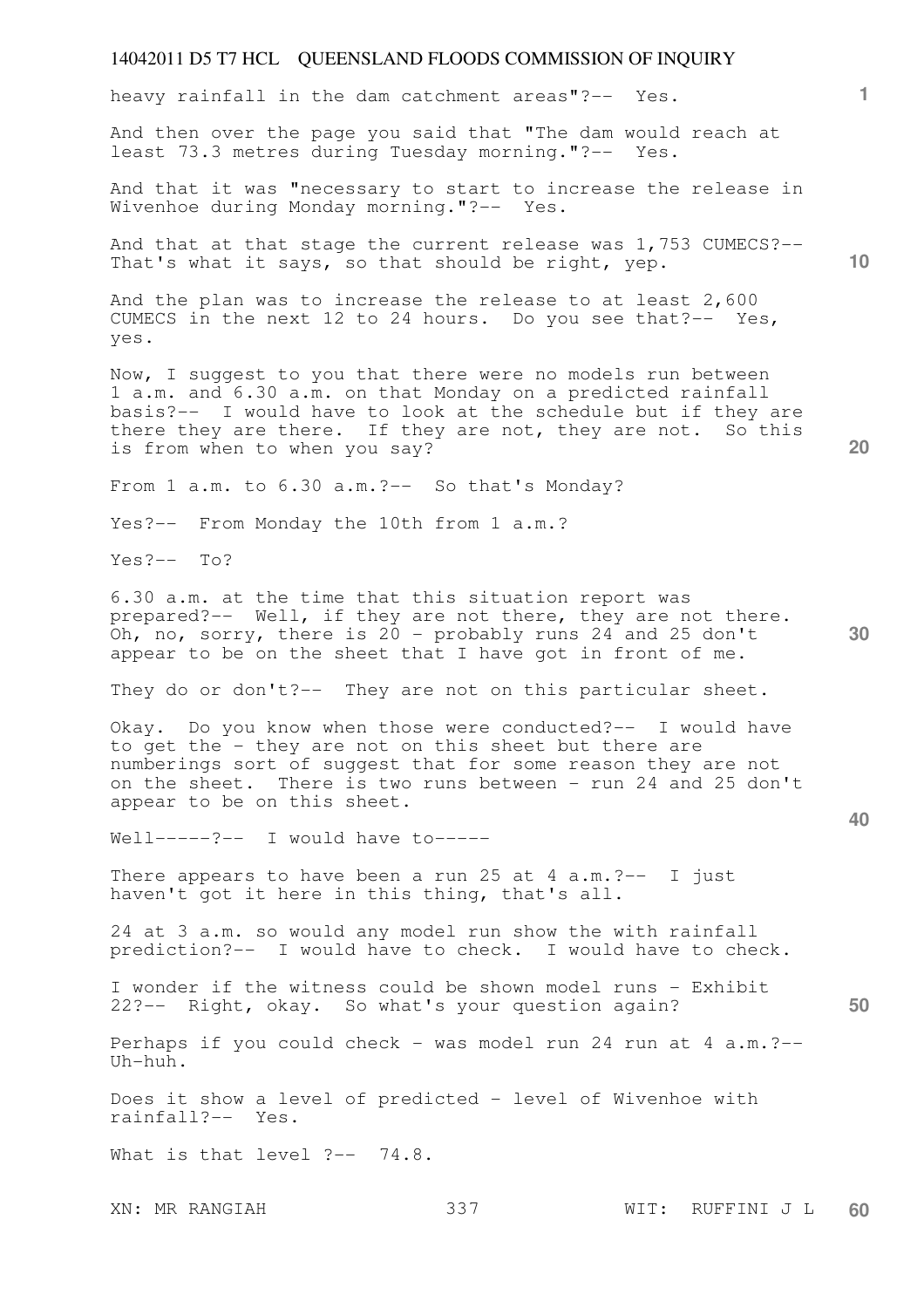COMMISSIONER: Can I just ask you does the modelling assume no outflow from the lake?-- Sorry?

Does the modelling assume with no outflow from the lake? When you get the predicted level with and without rainfall, is that assuming that you are not making releases?-- No, the - on the chart here we'd say what the - in this particular case there is a predicted peak outflow. That particular point, too. So in this case here you've got - in this case the with dam maximum release, where you get up to 72.9, is 2,700 maximum release, and the with rain for this particular run - sorry, for this particular run is 2,830.

How do I see that, Mr Ruffini? I am having trouble following it. How do I see it on the hydrograph, or don't I?-- There is - probably the best one for this would be to - and we should have really had the releases out of the dam for this sort of thing but if you went down to, say, the Lowood - is it the Lowood - Lowood - the Lowood sort of plot, that will let you actually see the release there with it. That's the levels. You will need to go-----

MR O'DONNELL: Can I make a suggestion?

COMMISSIONER: Yes.

MR O'DONNELL: There is a convenient summary of this in the flood report in appendix A. If your Honour would have a look at that.

COMMISSIONER: Thank you. Okay.

MR O'DONNELL: There are two summaries at the start of appendix A, a summary of the without forecast and the summary with forecast. If you look at the summary with forecast, it doesn't include all of the model runs but it includes under the model run what's going to be the peak outflow and includes what on this forecast will be the peak level of Wivenhoe Dam. So if your Honour looks at the one - let's take Monday the 10th at 9 a.m., if you count across underneath the column Wivenhoe, the predicted peak is 74.7 and the predicted outflow is 2,860 CUMECS.

COMMISSIONER: All right. Thanks. I suppose my next question then is, Mr Ruffini, how do you arrive at the predicted peak outflow?-- The predicted peak outflow, there is the two things that in this particular - that you are considering is that flow at Moggill, like your target - you know, whatever that - you know, whatever the particular target objective is that you are doing.

Is this the Wivenhoe figure which will achieve that-----?-- Yes, yes.

Thanks for your help with that. Thanks, Mr O'Donnell. Yes, Mr Rangiah?

**10** 

**1**

**20** 

**30** 

**40**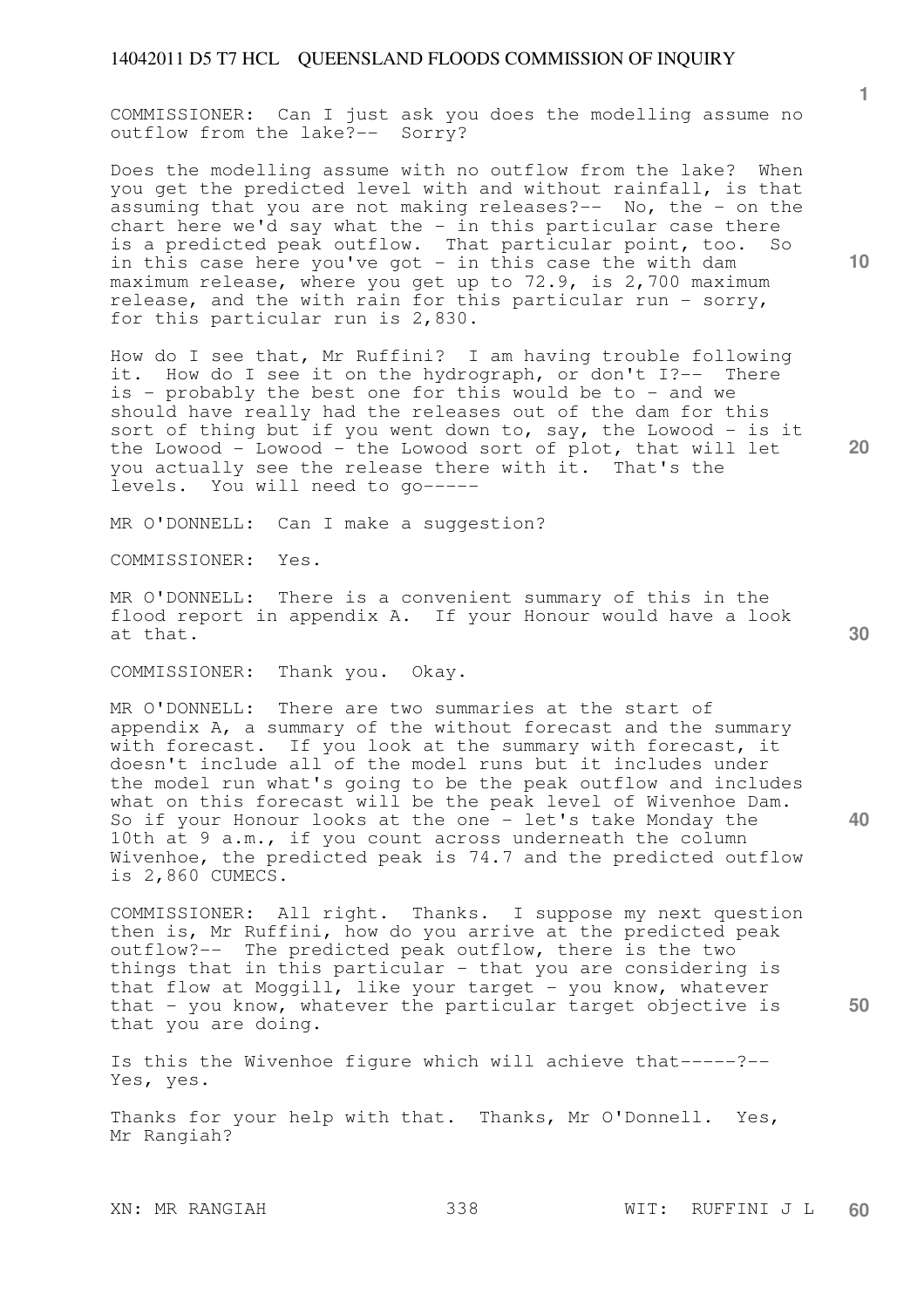**1 10**  MR RANGIAH: Now, can you just for a moment clarify what is the document that you are looking at?-- I am sorry, this is just that summary spreadsheet - sorry, this one? No, no, the large spreadsheet that you have got?-- This is the one that  $-$  who gave it to me? So-----?-- Sorry, this is the summary sheet that Rob prepared in his evidence, I think.

So does it say schedule 1A on the top?-- It says-----

Top left-hand corner?-- Yes, it does, that's correct.

**20**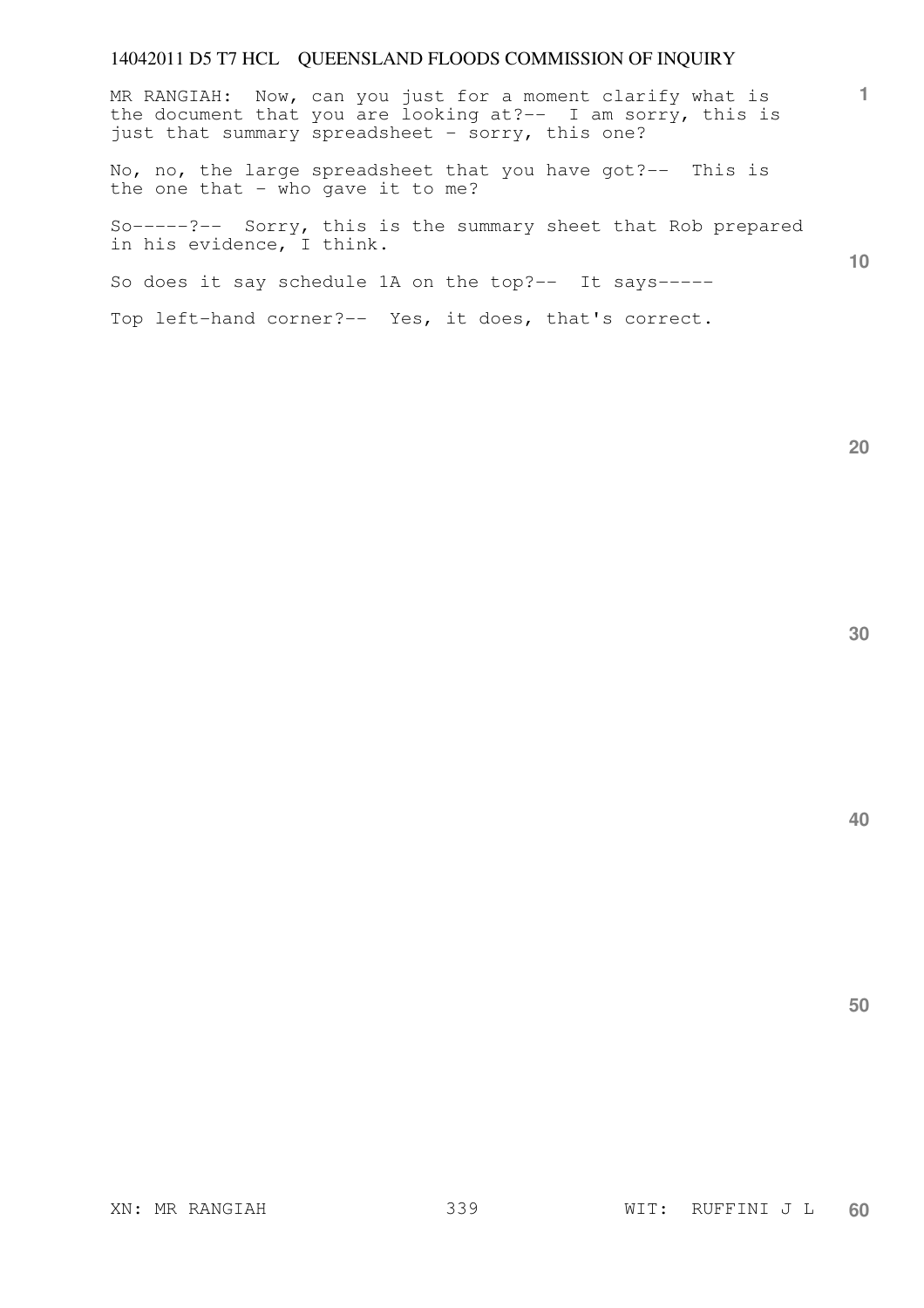**1** All right. But that shows, does it, that there were two model runs at 4 and 5 a.m. on Monday?-- It's got run 24 and 25, yeah.

And those two do show, do they, predicted lake levels using forecast rainfall?-- Yes.

All right?-- With this sheet, yeah.

**10**  And what was the predicted lake level on model run 25 with forecast rainfall?-- 74.5.

And were there any more between then and, say, 6.30?-- No.

What was the next model run - what time was the next model run that showed a predicted lake level on a with rainfall basis?-- 9 o'clock.

What did that show?-- Sorry?

What level did that show?-- With rainfall?

 $Yes? -- 74.5.$ 

All right. Thank you. So, it is the case, isn't it, that from about 1 o'clock on Monday morning, that's the 10th of January, you were getting consistent readings - I'm sorry, consistent predicted lake level readings of over 74 metres?-- The runs - the runs were - from that time on were going over 74 with that release schedule, yes.

I should make it clear, that was on a with rainfall forecast basis?-- Yes, yes.

If you had taken into account those levels, then one option for you would have been to increase the flows within Strategy W3 but to a level of up to producing a flow of 4,000 CUMECS at Moggill?-- But then the release discharges, as you see, wouldn't have been much different.

Why do you say "as you see"?-- Well, the peak discharges are not that much - between the two are not that much different, but - sorry, I shouldn't - yes, yes.

Would you agree that if at that stage the rates of release had been increased, then the peak release rates could have been lower on the Tuesday?-- They perhaps could have been a little bit lower, but it depends. Once you'd gone over that 74, the issue we had with that rainfall was just - in the Tuesday, from that Tuesday morning forward, was there was just such intense rainfall, so you would have quickly gone over EL74 regardless of what you did here, and then we would have had to open up to equalise that peak discharge and stabilise the lake levels, and so within those timeframes, we probably would have ended up with a pretty similar discharge, I would think, maybe a little bit lower, but it was - the thing that drove that actions on the Tuesday morning was the intense rainfall that fell over the dam, the immediate dam area into the thing, and

**20** 

**40**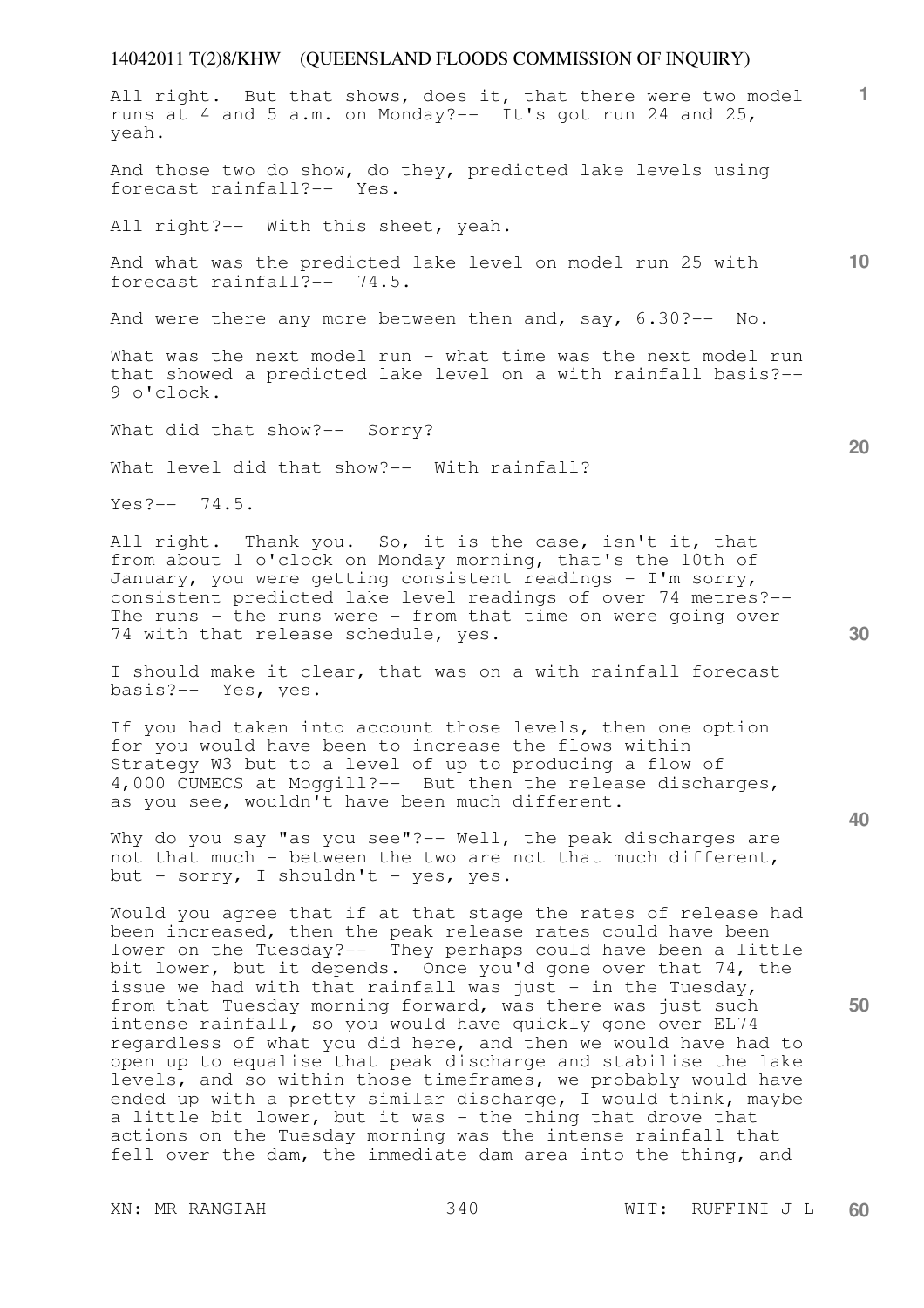it's, you know, also indicated if you go over the range to sort of North Pine we see in that 350 square kilometre catchment where we almost got the 3,000 CUMECS come in, that it was a big event, the rainfall analysis that we have got in there shows it was a pretty large and unusual event. So, in part, they - you know, I would think that by the time we got to the Tuesday, as soon as we get over the 74, we're into that sort of area where we're having to - we're having to sort of equalise - equalise the discharge that's coming in.

And when you say "got into the 74", you mean on an actual rainfall basis?-- No, I am just saying in operational terms, once you are over that 74 level and you have got the flow coming in to the dam and you have got that flow increasing and rising, then the procedure is that you need to, you know, match - you know stabilise the rise in lake level as quickly as you can, such that inflow is matching outflow.

Yes?-- Because the inflows, which were - you know, gone up to, you know, 11 and a half thousand CUMECS were coming in to the dam, we still would have been facing that scenario, I believe, on the Tuesday.

But you ended up with releases of up to about nearly 7,500 sorry, 7,464 at the peak on Tuesday at 7 p.m. ?-- Yes.

And you agree that to some extent-----?-- It would have been - it would have been a little bit lower, yes.

And another option, I'm suggesting to you, although I understand that you have a different interpretation of the procedure required, but I'm suggesting to you that you are required to take into account under the manual the predicted level of Wivenhoe on a with rainfall basis and that was a factor that might have resulted on the Monday of moving to W4?-- I don't have that view.

Can I take you to attachment JLR11 to your statement?-- JLR?

11?-- Yes.

That's the Flood Event Log comments?-- Yes, yes.

And is it the case that what you have done here is you have taken extracts from the Flood Event Log and then annotated those with your own comments?-- Yes, that's correct.

**50**  And if you go to Monday at 12.55 a.m., and this is the entry that records that, "Engineer 3 confirmed that if flows were kept below 3,500 the fuse plug would be triggered.", now, you say - I'm sorry, I will just - I will ask that a different way. Is it the case that you can't recall whether you said or didn't say that?-- That's correct, not specific - my recollection, as I said, of the - as I - I have already been asked this question. Will I answer it again? The - what I said was that my recollection of that, and it was about the situation report, the one that had gone out which had - where we'd mentioned urban damage in it, the  $-$  I had a call from

**10** 

**1**

**20**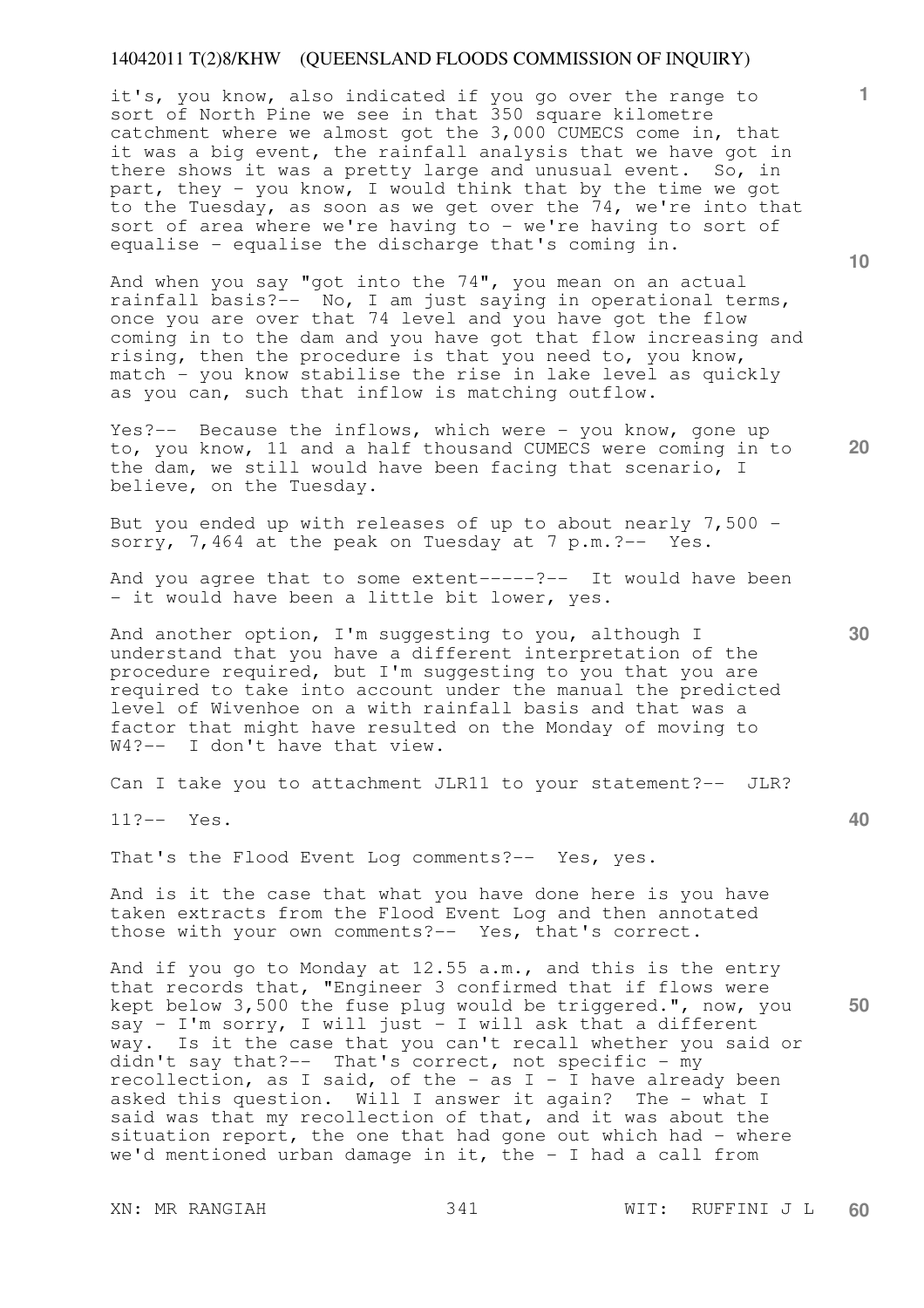Ken Morris at Brisbane City Council, and Ken said, "Look", basically, you know, "that's not right because"-----

I'm sorry, sorry to interrupt you, but I am really only asking you whether you can recall what you said that or not, rather than asking you to repeat the answer that you gave before?-- I didn't write that statement down.

Yeah?-- That was written by the thing and I don't recall saying it as it is recorded there.

Right. But there was somebody who was typing down notes of conversations, was there?-- Yeah, he was typing down our end of the conversation, yes, and, as I said, look at the situation report that I put out five minutes after that call was taken, which has my formal advice to Rob Drury who had made that call to about what I thought the situation was at that point in time.

Now, I need to take you to another entry in the Flood Event Log. It's not contained in those extracts?-- Yes.

But if you have a look at the report, the Flood Event Log that's attached to it, there's-----?-- Sorry, which one is this?

If you have a look at the full Flood Event Log?-- Have you got a page number for me?

**30**  Look, I'm sorry, I don't have a copy of it in front of me so I can't give you that, but I am asking you to go to Sunday, the 9th of January at 7.15 p.m.?-- Sorry, I'm just - sorry, what volume - I have just to locate where the volume is, sorry.

It's appendix M?-- Yeah, I just need to find out what report it's in, that's all. Okay. Yes. Now, to?

Sunday, the 9th of January?-- Yes.

See an entry for 7.15 p.m. ?-- Yes.

And can you just read that entry out?-- "FOC called Seqwater CEO advising him" - "Flood Operations Centre called CEO advising him that high rainfall is expected overnight and releases from Wivenhoe causing damaging floods are likely to be necessary."

Sorry, I don't have it in front of me, is there a reference to 7.15 to "increasing to 3,500 by midnight"?-- Yes, the, "Flood Operations Centre called Dam Safety Engineer advised him that Flood Operations Centre is now looking at much higher flows and will have to ramp up to 3,000 CUMECS as by as early as midnight which is likely to have flooding impacts on low-lying areas of Brisbane."

And you were on duty at 7.15 that night?-- I'd have to check the thing, but  $-$  is that within my shift? If it is, yes.

**10** 

**1**

**20** 

**40**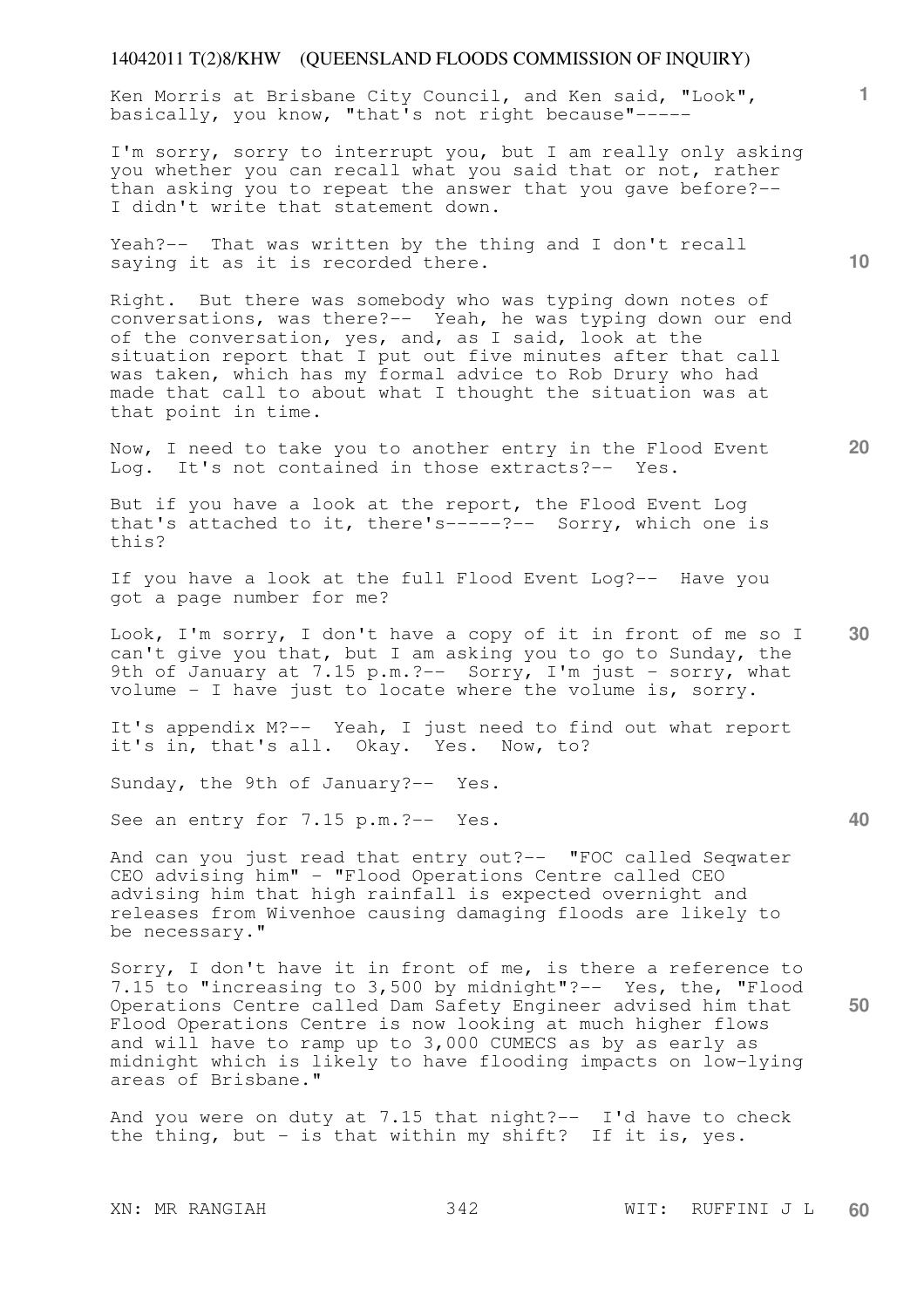All right. I can tell you that you were, according to your statement, and-----?-- That's it, yep.

Do you recall-----?-- Is the - have we got the - does it say in the - is it just the FOC in that? Like, I know Rob - there was an unmodified version that had names in it, whether that was me or not.

No, it only says FOC?-- Okay.

What I was going to ask you was whether it was you who had that conversation?-- Could have been, I don't know. I would have just come on shift or whether it's a person who's just going off shift that makes that call, I am not sure.

But you don't have any recollection of saying that?-- No, but it could have been me, yep, it could have been me.

Thank you. I have nothing further.

COMMISSIONER: Thank you. Mr Dunning?

MR DUNNING: Mr Ruffini, can I first of all, please, start with this issue of the reference in the manual to 4,000 CUMECS being the upper limit of nondamaging flow rates in Brisbane. You are aware of the fact that an issue has arisen about that reference in W3?-- Yes.

Do you have a copy of the manual in front of you?-- Yes, I do.

Can you turn that up for me? It's Exhibit 21 for those people following. Now, that manual is revision 7 and we see from your statement, paragraph 45 to 46, that you were involved in the preparation of that revision?-- Correct, yes.

**40**  All right. And the persons involved were yourself, the other FOC members, and some persons with dam safety responsibilities; correct?-- Yes.

Some other people who are interested in the results of its use were also involved in a wider consultation group. The group that were advised were the ones I have just described?-- Yes.

Thank you. Now, at the time that you revised it, that is those members responsible for its revision, were aware of a 2007 damage report that had been prepared by the Brisbane City Council?-- Yes, I had seen that report.

Thank you. And its contents were considered in determining what if any changes ought be made to this revision?-- That's right, yes.

Thank you. Now, can I ask you, then, please, to go to page 28 of the manual and you will see there under the box a

XN: MR DUNNING 343 WIT: RUFFINI J L **60** 

**20** 

**50** 

**10**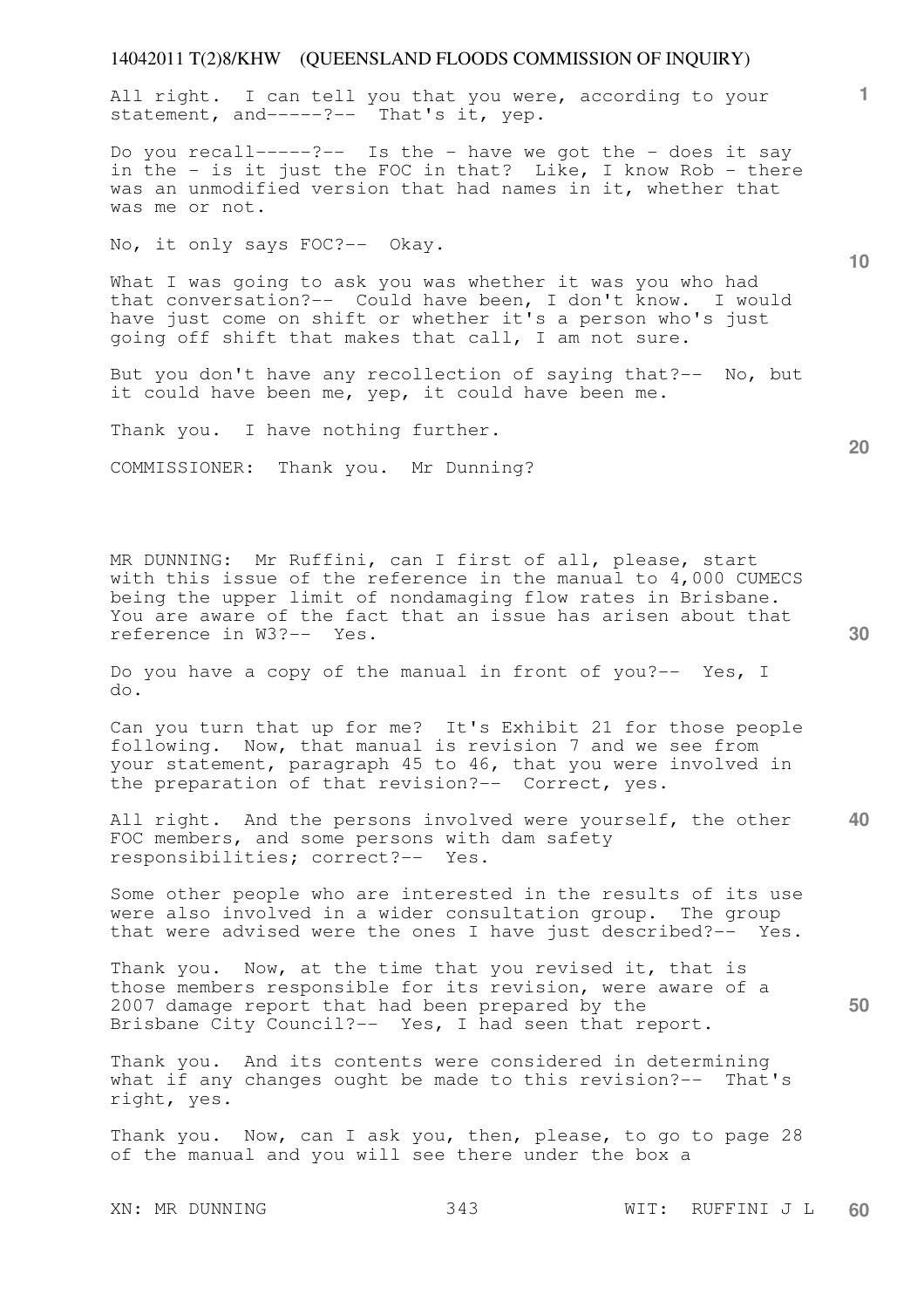reference, "The intent of Strategy W3 is to limit the flow in the Brisbane River at Moggill less than 4,000 CUMECS.", and then critically these words, "Noting that 4,000 CUMECS at Moggill is the upper limit of nondamaging floods downstream."?-- Yes.

All right. Now, when you came to revise W3, the decision was made in knowledge of what was contained in the damage report to nonetheless maintain the upper limit of W3 at 4,000 CUMECS?-- That's right, yes.

All right. And the reason for that was, I suggest to you, that what yourself and your colleagues determined was that whilst you appreciated that would involve some damage and flooding in Brisbane, it would be limited and that was really the tolerable limit that you would go to in an endeavour to remain within W3?-- That's right, and it was consistent with other curves that had - similar curves that had been produced in the past.

All right. Thank you. And it's the case, isn't it, that within any of these strategies, the aim is to keep the release rates as low as possible?-- That's right.

Now, can I then suggest to you that in so much as there's any difficulty in expression in relation to W3, it's merely those words that appear after the comma in the second line, and that it should either be a reference to 4,000 CUMECS being the lower limit of damaging floods downstream or, alternatively, 3,500 being the upper limit?-- That's right, yes.

Now, that lack of felicity in expression, it had no impact in the operation of this flood event, did it?-- No, I believe it didn't.

All right. Thank you. Can I then, please, turn to another topic, and that is the removal of the reference to 3,500 CUMECS being the upper limit in the Situation Report of 9 January, the evening of 9 January. You are familiar with that issue?-- Yes.

All right. Thank you. Sorry, I misstated that. It appeared in the Situation Report on the evening of 9 January?-- That's right, and in the one that I prepared just after midnight we'd taken it out.

That's right. You took it out as a result of discussions with representatives of the Brisbane City Council at some time approaching 1 a.m. on the 10th?-- That's right, yes.

All right. Thank you. And that was as a result of somebody from the council bringing to your attention that the figure that had been nominated, 3,500, in the previous Situation Report was inaccurate in the one you were proposing to issue?-- That's right, and it was from the - the responsibility for providing that sort of information lay with council and not with - we didn't want it to be confused in this Situation Report.

**20** 

**10** 

**1**

**50**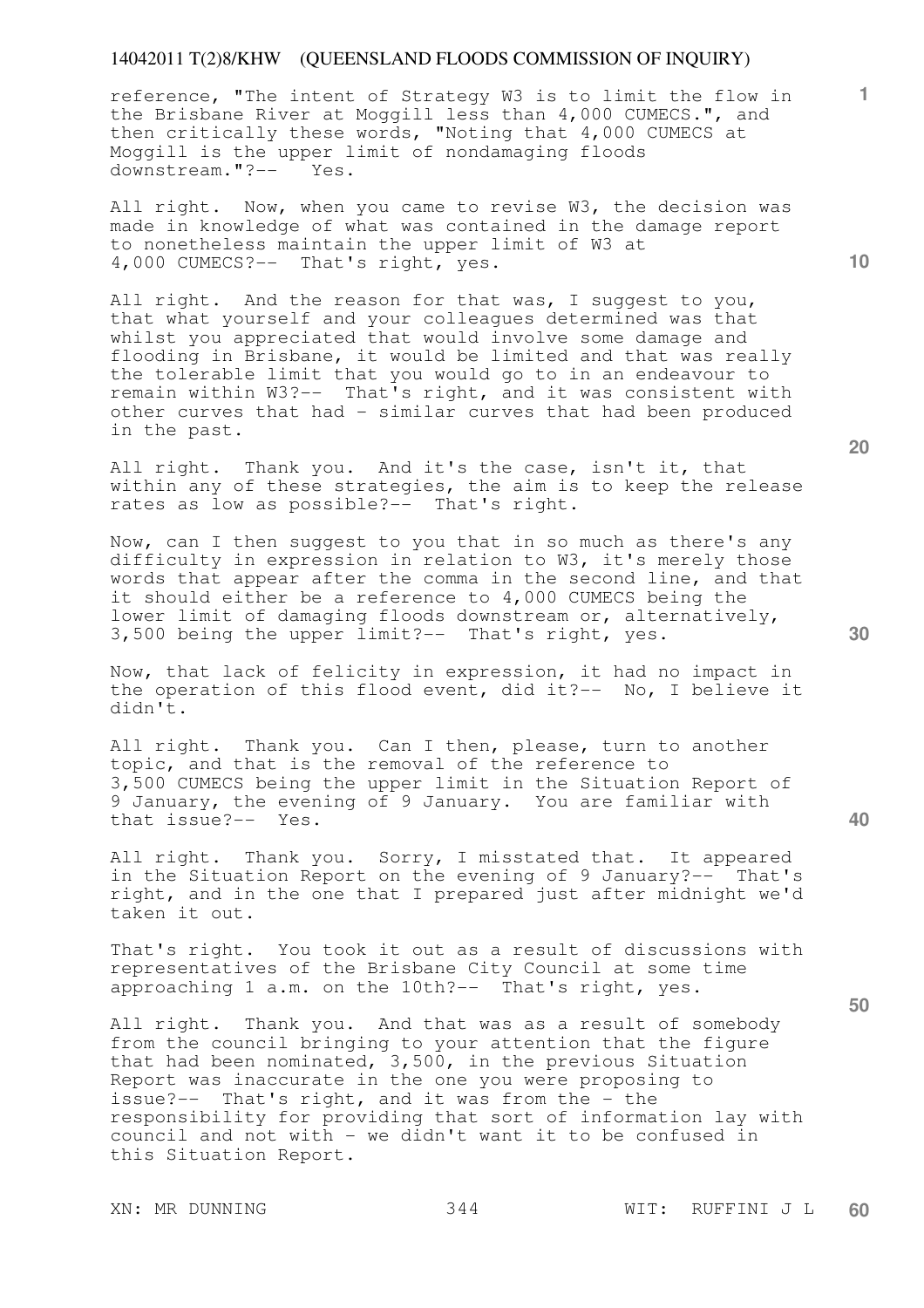Certainly. So, what they all said was directed, in effect, attention to the fact there was a protocol now in place that ensured each agency dealt only with those topics that were specifically germane to its area of responsibility?-- That's right, yes.

And when that was brought to your attention, you were in agreement with that?-- That's right, yes, I was.

All right. Thank you. And can I, then, suggest to you the tone of the telephone call and its content were throughout professional?-- Yes.

And the matter that had been raised with you was not only important for the protocol, but ensured that the information that was issuing from the FOC was robust, accurate and consistent?-- That's right, yep.

Thank you. Can I, then, please, turn, finally, to the issue of the decision to remain at a release rate of approximately 2,000 CUMECS in the morning of 9 January? Now, you are familiar also with this issue?-- Yes, I am. I wasn't on shift during that, but yes, I am familiar with it.

Sorry, I might have said 9 January. I meant to say 10 January obviously?-- Yes.

In fact, you'd gone off shift early in the morning, that is around 7 o'clock-----?-- That's right, yes.

-----on the 10th of January, and one of the last things you had done was to have issued Wivenhoe Directive 9 which would have achieved, when fully executed, a flow rate of 2600 CUMECS; correct?-- That's right, yes.

Now, you are aware of the fact, aren't you that not long after your colleagues, Messrs Tibaldi and Malone came on shift, as a result of some work they did they resolved to issue Wivenhoe Directive 10, which was to give effect to some of your earlier directive, but not the balance of it. So, in effect, it was to maintain a rate of around 2,000 CUMECS?-- That's right, yes.

And it's your understanding that was informed, at least in part, by what was understood of the upper limit of nondamaging flows for urban areas of Brisbane?-- That's right. They had done some modelling and thought they could try to minimise the flooding a bit more downstream by, you know, taking those actions.

Now, would you agree that was a decision, given that in effect countermanded part of the decision you made, that was a decision that was in every sense open to them on the information available?-- It - it seemed reasonable. We had a look at it when we came in, yes.

And when you came in, you considered it to be consistent with

XN: MR DUNNING 345 WIT: RUFFINI J L **60** 

**30** 

**20** 

**40** 

**50** 

**10**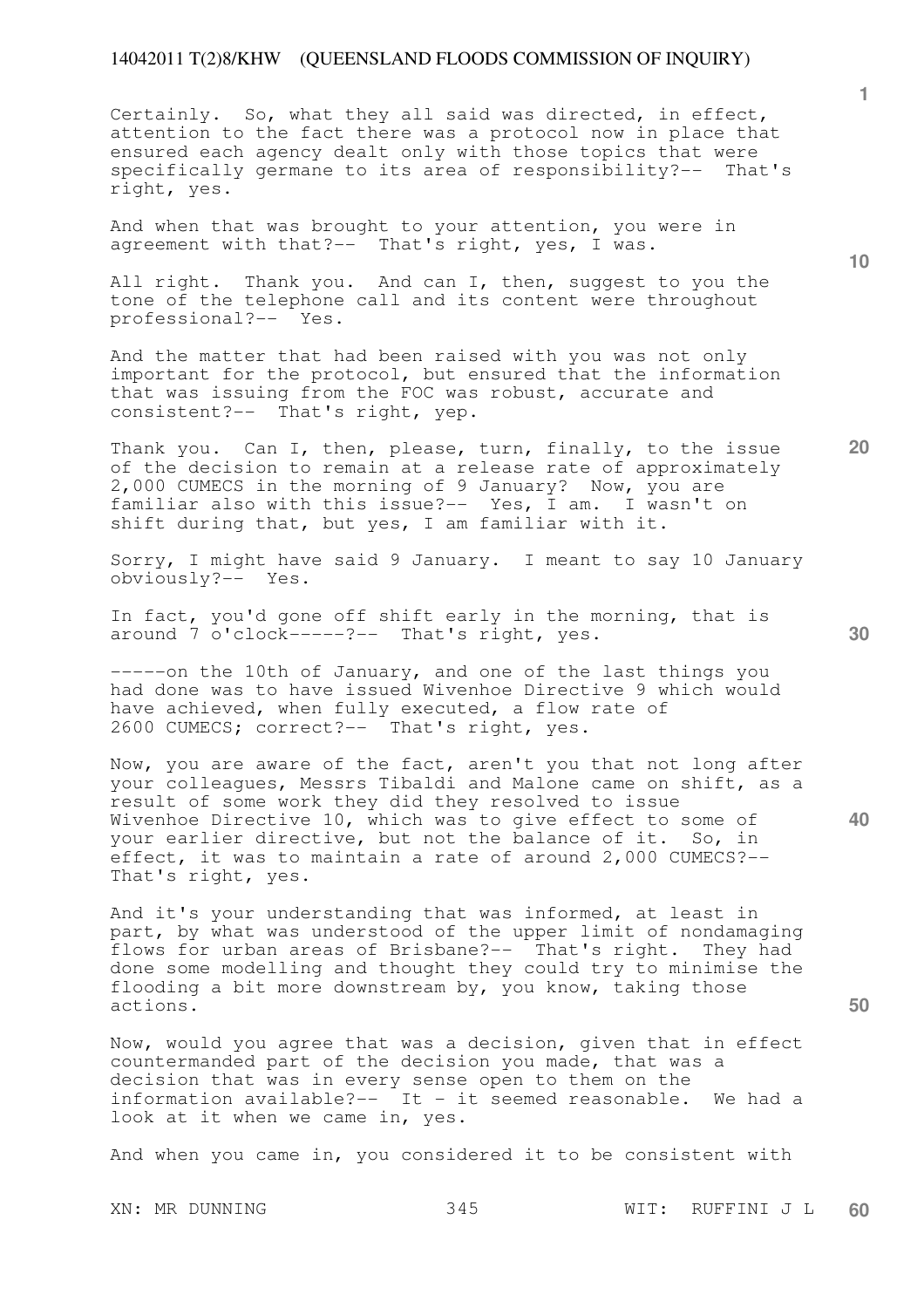a proper attempt to execute W3?-- Yes.

All right. Thank you. And in so much as it was informed by information that had been provided by the Brisbane City Council, it reflected the sort of interagency cooperation and sharing of intelligence to produce the maximum overall response?-- Yes.

Yes. Thank you, Mr Ruffini. That's the cross-examination.

COMMISSIONER: Thank you. Mr Flanagan?

MR FLANAGAN: Mr Ruffini, on the 11th of January 2011, you finished your shift at 7 a.m. in the morning; is that correct?-- Yes, if that's what - yep.

And you came in to assist between the hours of 1 p.m. and 7 p.m.; is that correct?-- Yes.

Will you take it from me that in that time 10 directives were issued in relation to the releases from the Wivenhoe Dam?-- Yes.

In respect to those releases, did you personally do any modelling that led to those directives being issued?-- I'd have to look at the time - that's between-----

You were there from 1 p.m. to 7 p.m.?-- This is on the-----

11th of January 2011?-- No.

All right. To your knowledge, was that modelling undertaken by Mr Malone and Mr Tibaldi?-- They were - on the Tuesday morning - on the Tuesday morning then, I know that Terry and John were trying to get the modelling, having a lot of difficulty because the rainfall wasn't - it wasn't actually being - all the rainfall that was happening wasn't - wasn't being picked up and they were struggling with it. The Bureau too were having a lot of problems in actually getting because the rainfall wasn't being picked up and gauges to get that - to get that thing to work - work properly, yeah. So, they were struggling with it for sure.

Did you find that out by discussing the modelling being undertaken by Mr Tibaldi and Mr Malone at the time?-- When I came in, I guess I went off shift in the morning, went home, had a kip, then got the - got the messages when I woke up, checked my mobile and said - you know, kind of wondered wondered what the hell had happened in the intervening hours that I'd been asleep, and got myself into the Flood Control Centre and - you know, probably took me an hour or so to get my head around exactly what was happening.

In any event, you didn't do the modelling yourself?-- No.

**30** 

**20** 

**50** 

**40** 

**10**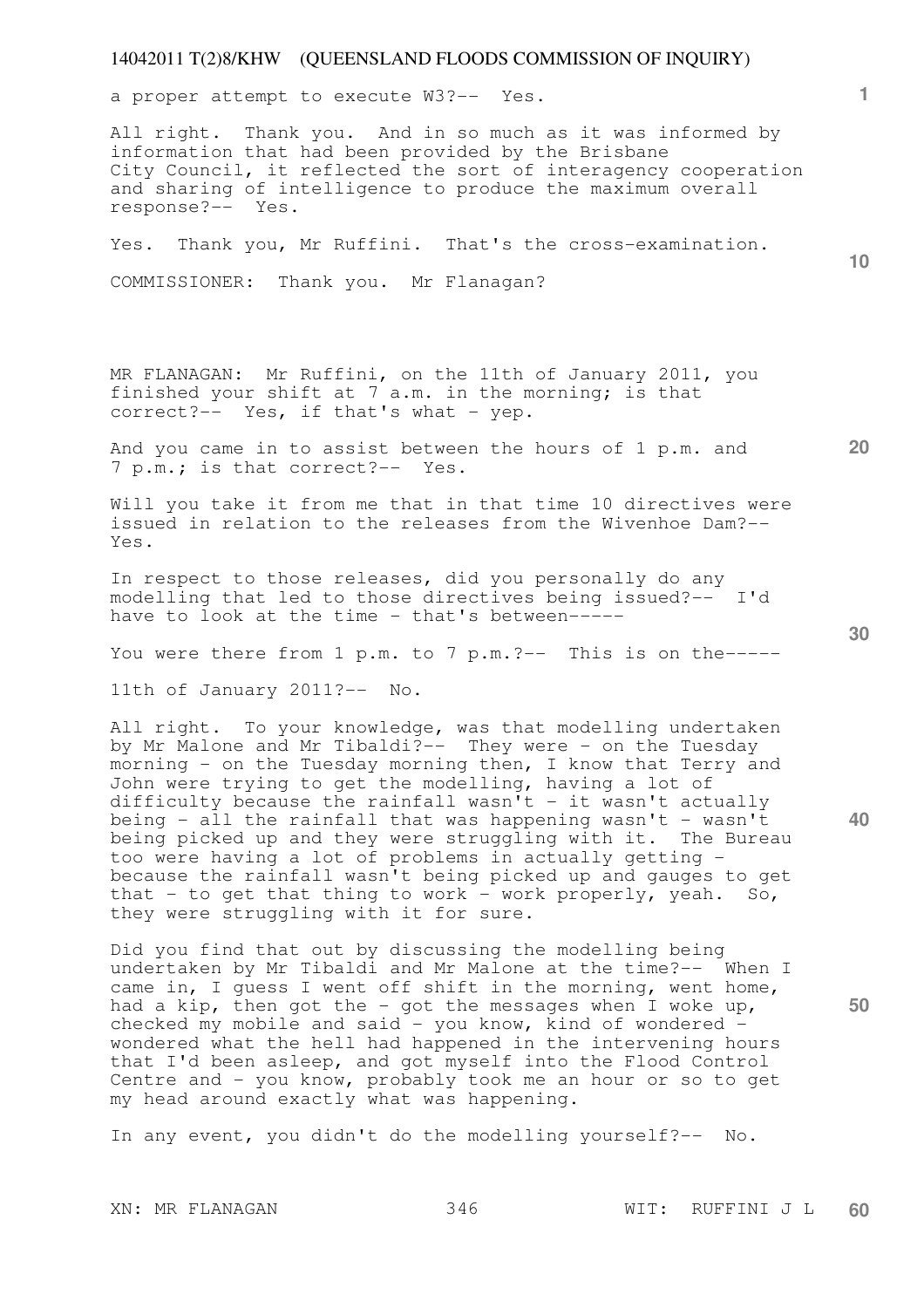# 14042011 T(2)8/KHW (QUEENSLAND FLOODS COMMISSION OF INQUIRY) **1 10 20 30**  Thank you, your Honour. COMMISSIONER: Thank you. Mr MacSporran? MR MacSPORRAN: I think I am further down the list, your Honour. It's my witness. COMMISSIONER: Is Mr Ruffini not employed by Seqwater? MR MacSPORRAN: No, he's a DERM employee. COMMISSIONER: He's a DERM employee on secondment of some sort? MR MacSPORRAN: Yes. COMMISSIONER: I see. Thanks. Mr Ambrose? MR AMBROSE: We have no questions. COMMISSIONER: Mr Telford? MR TELFORD: No, your Honour. COMMISSIONER: Ms McLeod? MS McLEOD: No questions. COMMISSIONER: Mr O'Donnell?

MR O'DONNELL: You were asked some questions about changing between strategies?-- Yes.

And particularly changing to a W4 strategy?-- Mmm.

**40**  And I'm interested in that area. One of your answers was you'd want to be pretty sure you are going to get to 74 level before you changed to a W4 strategy?-- That's correct.

**50**  Could you explain why that is, please?-- A W4 strategy, in essence, sort of - you have got to start to match the flows that are coming in there, so, you know, if you are going too early on that, then you could - chances are you may exacerbate flooding downstream if the flow doesn't arrive or doesn't keep going in the direction you were thinking its going in. So, it's a pretty serious thing to contemplate, going to that strategy, so you want to be pretty sure of yourself that you're actually going to get there, because if you started at - you know, if you went on a prediction and you started, you may not even get to 74 EL.

You say "if you went on prediction", you mean like went on a prediction of rain yet to fall?-- That's right.

And then the rain didn't fall?-- That's right.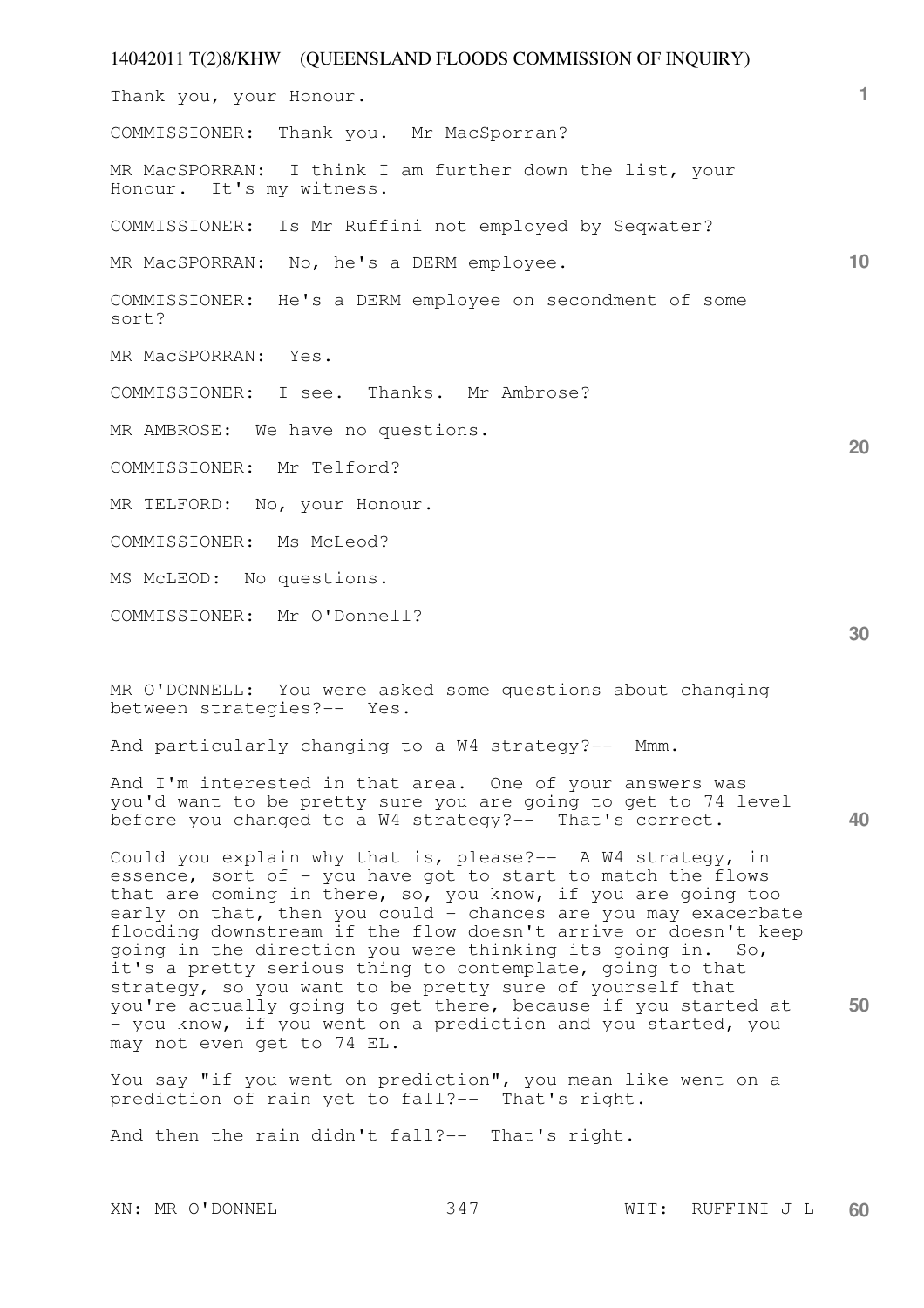You may have caused flooding in Brisbane which-----?-- Yeah, unnecessary flooding in Brisbane.

Which turned out to be unnecessary. So, it was part of your thinking that going to a W4 strategy, because of the seriousness of the consequences, was something you should only go to if you were very, very confident that the level will actually cross the 74 line?-- That's right, and plus I was conscious of the southerly movement of this system and the southerly movement of the system in terms of the rainfall you know, the rainfall falling on Brisbane and once you - once you lose control of the water, once you open up and let it out of the dam, you can't pull it back. So, own when you have got a system that has generated big bits of rainfall and it is moving south, you want to - and we did have some of the - some of the products were showing, not - the QPFs don't deal with Brisbane, but some of the WATL and some of the ACCESS modelling was showing, you know, that rainfall going over Brisbane, so we'd want to be pretty certain to make that call.

Do you mind just explaining for those of us who don't follow these thing what's the significance of the rainfall system moving south and the rain perhaps going over the Brisbane?-- Well, if the rainfall falls over the south and it doesn't because we didn't really have - the stuff that fell on the Tuesday wasn't predicted, you know. Even the stuff that we had just before, it really wasn't saying-----

Right?-- -----that volume and that intensity was going to  $fall, but ---$ 

Try and keep to my question. We are talk about rainfall heading south. Now, does that mean downstream of Wivenhoe?--Downstream of Wivenhoe, falling on the catchments below Wivenhoe.

So what happens if that occurs and you have moved to a W4 strategy? $-$  If we have moved to a  $\overline{W}$ 4 strategy and we have released the water out already, then there's nothing we can do about it. It will combine with that downstream flooding to make the flooding worse in Brisbane.

So, you could exacerbate the flooding in Brisbane by moving too early to a W4 strategy?-- That's correct.

Was that part of your thinking?-- That was part of my thinking.

**50**  Over what period before you actually moved to the W4 strategy?-- Well, in the period leading up to the - in the period leading up to the - you know, probably about 24 hour period before we moved to it, yes.

All right. You said also as to what's the consequence of moving to a W4 strategy?-- Yes.

Can I ask you about your - your understanding based upon the manual, as you understood it, during the flood event. What do

XN: MR O'DONNEL 348 WIT: RUFFINI J L **60** 

**30** 

**40** 

**1**

**10**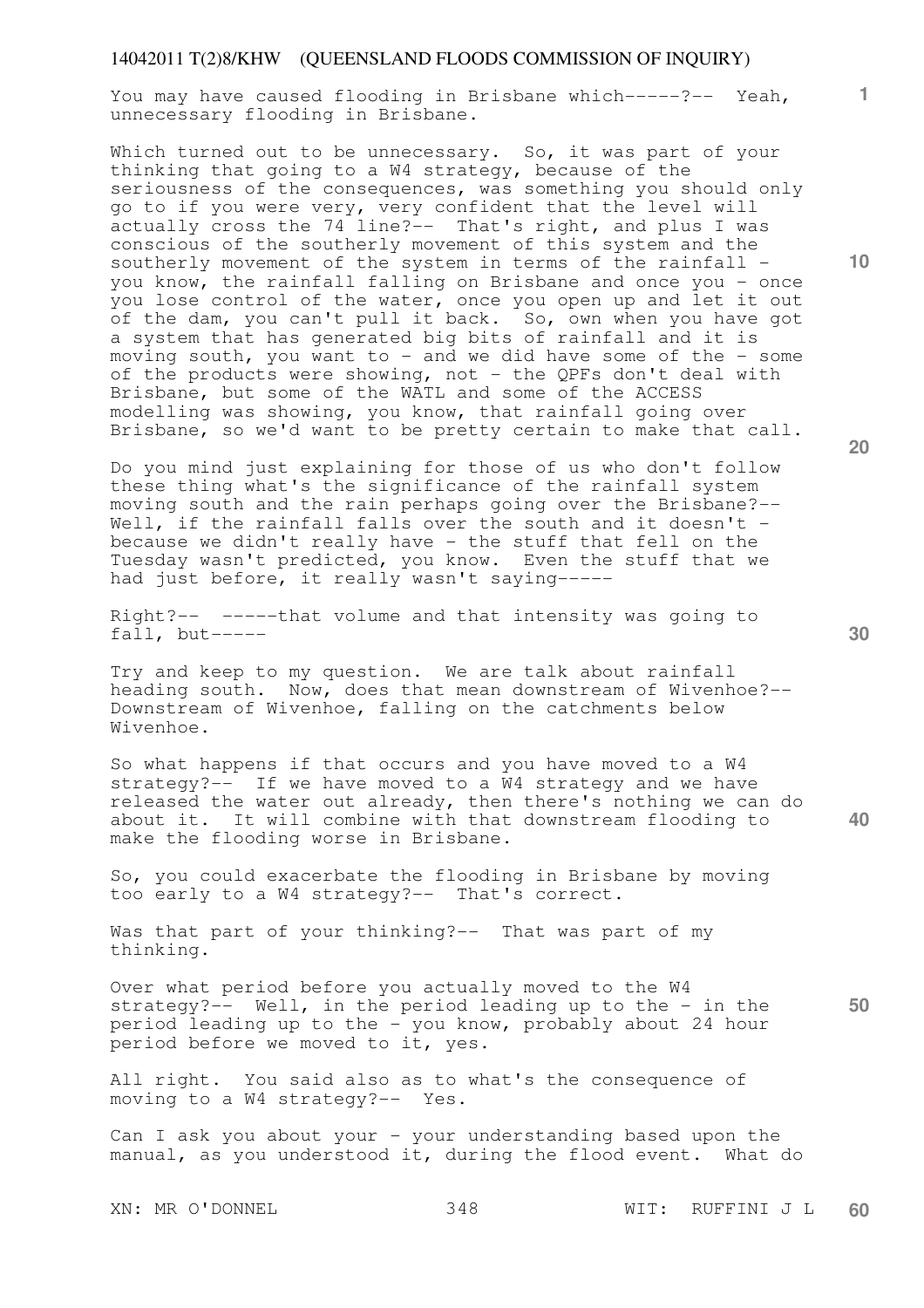you understand would be required once the engineer said,  $\overline{\mathbf{r}}$ right. We're in W4."?--  $\overline{\mathbf{r}}$  Well, the - that's when you start to have to match the flows that are coming in to the dam, you want to stabilise the flows and stabilise the levels, so, you know, becomes - I think it becomes a tricky exercise if you initiate that before you have actually hit that elevation 74.

**10** 

**1**

**20** 

**30** 

**40**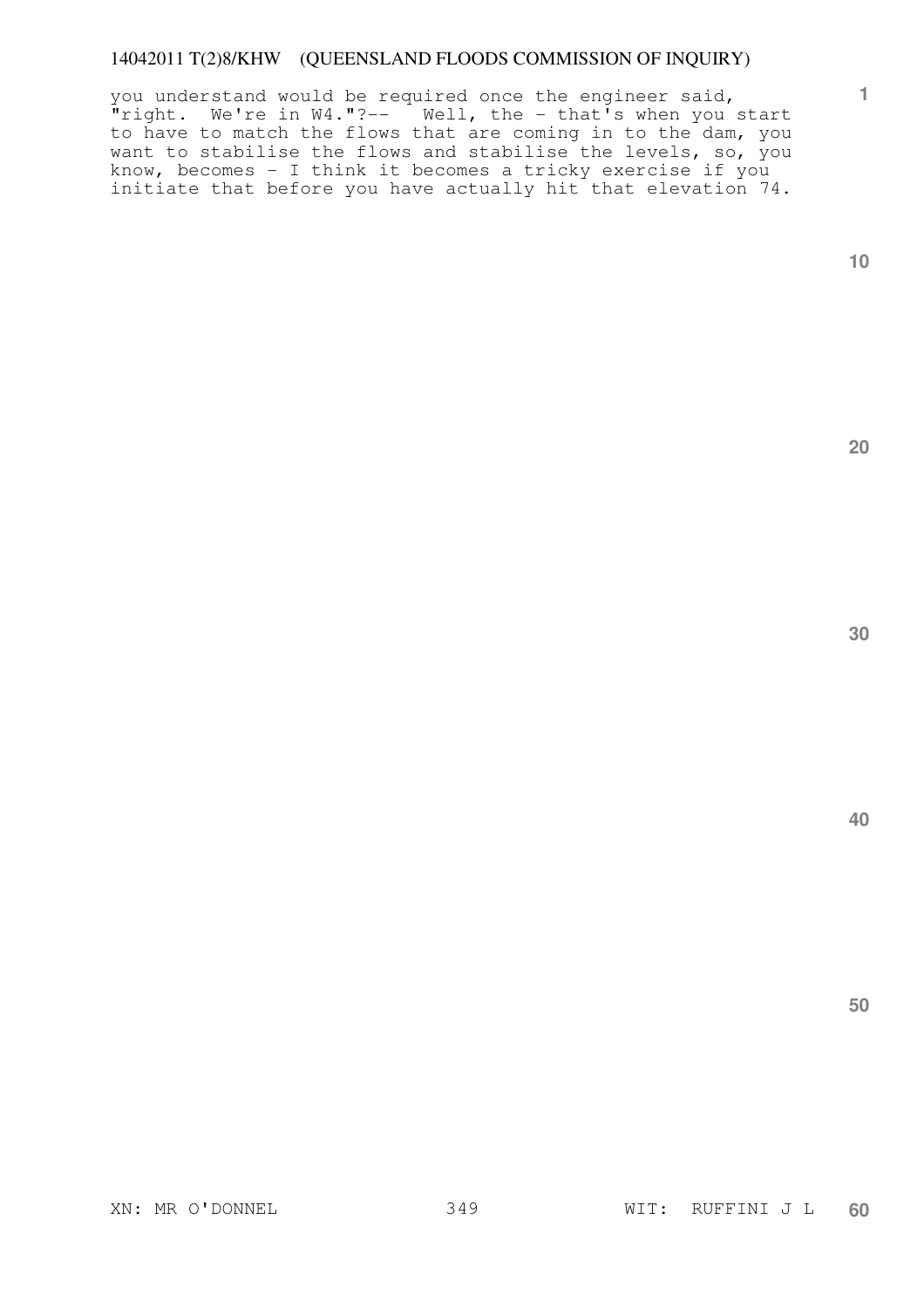Can I just expand on your answer to make sure we're not as cross-purposes?-- Yes.

Do you mean by that the engineer in charge has to increase the releases from Wivenhoe to the point where the releases exceed the inflow?-- Well, if you don't do that you are not really moving to a W4, you are pretty much still in the same strategy, yes.

Is that, as you understood it, what a W4 would require?-- Yes.

You would have to increase the releases to the point where the releases exceed the inflows so the lake ceases to rise?-- That's right, you are going - you want to stabilise and bring that level down, which is the whole purpose of writing that. Now, as I said, that interpretation has become quite complex when you are not over that elevation.

All right. Now, you were asked by Counsel Assisting a number of questions about the model runs. He was asking you about the with forecast model runs, remember? What he said to you was from about the Sunday evening, the evening of the 9th you had a consistent pattern of model runs where the blue line for the Wivenhoe lake level was over 74?-- Yes.

He was asking as to essentially should that have prompted the engineer on duty to have moved to a W4 strategy much earlier than occurred. That's the area I would like to explore with you a little bit more if I could?-- Okay.

I would like to look at the actual situation?-- Uh-huh.

Get some specific times while you were on duty. Can I ask you before we get to specific times, is it right to say that your understanding was that the question of moving to a W4 strategy was a judgment call for the flood engineers on duty?-- Yes.

**40**  And a judgment call in which they had to decide what weight to give to different pieces of information then available to them?-- Yes.

And did you accept that the with forecast models was included amongst that information?-- It was part of the consideration. As I sort of said, we - we went with the no rainfall, but yeah.

**50**  But it was a judgment call as to what weight to give it?-- That's right. And we determined that the no rainfall one was - we considered more robust.

And was the weight to give to the with forecast prediction informed, at least in part, by the seriousness of the consequences of moving to a W4 strategy?-- That's right, yes.

Now, can I take you to some specific times, please? Could the witness see Exhibit 22, the folder of model runs, please? And

XN: MR O'DONNELL 350 WIT: RUFFINI J L **60** 

**20** 

**10**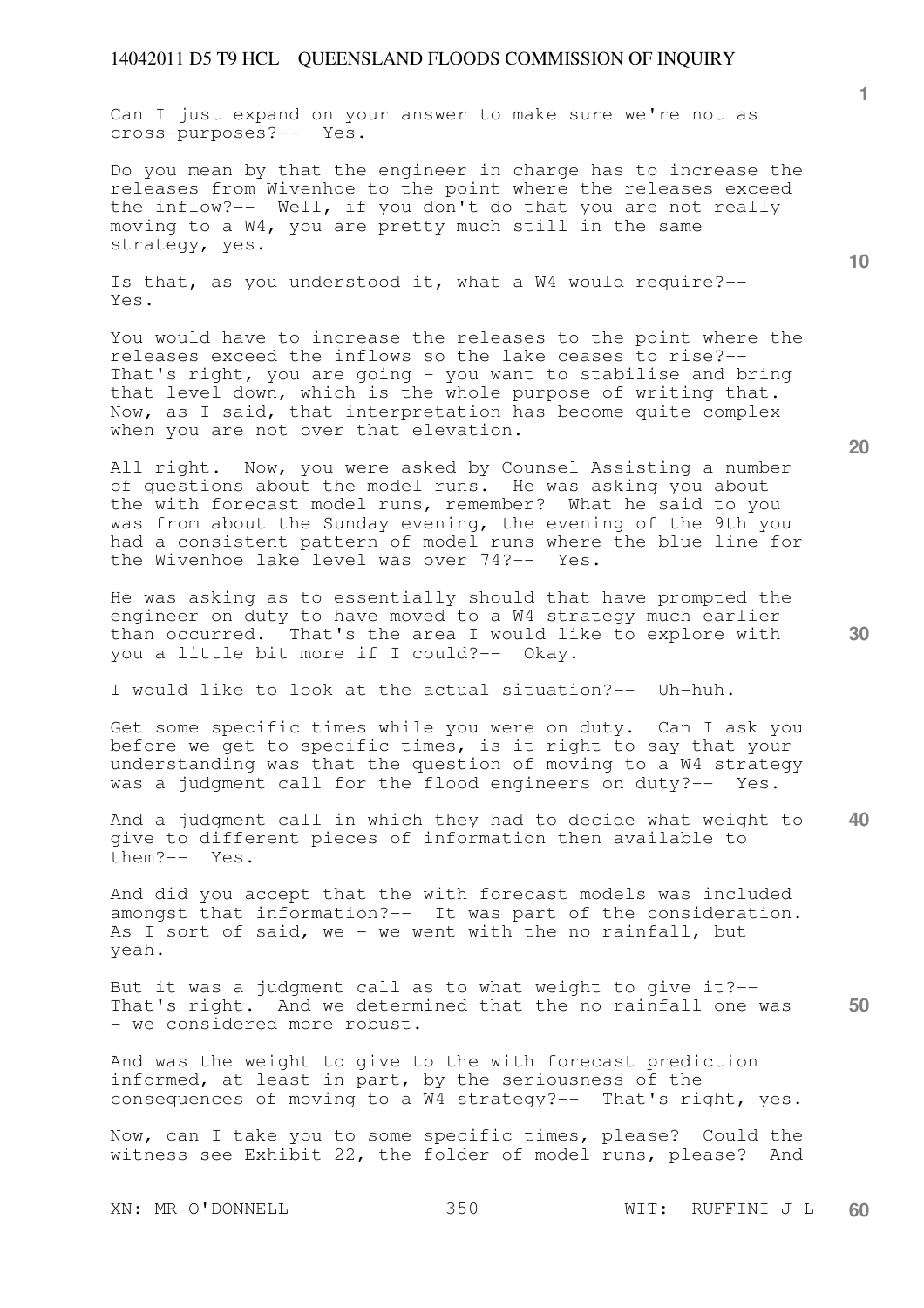| you will also need the flood report, particularly volume 1?--<br>Yes.                                                                                                                                                                                                | $\mathbf{1}$    |
|----------------------------------------------------------------------------------------------------------------------------------------------------------------------------------------------------------------------------------------------------------------------|-----------------|
| COMMISSIONER: Mr O'Donnell, can you try and bellow a bit<br>because I think they are having trouble hearing you up the<br>back?                                                                                                                                      |                 |
| MR O'DONNELL: Yes, your Honour. I am looking at the model<br>first at 4 a.m. on Monday the 10th?-- Yes.                                                                                                                                                              | 10 <sup>°</sup> |
| It is run 25?-- Uh-huh.                                                                                                                                                                                                                                              |                 |
| And the model shows the lake level at Wivenhoe with the blue<br>line above 74 - looks to be about 74.5?-- That's right, yeah.                                                                                                                                        |                 |
| And can you accept, without me taking you to it, that similar<br>modelling had been done since about 7 p.m. on the Sunday<br>night?-- That would be right, yep.                                                                                                      |                 |
| So there were a series of model runs over Sunday night and the<br>first half of Monday morning showing a consistent pattern of<br>the blue line over 74 but the red line under $74?--$ Yes,<br>that's right, yes.                                                    | 20              |
| Could we look at what's the situation at Wivenhoe at that<br>time. Can I ask you to look at the flood report in volume 1<br>at page 157? I ask you to go towards the end of your shift.<br>You finish your shift at about 7 a.m., page 157?-- Yes,<br>uh-huh. Right. | 30              |
| If we look at the 10th of January, maybe if we go 6 a.m. just<br>before you finish your shift?-- Uh-huh.                                                                                                                                                             |                 |
| The level of the lake do we see as being 70.96?-- Yes.                                                                                                                                                                                                               |                 |
| So we could say roughly 71?-- Yep.                                                                                                                                                                                                                                   |                 |
| If we look over to the right-hand columns, the total outflow<br>is then 1,806 CUMECS?-- Yes.                                                                                                                                                                         |                 |
| And the inflow is 9,312 CUMECS?-- Yes.                                                                                                                                                                                                                               | 40              |
| So at that time the lake has about another three metres to<br>rise until it crosses the 74 threshold?-- That's right.                                                                                                                                                |                 |
| You are currently then in strategy W3?-- That's right, yep.                                                                                                                                                                                                          |                 |
| And you are working on keeping within 3,500 CUMECS at Moggill<br>in light of the advice from the City Council-----?-- That's<br>right, yes.                                                                                                                          | 50              |
| -----at this stage. And you have got a situation report at<br>about 6.30, you may wish to look at to refresh your memory as<br>to the circumstances operating at that time?-- Yep. Yes.                                                                              |                 |
| What I want to ask you about is your judgment in that<br>situation of whether to move to W4 at the end of your shift on<br>Monday morning at 7 a.m.?-- At that time I didn't think it                                                                                |                 |
| 351<br>XN: MR O'DONNELL<br>WIT:<br>RUFFINI J L                                                                                                                                                                                                                       | 60              |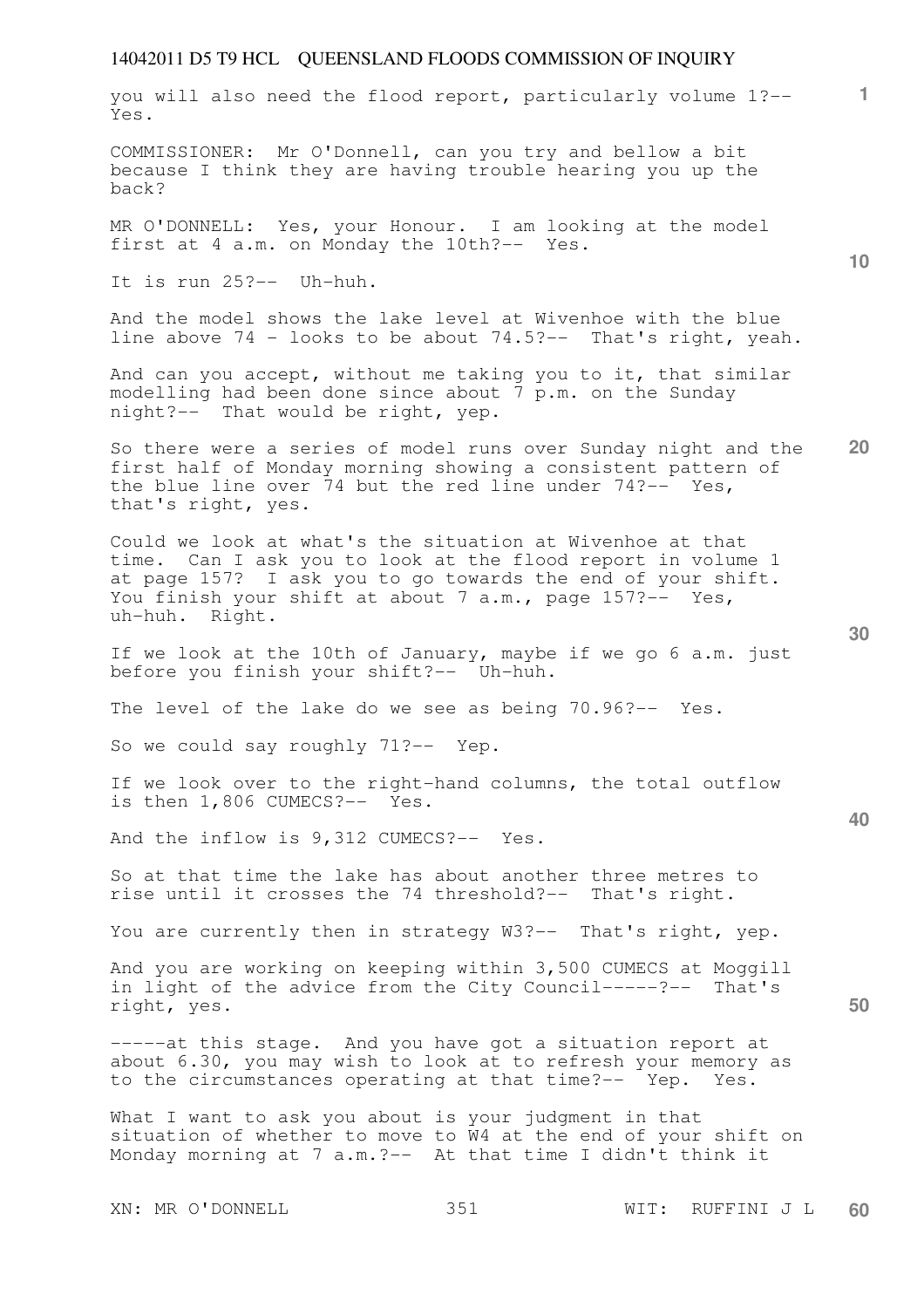was a W4 situation, no.

Right. Well, let's say that Counsel Assisting the Commission is standing there with you in the Flood Operations Centre and he is saying, "Look, you have got a consistent pattern of modelling showing that on the with forecast modelling the blue line is consistently over 74. We need to move to W4 now. Not wait for the rainfall, now we should move."?-- Yes.

What would be your assessment in that situation?-- I would say no. What would we do if we now said, yes, we're now in  $W4$ ?

Well, why would you say no? Why would you say you are not moving to a W4?-- I would not - because at that point in time we have got a fair bit of inflow coming in and we've still got storage available within the flood storage.

Do you mean by that the difference between 71 and 74?-- Yes. Between that and the trigger of 74.

Yeah?-- So if we move to a - and we have - at that particular point in time we have still got the southerly movement of the system. So to - really, to move to a W4 we're saying, okay, we're going to start cranking up releases out of there. So we're going to start to bring on damage earlier in Brisbane and we're going to do that into the face of a system that's moving south. And in the W4 we're going to have to probably start to - opening up to match the inflows and stabilise the inflows, which is sort of the - I guess the key crux of that process. So, yeah, it would be a challenging thing, I think, at that point to move to a W4.

If you did move to W4, what sort of releases would you have to begin making?-- Well, under the W4, you don't have the constraints on the releases, so you would start to move quickly to equalise the inflow.

**40**  So what sort of rates? Can you tell us figures by reference-----?-- Well, by that point in time what did we say the inflow was?

COMMISSIONER: I think it was about 8,933 at 6 a.m.?-- Yeah, well, you would have to start to crank up towards that. So that sort of level, yeah.

MR O'DONNELL: That would involve a release that was higher than the maximum release that occurred from Wivenhoe during the whole flood event, wouldn't it?-- Potentially if it didn't stabilise, yes.

And with the downstream inflows from Bremer, Lockyer and other sources of the Brisbane River, what's the likely consequence within Brisbane?-- You possibly could have got a worse outcome for Brisbane.

More flooding, you mean?-- Yes, but you would have - you would have to look at it. We would have to look at it and see

**20** 

**30** 

**50** 

**1**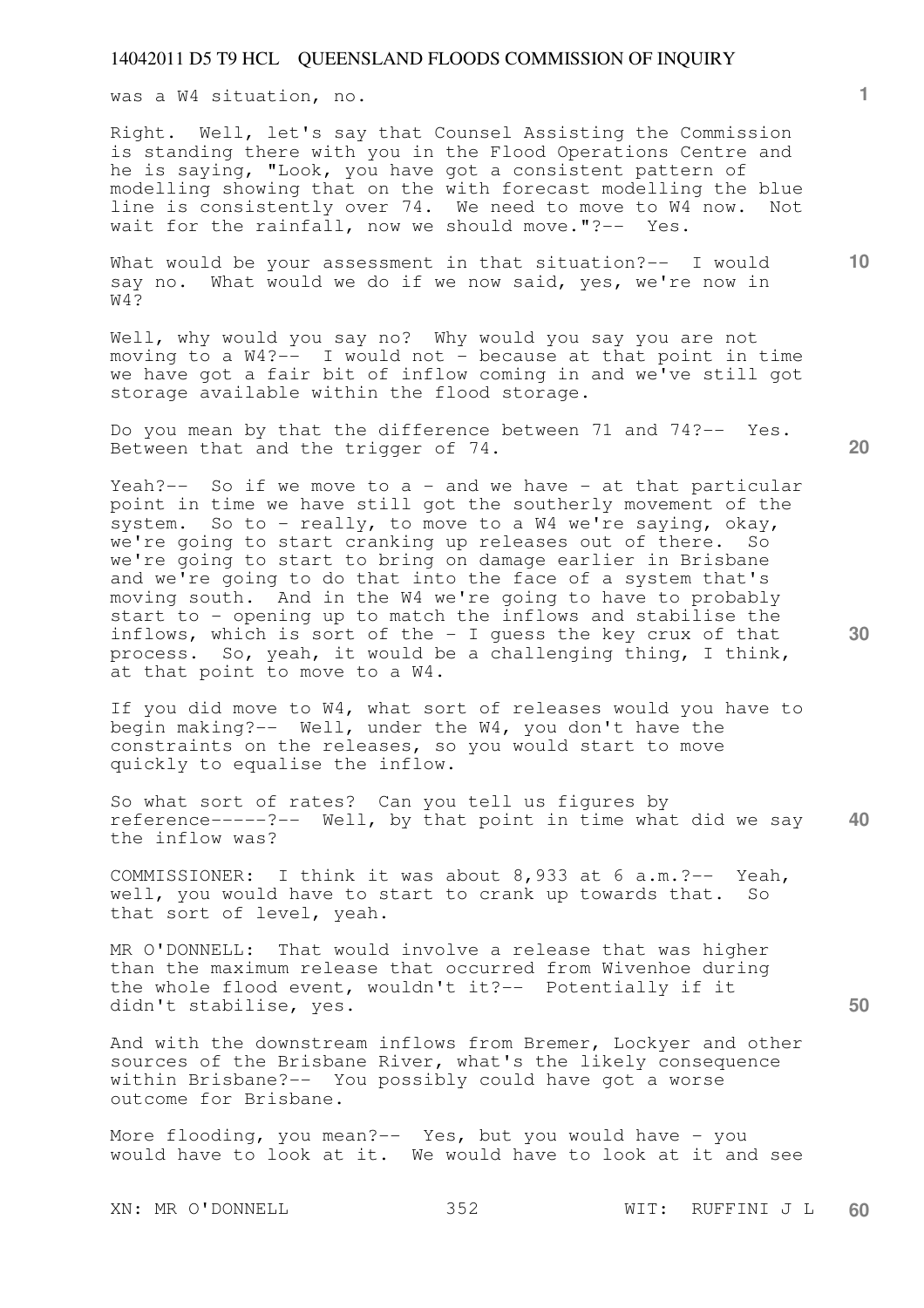what was happening, yes.

So even with hindsight, do you think you should have moved to W4 at this time because of that consistent pattern of with forecast modelling?-- No.

Do you want to expand on that?-- Well, I don't think this is justification at this point in time to move to a W4, no.

Could we progress on in time?-- Yes.

Now, during - you are at 7 a.m. on Monday. Let's progress on during the day on Monday. You can look at a model run if you want to but I think you will find a consistent pattern on the Monday of the Wivenhoe Lake level, blue line being above 74. Now, you weren't on shift - you weren't at work during Monday?-- No.

Can I nevertheless ask you to comment on whether that consistent pattern of with forecast rain should have led to that W4 decision earlier? You will see on the flood report at 157, the hour-by-hour breakdown of the rise in the lake level?-- Mmm.

And the hour-by-hour breakdown of what was the releases from the dam compared to the inflows to the dam. You start your next shift at about 7 p.m., don't you?-- That's right.

By that time the lake has risen to just under 73 metres?-- That's right.

The outflows is about 2,400 CUMECS?-- That's right.

And the inflows is down to about 5,286 CUMECS?-- That's right, uh-huh.

The state of the inflows, do we see, during that Monday the 10th, had risen pretty much during the day until about midday when it reaches a high point. Then the rate of inflow began dropping, didn't it?-- That's correct.

And it drops from about 9,000 CUMECS at midday to about half of that-----?-- That's right.

-----by about 7 p.m. when you start your shift?-- That's right, yep.

**50**  So when you start your shift, the lake level's around 67.3. The rate of inflow has dropped, the rate of outflow has increased, but you have still got that consistent pattern of the blue line on the lake level being above 74?-- That's right.

Now, should there have been a movement to W4 at that stage?-- No.

Can you explain why you say that?-- Well, at that point we're in control, we're in control of the flood. We're still

XN: MR O'DONNELL 353 WIT: RUFFINI J L **60** 

**10** 

**1**

**20**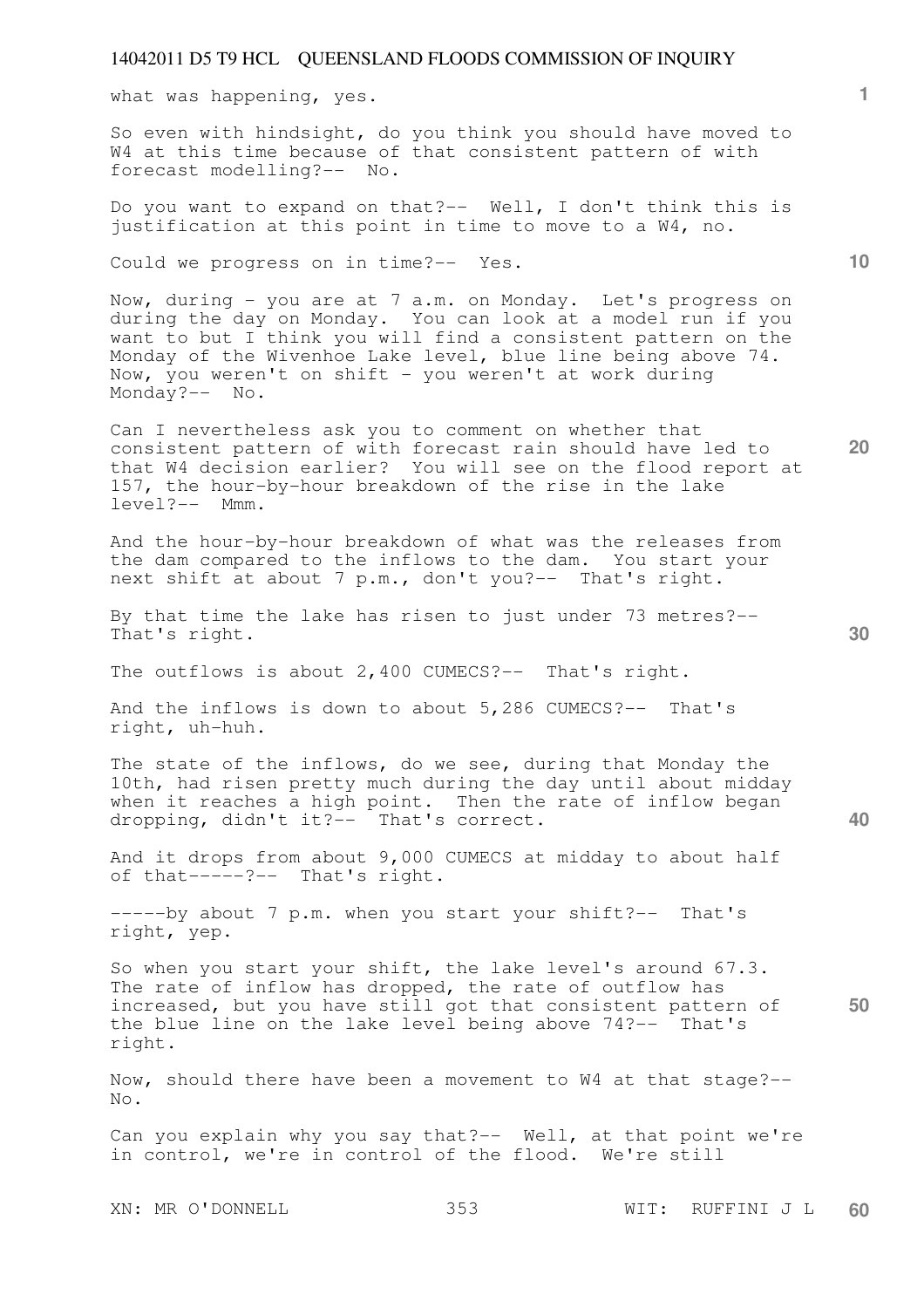reaching - on the forecasts we've got we're still reaching, you know, being able to manage - manage that flow, increasing above those sort of releases that we had would once again you are starting, you are running that risk of creating damage downstream that you don't have to do, and you have to, you know, start cranking up flows again if the flow went up.

But if Counsel assisting was standing in the room with you, he would say, "But we've got this consistent pattern of the blue line, so we're now at 73. Because of that consistent pattern you can now be confident or sufficiently confident that we're going to cross 74 so we should move to W4 now."?-- Well, I didn't think at that stage there was a case for doing it.

All right. Is there anything else you wanted to point to? Do you want to look at your situation report or anything else to indicate what was happening at the time to assist you?-- At that stage we're trying to minimise the urban impact, keep it below 4,000. So, as I sort of said, if you wanted to start increasing flows above what we were, that would mean you'd start to be creating the damage downstream.

Can I direct your attention to something else as well, please?-- Yeah.

If you look in the flood report, volume 1?-- Yes.

In the summary at page 21?-- Yes.

See this is dealing with the same time period I have been asking you about, Monday up until about 8 p.m.?-- Yes.

If you look in the right-hand column, the fourth dot point?-- Reduced rain, yep.

I was particularly going to the reference to contacting the Dam Safety Regulator for permission to exceed the 74 level?-- That's right, yes.

Without invoking W4?-- So at that period of time we made a call to Peter Allen to just sort of flag with him that, you know, because we were trying to manage that 4,000 target at Moggill, and sort of at that stage we were thinking that perhaps by - that it is a little bit touch and go on whether we go over 74, and we said, "Look, if we - if we only go over 74 for a short period of time and only by a little bit of elevation, would that be - would that be a thing, if we put it to you, that you consider as a reasonable decision to handle you know to stop the flooding in Brisbane." Peter sort of said, look, in principle that he wouldn't - he would agree to that but that would have to be closer to the point of  $-$  we didn't actually get approval at that point in time, but we just saw it as a thing to sort of say, well, is that a reasonable thing to do, so yeah.

So was part of your thinking then as long as there was a prospect of avoiding a W4 situation and releases which would cause flooding in Brisbane-----?-- That's right.

**10** 

**1**

**20** 

**30** 

**40**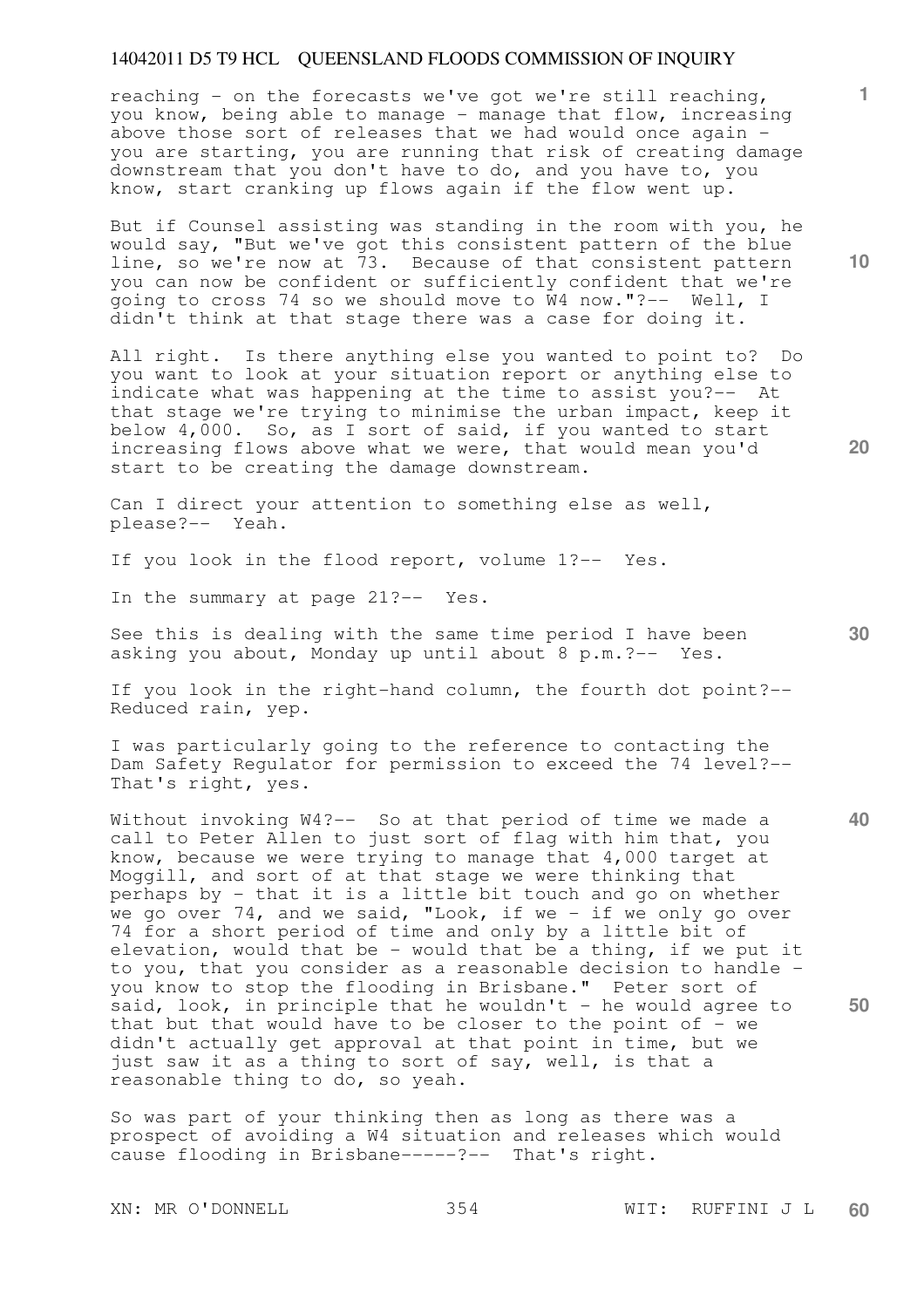-----you wanted to keep that alive?-- That's right, yes. We were trying to keep Brisbane safe.

Is that reflected in the last dot point in the right-hand column?-- That's right, yes.

Finally, if I could take you to early the next morning, the Tuesday morning the 11th. You are on duty. There is a couple of model runs, I think, at 3 and 4 a.m., and this shows the red line - I think at 3 a.m. the red line just lines up with 74. At 4 a.m. it just nudges over 74?-- That's right.

Now, if you want to look at your situation reports to refresh your memory on the circumstances, feel free?-- Yes.

Now, again, the question should you have gone to W4 at that stage. If Counsel Assisting was in the room with you, he can say, "Well, mate, I have been telling you for 36 hours you have got this pattern of the blue line over 74"-----.

MR CALLAGHAN: I object to the repetitive nature in which I'm being drawn into this personally. It is inappropriate and, for what it is worth, it is inaccurate. It doesn't reflect any position that I have actually put and I would ask counsel to desist from doing that.

MR O'DONNELL: I was only speaking hypothetically. But let's assume someone is in the room with you saying you have had this persistent pattern of a blue line over 74, now you have got the red line nudging or just going over 74?-- Well, we're still trying to hold on, if we can, and meet that downstream objective, but it is now - you know, we're now flagging that, you know, that's becoming increasingly more challenging to do so.

What's the lake level at this time? Can you look at that, please?-- The lake is 73.5 and rising.

So you have got about half a metre left?-- That's right.

What's the rate of inflows? Do we see that on page 158 of the flood report?-- Sorry-----

158?-- Yes. So this is at-----

We're looking on the 11th at about 3 and 4 a.m.?-- Okay. Total inflow at that point in time at 3 o'clock is 4,388.

So did that influence your thinking that the rate of inflow was around 4,400 CUMECS?-- Yes, in a sense, that's where we started to flag that things are changing in the report. We're starting, you know, to get a scenario where we're going to hit the 74 and move to the next procedure in terms of the  $-$  in terms of, you know, "Further rainfall, dam releases may need to be increased further and this may result in river flows in lower Brisbane exceeding 5,000."

**10** 

**1**

**20** 

**30** 

**40**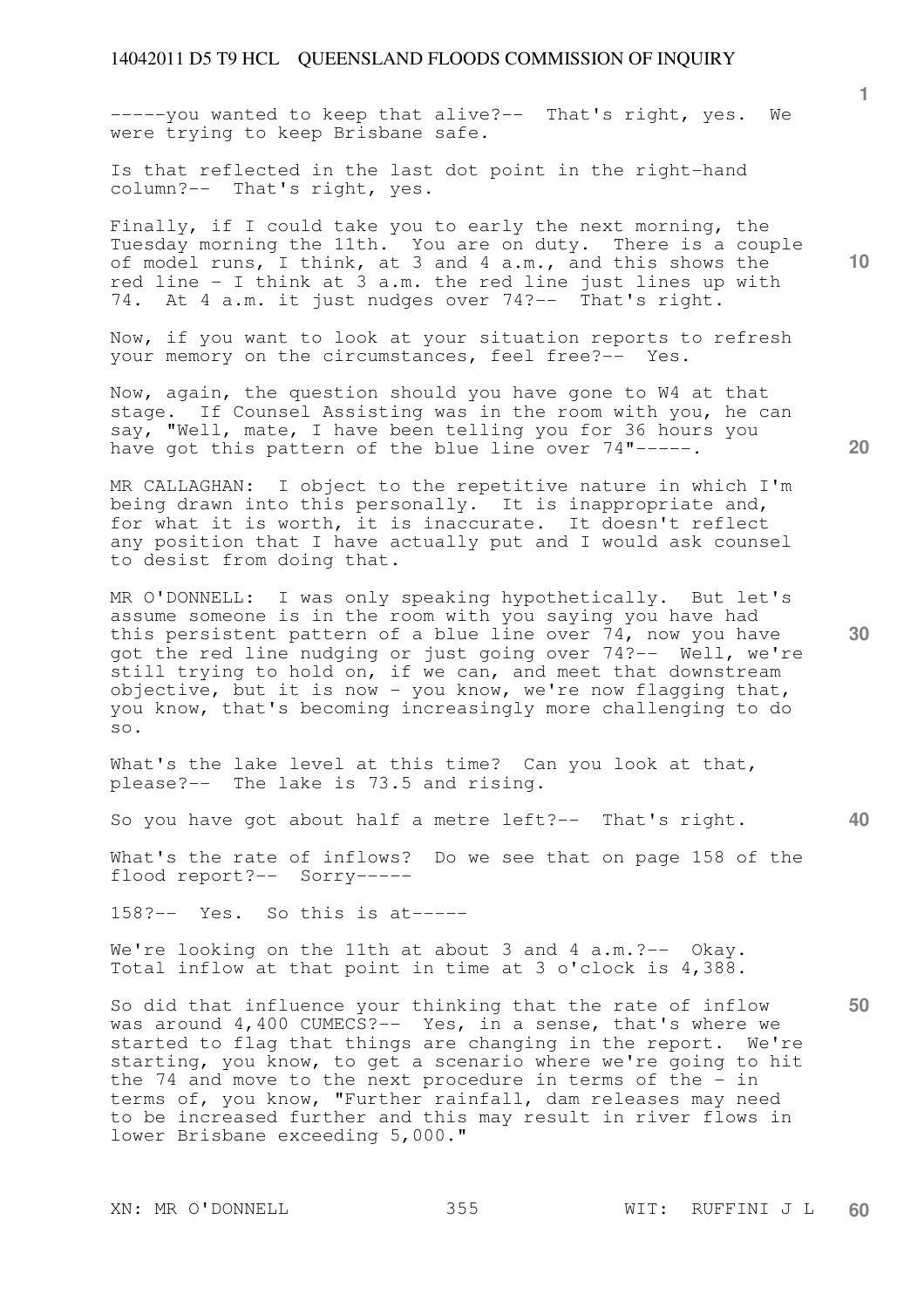But in your view you're not there yet?-- No, because we haven't - you know we haven't hit the 74.

And the rate of inflow is much less than it had been over the previous 24 hours, isn't it?-- That's right. And we hadn't really - at that point in time when we did that, we had that big block of rainfall that hit the dam that went from that sort of 6, 7 o'clock forward period, hadn't really started hitting - because this 6 o'clock situation report didn't hadn't sort of seen that bit of rain come in yet.

Is the major difference between the decision at 3 and 4 a.m. and the decision at 8 a.m. not only had the lake level risen a little bit more by 8 a.m., but also the rate of inflow to the dam increased substantially?-- It is the rate of inflows and the intensity of that rainfall that is starting to fall in the catchment was the thing that determined it at that particular point in time.

**20**  Do we see the rate of inflows at page 158 increase from around - from 4,000 CUMECS it went up to about 8,000 CUMECS over that four or five-hour period?-- That's right.

All right. You can close that up, thank you. Can we leave the past aside for a moment? You were asked some questions about what should be the practice in the future regarding the extent to which flood engineers rely on with forecast modelling. Can I ask you about that for a moment?-- Yes.

So forget about what the manual says at the moment. If we asked ourselves what should the manual say for the future, would south east Queensland's best interests be served by a manual which required the flood engineer to make decisions based on with forecast modelling, or do we adopt the current practice? Could you give us your views on that, please?-- I think it would be dangerous to sort of say that, you know, you have to - you have to use this forecast and you without without any scope for rejecting it as a good idea. So I still have reservations about the accuracy of the forecasts in being able to use them in making those sort of operational determinations.

So do you think the public's interests are best served by the current practice of the flood engineers?-- Yes.

Could you explain why that is?-- Because the forecasts at the moment - as I sort of said, I think you are going to get - the accuracy of them isn't good enough to rely on. I think the way the no rainfall forecast stuff does is you get a general sort of movement through. The forecast stuff, that if we'd done it earlier we would have been releasing higher flows and more damaging flows earlier, and I don't necessarily think that would have given a better outcome.

Well, would you say there is a particular need to continue the current practice if you are considering moving to a W4 strategy because of the drastic consequences of that?-- Yes.

XN: MR O'DONNELL 356 WIT: RUFFINI J L **60** 

**30** 

**40** 

**50** 

**1**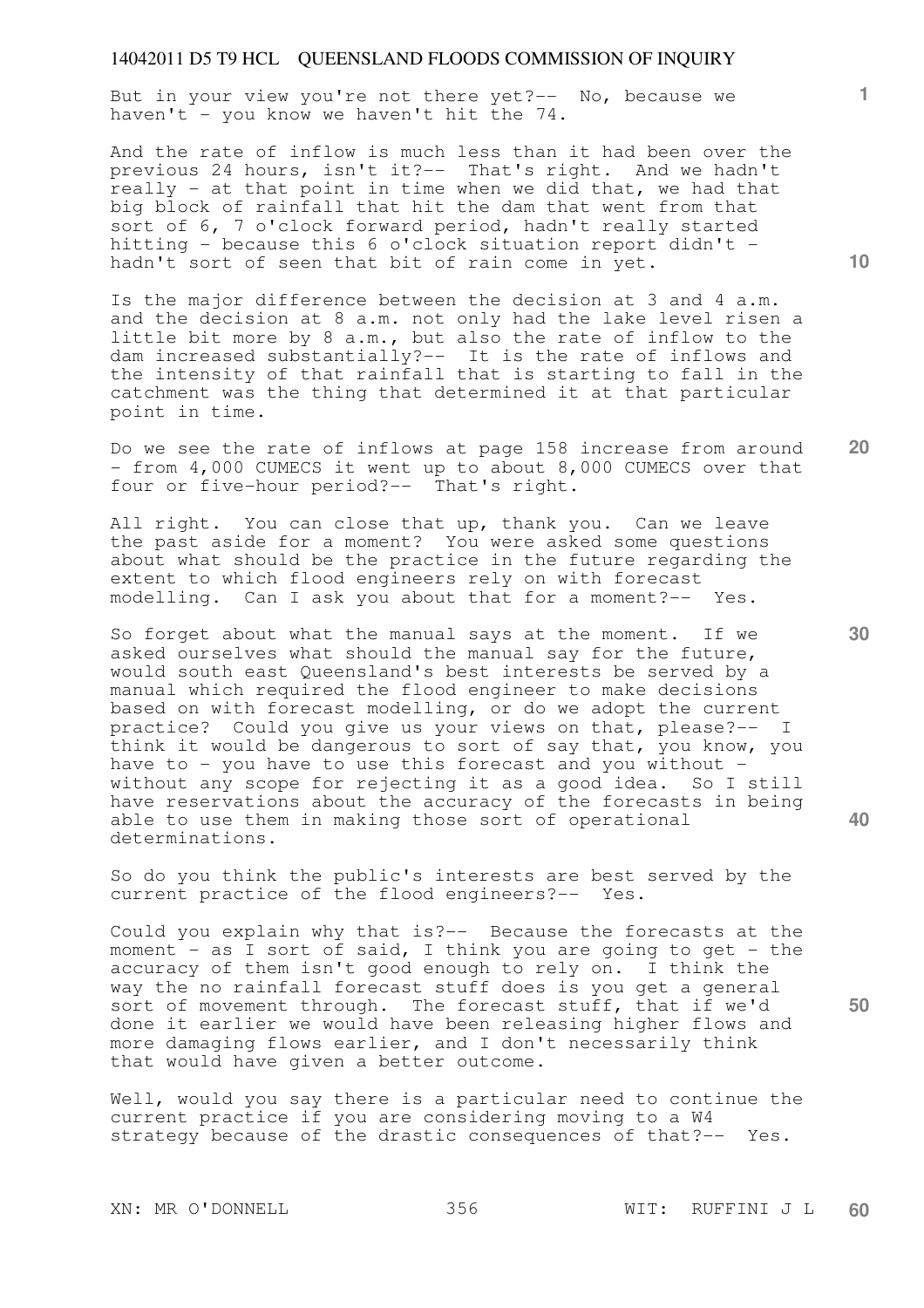Because it is likely that moving to W4 will entail urban damage within Brisbane?-- Well, W4 will entail urban damage, yes, it will.

It is more a sort of last resort when the safety of the dam is at risk that you move to that strategy and bear the consequences of flooding people in Brisbane?-- That's right. And in changing - the flood objectives are competing objectives, you know, they compete against each other, and you could, you know, just in broad terms - in broad terms, that specific thing if you try - if you want to sort of say let's change some rules so we get water out earlier and sooner, and if the forecasts aren't as good, then you end up with some blunter tools and rules to get water out earlier and faster. The danger there is that you may sort of  $-$  some top level people that got flooded this time mightn't get flooded - if you had exactly the same flood they mightn't get flooded, but what will happen is the people who didn't experience flooding in the '99 event and earlier events, you would have more frequent low level flooding. There isn't a free lunch, there are trade-offs between them in sort of changing those sort of objectives. So, look, the manual needs to be reviewed and you need to look at all these sort of things. Now, including having a look at the forecast robustnesses, and if you want to do that and see in a constructive way whether it does ultimately produce better outcomes or not. But, you know, at this point in time sitting here, in my experience in using these forecasts and looking at them and examining them, I just haven't seen that that's in there. And in talking to the bureau guys and that, they share a similar sort of view.

Such as Peter Baddiley from-----?-- Yes, Peter.

The manual's reviewed every five years?-- Yes.

If-----?-- And after - you know, after a major event like this as well, yes.

**40**  Sure. If the reliability of the forecasting of rainfall, particularly forecasting for specific locations and intensity were to improve significantly, is that something that could then be taken into account in a five year review of the manual?-- That's right. And I think that, you know, we will see that technology improve, you know, over the next, you know, little while.

Could I ask you about another matter for the future?-- I think you could extend that to say, well, why upgrade a gated dam spillway if the forecast is so good and have such a good thing, then we can just start releasing whenever and we don't have to upgrade the spillways. So it is a - you know, it is how much reliance you want to place on them.

All right. Can I move to something else, again concerning the future? So we're looking at what changes should be made to the manual so as to best serve the public. One change that was proposed to you was introducing strategy somewhere between W3 and W4 - call it 3A - which was along the lines that if you

**10** 

**1**

**20** 

**30**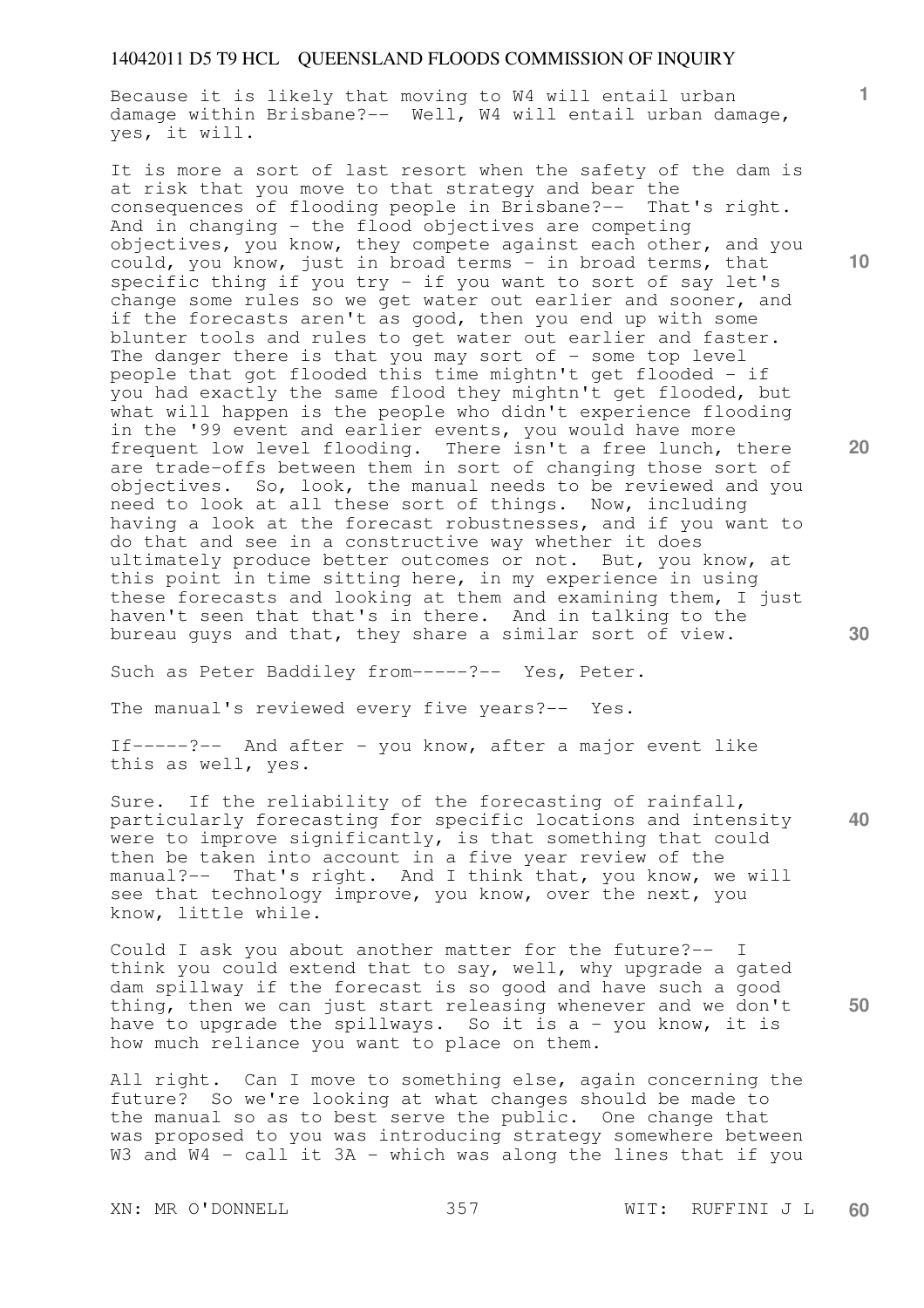have rises in the level of the dam but the dam is short of the 74 level, you could move to a strategy which allowed increases more than 4,000 CUMECS at Moggill, sort of an interim strategy before you get to W4?-- Yes.

**1**

**20** 

**30** 

**40**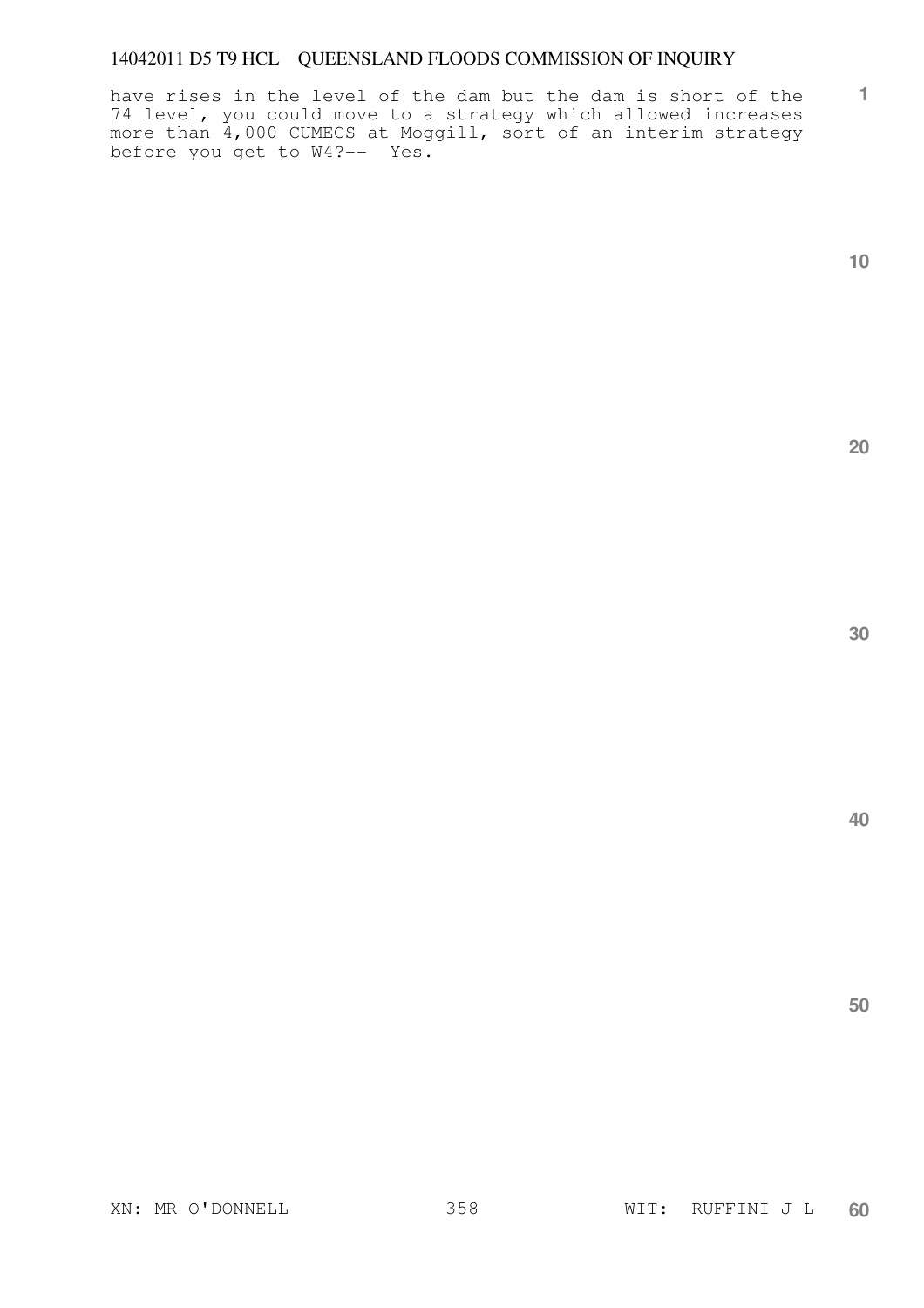Which would give the flood engineers a wider discretion?-- Well, yes, possibly.

I wanted to ask you about the wisdom of that course?-- I'd want to test that against all the historical floods, all the designed floods, also look at the - you know, you'd want to have that in terms with your general operational storage uses and you'd want to do the simulations to determine that, you know, looking at your overall risk profiles that you are trying to manage that this - that, indeed, would give you a better outcome. So, I'm not going to dismiss it out of hand, but I think it's - with all these things that you probably need to test them properly before making a determination of what - there's been a lot of thought and time and - not - in quite a number of man years of studies gone into the current rules and you'd want to re-do a fair bit of that work to look at how those these things fit in with that, within that context.

Right. Can I ask you about another aspect of this? Is part of the thinking behind the rules at the moment to give the flood engineers during a flood event a reasonably concrete set of strategies to follow; in other words, reasonably concrete, defined rules?-- I like to think it gives you some guidance on when you shift between objectives, you know, because they are competing objectives, so it tries to define and gives you some guidance about when is the best time to shift between those - those objectives.

Has part of the thinking been that if you don't have the sort of clearly defined objectives or rules as to shifting between them which you have in the manual at the moment, the flood engineers in the flood event are subject to more pressure?-- That's right.

They have an untrammelled discretion, whereas the flood engineers would like to have a more clearly defined set of rules, such as we find in the manual?-- That's right, because all decisions are made will be in - have a risk of not working or going the wrong way or the weather pattern working against you, and having a little bit more structure in it gives you that guidance, but if you - and while in some ways discretion is good, you then are making that - you know, justifying those decisions becomes a little bit more tricky.

In other words, too much discretion can add to the pressures on the flood engineers?-- It would, yes, for sure.

**50**  Just a couple of last things. Would you mind look at in the Flood Report - you were asked about a Situation Report at 9.04 p.m. on Sunday, the 9th of January, which I think mentions engineer 2, Mr Malone?-- Sorry-----

Page 21 of appendix E of the Flood Report.

COMMISSIONER: You can just look at the screen, you know, Mr Ruffini?-- Oh, sorry. Thanks. Yes?

**10** 

**1**

**30** 

**40**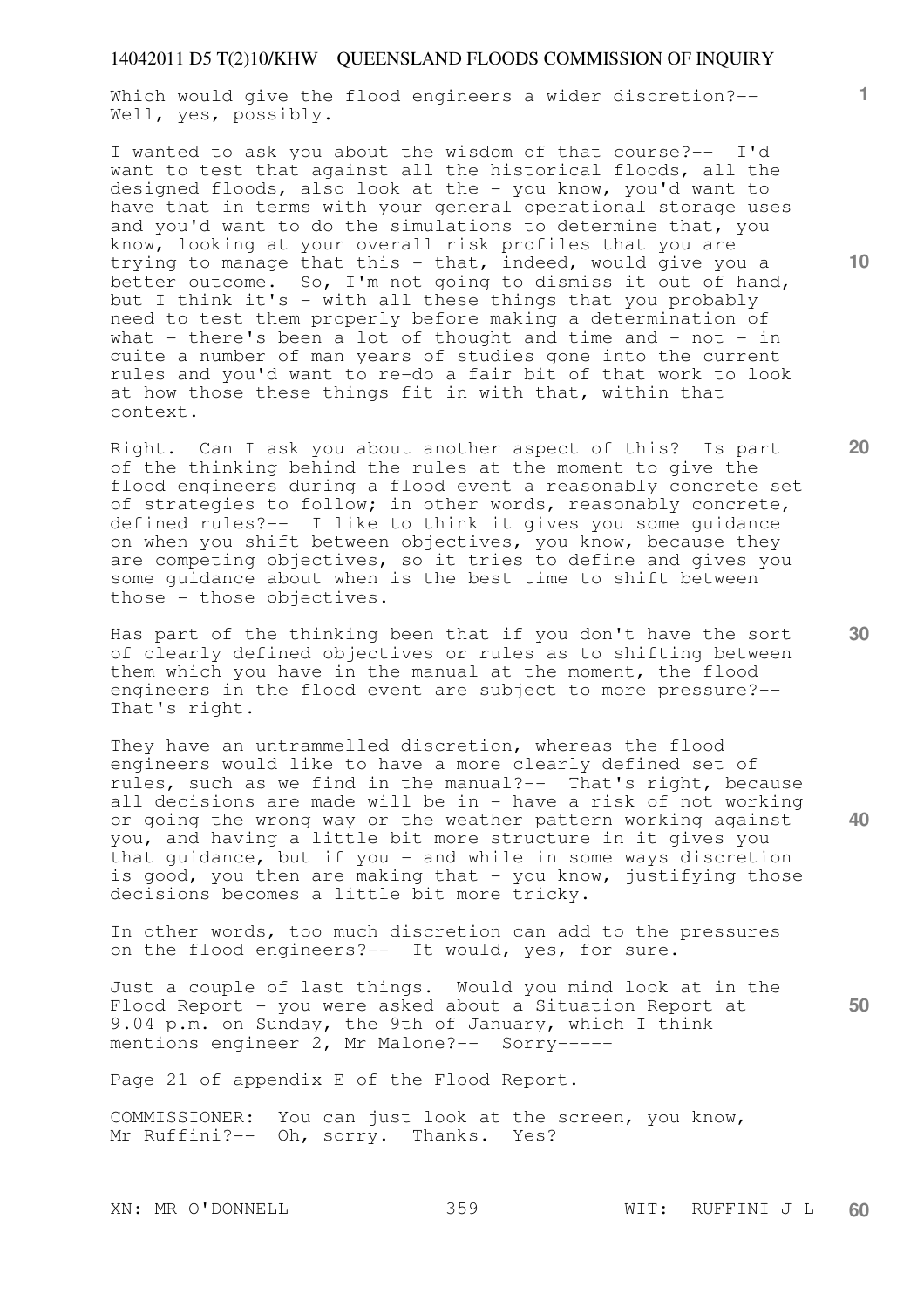MR O'DONNELL: You were asked some questions as to whether you had written that on the basis that Mr Malone's shift ended at 7 p.m. and yours started at 7 p.m.?-- Yes.

Can I show you something in the Flood Report volume 1, page 34, please? See the first entry on that page?-- Yes.

It notes, doesn't it, that-----?-- Oh, yeah.

Sorry?-- "Engineer 2 assisted until 2200.", yep

So, he stayed on after his 7 p.m. shift finished, helping you and Mr Ayre until about 10 o'clock?-- I'd say it's very likely that Terry wrote it then because he was tidying up stuff after the end of his shift, yeah.

Yes. Thank you. Then could I ask you another matter, please? Could you look in the Flood Report appendix A, page 3?-- Yep.

My learned friend, Mr Rangiah, put to you a number of questions about Monday, the 10th?-- Mmm-hmm.

What he said in summary was this, and he was focussing on the with rainfall predictions model, and he said, "The with rainfall modelling showed a consistent pattern of the blue line being over 74 for the Wivenhoe Lake level."?-- Hmm.

On Monday, the 10th we're in Strategy 3, so he says that the rate of releases from Wivenhoe could have been increased to the maximum allowed under Strategy 3 on that day?-- Mmm-hmm.

Now, page 3 gives us a summary of the with rain forecast modelling, doesn't it?-- Yes.

It doesn't give us every model run, but it gives us a selection of them?-- That's right.

Is it right that we see that on the with forecast modelling the lake level for Wivenhoe had reached 74 or above throughout Monday, the 10th?-- Yes.

But if we look over to the right-hand side of the page under heading, "With Wivenhoe.", does it show us that on the with forecast modelling the flow at Moggill is in excess of 4,000-----?-- Yes.

Through Monday, the 10th?-- Yes.

**50**  So, if you are relying on the with forecast model, was there any further room to move under W3 strategy so as to increase the releases from Wivenhoe?-- No.

One last topic, you were asked about that call early in the morning of Monday, the 10th, the 12.55 one?-- Yes.

Which mentioned about, "If we keep releases at 3,500 the fuse plug might trigger."?-- That's right, yep.

XN: MR O'DONNELL 360 WIT: RUFFINI J L **60** 

**30** 

**40** 

**20**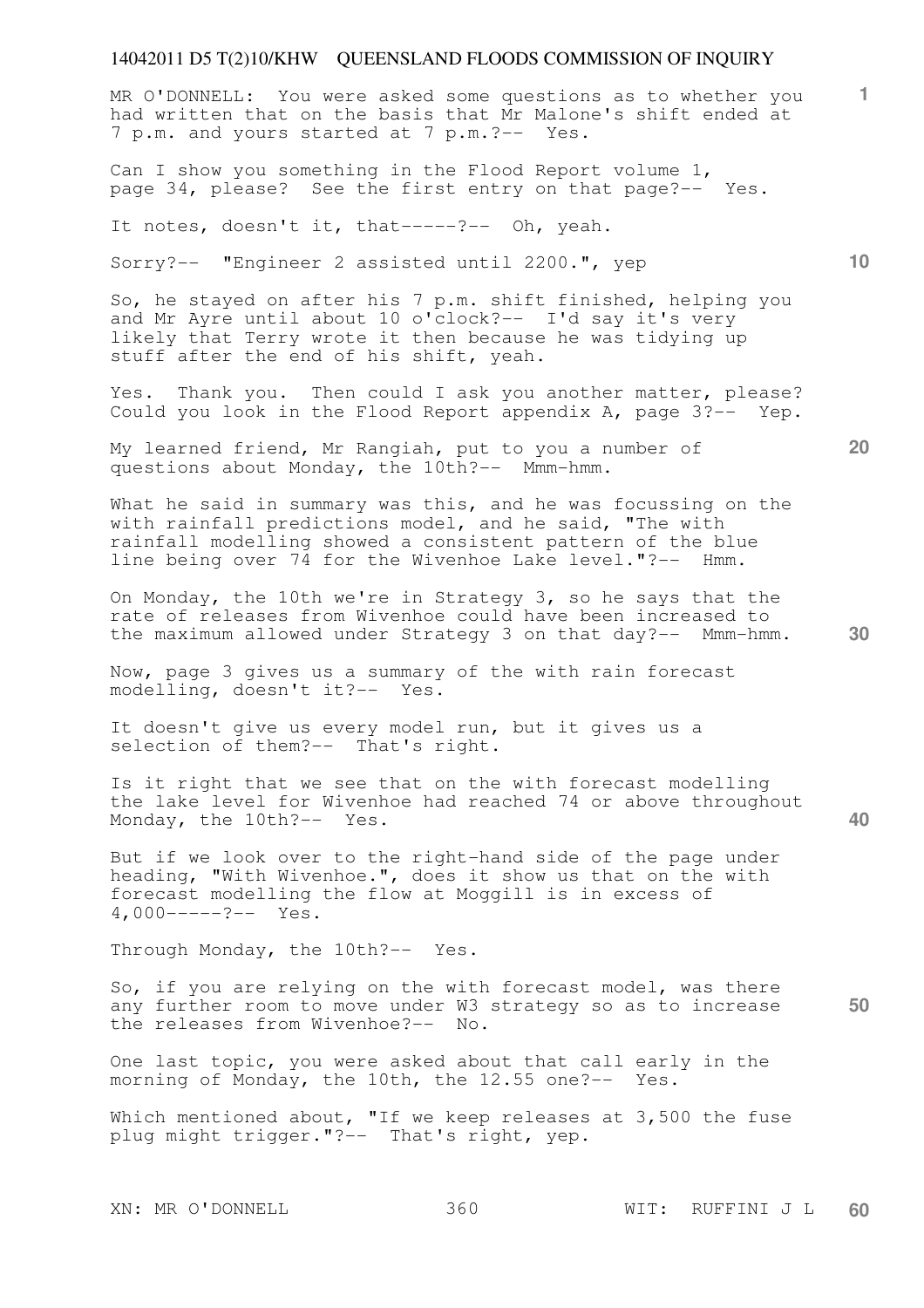I can take you to it if you want to see it again, but there was some ambiguity whether the 3,500 was referring to releases from Wivenhoe or flow rate at Moggill. I am not asking you to comment on that, I am just telling you there is. Can we look at the model run done at that time to see what the model run was telling you? Could you look, please, in the model - the model run Exhibit 22. So, there is a summary actually in that Flood Report appendix A?-- Yes.

Page 2, the without forecast one. Model run 23, which is at 1 a.m. -----?-- Mmm-hmm.

-----which is five minutes different from the conversation?-- Yes.

Does that show us that the prediction was, at 1 a.m., that the Wivenhoe would peak at 72.9?-- That's correct, yep.

The predicted peak outflow would be 2,700 CUMECS?-- That's right, yeah.

Producing a peak flow at Moggill of 3,240 CUMECS?-- That's right, yeah.

So, on the modelling that had been done within five minutes of the call, the peak outflow from Wivenhoe would be less than 3,500 CUMECS?-- Yes.

The peak flow at Moggill would be less than 3,500 CUMECS?-- That's right.

And the highest lake level at Wivenhoe would be less than necessary to trigger a fuse break?-- That's right.

By some metres?-- That's right.

**40**  So, on that model run, can you see any objective justification for a view that if the releases from Wivenhoe or flow at Moggill was kept less than 3,500 the fuse plug could be triggered?-- No. But as I said, the Situation Report I wrote immediately after that, which is five minutes after that call, reflected what my view at that particular time was.

So, do you think at that time you actually held the view that if releases at Wivenhoe were kept below three and a half thousand or flow at Moggill was kept below three and a half thousand a fuse plug would be triggered?-- No, and if I'd had that view, I would have put it in the Situation Report that I wrote five minutes after that call.

Thank you, Commissioner.

COMMISSIONER: Thank you. I will just my fellow Commissioners if they have any questions.

MR CUMMINS: I have a couple questions, Mr Ruffini. We have spoken at some length about the modelling of inflows to Wivenhoe?-- Yes.

**30** 

**50** 

**20** 

**10**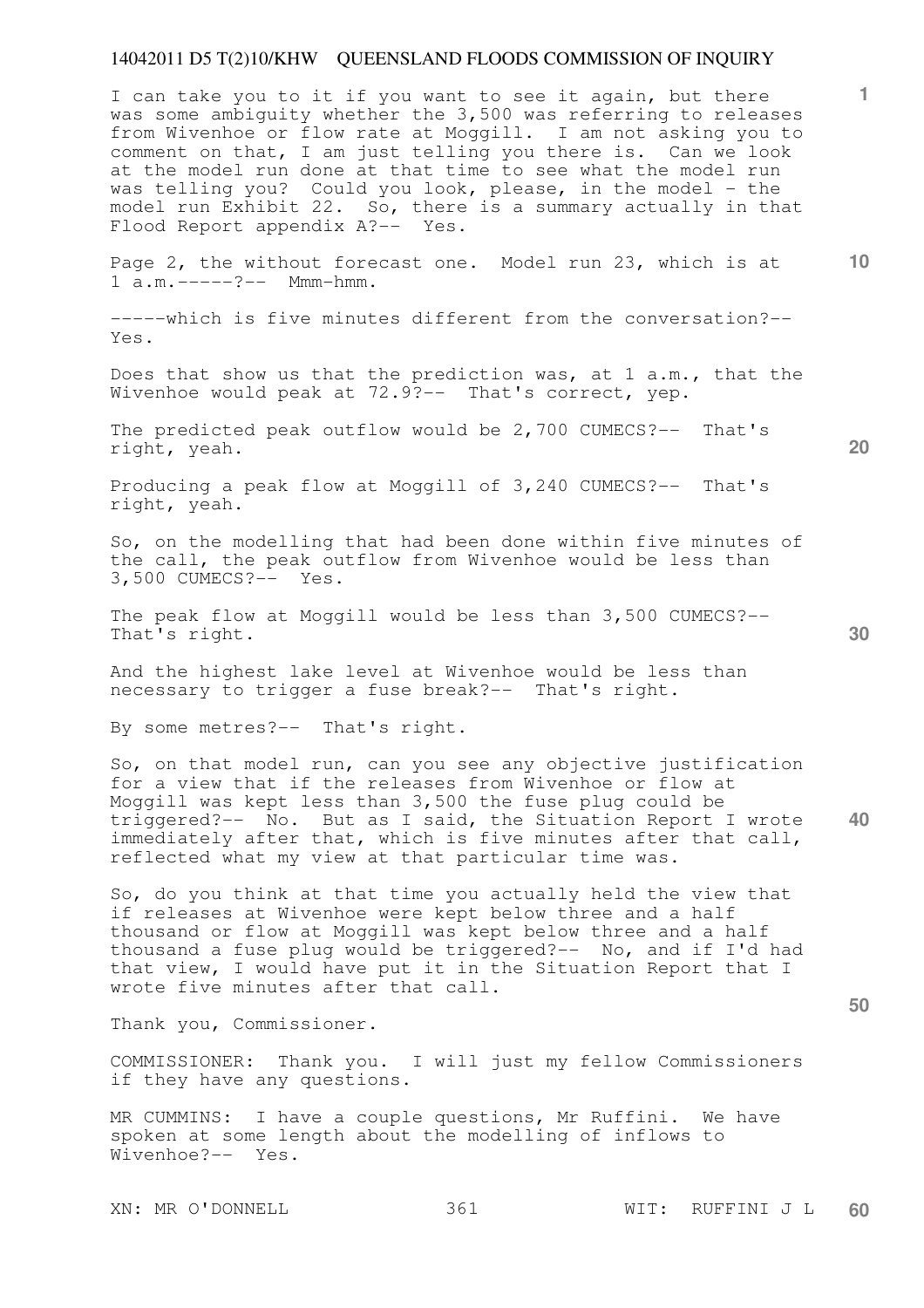And we have spoken about the  $-$  your measuring rainfall, your adjusting the loss rate to come up-----?-- Yes.

-----with inflows and you were matching the stream gauge readings to your actual measured change in storage levels?-- Yes.

You did touch on the question in response - you did touch on it in response to Madam Chairperson's question before about the modelling of the outflow from Wivenhoe. Now, clearly each of these runs shows a predicted maximum outflow. There must be an algorithm built into the model to relate that to something. Could you explain that?-- Okay. I'm not sure if Rob went through this in his testimony, but the - we do the modelling in the system and then we have a spreadsheet that we - where we transfer out the inflow or the derived inflows at the various locations into dams and put them into the - what we call the operational spreadsheet. Now, within that operational spreadsheet we have got all the gate openings and those sorts of - those sorts of things, and that's where we actually put in the - you know, do the release strategy stuff and come up with the  $-$  come up with the operation strategies.

So, the model results that we see are post the determination of the strategy?-- Yes, yes.

So, when we see a curve, you have already put into that a release strategy?-- Yes, you have to put in a release strategy to come up with those things, yes.

Okay. That answers my questions pretty well.

COMMISSIONER: Mr MacSporran?

MR MacSPORRAN: Thank you, your Honour. Mr Ruffini, just going back to that flood log entry at 12.55 a.m. on the 10th?-- Yes.

And in respect of the fuse plugs, you have told us that the entry is made not by you, but by an flood officer?-- Yeah, I think it was Bill - Bill might have been on that day, Bill Stephens, yep.

Could that be a reference in error? What you actually may have said was that the fuse plugs would not be blown?-- As I said, I don't - it could have been, yes, but I don't recall.

The person's reporting a conversation they have overheard you having and done their best to make it an accurate record, but clearly you couldn't have said what's recorded?-- No.

It doesn't make sense?-- No.

It might have made sense if it said, "The fuse plugs would not be blown", or, "they would remain intact"?-- That's right, it

**1**

**20** 

**10** 

**30** 

**40**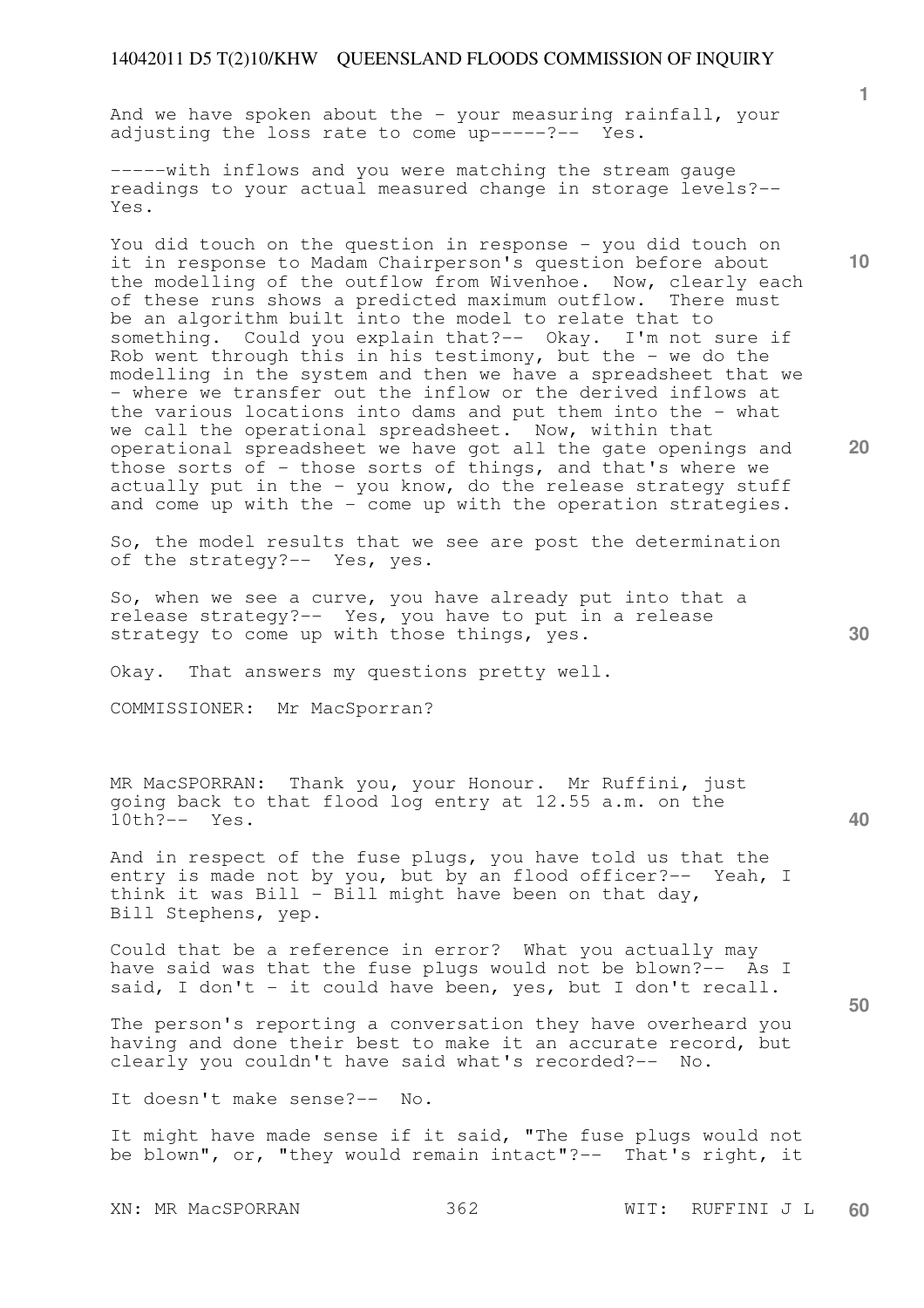could have been that, yeah.

Now, when you were first shown that earlier on, you said you would like to see the Situation Report to see what you had, in fact, recorded?-- That's right.

If we just go to that again for the moment? That's appendix E, page 23. That's the one you made about 1.14 on the morning?-- That's right.

So, a few minutes after your flood log reference, and do you recall then the actual situation?-- That's right.

And what at that stage were the releases? What was the release rate at that stage, can you tell us, by reference to anything else you need to look at?-- There were-----

COMMISSIONER: Aren't we flogging this horse to death, Mr MacSporran? I mean, Mr Ruffini has already said he's pretty sure he didn't say that, it doesn't make sense in context, it doesn't match the Situation Report, is there anywhere to go from that?

MR MacSPORRAN: I have moved past that, your Honour. I was just going to clarify that one point before I move on to this point. I am probably flogging this one to death as well, but I will just see what Mr Ruffini can tell us about this. The actual release rate at that stage?-- It will be in the report.

COMMISSIONER: Can you give him a clue?

MR MacSPORRAN: I think he's coming to it?-- The current release date from Wivenhoe, 1400 CUMECS.

1400, and that strategy - which strategy were you then in at that level?-- I'd have to look at it.

COMMISSIONER: That's just a matter of record.

MR MacSPORRAN: W3, aren't you? You are under W3?-- Yes, probably I - yeah, yeah - yeah.

And you can under W3 go to a maximum of three and a half CUMECS?-- That's right, yes.

About thousand CUMECS?-- Yes.

**50**  So, you have to make a judgment as to what level of release you will employ under the strategy you are then in W3?-- Yes.

If you think it's justified, you can go to a maximum under W3 of 3500 CUMECS?-- Yes.

But you didn't?-- No.

And it seems from the Situation Report, one of the things that you seem to have taken into account was the - you say here

XN: MR MacSPORRAN 363 WIT: RUFFINI J L **60** 

**30** 

**20** 

**10**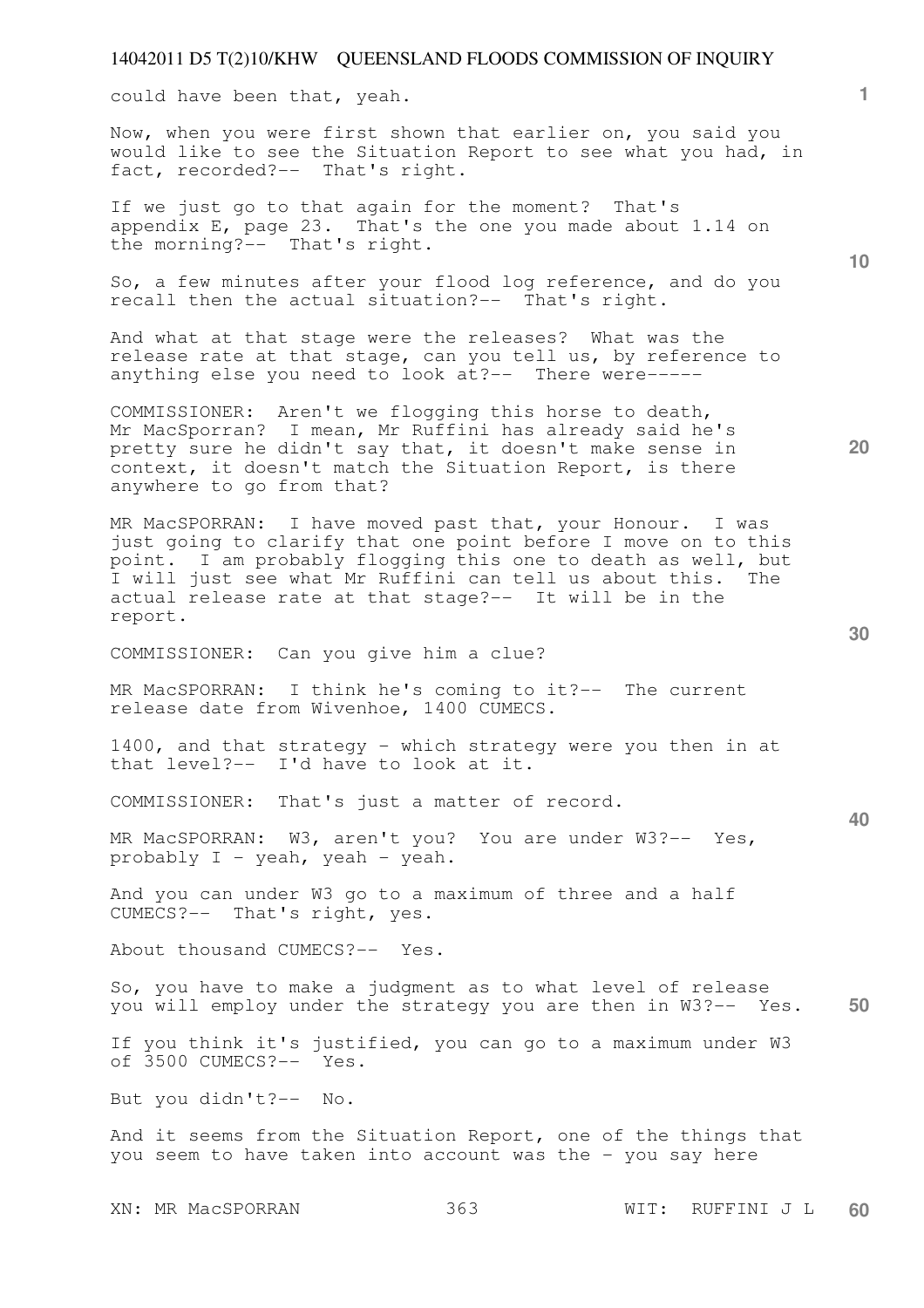under, "Rainfall.", you say, "Rainfall of similar magnitudes is expected in the 12 to 24 hours around the dam downstream catchments as the system tracks south."?-- That's right, yes.

When you say the system is tracking south, you are talking about a prediction of rainfall falling below the dam?-- That's right.

Now, is that a relevant factor for you to take into account when you are looking at what level of release you choose under W3 from Wivenhoe?-- I think that's a consideration to sort of say, well, you know, if you're - at that stage, that level of release and the strategy had in place was going to be - was going to deal with it, so - you know, and we were just flagging that, you know, there was rainfall going down so that would sort of - you know, we would say, well, you know, you are not really wanting to go higher than that at that stage, yes.

Was that rainfall, if it's as predicted, falls below the catchment area, below the dam, you are adding to that with releases from Wivenhoe to?

COMMISSIONER: Mr MacSporran, I am pretty sure Mr O'Donnell's already been here.

MR MacSPORRAN: All right. I will move on. Thank you. Now, with the model that's done, the results were obtained by the model?-- Yes.

They allowed you a lead in time, don't they, to make a decision about where you are going to go?-- Yes.

And what's the significance of that lead in time? What does that allow you to do in terms of taking into account the various factors you have to take into account?-- That just allows you preparation and, you know, people to get ready to you know, if you have got to close bridges, close bridges, and do all that sort of thing, so it gives - you know, you give heads-up and gives people preparation time.

So, when there's a series, for instance, of modelling that's done with rainfall that predicts a dam level of over or at 74, that is a predicted level obviously some time in the future, isn't it?-- That's right.

So, you still have some time to adjust if that event comes to pass?-- That's right, and, you know, people - and that gives a bit more lead time to councils and things like that that need to prepare for it.

Can I this you this: you are aware of various articles that appeared in the media in the lead up to the Commission commencing its hearings?-- Yes.

In particular, one that refers to an engineers's report, an general near by the name of Mr O'Brien?-- Yes.

**30** 

**20** 

**40** 

**50** 

**10**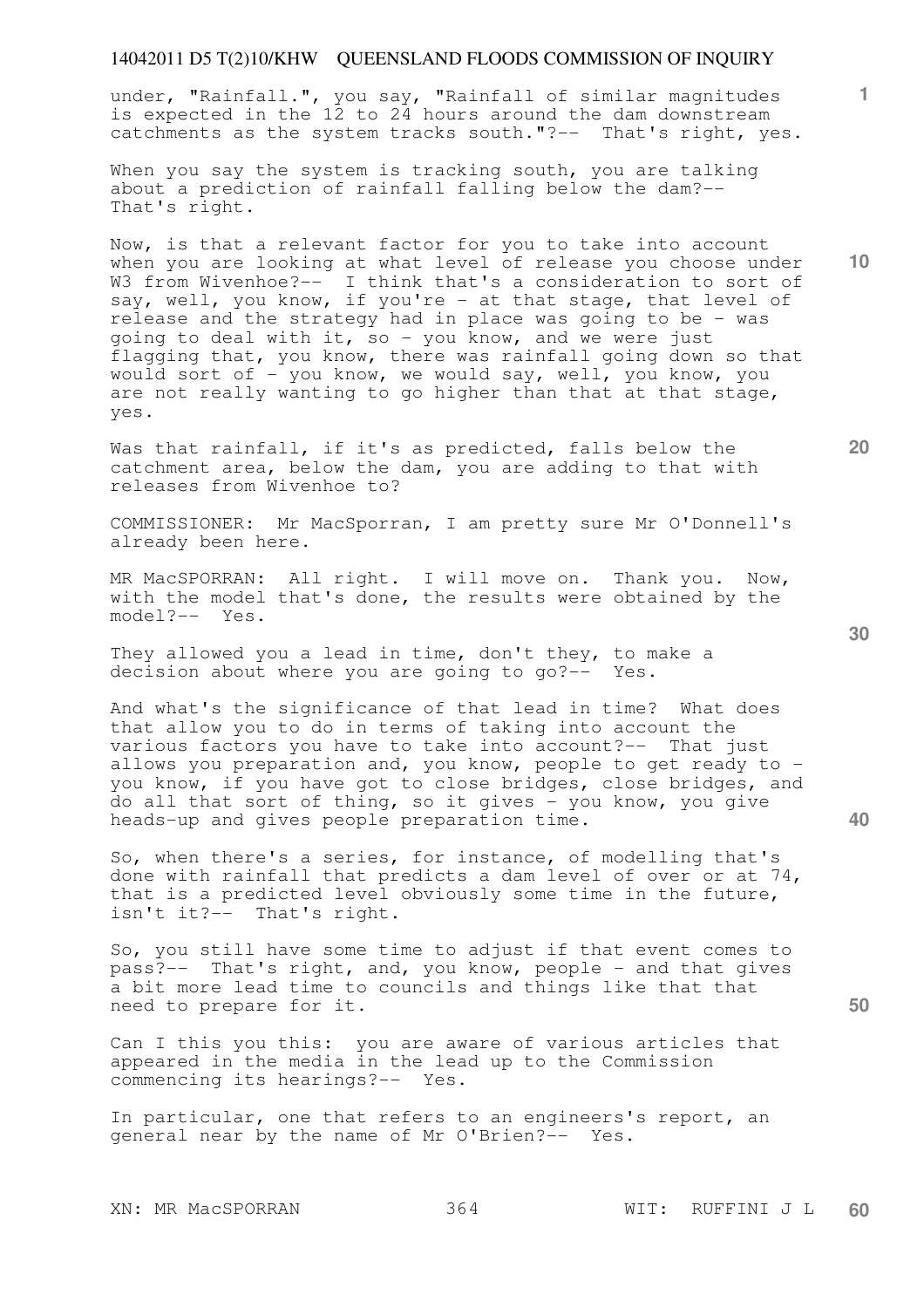# 14042011 D5 T(2)10/KHW QUEENSLAND FLOODS COMMISSION OF INQUIRY **1 10 20 30 40 50**  You have seen a copy of his report?-- I have read bits and pieces of it, yeah. Do you agree with the interpretation he places on the events?-- No. All right. I am not going to take you through it, but have you seen a critique of that report done by Mr Ayre?-- Yeah, I have seen something that Rob's done, yeah. And what are you able to say about whether you accept or reject Mr Ayre's critique of Mr O'Brien's report?-- Yeah, I generally endorse the comments that Rob's made, yeah. Thank you, your Honour. COMMISSIONER: Thanks, Mr Schmidt? MR SCHMIDT: No, I have no questions. COMMISSIONER: Mr Callaghan? MR CALLAGHAN: No questions, as such, Madam Commissioner, but just before Mr Ruffini is excused, I will tender a transcript of interview between Mr Ruffini and Commission staff. Everyone at the Bar table has had access to that for some time, but I should tender it while he's here. COMMISSIONER: Exhibit 43. ADMITTED AND MARKED "EXHIBIT 43" MR CALLAGHAN: And with that, if there is no comment, Mr Ruffini might be excused? COMMISSIONER: Thank, Mr Ruffini, you are excused. WITNESS EXCUSED MR CALLAGHAN: In a similar vein, I am just going to tender another document. A similar interview was conducted with Mr Ayre on the 30th of March. Again, everyone had that -

COMMISSIONER: All right. That will be Exhibit 44.

interview.

access to that prior to Mr Ayres being called, but I should furnish the record with a copy of the transcript of that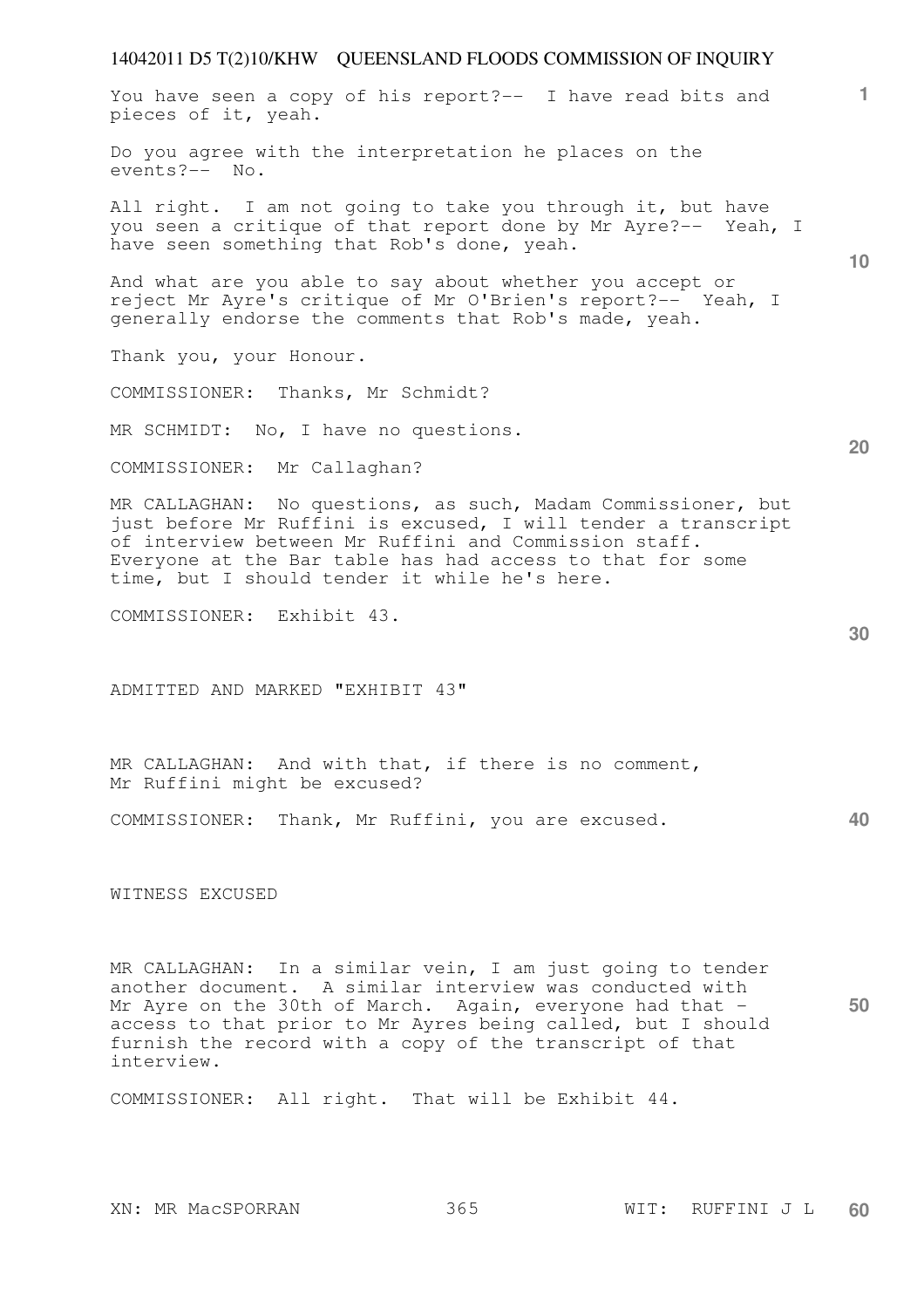|                                                     | 14042011 D5 T(2)10/KHW QUEENSLAND FLOODS COMMISSION OF INQUIRY                                                           |      |            |    |
|-----------------------------------------------------|--------------------------------------------------------------------------------------------------------------------------|------|------------|----|
| ADMITTED AND MARKED "EXHIBIT 4 4"                   |                                                                                                                          |      |            | 1. |
| COMMISSIONER:                                       | Now, anything to be done at 20 past 4?                                                                                   |      |            |    |
| MR CALLAGHAN:<br>statement. I understand he's here. | We could swear Mr Malone in and tender his                                                                               |      |            |    |
| COMMISSIONER: All right. If he's here.              |                                                                                                                          |      |            | 10 |
|                                                     | TERRENCE ALWYN MALONE, SWORN AND EXAMINED:                                                                               |      |            |    |
| principal hydrologist with Seqwater.                | MR CALLAGHAN: Could you tell the Commission your full name<br>and occupation, please?-- Terrence Alwyn Malone, I am a    |      |            | 20 |
| that correct?-- Yes.                                | Mr Malone, you have prepared a statement on the 25th of<br>March 2011 for the purposes of this Commission of Inquiry; is |      |            |    |
| I tender that statement.                            |                                                                                                                          |      |            |    |
| COMMISSIONER: Exhibit 45.                           |                                                                                                                          |      |            |    |
| ADMITTED AND MARKED "EXHIBIT 45"                    |                                                                                                                          |      |            | 30 |
| That's correct.                                     | MR CALLAGHAN: And there's a second statement that you<br>prepared, which is dated 11 April 2011; is that correct?--      |      |            |    |
| I tender that.                                      |                                                                                                                          |      |            | 40 |
| COMMISSIONER:<br>46.                                |                                                                                                                          |      |            |    |
| MR O'DONNELL:                                       | I think it's already Exhibit 33, your Honour.                                                                            |      |            |    |
| COMMISSIONER:                                       | That's right, it went in earlier.                                                                                        |      |            |    |
| MR CALLAGHAN:<br>that correct?-- Yes.               | But you also took part in an interview with<br>members of the Commission staff on the 30th of March 2011; is             |      |            | 50 |
| I tender that copy of that transcript.              |                                                                                                                          |      |            |    |
| COMMISSIONER:<br>46.                                |                                                                                                                          |      |            |    |
|                                                     |                                                                                                                          |      |            |    |
| ADMITTED AND MARKED "EXHIBIT 46"                    |                                                                                                                          |      |            |    |
| XN: MR CALLAGHAN                                    | 366                                                                                                                      | WIT: | MALONE T A | 60 |